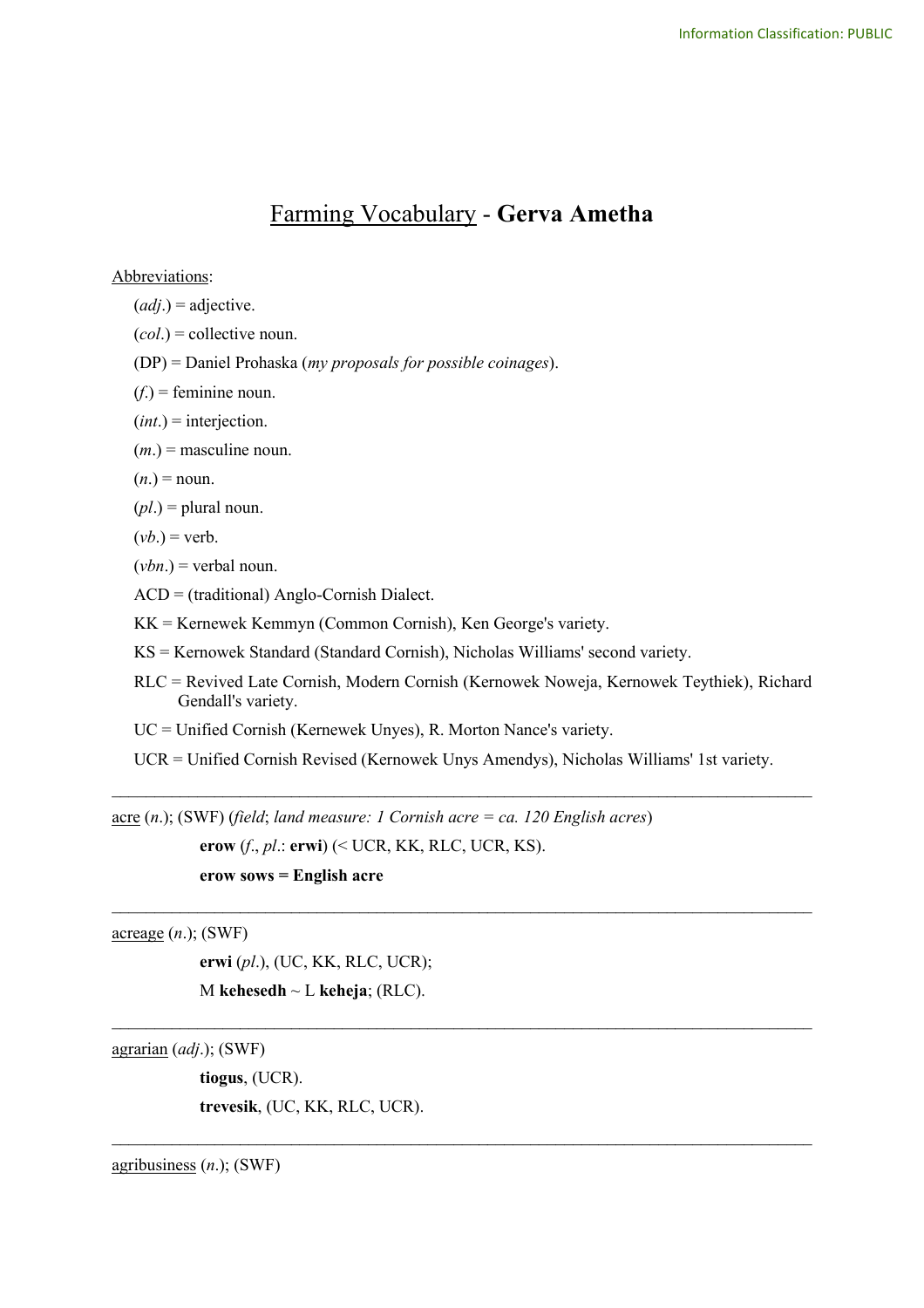M negys ammeth  $\sim$  L negys abmeth  $(m.)$  ( $\lt$  UCR).

agricultural (*adj*.); (SWF)

**amethek**, (UCR, KS); **amethel**, (KK); **gonisogethek**, (KK).

agricultural college (*n*.); (SWF)

**kolji amethek** (**amethel**) (*m*., *pl*.: **koljiow amethek** (**amethel**)); **kollek tiogow** (*m*., *pl*.: **kollegow tiogow**); **kollej tiogow** (*m*., *pl*.: **kollejys tiogow**).

\_\_\_\_\_\_\_\_\_\_\_\_\_\_\_\_\_\_\_\_\_\_\_\_\_\_\_\_\_\_\_\_\_\_\_\_\_\_\_\_\_\_\_\_\_\_\_\_\_\_\_\_\_\_\_\_\_\_\_\_\_\_\_\_\_\_\_\_\_\_\_\_\_\_\_\_\_\_\_\_\_\_

\_\_\_\_\_\_\_\_\_\_\_\_\_\_\_\_\_\_\_\_\_\_\_\_\_\_\_\_\_\_\_\_\_\_\_\_\_\_\_\_\_\_\_\_\_\_\_\_\_\_\_\_\_\_\_\_\_\_\_\_\_\_\_\_\_\_\_\_\_\_\_\_\_\_\_\_\_\_\_\_\_\_

\_\_\_\_\_\_\_\_\_\_\_\_\_\_\_\_\_\_\_\_\_\_\_\_\_\_\_\_\_\_\_\_\_\_\_\_\_\_\_\_\_\_\_\_\_\_\_\_\_\_\_\_\_\_\_\_\_\_\_\_\_\_\_\_\_\_\_\_\_\_\_\_\_\_\_\_\_\_\_\_\_\_

\_\_\_\_\_\_\_\_\_\_\_\_\_\_\_\_\_\_\_\_\_\_\_\_\_\_\_\_\_\_\_\_\_\_\_\_\_\_\_\_\_\_\_\_\_\_\_\_\_\_\_\_\_\_\_\_\_\_\_\_\_\_\_\_\_\_\_\_\_\_\_\_\_\_\_\_\_\_\_\_\_\_

 $\mathcal{L}_\text{max}$  and  $\mathcal{L}_\text{max}$  and  $\mathcal{L}_\text{max}$  and  $\mathcal{L}_\text{max}$  and  $\mathcal{L}_\text{max}$  and  $\mathcal{L}_\text{max}$ 

 $\mathcal{L}_\text{max}$  and  $\mathcal{L}_\text{max}$  and  $\mathcal{L}_\text{max}$  and  $\mathcal{L}_\text{max}$  and  $\mathcal{L}_\text{max}$  and  $\mathcal{L}_\text{max}$ 

 $\mathcal{L}_\text{max}$  and  $\mathcal{L}_\text{max}$  and  $\mathcal{L}_\text{max}$  and  $\mathcal{L}_\text{max}$  and  $\mathcal{L}_\text{max}$  and  $\mathcal{L}_\text{max}$ 

 $\mathcal{L}_\mathcal{L} = \{ \mathcal{L}_\mathcal{L} = \{ \mathcal{L}_\mathcal{L} = \{ \mathcal{L}_\mathcal{L} = \{ \mathcal{L}_\mathcal{L} = \{ \mathcal{L}_\mathcal{L} = \{ \mathcal{L}_\mathcal{L} = \{ \mathcal{L}_\mathcal{L} = \{ \mathcal{L}_\mathcal{L} = \{ \mathcal{L}_\mathcal{L} = \{ \mathcal{L}_\mathcal{L} = \{ \mathcal{L}_\mathcal{L} = \{ \mathcal{L}_\mathcal{L} = \{ \mathcal{L}_\mathcal{L} = \{ \mathcal{L}_\mathcal{$ 

 $\_$ 

agricultural machinery, agricultural equipment (*n*.); (SWF)

**jynnys tiek** (*m*.*pl*.); **daffar tiek** (*m*.) (RLC).

agriculturalist, cultivator, farmer (*n*.); (SWF)

**amether** *m* **amethoryon, amethores** *f* **amethoresow** agriculturalist **gonisek** (*m*., *pl*.: **gonisogyon**). Cultivator **tiek** *m pl* **tioges**/tiogow/**tiogyon** farmer

agriculture (*n*.); (SWF) (*practical*)

**gonisogeth** (*f*.) (RLC); **amethyans** (*m*.); M **ammeth**  $\sim$  L **abmeth** (*f*.); (*science*) **amethieth** (*f*.).

agroforestry (*n*.); (SWF)

**argoswigieth** (*f*.), (DP, **ar** + **koswigieth**).

agronomics (*n*.); (SWF)

**arerbysieth** (*f*.), (DP, **ar** + **erbysieth**).

agronomist (*n*.); (SWF)

**agronomydh** (*m*., *pl*.: **agronomydhyon**), **agronomydhes** (*f*., *pl*.: **agronomydhesow**) (UCR).

**arerbysyas arerbysyades**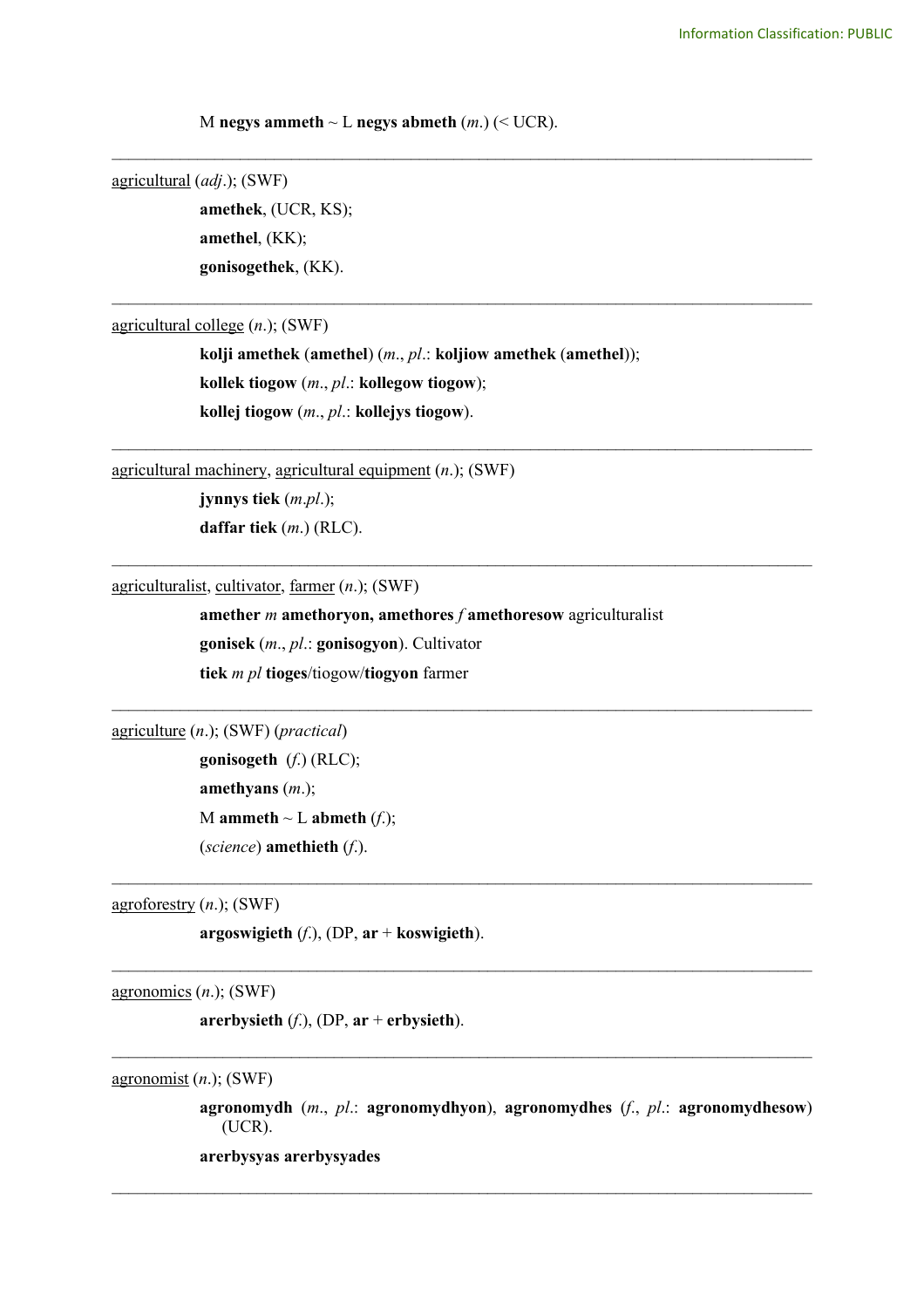agronomy (*n*.); (SWF)

**agronomi** (*m*.) (UCR).

alluvial land (*n*.); (SWF)

**heyl** (*m*., *pl*.: **heylyow**).

annual broad-leaved weeds (*n*.); (SWF)

M **hwenennow bledhynnyek** ~ L **hwenednow bledhydnyek** (*col*.) (DP).

\_\_\_\_\_\_\_\_\_\_\_\_\_\_\_\_\_\_\_\_\_\_\_\_\_\_\_\_\_\_\_\_\_\_\_\_\_\_\_\_\_\_\_\_\_\_\_\_\_\_\_\_\_\_\_\_\_\_\_\_\_\_\_\_\_\_\_\_\_\_\_\_\_\_\_\_\_\_\_\_\_\_

\_\_\_\_\_\_\_\_\_\_\_\_\_\_\_\_\_\_\_\_\_\_\_\_\_\_\_\_\_\_\_\_\_\_\_\_\_\_\_\_\_\_\_\_\_\_\_\_\_\_\_\_\_\_\_\_\_\_\_\_\_\_\_\_\_\_\_\_\_\_\_\_\_\_\_\_\_\_\_\_\_\_

\_\_\_\_\_\_\_\_\_\_\_\_\_\_\_\_\_\_\_\_\_\_\_\_\_\_\_\_\_\_\_\_\_\_\_\_\_\_\_\_\_\_\_\_\_\_\_\_\_\_\_\_\_\_\_\_\_\_\_\_\_\_\_\_\_\_\_\_\_\_\_\_\_\_\_\_\_\_\_\_\_\_

annual grass weeds (*n*.); (SWF)

M **gwelsennow bledhynnyek** ~ L **gwelsednow bledhydnyek** (*col*.) (DP).

\_\_\_\_\_\_\_\_\_\_\_\_\_\_\_\_\_\_\_\_\_\_\_\_\_\_\_\_\_\_\_\_\_\_\_\_\_\_\_\_\_\_\_\_\_\_\_\_\_\_\_\_\_\_\_\_\_\_\_\_\_\_\_\_\_\_\_\_\_\_\_\_\_\_\_\_\_\_\_\_\_\_

\_\_\_\_\_\_\_\_\_\_\_\_\_\_\_\_\_\_\_\_\_\_\_\_\_\_\_\_\_\_\_\_\_\_\_\_\_\_\_\_\_\_\_\_\_\_\_\_\_\_\_\_\_\_\_\_\_\_\_\_\_\_\_\_\_\_\_\_\_\_\_\_\_\_\_\_\_\_\_\_\_\_

\_\_\_\_\_\_\_\_\_\_\_\_\_\_\_\_\_\_\_\_\_\_\_\_\_\_\_\_\_\_\_\_\_\_\_\_\_\_\_\_\_\_\_\_\_\_\_\_\_\_\_\_\_\_\_\_\_\_\_\_\_\_\_\_\_\_\_\_\_\_\_\_\_\_\_\_\_\_\_\_\_\_

 $\_$ 

 $\_$ 

 $\_$ 

 $\_$ 

 $\mathcal{L}_\mathcal{L} = \{ \mathcal{L}_\mathcal{L} = \{ \mathcal{L}_\mathcal{L} = \{ \mathcal{L}_\mathcal{L} = \{ \mathcal{L}_\mathcal{L} = \{ \mathcal{L}_\mathcal{L} = \{ \mathcal{L}_\mathcal{L} = \{ \mathcal{L}_\mathcal{L} = \{ \mathcal{L}_\mathcal{L} = \{ \mathcal{L}_\mathcal{L} = \{ \mathcal{L}_\mathcal{L} = \{ \mathcal{L}_\mathcal{L} = \{ \mathcal{L}_\mathcal{L} = \{ \mathcal{L}_\mathcal{L} = \{ \mathcal{L}_\mathcal{$ 

apple (*n*.); (SWF)

**aval**  $(m., pl.:$  **avalow**  $\sim$  **L lavalow**).

aphids (*Sitobion avenae*; *Rhopalosiphum padi*) (*n*.); (SWF)

**lowen losow** (*f*., *col*.: **low losow**) (UCR).

aquaculture (*n*.); (SWF)

**amethyans dowr** (*m*.) (DP); **gonisogeth dowr** (*f*.) (DP).

arable (*adj*.); (SWF)

**aradow**;

arable farming (*n*.); (SWF)

**amethyans arader**.

arable field (*after reaping, before ploughing*; *ready for ploughing*) (n.); (SWF)

 $M$  **arys** ~ L **arysh** (*m*., *pl*.: M **arysyow** ~ L **aryshyow**);

arable land (*n*.); (SWF)

**gwel** (*m*., *pl*.: **gwelyow**); **ar** (*m*.); **tir arader** (*m*.); (*when left fallow in summer*) **havrek** (RLC).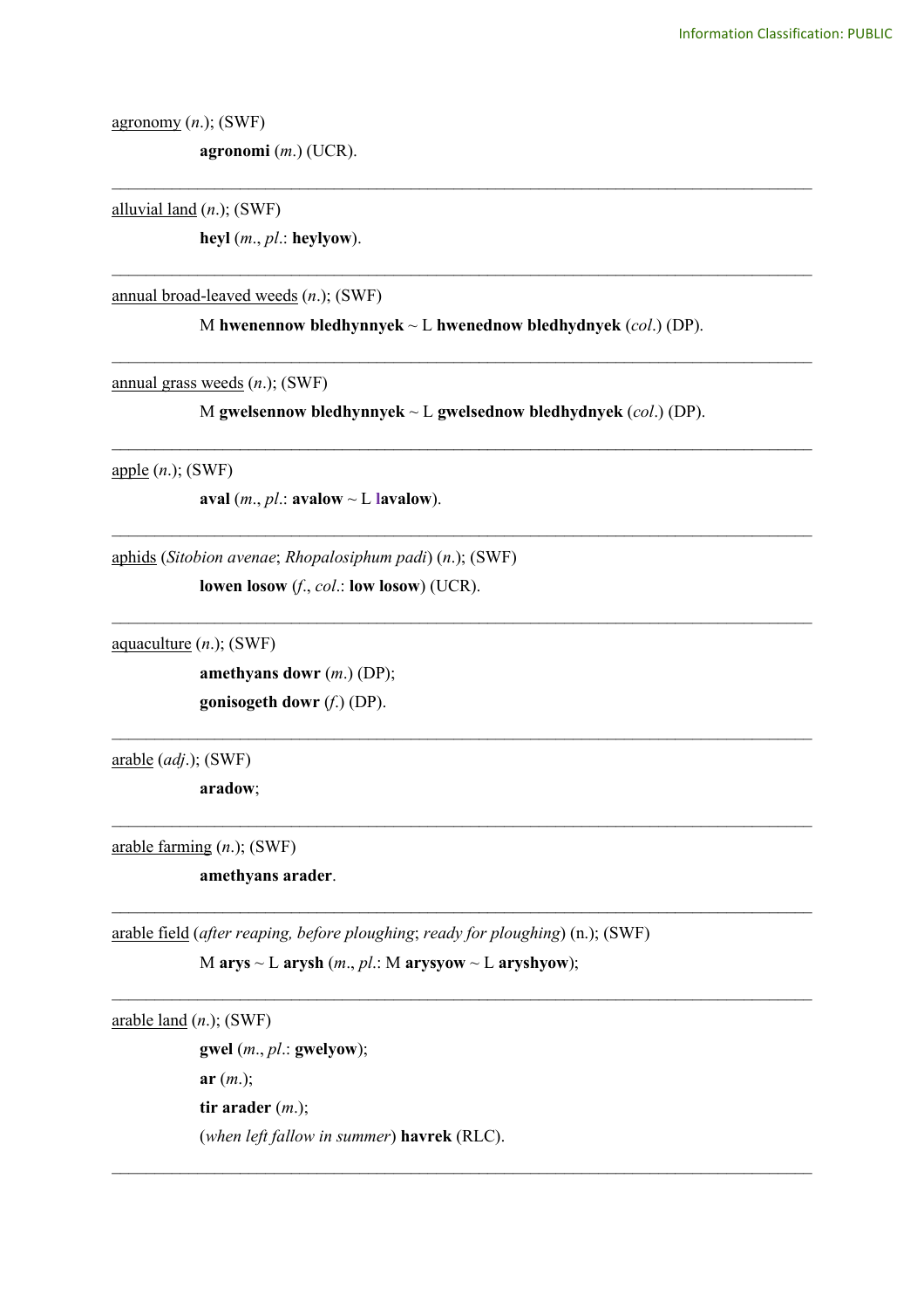**Arboriculturalist** 

Amether gwedhen

area of unprofitable farmland (*n*); (SWF)

**lommas**  $\sim$  L **lobmas** (*m., pl.:* **lomasow**).

arid land (*n*.); (SWF)

**krindir** (*m*.);

artificial insemination (*of cow*) (n.); (SWF) **dreyans kreftus** (*m*.) (UCR);

ass-foal (*n*.); (SWF)

**ebel asen** (*f*.) (RLC);

**asenik** (*m*., *pl*.: **asenigow**) (UC, KK, UCR).

axe, hatchet, chopper (*n*.); (SWF)

**bool** (*f*., *pl*.: **bolyow**, **bolow**) (UC, KK, RLC, UCR, KS); (RLC) *bool*; (*small*) **bolik** (*m*., *pl*.: **boligow**) (UC, KK, UCR); small headed axe or hathet (*dressing stone*; *splitting planks*) **boni** (*f*., *pl*.: **boniow**) (UC, KK, RLC, UCR); {B *bouc'hal*, *bouc'halig*; W *bwyall*, *bwyellig*}. Small handled axe or splitter

\_\_\_\_\_\_\_\_\_\_\_\_\_\_\_\_\_\_\_\_\_\_\_\_\_\_\_\_\_\_\_\_\_\_\_\_\_\_\_\_\_\_\_\_\_\_\_\_\_\_\_\_\_\_\_\_\_\_\_\_\_\_\_\_\_\_\_\_\_\_\_\_\_\_\_\_\_\_\_\_\_\_

 $\_$ 

 $\mathcal{L}_\text{max}$  and  $\mathcal{L}_\text{max}$  and  $\mathcal{L}_\text{max}$  and  $\mathcal{L}_\text{max}$  and  $\mathcal{L}_\text{max}$  and  $\mathcal{L}_\text{max}$ 

\_\_\_\_\_\_\_\_\_\_\_\_\_\_\_\_\_\_\_\_\_\_\_\_\_\_\_\_\_\_\_\_\_\_\_\_\_\_\_\_\_\_\_\_\_\_\_\_\_\_\_\_\_\_\_\_\_\_\_\_\_\_\_\_\_\_\_\_\_\_\_\_\_\_\_\_\_\_\_\_\_\_

\_\_\_\_\_\_\_\_\_\_\_\_\_\_\_\_\_\_\_\_\_\_\_\_\_\_\_\_\_\_\_\_\_\_\_\_\_\_\_\_\_\_\_\_\_\_\_\_\_\_\_\_\_\_\_\_\_\_\_\_\_\_\_\_\_\_\_\_\_\_\_\_\_\_\_\_\_\_\_\_\_\_

\_\_\_\_\_\_\_\_\_\_\_\_\_\_\_\_\_\_\_\_\_\_\_\_\_\_\_\_\_\_\_\_\_\_\_\_\_\_\_\_\_\_\_\_\_\_\_\_\_\_\_\_\_\_\_\_\_\_\_\_\_\_\_\_\_\_\_\_\_\_\_\_\_\_\_\_\_\_\_\_\_\_

\_\_\_\_\_\_\_\_\_\_\_\_\_\_\_\_\_\_\_\_\_\_\_\_\_\_\_\_\_\_\_\_\_\_\_\_\_\_\_\_\_\_\_\_\_\_\_\_\_\_\_\_\_\_\_\_\_\_\_\_\_\_\_\_\_\_\_\_\_\_\_\_\_\_\_\_\_\_\_\_\_\_

bacteria (*n*.); (SWF)

**bakteria** (*pl*.) (RLC, UCR, KS).

bailiff (*of farm*), land agent (*n*.); (SWF) **styward** (**tir**) (*m*., *pl*.: **styward**(**y**)**s** (**tir**));

baler, baling press (*n*.); (SWF)

**jynn-pusornas** (UCR);

**pusorner** (*person* & *machine*; *m*., *pl*.: **pusornoryon**) (RLC ‹*puzzorer*›); {W *beler*, *belar*, *beilyr*}.

 $\mathcal{L}_\mathcal{L} = \{ \mathcal{L}_\mathcal{L} = \{ \mathcal{L}_\mathcal{L} = \{ \mathcal{L}_\mathcal{L} = \{ \mathcal{L}_\mathcal{L} = \{ \mathcal{L}_\mathcal{L} = \{ \mathcal{L}_\mathcal{L} = \{ \mathcal{L}_\mathcal{L} = \{ \mathcal{L}_\mathcal{L} = \{ \mathcal{L}_\mathcal{L} = \{ \mathcal{L}_\mathcal{L} = \{ \mathcal{L}_\mathcal{L} = \{ \mathcal{L}_\mathcal{L} = \{ \mathcal{L}_\mathcal{L} = \{ \mathcal{L}_\mathcal{$ 

 $\mathcal{L}_\mathcal{L} = \{ \mathcal{L}_\mathcal{L} = \{ \mathcal{L}_\mathcal{L} = \{ \mathcal{L}_\mathcal{L} = \{ \mathcal{L}_\mathcal{L} = \{ \mathcal{L}_\mathcal{L} = \{ \mathcal{L}_\mathcal{L} = \{ \mathcal{L}_\mathcal{L} = \{ \mathcal{L}_\mathcal{L} = \{ \mathcal{L}_\mathcal{L} = \{ \mathcal{L}_\mathcal{L} = \{ \mathcal{L}_\mathcal{L} = \{ \mathcal{L}_\mathcal{L} = \{ \mathcal{L}_\mathcal{L} = \{ \mathcal{L}_\mathcal{$ 

Baling sled

1 **Draylell pusornow** 2 **bord slynk pusornow**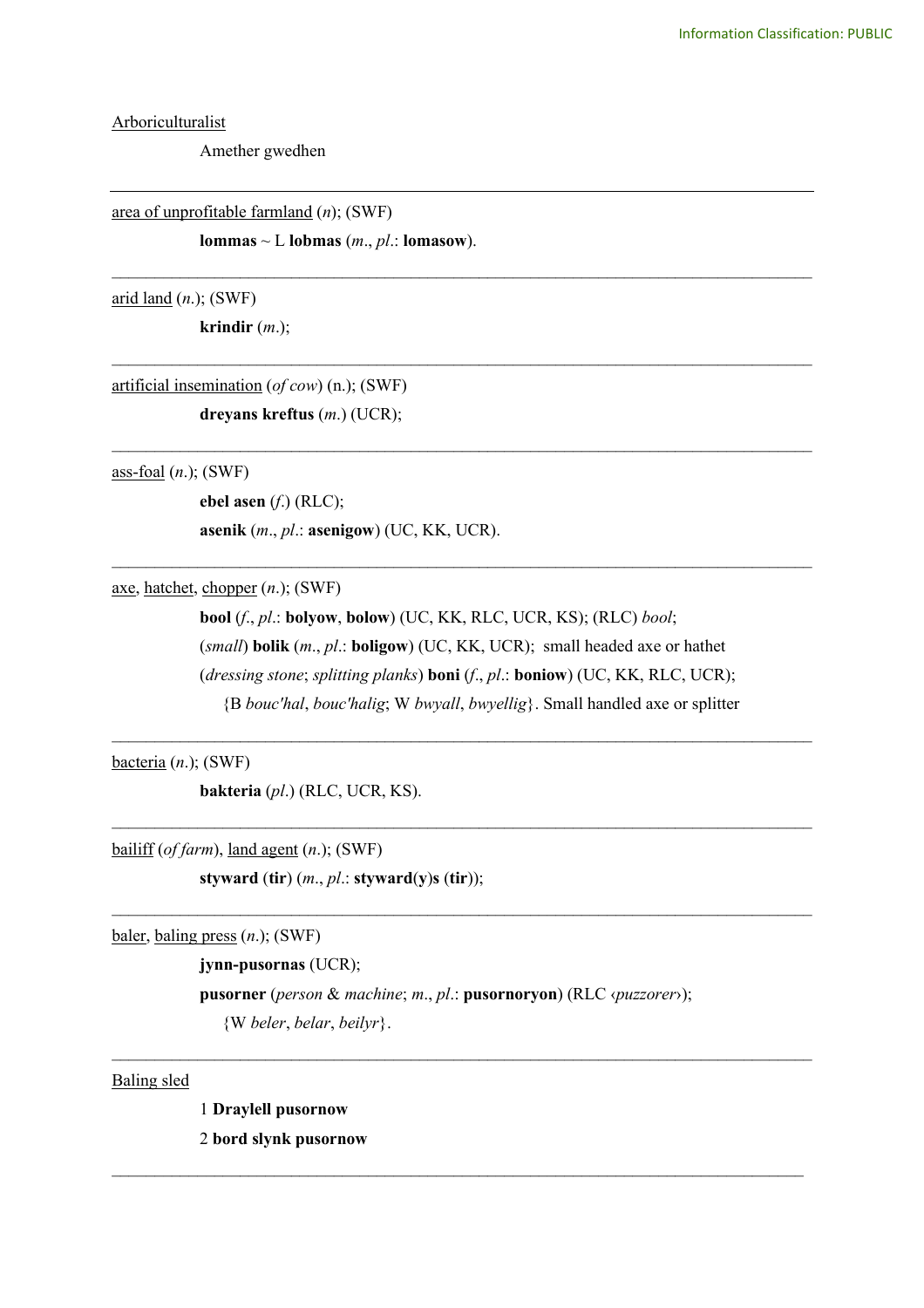barley (*n*.); (SWF)

**barlys** (*col*.) (UC, KK, RLC, UCR, KS); **heydh** (*col*.) (UC, KK, RLC, UCR).

barley bran (*n*.); (SWF)

**krinyon** (*m*.) (UC, KK, RLC, UCR).

barley field (*n*.); (SWF)

**barlysek** (*f*., *pl*.: **barlysegi**, **barlysegow**) (UC, UCR); **park/gwel heydh** (RLC), **gwel barlys** (RLC). **heydhek**

\_\_\_\_\_\_\_\_\_\_\_\_\_\_\_\_\_\_\_\_\_\_\_\_\_\_\_\_\_\_\_\_\_\_\_\_\_\_\_\_\_\_\_\_\_\_\_\_\_\_\_\_\_\_\_\_\_\_\_\_\_\_\_\_\_\_\_\_\_\_\_\_\_\_\_\_\_\_\_\_\_\_

\_\_\_\_\_\_\_\_\_\_\_\_\_\_\_\_\_\_\_\_\_\_\_\_\_\_\_\_\_\_\_\_\_\_\_\_\_\_\_\_\_\_\_\_\_\_\_\_\_\_\_\_\_\_\_\_\_\_\_\_\_\_\_\_\_\_\_\_\_\_\_\_\_\_\_\_\_\_\_\_\_\_

\_\_\_\_\_\_\_\_\_\_\_\_\_\_\_\_\_\_\_\_\_\_\_\_\_\_\_\_\_\_\_\_\_\_\_\_\_\_\_\_\_\_\_\_\_\_\_\_\_\_\_\_\_\_\_\_\_\_\_\_\_\_\_\_\_\_\_\_\_\_\_\_\_\_\_\_\_\_\_\_\_\_

 $\mathcal{L}_\text{max}$  and  $\mathcal{L}_\text{max}$  and  $\mathcal{L}_\text{max}$  and  $\mathcal{L}_\text{max}$  and  $\mathcal{L}_\text{max}$  and  $\mathcal{L}_\text{max}$ 

 $\mathcal{L}_\text{max}$  and  $\mathcal{L}_\text{max}$  and  $\mathcal{L}_\text{max}$  and  $\mathcal{L}_\text{max}$  and  $\mathcal{L}_\text{max}$  and  $\mathcal{L}_\text{max}$ 

 $\mathcal{L}_\text{max}$  and  $\mathcal{L}_\text{max}$  and  $\mathcal{L}_\text{max}$  and  $\mathcal{L}_\text{max}$  and  $\mathcal{L}_\text{max}$  and  $\mathcal{L}_\text{max}$ 

 $\_$ 

 $\mathcal{L}_\mathcal{L} = \{ \mathcal{L}_\mathcal{L} = \{ \mathcal{L}_\mathcal{L} = \{ \mathcal{L}_\mathcal{L} = \{ \mathcal{L}_\mathcal{L} = \{ \mathcal{L}_\mathcal{L} = \{ \mathcal{L}_\mathcal{L} = \{ \mathcal{L}_\mathcal{L} = \{ \mathcal{L}_\mathcal{L} = \{ \mathcal{L}_\mathcal{L} = \{ \mathcal{L}_\mathcal{L} = \{ \mathcal{L}_\mathcal{L} = \{ \mathcal{L}_\mathcal{L} = \{ \mathcal{L}_\mathcal{L} = \{ \mathcal{L}_\mathcal{$ 

barley land (*n*.); (SWF) /barton

**heydhlan** (*f*., *pl*.: M **heydhlannow** ~ L **heydhladnow**) (KK).

barn (*n*.); (SWF)

**skiber** (*f*., *pl*.: **skiberyow**) (UC, KK; RLC, UCR, KS).

barnyard, mowhay (*n*.); (SWF)

**garth an dre** (*m*.) (RLC); **yslan** (*f*.) (UC, KK, UCR). mowhay

barren brome (*Anisantha/Bromus sterilis*) (*n*.); (SWF) /oatgrass

**kerghwels koog** (*col*.) (DP); **kerghwels hesk** (*col*.) (DP);

barren land, infertile land, infertile ground (*n*.); (SWF)

**seghtir**  $\sim$  M **syghtir** (*m*.) (UC, KK, UCR); M **tir yeyn**  $\sim$  L **tir yeyn** (*m*.) (RLC); **difeyth** (*m*., *pl*.: **difeythyow**) (RLC).

barren, infertile (*adj*.); (SWF)

M **sygh** ~ L **segh** (UC, KK, RLC, UCR, KS); **yeyn** (UC, KK, RLC, UCR, KS). **koog**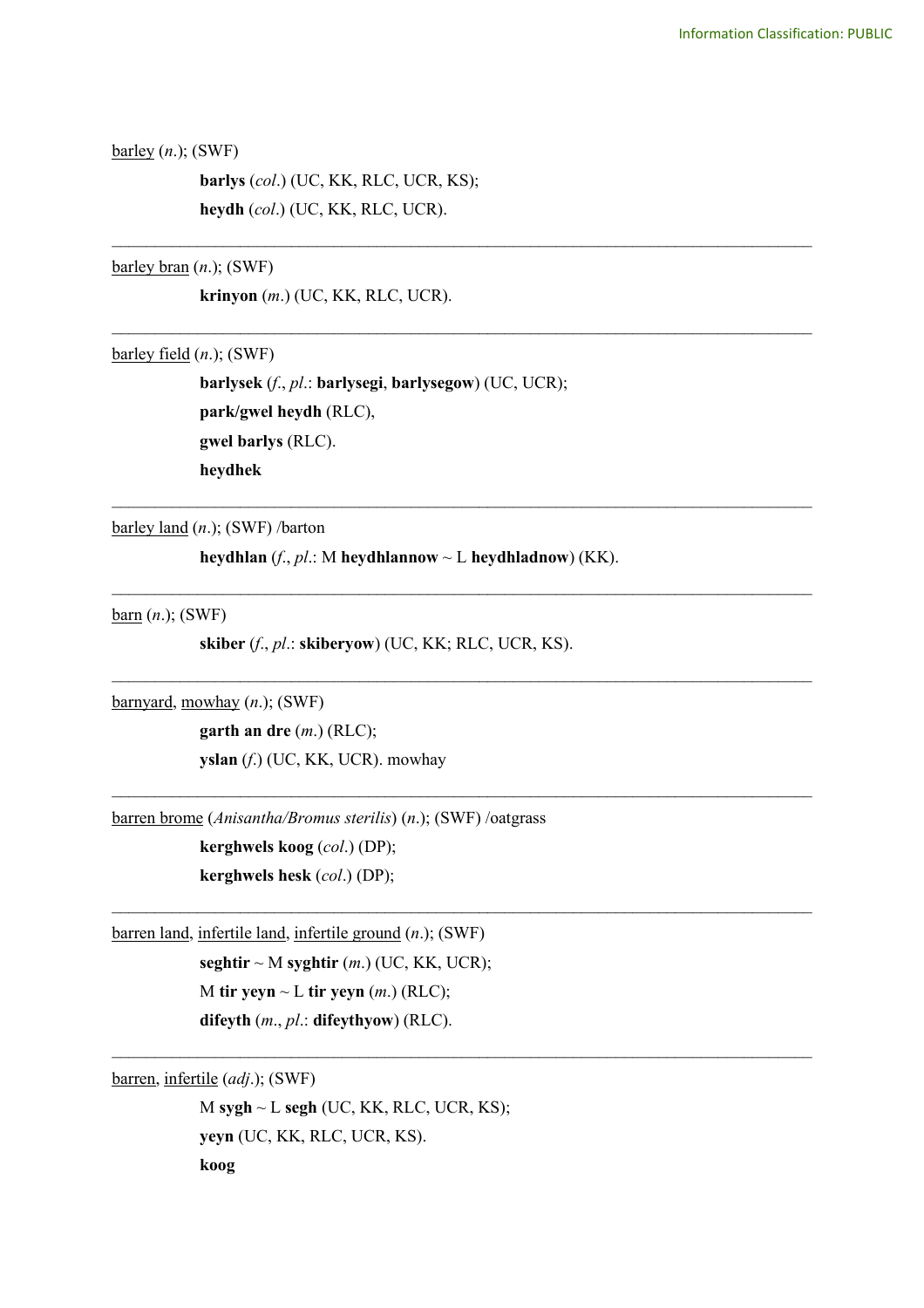barrenness (*of land*), infertility (*of land*) (*n*.); (SWF) **seghter** (*m*.) (UC, KK, RLC, UCR).

\_\_\_\_\_\_\_\_\_\_\_\_\_\_\_\_\_\_\_\_\_\_\_\_\_\_\_\_\_\_\_\_\_\_\_\_\_\_\_\_\_\_\_\_\_\_\_\_\_\_\_\_\_\_\_\_\_\_\_\_\_\_\_\_\_\_\_\_\_\_\_\_\_\_\_\_\_\_\_\_\_\_

\_\_\_\_\_\_\_\_\_\_\_\_\_\_\_\_\_\_\_\_\_\_\_\_\_\_\_\_\_\_\_\_\_\_\_\_\_\_\_\_\_\_\_\_\_\_\_\_\_\_\_\_\_\_\_\_\_\_\_\_\_\_\_\_\_\_\_\_\_\_\_\_\_\_\_\_\_\_\_\_\_\_

\_\_\_\_\_\_\_\_\_\_\_\_\_\_\_\_\_\_\_\_\_\_\_\_\_\_\_\_\_\_\_\_\_\_\_\_\_\_\_\_\_\_\_\_\_\_\_\_\_\_\_\_\_\_\_\_\_\_\_\_\_\_\_\_\_\_\_\_\_\_\_\_\_\_\_\_\_\_\_\_\_\_

\_\_\_\_\_\_\_\_\_\_\_\_\_\_\_\_\_\_\_\_\_\_\_\_\_\_\_\_\_\_\_\_\_\_\_\_\_\_\_\_\_\_\_\_\_\_\_\_\_\_\_\_\_\_\_\_\_\_\_\_\_\_\_\_\_\_\_\_\_\_\_\_\_\_\_\_\_\_\_\_\_\_

\_\_\_\_\_\_\_\_\_\_\_\_\_\_\_\_\_\_\_\_\_\_\_\_\_\_\_\_\_\_\_\_\_\_\_\_\_\_\_\_\_\_\_\_\_\_\_\_\_\_\_\_\_\_\_\_\_\_\_\_\_\_\_\_\_\_\_\_\_\_\_\_\_\_\_\_\_\_\_\_\_\_

 $\mathcal{L}_\text{max}$  and  $\mathcal{L}_\text{max}$  and  $\mathcal{L}_\text{max}$  and  $\mathcal{L}_\text{max}$  and  $\mathcal{L}_\text{max}$  and  $\mathcal{L}_\text{max}$ 

 $\mathcal{L}_\text{max}$  and  $\mathcal{L}_\text{max}$  and  $\mathcal{L}_\text{max}$  and  $\mathcal{L}_\text{max}$  and  $\mathcal{L}_\text{max}$  and  $\mathcal{L}_\text{max}$ 

 $\_$  , and the set of the set of the set of the set of the set of the set of the set of the set of the set of the set of the set of the set of the set of the set of the set of the set of the set of the set of the set of th

 $\mathcal{L}_\text{max}$  and  $\mathcal{L}_\text{max}$  and  $\mathcal{L}_\text{max}$  and  $\mathcal{L}_\text{max}$  and  $\mathcal{L}_\text{max}$  and  $\mathcal{L}_\text{max}$ 

 $\mathcal{L}_\mathcal{L} = \{ \mathcal{L}_\mathcal{L} = \{ \mathcal{L}_\mathcal{L} = \{ \mathcal{L}_\mathcal{L} = \{ \mathcal{L}_\mathcal{L} = \{ \mathcal{L}_\mathcal{L} = \{ \mathcal{L}_\mathcal{L} = \{ \mathcal{L}_\mathcal{L} = \{ \mathcal{L}_\mathcal{L} = \{ \mathcal{L}_\mathcal{L} = \{ \mathcal{L}_\mathcal{L} = \{ \mathcal{L}_\mathcal{L} = \{ \mathcal{L}_\mathcal{L} = \{ \mathcal{L}_\mathcal{L} = \{ \mathcal{L}_\mathcal{$ 

 $\mathcal{L}_\mathcal{L} = \{ \mathcal{L}_\mathcal{L} = \{ \mathcal{L}_\mathcal{L} = \{ \mathcal{L}_\mathcal{L} = \{ \mathcal{L}_\mathcal{L} = \{ \mathcal{L}_\mathcal{L} = \{ \mathcal{L}_\mathcal{L} = \{ \mathcal{L}_\mathcal{L} = \{ \mathcal{L}_\mathcal{L} = \{ \mathcal{L}_\mathcal{L} = \{ \mathcal{L}_\mathcal{L} = \{ \mathcal{L}_\mathcal{L} = \{ \mathcal{L}_\mathcal{L} = \{ \mathcal{L}_\mathcal{L} = \{ \mathcal{L}_\mathcal{$ 

barriers to entry (*n*.); (SWF)

**finwethow-entra** (*pl*.) (DP).

battery hen (*n*.); (SWF)

**Yar gowellys** *f* **yer kowellys**

battery-cage (*n*.); (SWF)

**kloskrow** (*m*., *pl*.: **kloskrowyow**) (KK); **kawel batri** (*m*.) (RLC). **Klos kowel**

\_\_\_\_\_\_\_\_\_\_\_\_\_\_\_\_\_\_\_\_\_\_\_\_\_\_\_\_\_\_\_\_\_\_\_\_\_\_\_\_\_\_\_\_\_\_\_'.\_

bean seed fly (*Delia platura*) (*n*.); (SWF)

**kelyonen has fav** (*f*.), (DP).

beans (*n*.); (SWF)

**fav** (*col*.) (UC, KK, RLC, UCR, KS).

bearded wheat (*n*.); (SWF)

**gwaneth barvus** (*col*.), (RLC).

beatland (*n*.); (SWF)

**tir leskys**

beef farming (*n*.); (SWF)

**gonis bowin**  $\sim$  M **gonis bewin** (*m*.);

beet cyst nematode (*Heterodera schachtii*) (*n*.); (SWF)

M **kenek krenn kodh betys** ~ L **kenek kern kodh betys** (*m*.), (DP).

beet flea beetle (*Chaetocnema concinna*) (*n*.); (SWF)

M **hwil hwannen betys** ~ L **hwil hwydnen betys** (m.), (DP).

billhook (*short-handled*) (*n*.); (SWF)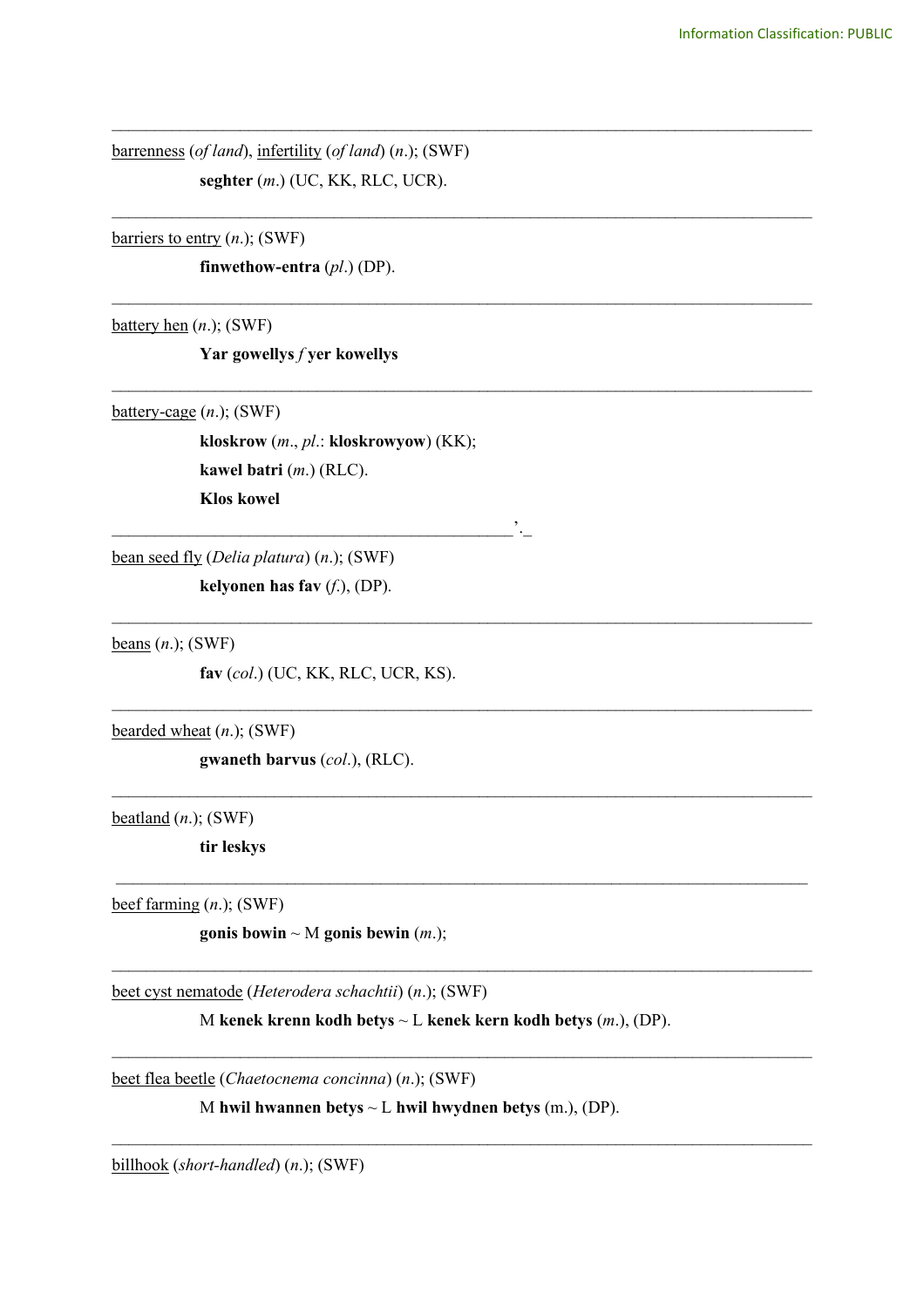**falgh** (*f*., *pl*.: **fylghyow** ~ **fyljyow**, **falsyow**) (UCR, KK, RLC ‹*voulz*›, UCR). **gwydhyn** *m* **gwydhynyow**

\_\_\_\_\_\_\_\_\_\_\_\_\_\_\_\_\_\_\_\_\_\_\_\_\_\_\_\_\_\_\_\_\_\_\_\_\_\_\_\_\_\_\_\_\_\_\_\_\_\_\_\_\_\_\_\_\_\_\_\_\_\_\_\_\_\_\_\_\_\_\_\_\_\_\_\_\_\_\_\_\_\_

\_\_\_\_\_\_\_\_\_\_\_\_\_\_\_\_\_\_\_\_\_\_\_\_\_\_\_\_\_\_\_\_\_\_\_\_\_\_\_\_\_\_\_\_\_\_\_\_\_\_\_\_\_\_\_\_\_\_\_\_\_\_\_\_\_\_\_\_\_\_\_\_\_\_\_\_\_\_\_\_\_\_

\_\_\_\_\_\_\_\_\_\_\_\_\_\_\_\_\_\_\_\_\_\_\_\_\_\_\_\_\_\_\_\_\_\_\_\_\_\_\_\_\_\_\_\_\_\_\_\_\_\_\_\_\_\_\_\_\_\_\_\_\_\_\_\_\_\_\_\_\_\_\_\_\_\_\_\_\_\_\_\_\_\_

\_\_\_\_\_\_\_\_\_\_\_\_\_\_\_\_\_\_\_\_\_\_\_\_\_\_\_\_\_\_\_\_\_\_\_\_\_\_\_\_\_\_\_\_\_\_\_\_\_\_\_\_\_\_\_\_\_\_\_\_\_\_\_\_\_\_\_\_\_\_\_\_\_\_\_\_\_\_\_\_\_\_

\_\_\_\_\_\_\_\_\_\_\_\_\_\_\_\_\_\_\_\_\_\_\_\_\_\_\_\_\_\_\_\_\_\_\_\_\_\_\_\_\_\_\_\_\_\_\_\_\_\_\_\_\_\_\_\_\_\_\_\_\_\_\_\_\_\_\_\_\_\_\_\_\_\_\_\_\_\_\_\_\_\_

 $\mathcal{L}_\text{max}$  and  $\mathcal{L}_\text{max}$  and  $\mathcal{L}_\text{max}$  and  $\mathcal{L}_\text{max}$  and  $\mathcal{L}_\text{max}$  and  $\mathcal{L}_\text{max}$ 

 $\mathcal{L}_\text{max}$  and  $\mathcal{L}_\text{max}$  and  $\mathcal{L}_\text{max}$  and  $\mathcal{L}_\text{max}$  and  $\mathcal{L}_\text{max}$  and  $\mathcal{L}_\text{max}$ 

 $\_$ 

 $\_$ 

billygoat (*n*.); (SWF)

**bocka/bock** (*m*., *pl*.: **bockys**) (UC, KK, RLC, UCR); **bogh** (*m*., *pl*.: **boghes**) (UC, KK, RLC, UCR).

black bean aphid (*Aphis fabae*) (*n*.); (SWF)

**lowen losow fav du** (*f*., *col*.: **low losow fav du**), (DP).

black bindweed, redshank (*persicaria maculosa*) (*n*.); (SWF)

**gwaneth du an jowl** (*col*.); **milgolm** (*m*.).

blackgrass (*Alopecurus myosuroides*) (*n*.); (SWF)

**gwels du** (*col*.) (DP). **Gwels lost lewern** 

block cutter (*n*.); (SWF)

**trogher stockys** (*m*.) (DP);

boar (*n*.); (SWF)

**badh** (*m*., *pl*.: **badhes**) (UC, KK, RLC, UCR, KS); **torgh** (*m*., *pl*.: **torghes**) (UC, KK, RLC, UCR); **bora** (*m*., *pl*.: **borys**) (UC, KK, RLC, UCR).

bovine (*adj*.); (SWF)

**bugh**/**bughes** (UC, KK, RLC, UCR, KS); **lodhnek**, **lonnek** ~ L **lodnek** (RLC). **bewin** L **bowin**

bracken (*Pteridium aquilinum*) (*n*.); (SWF)

**reden** (*col*.) (UC, KK, RLC, UCR).

brand (*n*.); (SWF)

**merk** (*m*., *pl*.: **merkys**, **merkyow**); (RLC: ‹*marck leskes*›); **merk** (UC, KK, RLC, UCR, KS) + **leskys** (RLC). + rewys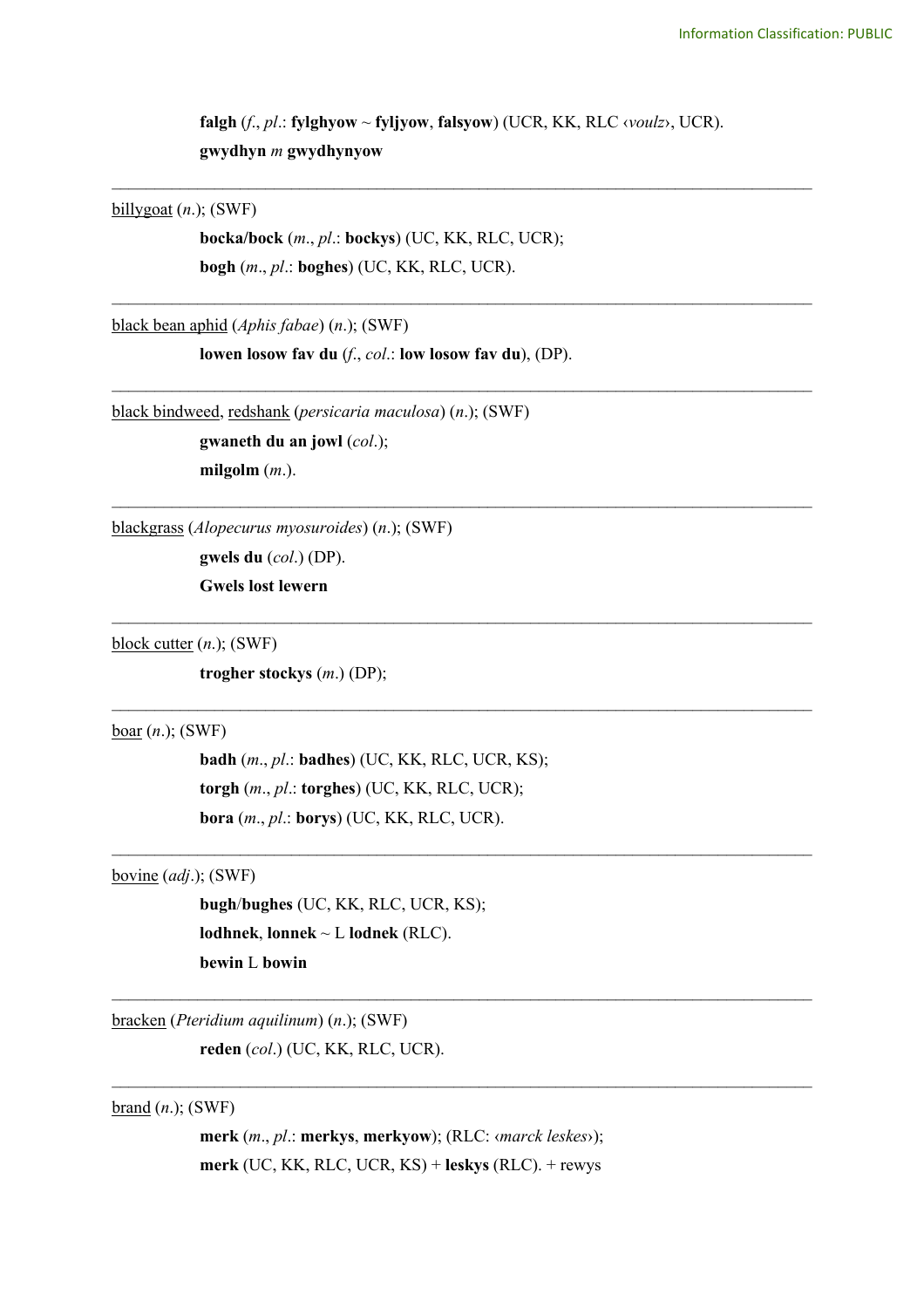broadcasting (*n*.); (SWF)

L **towla a-les** (RLC); **skollya a-les** (UC); **ledandewlel** (UC); **darlesans**  *vb* **darlesa**

BSE (*Bovine Spongiform Encephalopathy*) (*n*.); (SWF)

**kleves bugh vuskok** (RLC);

**kleves ympynnyon spongek an bughes** (UCR).

buck-wheat (*n*.); (SWF)

M **gwaneth du** ~ L **gwaneth du** (*col*.), (RLC).

bucket, pail (*n*.); (SWF)

**kelorn** (*m*., *pl*.: **kelornow**, **kelern**) (UC, KK, RLC, UCR, KS).

\_\_\_\_\_\_\_\_\_\_\_\_\_\_\_\_\_\_\_\_\_\_\_\_\_\_\_\_\_\_\_\_\_\_\_\_\_\_\_\_\_\_\_\_\_\_\_\_\_\_\_\_\_\_\_\_\_\_\_\_\_\_\_\_\_\_\_\_\_\_\_\_\_\_\_\_\_\_\_\_\_\_

\_\_\_\_\_\_\_\_\_\_\_\_\_\_\_\_\_\_\_\_\_\_\_\_\_\_\_\_\_\_\_\_\_\_\_\_\_\_\_\_\_\_\_\_\_\_\_\_\_\_\_\_\_\_\_\_\_\_\_\_\_\_\_\_\_\_\_\_\_\_\_\_\_\_\_\_\_\_\_\_\_\_

\_\_\_\_\_\_\_\_\_\_\_\_\_\_\_\_\_\_\_\_\_\_\_\_\_\_\_\_\_\_\_\_\_\_\_\_\_\_\_\_\_\_\_\_\_\_\_\_\_\_\_\_\_\_\_\_\_\_\_\_\_\_\_\_\_\_\_\_\_\_\_\_\_\_\_\_\_\_\_\_\_\_

\_\_\_\_\_\_\_\_\_\_\_\_\_\_\_\_\_\_\_\_\_\_\_\_\_\_\_\_\_\_\_\_\_\_\_\_\_\_\_\_\_\_\_\_\_\_\_\_\_\_\_\_\_\_\_\_\_\_\_\_\_\_\_\_\_\_\_\_\_\_\_\_\_\_\_\_\_\_\_\_\_\_

 $\mathcal{L}_\text{max}$  and  $\mathcal{L}_\text{max}$  and  $\mathcal{L}_\text{max}$  and  $\mathcal{L}_\text{max}$  and  $\mathcal{L}_\text{max}$  and  $\mathcal{L}_\text{max}$ 

 $\_$ 

 $\_$ 

 $\mathcal{L}_\mathcal{L} = \{ \mathcal{L}_\mathcal{L} = \{ \mathcal{L}_\mathcal{L} = \{ \mathcal{L}_\mathcal{L} = \{ \mathcal{L}_\mathcal{L} = \{ \mathcal{L}_\mathcal{L} = \{ \mathcal{L}_\mathcal{L} = \{ \mathcal{L}_\mathcal{L} = \{ \mathcal{L}_\mathcal{L} = \{ \mathcal{L}_\mathcal{L} = \{ \mathcal{L}_\mathcal{L} = \{ \mathcal{L}_\mathcal{L} = \{ \mathcal{L}_\mathcal{L} = \{ \mathcal{L}_\mathcal{L} = \{ \mathcal{L}_\mathcal{$ 

 $\mathcal{L}_\mathcal{L} = \{ \mathcal{L}_\mathcal{L} = \{ \mathcal{L}_\mathcal{L} = \{ \mathcal{L}_\mathcal{L} = \{ \mathcal{L}_\mathcal{L} = \{ \mathcal{L}_\mathcal{L} = \{ \mathcal{L}_\mathcal{L} = \{ \mathcal{L}_\mathcal{L} = \{ \mathcal{L}_\mathcal{L} = \{ \mathcal{L}_\mathcal{L} = \{ \mathcal{L}_\mathcal{L} = \{ \mathcal{L}_\mathcal{L} = \{ \mathcal{L}_\mathcal{L} = \{ \mathcal{L}_\mathcal{L} = \{ \mathcal{L}_\mathcal{$ 

**boket** *m*

bull (*n*.); (SWF)

**tarow** (*m*., *pl*.: **terwi**) (UC, KK, RLC, UCR, KS).

## Bull pen

**Stalla tarow**

bullock (*n*.); (SWF)

**lonnow** ~ L **lodnow**) (UC, KK, RLC, UCR, KS). **lodhen lodhnow**

butchery, slaughterhouse (*n*.); (SWF)

M **chi-ladha** ~ L **chei-ladha** (*m*.) (RLC); **latti** (*m*.) (UC, KK, UCR); (*trade*) **kigereth** (*f*.) (UC, KK, UCR); (*trade*) **hwel kiger** (*m*.) (RLC); (*shop*) **kikti** (*m*.) (UC, KK); (*shop*) **kigva** (*f*.) (UC, UCR).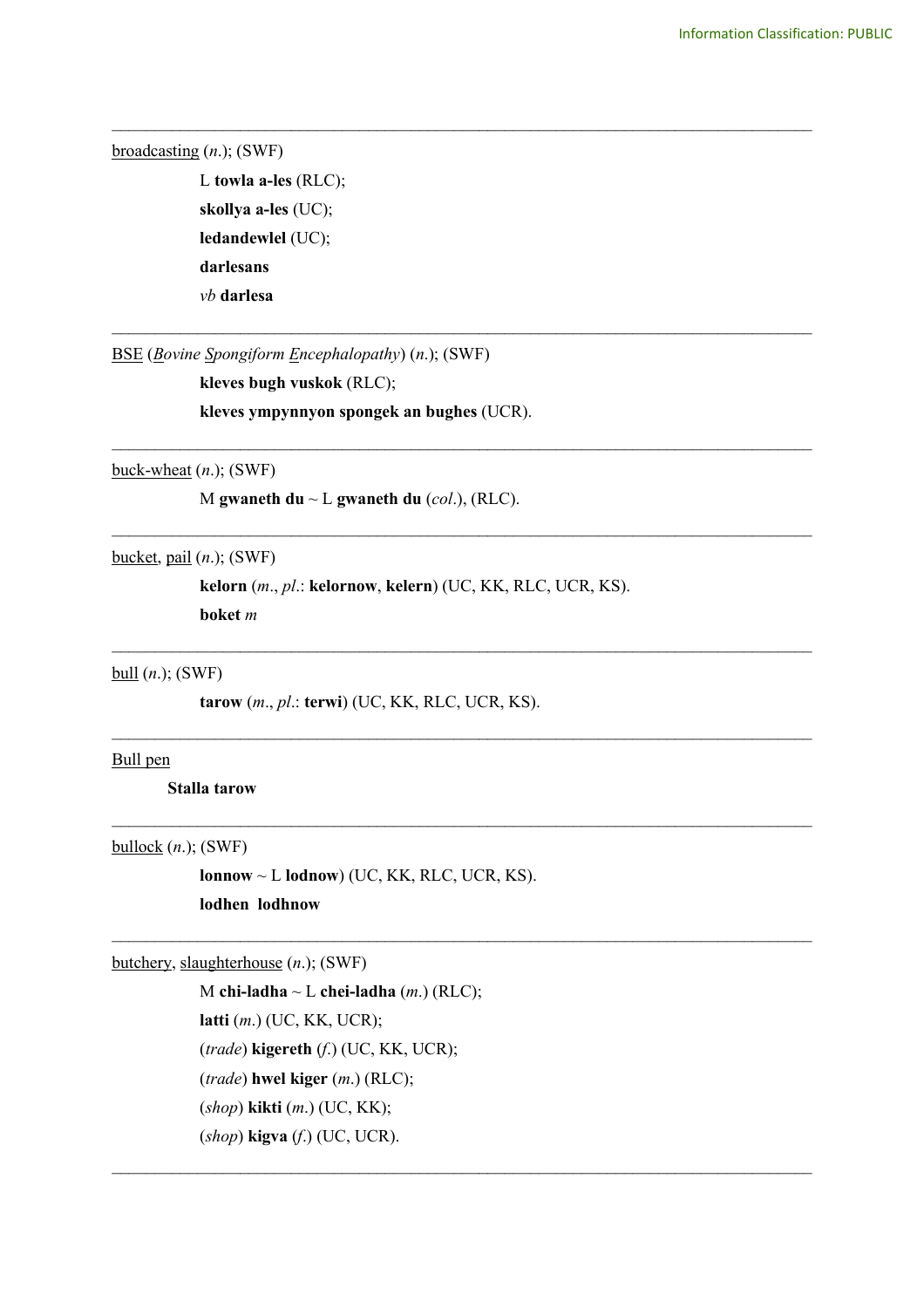bushel (*n*.); (SWF)

(*24 gal*.) **bushel** (*m*., *pl*.: **bushel**(**y**)**s**) (UC, KK, RLC, UCR).

\_\_\_\_\_\_\_\_\_\_\_\_\_\_\_\_\_\_\_\_\_\_\_\_\_\_\_\_\_\_\_\_\_\_\_\_\_\_\_\_\_\_\_\_\_\_\_\_\_\_\_\_\_\_\_\_\_\_\_\_\_\_\_\_\_\_\_\_\_\_\_\_\_\_\_\_\_\_\_\_\_\_

\_\_\_\_\_\_\_\_\_\_\_\_\_\_\_\_\_\_\_\_\_\_\_\_\_\_\_\_\_\_\_\_\_\_\_\_\_\_\_\_\_\_\_\_\_\_\_\_\_\_\_\_\_\_\_\_\_\_\_\_\_\_\_\_\_\_\_\_\_\_\_\_\_\_\_\_\_\_\_\_\_\_

\_\_\_\_\_\_\_\_\_\_\_\_\_\_\_\_\_\_\_\_\_\_\_\_\_\_\_\_\_\_\_\_\_\_\_\_\_\_\_\_\_\_\_\_\_\_\_\_\_\_\_\_\_\_\_\_\_\_\_\_\_\_\_\_\_\_\_\_\_\_\_\_\_\_\_\_\_\_\_\_\_\_

\_\_\_\_\_\_\_\_\_\_\_\_\_\_\_\_\_\_\_\_\_\_\_\_\_\_\_\_\_\_\_\_\_\_\_\_\_\_\_\_\_\_\_\_\_\_\_\_\_\_\_\_\_\_\_\_\_\_\_\_\_\_\_\_\_\_\_\_\_\_\_\_\_\_\_\_\_\_\_\_\_\_

\_\_\_\_\_\_\_\_\_\_\_\_\_\_\_\_\_\_\_\_\_\_\_\_\_\_\_\_\_\_\_\_\_\_\_\_\_\_\_\_\_\_\_\_\_\_\_\_\_\_\_\_\_\_\_\_\_\_\_\_\_\_\_\_\_\_\_\_\_\_\_\_\_\_\_\_\_\_\_\_\_\_

\_\_\_\_\_\_\_\_\_\_\_\_\_\_\_\_\_\_\_\_\_\_\_\_\_\_\_\_\_\_\_\_\_\_\_\_\_\_\_\_\_\_\_\_\_\_\_\_\_\_\_\_\_\_\_\_\_\_\_\_\_\_\_\_\_\_\_\_\_\_\_\_\_\_\_\_\_\_\_\_\_\_

 $\mathcal{L}_\text{max}$  and  $\mathcal{L}_\text{max}$  and  $\mathcal{L}_\text{max}$  and  $\mathcal{L}_\text{max}$  and  $\mathcal{L}_\text{max}$  and  $\mathcal{L}_\text{max}$ 

calcareous brown soil (*n*.); (SWF)

**gweres kalghek gorm** (*m*.) (DP);

calf (*n*.); (SWF)

**leugh** (*m*., *pl*.: **leughi** ~ L **ley**) (UC, KK, RLC, UCR, KS);

( $\langle$ **ma an vûgh (gen) leugh**> "the cow is in calf"); "with calf" = **gans leugh** ~ L (**gen**) **leugh**.

calf-house (*n*.); (SWF)

**leughti** (*m*.) (UC, KK, UCR).

calfless cow, cow too old to calve (*n*.); (SWF)

**gavna**(**gh**) ~ L **gawna** (*f*., *pl*.: **gavnaghow** ~ L **gawnaghow**, **gavnaghes** ~ L **gawnaghes**) (UC, KK, RLC, UCR);

{< ‹*gafna*› (BK) ~ < ACD *gawna*; cf. B *gaonac'h*}.

**gownagh gownaghes**

call to sheep or goats (*int*.); (SWF)

**"mynni-mynni"**

call to cows (*int*.); (SWF)

**"owi-owi-owi"**. **co**-co-cop

canal (*n*.); (SWF)

**chanel** (*m*., *pl*.: **chanel**(**y**)**s**); **kanel** (*f*., *pl*.: **kanolyow**, **kanelow**); **dowrgleudh** (*m*., *pl*.: **dowrgleudhyow**).

cant-hook, rolling dog (*n*.); (SWF)

**bagh kans** ~ L **bagh kant** (*m*., *pl*.: **baghow kans** ~ L **baghow kant**) (DP).

 $\_$ 

 $\mathcal{L}_\mathcal{L} = \{ \mathcal{L}_\mathcal{L} = \{ \mathcal{L}_\mathcal{L} = \{ \mathcal{L}_\mathcal{L} = \{ \mathcal{L}_\mathcal{L} = \{ \mathcal{L}_\mathcal{L} = \{ \mathcal{L}_\mathcal{L} = \{ \mathcal{L}_\mathcal{L} = \{ \mathcal{L}_\mathcal{L} = \{ \mathcal{L}_\mathcal{L} = \{ \mathcal{L}_\mathcal{L} = \{ \mathcal{L}_\mathcal{L} = \{ \mathcal{L}_\mathcal{L} = \{ \mathcal{L}_\mathcal{L} = \{ \mathcal{L}_\mathcal{$ 

 $\mathcal{L}_\text{max}$  and  $\mathcal{L}_\text{max}$  and  $\mathcal{L}_\text{max}$  and  $\mathcal{L}_\text{max}$  and  $\mathcal{L}_\text{max}$  and  $\mathcal{L}_\text{max}$ 

carrot (*n*.); (SWF)

**karetysen** (*f*., *col*. & *pl*.: **karet**, **karetys**) (UC, KK, RLC, UCR, KS).

carrot fly (*Psila rosea*) (*n*.); (SWF)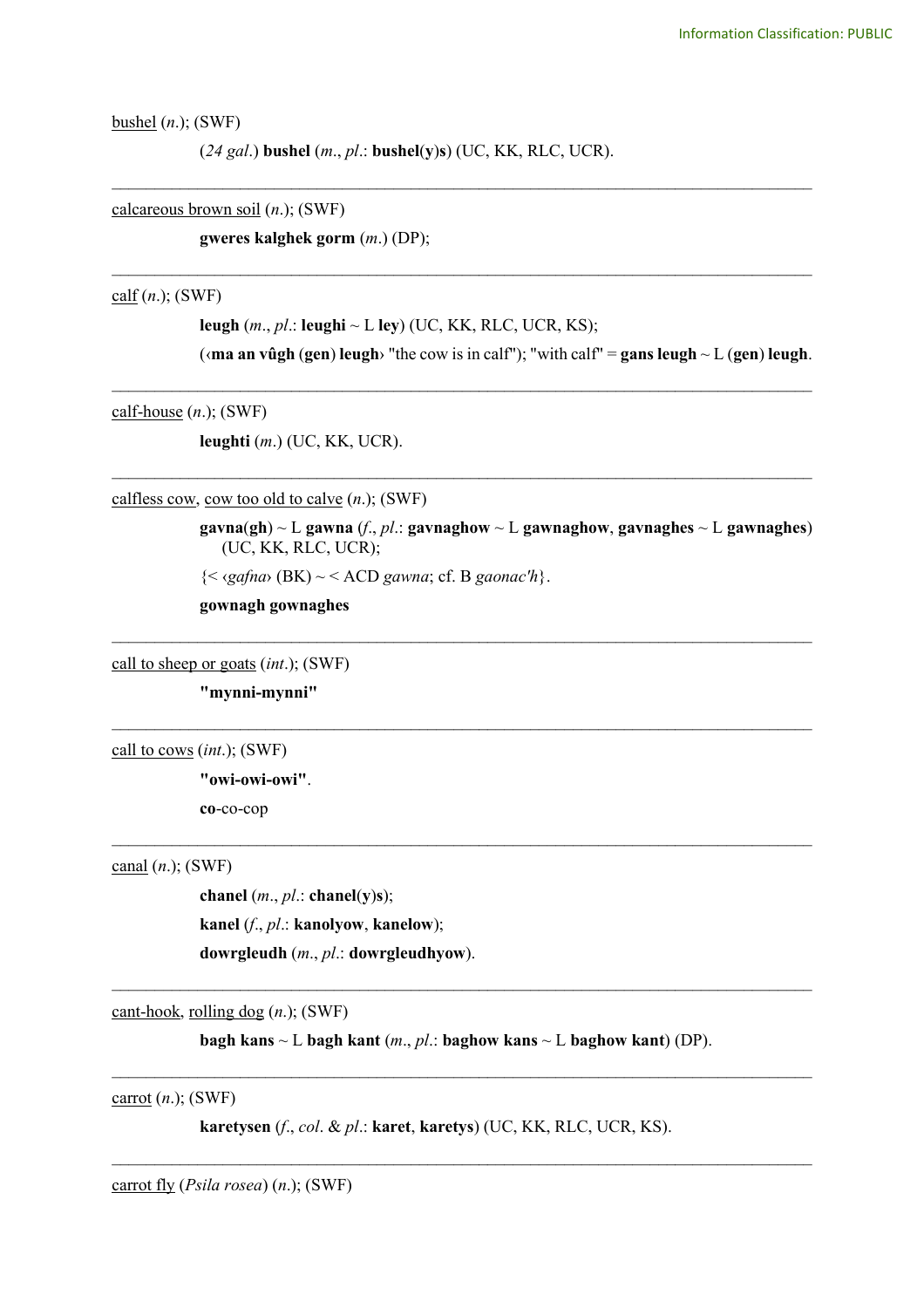**kelyonen karet** (*f*.) (DP).

cart shed, wainhouse, garage (*n*.); (SWF)

**karrji** (*m*., *pl*.: **karrjiow**) (UC, KK, RLC, UCR, KS).

#### $\cosh$  crop  $(n.)$ ; (SWF)

M **trevas pygans** ~ L **trevas pegans** (*f*., *pl*.: M **trevasow pygans** ~ L **trevasow pegans**) (DP).

\_\_\_\_\_\_\_\_\_\_\_\_\_\_\_\_\_\_\_\_\_\_\_\_\_\_\_\_\_\_\_\_\_\_\_\_\_\_\_\_\_\_\_\_\_\_\_\_\_\_\_\_\_\_\_\_\_\_\_\_\_\_\_\_\_\_\_\_\_\_\_\_\_\_\_\_\_\_\_\_\_\_

\_\_\_\_\_\_\_\_\_\_\_\_\_\_\_\_\_\_\_\_\_\_\_\_\_\_\_\_\_\_\_\_\_\_\_\_\_\_\_\_\_\_\_\_\_\_\_\_\_\_\_\_\_\_\_\_\_\_\_\_\_\_\_\_\_\_\_\_\_\_\_\_\_\_\_\_\_\_\_\_\_\_

\_\_\_\_\_\_\_\_\_\_\_\_\_\_\_\_\_\_\_\_\_\_\_\_\_\_\_\_\_\_\_\_\_\_\_\_\_\_\_\_\_\_\_\_\_\_\_\_\_\_\_\_\_\_\_\_\_\_\_\_\_\_\_\_\_\_\_\_\_\_\_\_\_\_\_\_\_\_\_\_\_\_

\_\_\_\_\_\_\_\_\_\_\_\_\_\_\_\_\_\_\_\_\_\_\_\_\_\_\_\_\_\_\_\_\_\_\_\_\_\_\_\_\_\_\_\_\_\_\_\_\_\_\_\_\_\_\_\_\_\_\_\_\_\_\_\_\_\_\_\_\_\_\_\_\_\_\_\_\_\_\_\_\_\_

\_\_\_\_\_\_\_\_\_\_\_\_\_\_\_\_\_\_\_\_\_\_\_\_\_\_\_\_\_\_\_\_\_\_\_\_\_\_\_\_\_\_\_\_\_\_\_\_\_\_\_\_\_\_\_\_\_\_\_\_\_\_\_\_\_\_\_\_\_\_\_\_\_\_\_\_\_\_\_\_\_\_

 $\_$ 

 $\_$ 

 $\mathcal{L}_\mathcal{L} = \{ \mathcal{L}_\mathcal{L} = \{ \mathcal{L}_\mathcal{L} = \{ \mathcal{L}_\mathcal{L} = \{ \mathcal{L}_\mathcal{L} = \{ \mathcal{L}_\mathcal{L} = \{ \mathcal{L}_\mathcal{L} = \{ \mathcal{L}_\mathcal{L} = \{ \mathcal{L}_\mathcal{L} = \{ \mathcal{L}_\mathcal{L} = \{ \mathcal{L}_\mathcal{L} = \{ \mathcal{L}_\mathcal{L} = \{ \mathcal{L}_\mathcal{L} = \{ \mathcal{L}_\mathcal{L} = \{ \mathcal{L}_\mathcal{$ 

 $\_$ 

#### $ext{cat}(n.);$  (SWF)

**kath** (*f*., *pl*.: **kathes**) (UC, KK, RLC, UCR, KS).

## cattle (*n*.); (SWF)

**biw** (*col*.) (KK); **bughes** (*pl*.) (UC, KK, RLC, UCR, KS); **gwarthek** (*col*.) (UC, KK, RLC, UCR, KS). **lonnow**

cattle carrier, cattle truck (*n*.); (SWF)

**draylyer/kert bestes** (*m*.) (RLC); **draylyer/kert biw** (*m*.) (DP); **draylyer/kert chatel** (*m*.); **draylyer/kert gwarthek** (*m*.) (DP); L **trock lodnow** (RLC) ‹*truck ludnow*›.

cattle farming (*n*.); (SWF)

M **gonis bewin** ~ L **gonis bowin** (*m*.) (UC, KK, RLC, UCR, KS).

## cattle grid (*n*.); (SWF)

**rastell** warthek  $(f, pl.:$  **restell gwarthek** ~ **karnlest** (*m*., *pl*.: **karnlestow**); **trymm-tramm** (*m*.) (RLC) *trimtram*.

cattle prod (*n*.); (SWF)

**piger/bros vughes** (*f*.); **piger/bros viw** (*f*.) (DP); **piger/bros warthek** (*f*.) (DP).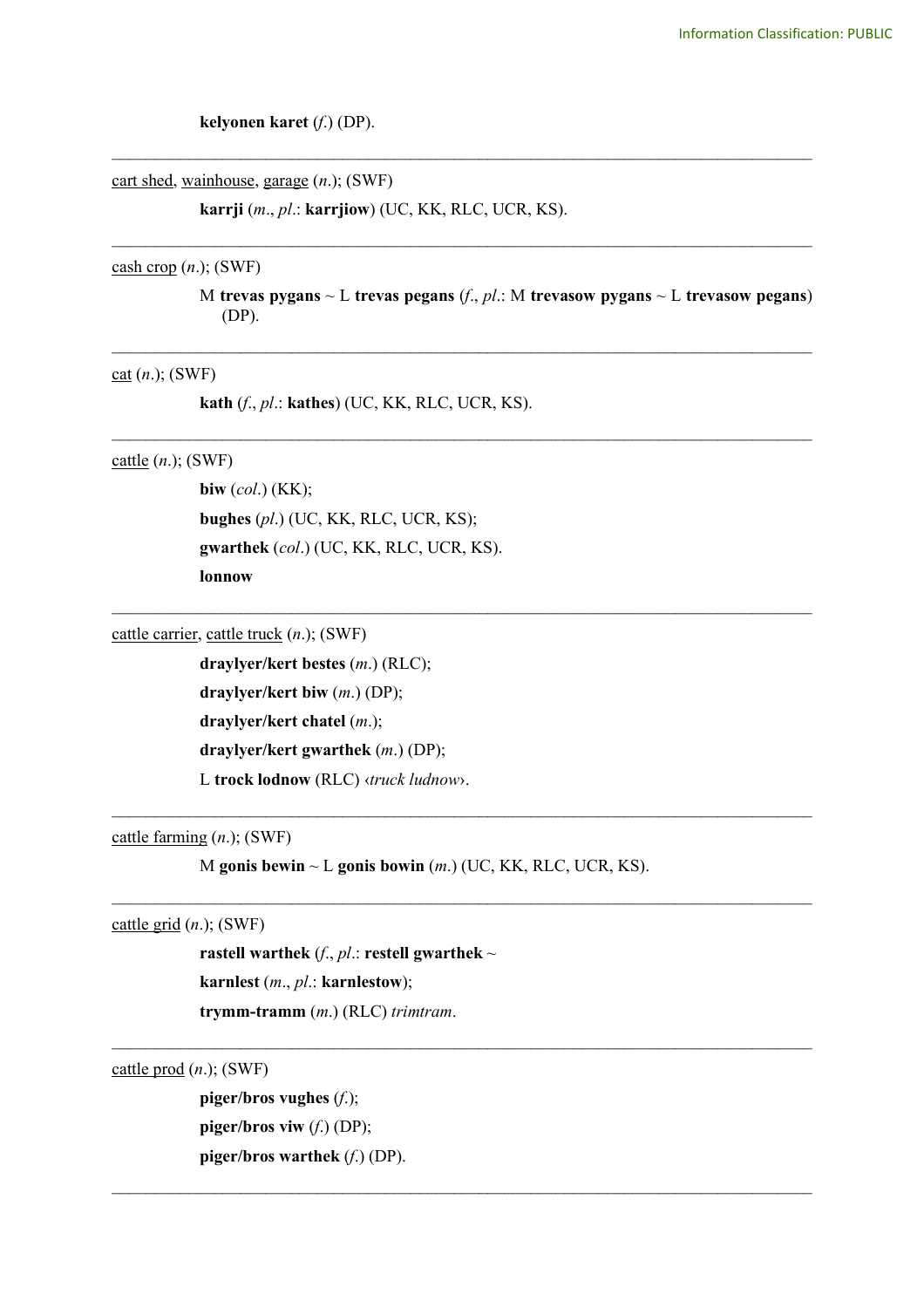cattleyard, stockyard (*n*.); (SWF)

**buorth** (*m*., *pl*.: **buorthow**) (UC, KK, RLC, UCR); **bowlan** (*f*., *pl*.: **bowlannow** ~ L **bowladnow**) (KK, RLC, UCR); **gwarthegva** (*f*.) (KK).

\_\_\_\_\_\_\_\_\_\_\_\_\_\_\_\_\_\_\_\_\_\_\_\_\_\_\_\_\_\_\_\_\_\_\_\_\_\_\_\_\_\_\_\_\_\_\_\_\_\_\_\_\_\_\_\_\_\_\_\_\_\_\_\_\_\_\_\_\_\_\_\_\_\_\_\_\_\_\_\_\_\_

\_\_\_\_\_\_\_\_\_\_\_\_\_\_\_\_\_\_\_\_\_\_\_\_\_\_\_\_\_\_\_\_\_\_\_\_\_\_\_\_\_\_\_\_\_\_\_\_\_\_\_\_\_\_\_\_\_\_\_\_\_\_\_\_\_\_\_\_\_\_\_\_\_\_\_\_\_\_\_\_\_\_

\_\_\_\_\_\_\_\_\_\_\_\_\_\_\_\_\_\_\_\_\_\_\_\_\_\_\_\_\_\_\_\_\_\_\_\_\_\_\_\_\_\_\_\_\_\_\_\_\_\_\_\_\_\_\_\_\_\_\_\_\_\_\_\_\_\_\_\_\_\_\_\_\_\_\_\_\_\_\_\_\_\_

\_\_\_\_\_\_\_\_\_\_\_\_\_\_\_\_\_\_\_\_\_\_\_\_\_\_\_\_\_\_\_\_\_\_\_\_\_\_\_\_\_\_\_\_\_\_\_\_\_\_\_\_\_\_\_\_\_\_\_\_\_\_\_\_\_\_\_\_\_\_\_\_\_\_\_\_\_\_\_\_\_\_

 $\mathcal{L}_\text{max}$  and  $\mathcal{L}_\text{max}$  and  $\mathcal{L}_\text{max}$  and  $\mathcal{L}_\text{max}$  and  $\mathcal{L}_\text{max}$  and  $\mathcal{L}_\text{max}$ 

 $\mathcal{L}_\text{max}$  and  $\mathcal{L}_\text{max}$  and  $\mathcal{L}_\text{max}$  and  $\mathcal{L}_\text{max}$  and  $\mathcal{L}_\text{max}$  and  $\mathcal{L}_\text{max}$ 

 $\mathcal{L}_\text{max}$  and  $\mathcal{L}_\text{max}$  and  $\mathcal{L}_\text{max}$  and  $\mathcal{L}_\text{max}$  and  $\mathcal{L}_\text{max}$  and  $\mathcal{L}_\text{max}$ 

 $\_$ 

 $\_$ 

cellulose (*n*.); (SWF)

**cellulos** (*m*.) (UCR).

cereal cyst nematode (*Heterodera avenae*) (*n*.); (SWF)

M **kenek krenn kodh ys** ~ L **kenek kern kodh ys** (*m*.); (DP).

cereal production (*n*.); (SWF)

**askorrans greunvosow** (*m*.) (DP); **askorrans ys** (*m*.) (DP).

cereals (*n*.); (SWF)

**ys** (*col*.) (UC, KK, RLC, UCR, KS); **greunvosow** (*pl*.) (KK, UCR). {Cf. W *grawnfwyd*}.

charlock (*Sinapis arvensis*) (*n*.); (SWF)

**ervinen wyls** (*f*., *pl*.: **ervin gwyls**) (UCR).

chick, (*young*) chicken (*n*.); (SWF)

**yerik** (*f*., *pl*.: **yerigow**) (UC, KK); **mabyar** (*f*., *pl*.: **mabyer**) (UC, KK, RLC, UCR).

chicken coop (*n*.); (SWF)

**kowel yer** (*m*., *pl*.: **kowellow yer**, **kewel yer**) (UC, RLC, UCR); **krow yer** (*m*., *pl*.: **krowyow yer**) (KK). **yarji yarjiow**

chicken meat (*n*.); (SWF)

**kig yar** (*m*.).

chicken, a hen (*n*.); (SWF)

**yar** (*f*., *pl*.: **yer**);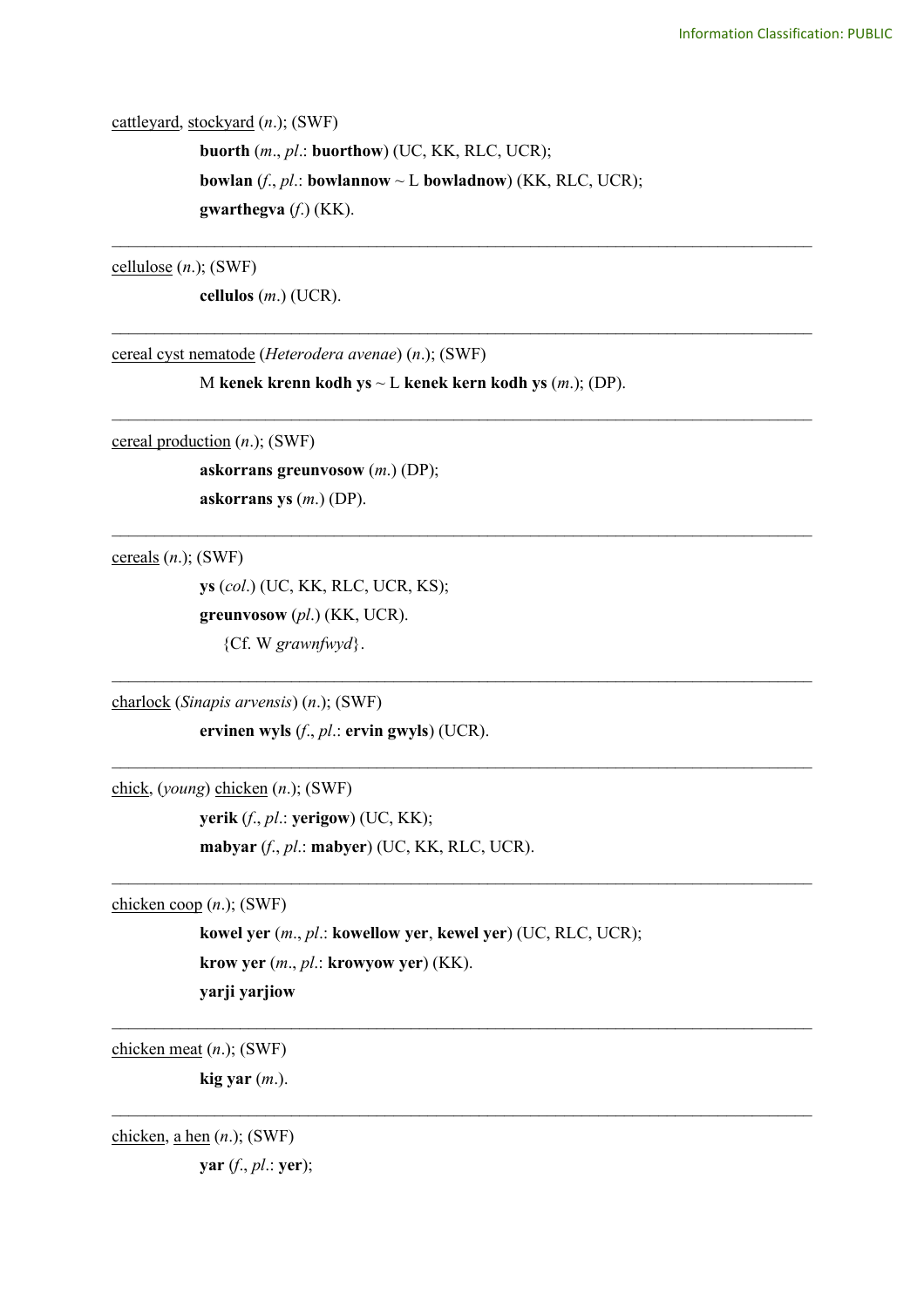(*young*) **mabyar** (*f*., *pl*.: **mabyer**).

chickweed (*Stellaria media*) (*n*.); (SWF)

(*as cure*) **felon** (*m*.); **gledhyn** (*m*., *pl*.: M **glydh** ~ L **gledh**).

chisel (*n*.); (SWF)

M **genn** ~ L **gedn** (*m*., *pl*.: **gennow** ~ L **gednow**) (RLC) ‹*gedn*›; puncher chisel **toller** (*m*., pl.: **tolloryon**) (DP).

\_\_\_\_\_\_\_\_\_\_\_\_\_\_\_\_\_\_\_\_\_\_\_\_\_\_\_\_\_\_\_\_\_\_\_\_\_\_\_\_\_\_\_\_\_\_\_\_\_\_\_\_\_\_\_\_\_\_\_\_\_\_\_\_\_\_\_\_\_\_\_\_\_\_\_\_\_\_\_\_\_\_

\_\_\_\_\_\_\_\_\_\_\_\_\_\_\_\_\_\_\_\_\_\_\_\_\_\_\_\_\_\_\_\_\_\_\_\_\_\_\_\_\_\_\_\_\_\_\_\_\_\_\_\_\_\_\_\_\_\_\_\_\_\_\_\_\_\_\_\_\_\_\_\_\_\_\_\_\_\_\_\_\_\_

\_\_\_\_\_\_\_\_\_\_\_\_\_\_\_\_\_\_\_\_\_\_\_\_\_\_\_\_\_\_\_\_\_\_\_\_\_\_\_\_\_\_\_\_\_\_\_\_\_\_\_\_\_\_\_\_\_\_\_\_\_\_\_\_\_\_\_\_\_\_\_\_\_\_\_\_\_\_\_\_\_\_

\_\_\_\_\_\_\_\_\_\_\_\_\_\_\_\_\_\_\_\_\_\_\_\_\_\_\_\_\_\_\_\_\_\_\_\_\_\_\_\_\_\_\_\_\_\_\_\_\_\_\_\_\_\_\_\_\_\_\_\_\_\_\_\_\_\_\_\_\_\_\_\_\_\_\_\_\_\_\_\_\_\_

 $\mathcal{L}_\text{max}$  and  $\mathcal{L}_\text{max}$  and  $\mathcal{L}_\text{max}$  and  $\mathcal{L}_\text{max}$  and  $\mathcal{L}_\text{max}$  and  $\mathcal{L}_\text{max}$ 

 $\mathcal{L}_\text{max}$  and  $\mathcal{L}_\text{max}$  and  $\mathcal{L}_\text{max}$  and  $\mathcal{L}_\text{max}$  and  $\mathcal{L}_\text{max}$  and  $\mathcal{L}_\text{max}$ 

 $\mathcal{L}_\text{max}$  and  $\mathcal{L}_\text{max}$  and  $\mathcal{L}_\text{max}$  and  $\mathcal{L}_\text{max}$  and  $\mathcal{L}_\text{max}$  and  $\mathcal{L}_\text{max}$ 

 $\_$ 

 $\_$ 

churn, butter tub (*n*.); (SWF)

**churna** (*m*., *pl*.: **churnys**) (RLC) *buddal* ~ *buddell*; {W *buddai*, *corddwr*}.

cleavers (*Galium aparine*) (*n*.); (SWF)

M **les serghek byghan** ~ L **les serghek bian**; M **serghogen vyghan** ~ L **serghogen vian**; M **lesserghek byghan** ~ L **lesserghek bian**.

cock-crow (*n*.); (SWF)

**kulyek kenys** (*m*.). **kan gulyek**

cock, rooster (*n*.); (SWF)

**kulyek** (*m*., *pl*.: **kulyoges**) (UC, KK, RLC, UCR, KS); **kock** (*m*., *pl*.: **kockys**) < (Lh) (UC, RLC, UCR).

colt (*n*.); (SWF)

**margh byghan** ~ L **margh bian** (*m*.); **ebel** (*m*.) (UC, UCR).

collective (farm) (*n*.); (SWF)

**kesamethva** (*f*.) (UCR).

combine harvester, combine (*n*.); (SWF) **jynn-myji** (UCR); **myjer ha kolmer** (*m*.) (RLC);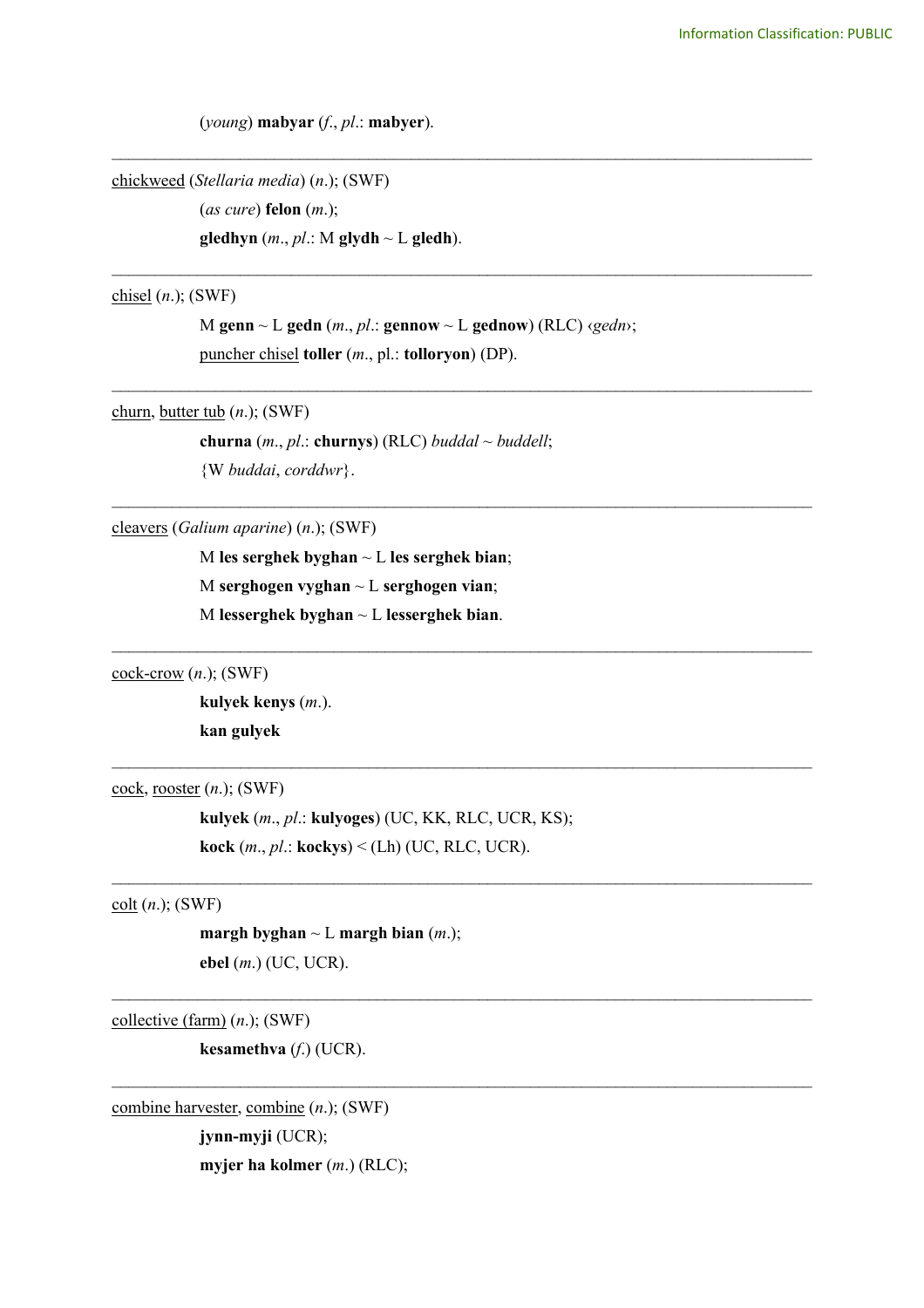## M **myjer kevrennek** ~ L **myjer kevrednek** (*m*.) (RLC).

\_\_\_\_\_\_\_\_\_\_\_\_\_\_\_\_\_\_\_\_\_\_\_\_\_\_\_\_\_\_\_\_\_\_\_\_\_\_\_\_\_\_\_\_\_\_\_\_\_\_\_\_\_\_\_\_\_\_\_\_\_\_\_\_\_\_\_\_\_\_\_\_\_\_\_\_\_\_\_\_\_\_

\_\_\_\_\_\_\_\_\_\_\_\_\_\_\_\_\_\_\_\_\_\_\_\_\_\_\_\_\_\_\_\_\_\_\_\_\_\_\_\_\_\_\_\_\_\_\_\_\_\_\_\_\_\_\_\_\_\_\_\_\_\_\_\_\_\_\_\_\_\_\_\_\_\_\_\_\_\_\_\_\_\_

\_\_\_\_\_\_\_\_\_\_\_\_\_\_\_\_\_\_\_\_\_\_\_\_\_\_\_\_\_\_\_\_\_\_\_\_\_\_\_\_\_\_\_\_\_\_\_\_\_\_\_\_\_\_\_\_\_\_\_\_\_\_\_\_\_\_\_\_\_\_\_\_\_\_\_\_\_\_\_\_\_\_

\_\_\_\_\_\_\_\_\_\_\_\_\_\_\_\_\_\_\_\_\_\_\_\_\_\_\_\_\_\_\_\_\_\_\_\_\_\_\_\_\_\_\_\_\_\_\_\_\_\_\_\_\_\_\_\_\_\_\_\_\_\_\_\_\_\_\_\_\_\_\_\_\_\_\_\_\_\_\_\_\_\_

\_\_\_\_\_\_\_\_\_\_\_\_\_\_\_\_\_\_\_\_\_\_\_\_\_\_\_\_\_\_\_\_\_\_\_\_\_\_\_\_\_\_\_\_\_\_\_\_\_\_\_\_\_\_\_\_\_\_\_\_\_\_\_\_\_\_\_\_\_\_\_\_\_\_\_\_\_\_\_\_\_\_

 $\mathcal{L}_\text{max}$  and  $\mathcal{L}_\text{max}$  and  $\mathcal{L}_\text{max}$  and  $\mathcal{L}_\text{max}$  and  $\mathcal{L}_\text{max}$  and  $\mathcal{L}_\text{max}$ 

 $\mathcal{L}_\text{max}$  and  $\mathcal{L}_\text{max}$  and  $\mathcal{L}_\text{max}$  and  $\mathcal{L}_\text{max}$  and  $\mathcal{L}_\text{max}$  and  $\mathcal{L}_\text{max}$ 

 $\mathcal{L}_\text{max}$  and  $\mathcal{L}_\text{max}$  and  $\mathcal{L}_\text{max}$  and  $\mathcal{L}_\text{max}$  and  $\mathcal{L}_\text{max}$  and  $\mathcal{L}_\text{max}$ 

 $\mathcal{L}_\text{max}$  and  $\mathcal{L}_\text{max}$  and  $\mathcal{L}_\text{max}$  and  $\mathcal{L}_\text{max}$  and  $\mathcal{L}_\text{max}$  and  $\mathcal{L}_\text{max}$ 

 $\mathcal{L}_\mathcal{L} = \{ \mathcal{L}_\mathcal{L} = \{ \mathcal{L}_\mathcal{L} = \{ \mathcal{L}_\mathcal{L} = \{ \mathcal{L}_\mathcal{L} = \{ \mathcal{L}_\mathcal{L} = \{ \mathcal{L}_\mathcal{L} = \{ \mathcal{L}_\mathcal{L} = \{ \mathcal{L}_\mathcal{L} = \{ \mathcal{L}_\mathcal{L} = \{ \mathcal{L}_\mathcal{L} = \{ \mathcal{L}_\mathcal{L} = \{ \mathcal{L}_\mathcal{L} = \{ \mathcal{L}_\mathcal{L} = \{ \mathcal{L}_\mathcal{$ 

 $\mathcal{L}_\mathcal{L} = \{ \mathcal{L}_\mathcal{L} = \{ \mathcal{L}_\mathcal{L} = \{ \mathcal{L}_\mathcal{L} = \{ \mathcal{L}_\mathcal{L} = \{ \mathcal{L}_\mathcal{L} = \{ \mathcal{L}_\mathcal{L} = \{ \mathcal{L}_\mathcal{L} = \{ \mathcal{L}_\mathcal{L} = \{ \mathcal{L}_\mathcal{L} = \{ \mathcal{L}_\mathcal{L} = \{ \mathcal{L}_\mathcal{L} = \{ \mathcal{L}_\mathcal{L} = \{ \mathcal{L}_\mathcal{L} = \{ \mathcal{L}_\mathcal{$ 

Commissioners of Inland Revenue (*n*.); (SWF)

**Negesydhyon Tolva an Wlas** (*pl*.).

## commodity, product (*n*.); (SWF)

1 (**g**)**warow** (*pl*.) (RLC). **2 komodita** (*m*. & *f*.) (RLC); 2 M **pyth** ~ L **peth** (*m*.) (RLC);

Common Agricultural Policy (CAP) (*n*.); (SWF)

**Polisi Kemmyn Amethek** (*m*.) (DP).

Common land

**Kemmyndir** (m)

**Commoners** 

**Tus an kemmyndir**

compaction (*n*.); (SWF)

**kewaskans** (*m*.) (DP). **Dor hirnys =** compacted land

concession (*n*.); (SWF)

**godhevyans** (*m*.). **laghel**

corn (*n*.); (SWF)

(*crops, e.g. wheat, barley*) **ys** (*col*.); (*maize*) **ys hweg** (*col*.); **hwegys** (*col*.).

 $corn sieve (*n*.)$ ; (SWF)</u>

**kroder** (*m*., *pl*.: **krodrow**); {B *krouer*; W *crwydr*}.

corn-loft, granary (*n*.); (SWF)

**ysla** (*m*., *pl*.: **ysleow**) (UC, KK, UCR) (cf. W *ydle*); **skiber** (*f*., *pl*.: **skiberyow**) (RLC). = barn in general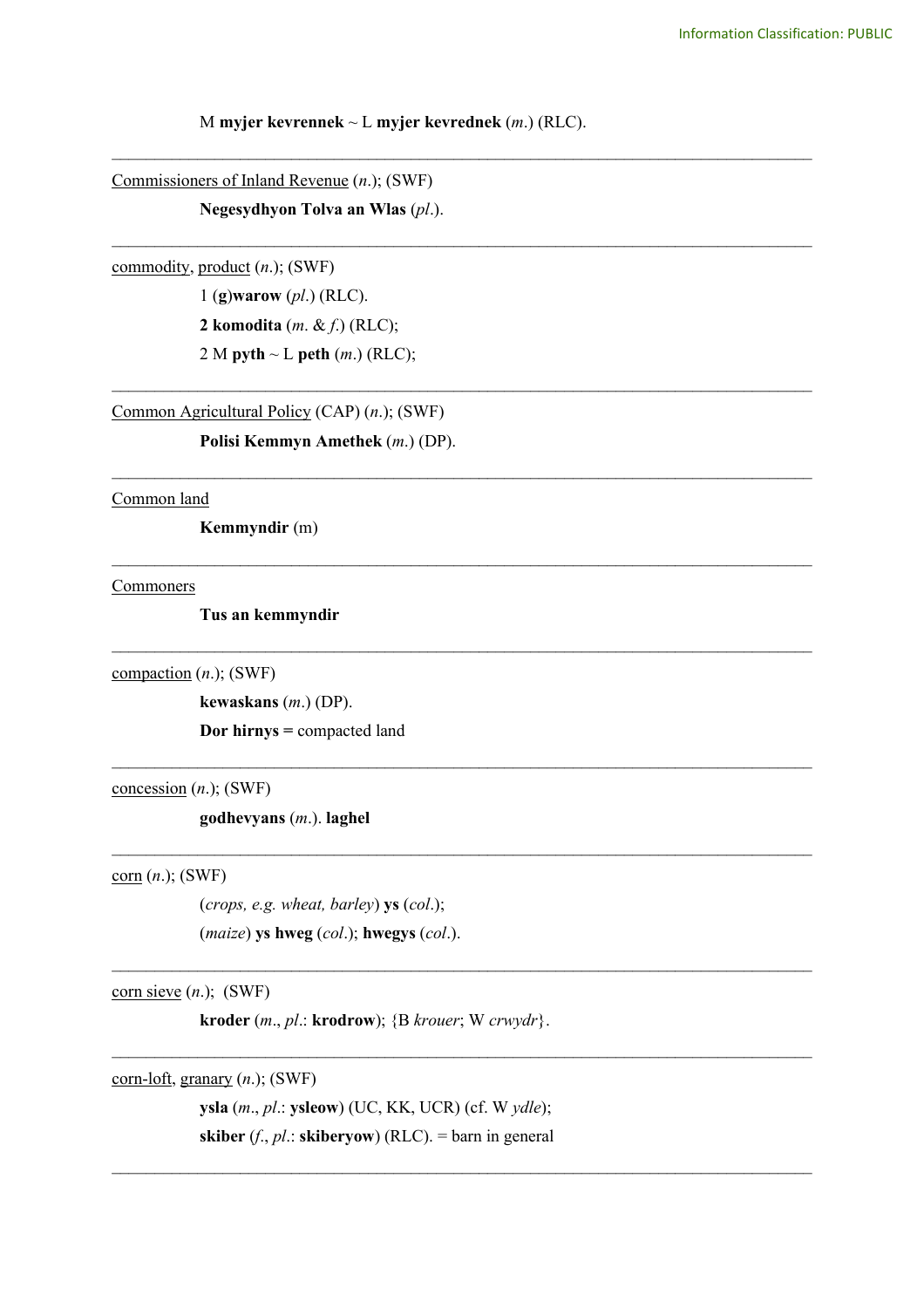corral, fold (*n*.); (SWF)

**korlan** (*f*., *pl*.: M **korlannow** ~ L **korladnow**) (UC, KK, RLC, UCR, KS); **fold** (*m.,* < TH) (KK, RLC).

\_\_\_\_\_\_\_\_\_\_\_\_\_\_\_\_\_\_\_\_\_\_\_\_\_\_\_\_\_\_\_\_\_\_\_\_\_\_\_\_\_\_\_\_\_\_\_\_\_\_\_\_\_\_\_\_\_\_\_\_\_\_\_\_\_\_\_\_\_\_\_\_\_\_\_\_\_\_\_\_\_\_

\_\_\_\_\_\_\_\_\_\_\_\_\_\_\_\_\_\_\_\_\_\_\_\_\_\_\_\_\_\_\_\_\_\_\_\_\_\_\_\_\_\_\_\_\_\_\_\_\_\_\_\_\_\_\_\_\_\_\_\_\_\_\_\_\_\_\_\_\_\_\_\_\_\_\_\_\_\_\_\_\_\_

\_\_\_\_\_\_\_\_\_\_\_\_\_\_\_\_\_\_\_\_\_\_\_\_\_\_\_\_\_\_\_\_\_\_\_\_\_\_\_\_\_\_\_\_\_\_\_\_\_\_\_\_\_\_\_\_\_\_\_\_\_\_\_\_\_\_\_\_\_\_\_\_\_\_\_\_\_\_\_\_\_\_

couchgrass, couch, quitch (*Elymus repens*) (*n*.); (SWF)

**stroyl** (*m*.) (RLC); **yawl** (*m*.) (RLC).

Cornwall farms (*n*.); (SWF)

M **bargen tir Konsel Kernow**~

cow (*n*.); (SWF) **bugh** (*f*., *col*.: biw; *pl*.: bughes);

Jersey cow **bugh Jersi**; shorthorn cow **bugh verrgorn**; milch cow **bugh-wodra**; cowbell **klogh bugh**; cowhide **kroghen vugh**, **bughken** (*pl*.: **bughkennow** ~ L **bughkednow**); cowpond **poll/grelyn vugh** ~ L **lydn vugh**. **Bewin** = beef cow **Bugh lethek** = dairy cow

 $\mathcal{L}_\text{max}$  and  $\mathcal{L}_\text{max}$  and  $\mathcal{L}_\text{max}$  and  $\mathcal{L}_\text{max}$  and  $\mathcal{L}_\text{max}$  and  $\mathcal{L}_\text{max}$ 

 $\mathcal{L}_\text{max}$  and  $\mathcal{L}_\text{max}$  and  $\mathcal{L}_\text{max}$  and  $\mathcal{L}_\text{max}$  and  $\mathcal{L}_\text{max}$  and  $\mathcal{L}_\text{max}$ 

 $\_$ 

 $\_$ 

 $\_$ 

 $\mathcal{L}_\mathcal{L} = \{ \mathcal{L}_\mathcal{L} = \{ \mathcal{L}_\mathcal{L} = \{ \mathcal{L}_\mathcal{L} = \{ \mathcal{L}_\mathcal{L} = \{ \mathcal{L}_\mathcal{L} = \{ \mathcal{L}_\mathcal{L} = \{ \mathcal{L}_\mathcal{L} = \{ \mathcal{L}_\mathcal{L} = \{ \mathcal{L}_\mathcal{L} = \{ \mathcal{L}_\mathcal{L} = \{ \mathcal{L}_\mathcal{L} = \{ \mathcal{L}_\mathcal{L} = \{ \mathcal{L}_\mathcal{L} = \{ \mathcal{L}_\mathcal{$ 

cow fold (*n*.); (SWF)

**bowlan** ( $f$ ,  $p$ *l*.: **bowlannow**  $\sim$  **L bowladnow**) (KK, RLC, UCR).

cowboy, cowhand (*n*.); (SWF)

**bugel** (*m*., *pl*.: **bugeledh** ~ **bugela**), **bugeles** (*f*., *pl*.: **bugelesow**); **bughwas** (*m*., *pl*.: **bughwesyon**).

cowshed (*n*.); (SWF)

**bowji** (*m*., *pl*.: **bowjiow**);

croft (*n*.); (SWF)

**kroft** (*m*., *pl*.: **kroft**(**y**)**s**); (RLC) ‹*crauft*›.

crofter (*n*.); (SWF)

**krofter** (*m*., *pl*.: **krofters**); (RLC) ‹*craufter*›.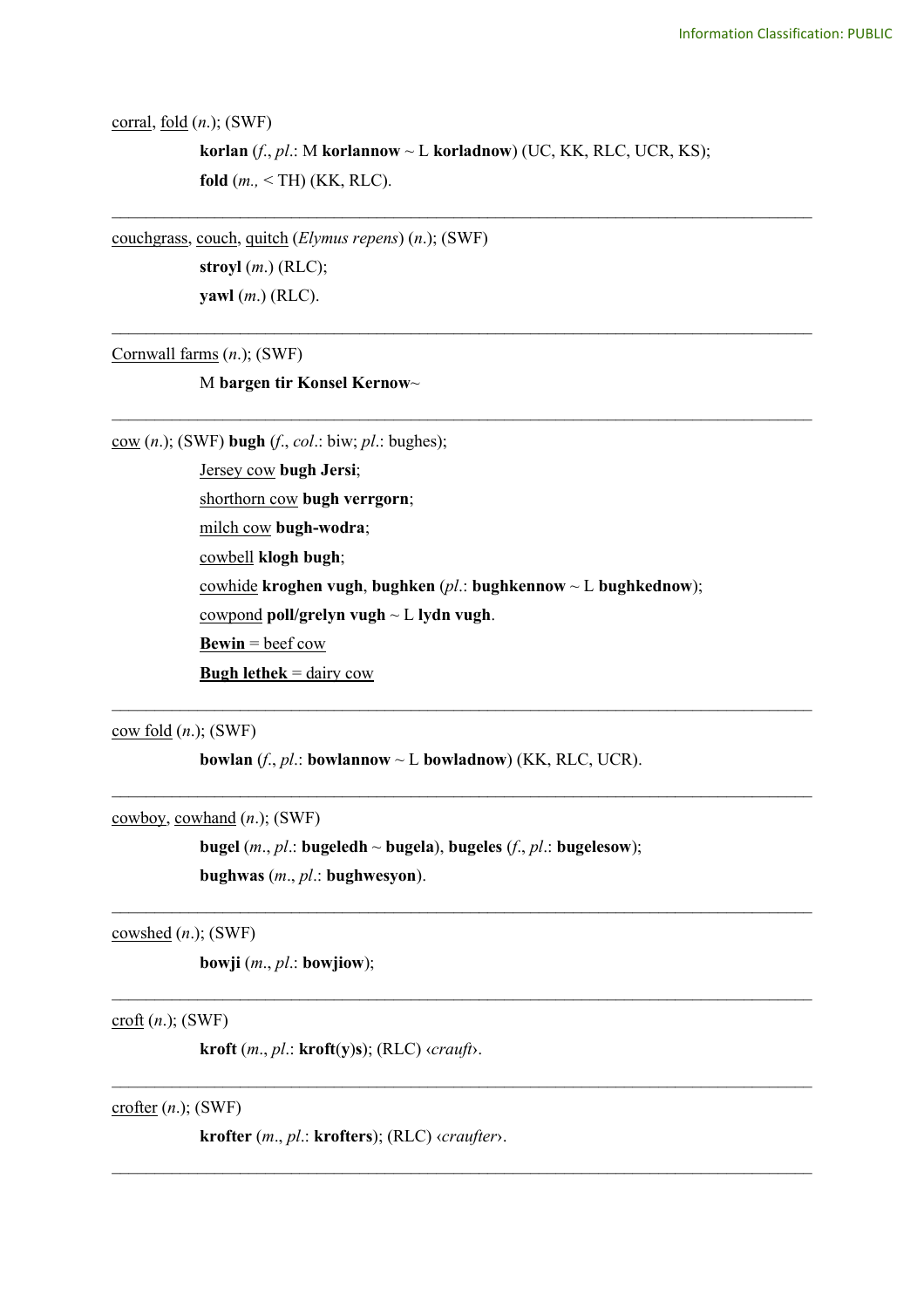crook (*n*.); (SWF)

**bagel** (*f*., *pl*.: **baglow**) (UC, KK, RLC, UCR).

crop circle (*n*.); (SWF)

**kelgh ys**  $\sim$  M **kylgh ys** (*m., pl.:* **kelgh**(**y**)**ow** ys). (DP)

\_\_\_\_\_\_\_\_\_\_\_\_\_\_\_\_\_\_\_\_\_\_\_\_\_\_\_\_\_\_\_\_\_\_\_\_\_\_\_\_\_\_\_\_\_\_\_\_\_\_\_\_\_\_\_\_\_\_\_\_\_\_\_\_\_\_\_\_\_\_\_\_\_\_\_\_\_\_\_\_\_\_

\_\_\_\_\_\_\_\_\_\_\_\_\_\_\_\_\_\_\_\_\_\_\_\_\_\_\_\_\_\_\_\_\_\_\_\_\_\_\_\_\_\_\_\_\_\_\_\_\_\_\_\_\_\_\_\_\_\_\_\_\_\_\_\_\_\_\_\_\_\_\_\_\_\_\_\_\_\_\_\_\_\_

\_\_\_\_\_\_\_\_\_\_\_\_\_\_\_\_\_\_\_\_\_\_\_\_\_\_\_\_\_\_\_\_\_\_\_\_\_\_\_\_\_\_\_\_\_\_\_\_\_\_\_\_\_\_\_\_\_\_\_\_\_\_\_\_\_\_\_\_\_\_\_\_\_\_\_\_\_\_\_\_\_\_

\_\_\_\_\_\_\_\_\_\_\_\_\_\_\_\_\_\_\_\_\_\_\_\_\_\_\_\_\_\_\_\_\_\_\_\_\_\_\_\_\_\_\_\_\_\_\_\_\_\_\_\_\_\_\_\_\_\_\_\_\_\_\_\_\_\_\_\_\_\_\_\_\_\_\_\_\_\_\_\_\_\_

\_\_\_\_\_\_\_\_\_\_\_\_\_\_\_\_\_\_\_\_\_\_\_\_\_\_\_\_\_\_\_\_\_\_\_\_\_\_\_\_\_\_\_\_\_\_\_\_\_\_\_\_\_\_\_\_\_\_\_\_\_\_\_\_\_\_\_\_\_\_\_\_\_\_\_\_\_\_\_\_\_\_

 $\mathcal{L}_\text{max}$  and  $\mathcal{L}_\text{max}$  and  $\mathcal{L}_\text{max}$  and  $\mathcal{L}_\text{max}$  and  $\mathcal{L}_\text{max}$  and  $\mathcal{L}_\text{max}$ 

 $\mathcal{L}_\text{max}$  and  $\mathcal{L}_\text{max}$  and  $\mathcal{L}_\text{max}$  and  $\mathcal{L}_\text{max}$  and  $\mathcal{L}_\text{max}$  and  $\mathcal{L}_\text{max}$ 

 $\_$ 

 $\mathcal{L}_\mathcal{L} = \{ \mathcal{L}_\mathcal{L} = \{ \mathcal{L}_\mathcal{L} = \{ \mathcal{L}_\mathcal{L} = \{ \mathcal{L}_\mathcal{L} = \{ \mathcal{L}_\mathcal{L} = \{ \mathcal{L}_\mathcal{L} = \{ \mathcal{L}_\mathcal{L} = \{ \mathcal{L}_\mathcal{L} = \{ \mathcal{L}_\mathcal{L} = \{ \mathcal{L}_\mathcal{L} = \{ \mathcal{L}_\mathcal{L} = \{ \mathcal{L}_\mathcal{L} = \{ \mathcal{L}_\mathcal{L} = \{ \mathcal{L}_\mathcal{$ 

crop rotation (*n*.); (SWF)

**troyl drevas** (*f*.), (RLC, ‹*troil drevas*›).

crop(s) (*n*.); (SWF)

**trevas** (*f*., *pl*.: **trevasow**); (< OM).

cropland (n.); (SWF)

**tir trevas** (*m*.), (DP).

cultivated (*tilled*; *of land*) (*adj*.); (SWF)

**gonedhys** (*vb*.*adj*.) (UC, KK, RLC, UCR); **amethys** (*vb*.*adj*.) (UC, KK, UCR, KS); (*easily cultivated*) **heweyth** (RLC, ‹*hewith*›, cf. W *hyweithol*); **dor hweg**

cultivated land (*n*.); (SWF)

**mesek** (*f*., *pl*.: **mesegi**) (UC, KK, UCR); **tir gonedhys** (*m*.) (DP); **pastel gonedhys**

cultivated soil (*n*.); (SWF)

**gweres gonedhys** (*m*.); **gweres feyth** (*m*.); **gweres/dor jarnek** (*m*.).

cultivation (*n*.); (SWF)

**gonis** (*m*.) (UC, KK, RLC, UCR, KS); **amethyans** (*m*.) (UCR); **gonisogeth** (*f*.) (UC, KK, RLC, UCR); **gonedhegeth** (*f*.) (RLC).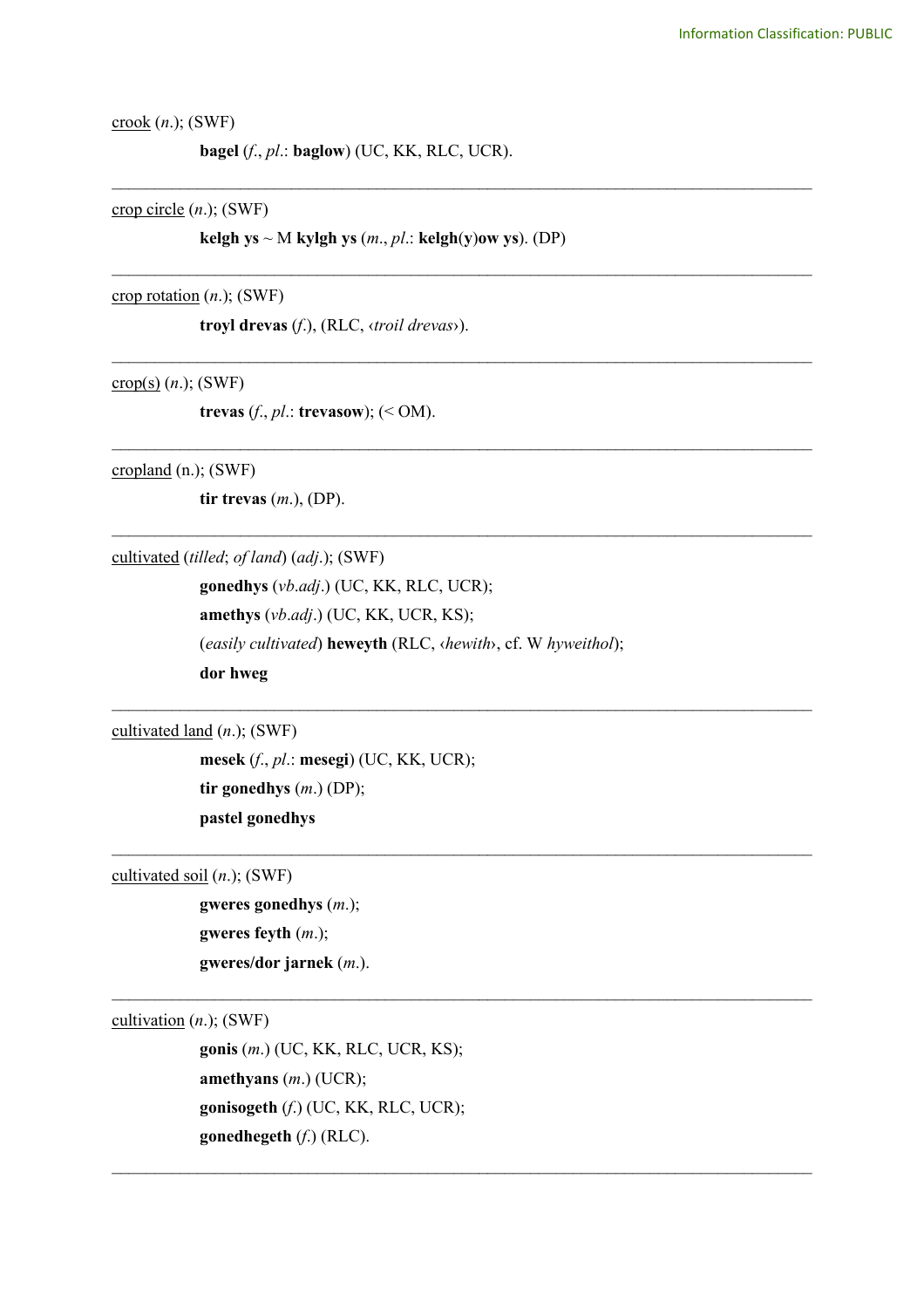**Cultivator** 

## **Gonedhek** (m) **gonedhogyon**

## culture  $(n.);$  (SWF)

**gonisogeth** (*f*.) (UC, KK, RLC, UCR).

**\_\_\_\_\_\_\_\_\_\_\_\_\_\_\_\_\_\_\_\_\_\_\_\_\_\_\_\_\_\_\_\_\_\_\_\_\_\_\_\_\_\_\_\_\_\_\_\_\_\_\_\_\_\_\_\_\_\_\_\_\_\_\_\_\_\_\_\_\_\_\_\_\_\_\_\_\_\_\_\_\_\_**

\_\_\_\_\_\_\_\_\_\_\_\_\_\_\_\_\_\_\_\_\_\_\_\_\_\_\_\_\_\_\_\_\_\_\_\_\_\_\_\_\_\_\_\_\_\_\_\_\_\_\_\_\_\_\_\_\_\_\_\_\_\_\_\_\_\_\_\_\_\_\_\_\_\_\_\_\_\_\_\_\_\_

\_\_\_\_\_\_\_\_\_\_\_\_\_\_\_\_\_\_\_\_\_\_\_\_\_\_\_\_\_\_\_\_\_\_\_\_\_\_\_\_\_\_\_\_\_\_\_\_\_\_\_\_\_\_\_\_\_\_\_\_\_\_\_\_\_\_\_\_\_\_\_\_\_\_\_\_\_\_\_\_\_\_

\_\_\_\_\_\_\_\_\_\_\_\_\_\_\_\_\_\_\_\_\_\_\_\_\_\_\_\_\_\_\_\_\_\_\_\_\_\_\_\_\_\_\_\_\_\_\_\_\_\_\_\_\_\_\_\_\_\_\_\_\_\_\_\_\_\_\_\_\_\_\_\_\_\_\_\_\_\_\_\_\_\_

\_\_\_\_\_\_\_\_\_\_\_\_\_\_\_\_\_\_\_\_\_\_\_\_\_\_\_\_\_\_\_\_\_\_\_\_\_\_\_\_\_\_\_\_\_\_\_\_\_\_\_\_\_\_\_\_\_\_\_\_\_\_\_\_\_\_\_\_\_\_\_\_\_\_\_\_\_\_\_\_\_\_

 $\mathcal{L}_\text{max}$  and  $\mathcal{L}_\text{max}$  and  $\mathcal{L}_\text{max}$  and  $\mathcal{L}_\text{max}$  and  $\mathcal{L}_\text{max}$  and  $\mathcal{L}_\text{max}$ 

 $\mathcal{L}_\text{max}$  and  $\mathcal{L}_\text{max}$  and  $\mathcal{L}_\text{max}$  and  $\mathcal{L}_\text{max}$  and  $\mathcal{L}_\text{max}$  and  $\mathcal{L}_\text{max}$ 

 $\mathcal{L}_\mathcal{L} = \{ \mathcal{L}_\mathcal{L} = \{ \mathcal{L}_\mathcal{L} = \{ \mathcal{L}_\mathcal{L} = \{ \mathcal{L}_\mathcal{L} = \{ \mathcal{L}_\mathcal{L} = \{ \mathcal{L}_\mathcal{L} = \{ \mathcal{L}_\mathcal{L} = \{ \mathcal{L}_\mathcal{L} = \{ \mathcal{L}_\mathcal{L} = \{ \mathcal{L}_\mathcal{L} = \{ \mathcal{L}_\mathcal{L} = \{ \mathcal{L}_\mathcal{L} = \{ \mathcal{L}_\mathcal{L} = \{ \mathcal{L}_\mathcal{$ 

 $\mathcal{L}_\mathcal{L} = \{ \mathcal{L}_\mathcal{L} = \{ \mathcal{L}_\mathcal{L} = \{ \mathcal{L}_\mathcal{L} = \{ \mathcal{L}_\mathcal{L} = \{ \mathcal{L}_\mathcal{L} = \{ \mathcal{L}_\mathcal{L} = \{ \mathcal{L}_\mathcal{L} = \{ \mathcal{L}_\mathcal{L} = \{ \mathcal{L}_\mathcal{L} = \{ \mathcal{L}_\mathcal{L} = \{ \mathcal{L}_\mathcal{L} = \{ \mathcal{L}_\mathcal{L} = \{ \mathcal{L}_\mathcal{L} = \{ \mathcal{L}_\mathcal{$ 

 $\mathcal{L}_\mathcal{L} = \{ \mathcal{L}_\mathcal{L} = \{ \mathcal{L}_\mathcal{L} = \{ \mathcal{L}_\mathcal{L} = \{ \mathcal{L}_\mathcal{L} = \{ \mathcal{L}_\mathcal{L} = \{ \mathcal{L}_\mathcal{L} = \{ \mathcal{L}_\mathcal{L} = \{ \mathcal{L}_\mathcal{L} = \{ \mathcal{L}_\mathcal{L} = \{ \mathcal{L}_\mathcal{L} = \{ \mathcal{L}_\mathcal{L} = \{ \mathcal{L}_\mathcal{L} = \{ \mathcal{L}_\mathcal{L} = \{ \mathcal{L}_\mathcal{$ 

dairy (*adj*.); (SWF)

**lethek** (UC, KK, RLC UCR); M **gwynn** ~ L **gwydn**.

dairy farming (n.); (SWF)

**amethyans leth** (*m*.);

M **gonis gwynn** ~ **gonis gwydn** (*m*.) (DP).

dairy produce (*n*.); (SWF)

**trevas lethek** ~

*whitsul* (RLC < ACD).

dairy, creamery (*n*.); (SWF)

**leti** (*m*., *pl*.: **letiow**) (UC, KK, RLC, UCR).

dibbling (*n*.); (SWF)

**pychya** (*vbn*.) (UC, KK, RLC, UCR);

**pychyans** (*m*.).

**pokyer** using dibble

disk harrow (*n*.); (SWF)

**harow troblasennow**

diversification (*n*.); (SWF)

**diversheans** (*m*.) (KK). **diversyans**

dog (*n*.); (SWF)

**ki** ~ L **kei** (*m*., *pl*.: **keun**).

donkey, ass (*n*.); (SWF)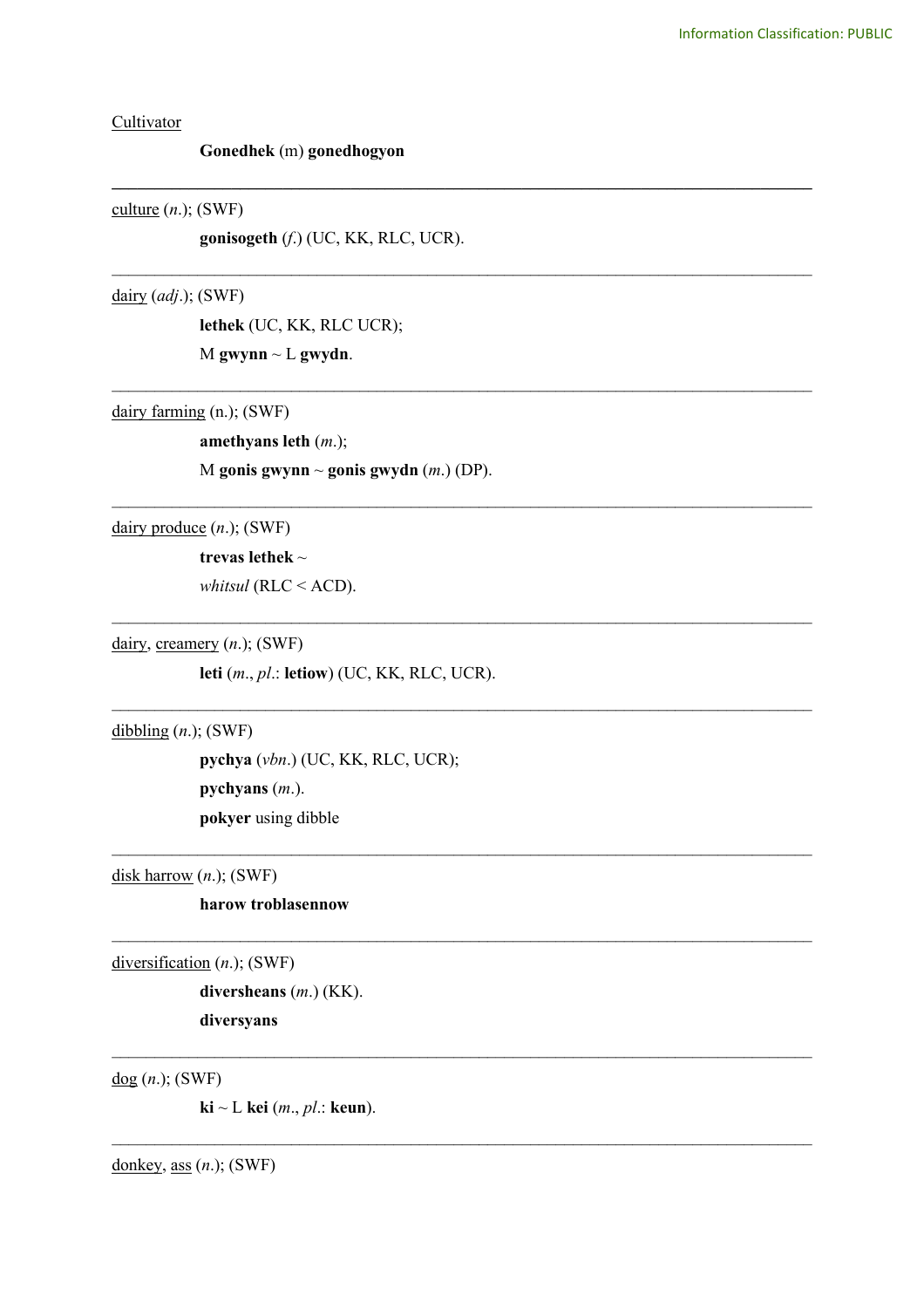asen  $(m. \& f., pl.:$  asenes).

 $\frac{drake}{m}$  (n.); (SWF)

kulyek hos  $(m.)$  (KK, RLC, UCR).

draught animal  $(n.);$  (SWF)

best hwel  $(m.)$  (RLC).

(horse) tennvargh (UC, KK, UCR); margh-tenna (UC, UCR).

dried cow dung (used as fuel)  $(n.);$  (SWF)

glos  $(col.)$ ;  $\{B\,glaoued; W\,gleuad\}.$ 

 $drill (n.); (SWF)$ 

(line in ground for drilling seed) ryll  $(m., pl.: ryll(y)ow)$ .

drilling  $(n.);$  (SWF)

gonis has  $(vbn.);$ telli  $(vbn.)$ .

drilling machine  $(n.);$  (SWF)

jynn-gonis has;  $\{W$  peiriant tyllu $\}$ . (DP)

droppings (esp. sheep; goats; rodents; hares, rabbits)  $(n.);$  (SWF) kagal (m.) (UC, KK, RLC, UCR).

droppings, dung  $(pl.n.);$  (SWF) busel (col.) (UC, KK, RLC, UCR).

drying  $\underline{\text{kiln}}(n)$ ; (SWF)

oden-segha  $(f, pl.:$  odenyow-segha) (DP).

 $duck (*n*.); (SWF)$ </u>

hos  $(m., pl.:$  heyji).

duck pond  $(n.);$  (SWF)

poll heyji  $(m.)$  (UC, UCR).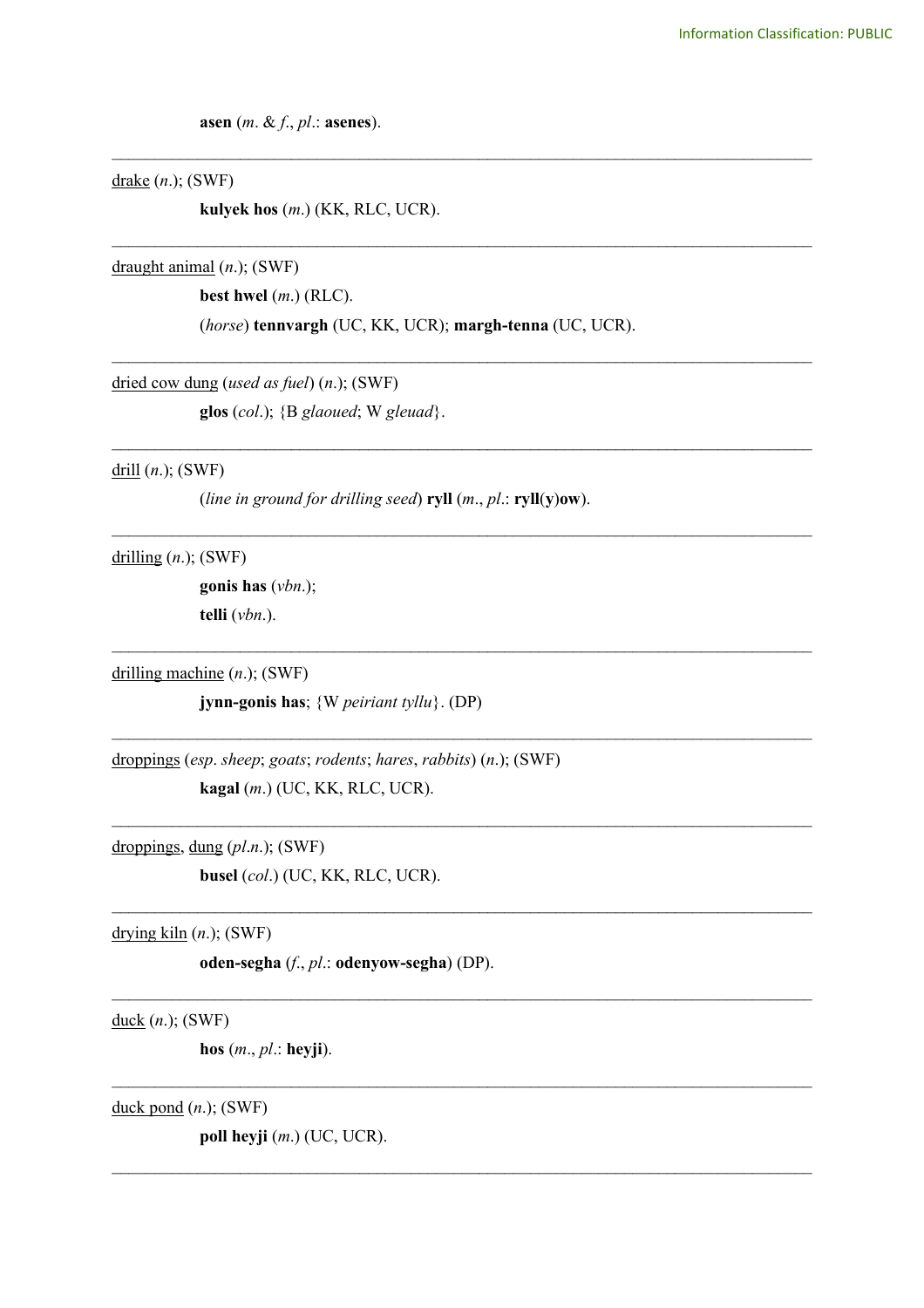dungheap, dunghill (*n*.); (SWF)

**1 byjyon** (*m*., *pl*.: **byjyons**) (UC, KK, RLC, UCR). 2 **pil teyl** (*m*., *pl*.: **pilyow teyl**) (UC, RLC, UCR). **graghel deyl**

ear of corn (*n*.); (SWF)

M **penn ys** ~ L **pedn ys** (*m*.) (UC, KK, RLC, UCR) **tosen** (*f*., *col*.: **toos**; *pl*.: M **tosennow** ~ L **tosednow**) (UC, KK, UCR). "Bunch of corn"

\_\_\_\_\_\_\_\_\_\_\_\_\_\_\_\_\_\_\_\_\_\_\_\_\_\_\_\_\_\_\_\_\_\_\_\_\_\_\_\_\_\_\_\_\_\_\_\_\_\_\_\_\_\_\_\_\_\_\_\_\_\_\_\_\_\_\_\_\_\_\_\_\_\_\_\_\_\_\_\_\_\_

\_\_\_\_\_\_\_\_\_\_\_\_\_\_\_\_\_\_\_\_\_\_\_\_\_\_\_\_\_\_\_\_\_\_\_\_\_\_\_\_\_\_\_\_\_\_\_\_\_\_\_\_\_\_\_\_\_\_\_\_\_\_\_\_\_\_\_\_\_\_\_\_\_\_\_\_\_\_\_\_\_\_

\_\_\_\_\_\_\_\_\_\_\_\_\_\_\_\_\_\_\_\_\_\_\_\_\_\_\_\_\_\_\_\_\_\_\_\_\_\_\_\_\_\_\_\_\_\_\_\_\_\_\_\_\_\_\_\_\_\_\_\_\_\_\_\_\_\_\_\_\_\_\_\_\_\_\_\_\_\_\_\_\_\_

 $\mathcal{L}_\text{max}$  and  $\mathcal{L}_\text{max}$  and  $\mathcal{L}_\text{max}$  and  $\mathcal{L}_\text{max}$  and  $\mathcal{L}_\text{max}$  and  $\mathcal{L}_\text{max}$ 

 $\mathcal{L}_\text{max}$  and  $\mathcal{L}_\text{max}$  and  $\mathcal{L}_\text{max}$  and  $\mathcal{L}_\text{max}$  and  $\mathcal{L}_\text{max}$  and  $\mathcal{L}_\text{max}$ 

 $\mathcal{L}_\text{max}$  and  $\mathcal{L}_\text{max}$  and  $\mathcal{L}_\text{max}$  and  $\mathcal{L}_\text{max}$  and  $\mathcal{L}_\text{max}$  and  $\mathcal{L}_\text{max}$ 

 $\mathcal{L}_\mathcal{L} = \{ \mathcal{L}_\mathcal{L} = \{ \mathcal{L}_\mathcal{L} = \{ \mathcal{L}_\mathcal{L} = \{ \mathcal{L}_\mathcal{L} = \{ \mathcal{L}_\mathcal{L} = \{ \mathcal{L}_\mathcal{L} = \{ \mathcal{L}_\mathcal{L} = \{ \mathcal{L}_\mathcal{L} = \{ \mathcal{L}_\mathcal{L} = \{ \mathcal{L}_\mathcal{L} = \{ \mathcal{L}_\mathcal{L} = \{ \mathcal{L}_\mathcal{L} = \{ \mathcal{L}_\mathcal{L} = \{ \mathcal{L}_\mathcal{$ 

 $\mathcal{L}_\mathcal{L} = \{ \mathcal{L}_\mathcal{L} = \{ \mathcal{L}_\mathcal{L} = \{ \mathcal{L}_\mathcal{L} = \{ \mathcal{L}_\mathcal{L} = \{ \mathcal{L}_\mathcal{L} = \{ \mathcal{L}_\mathcal{L} = \{ \mathcal{L}_\mathcal{L} = \{ \mathcal{L}_\mathcal{L} = \{ \mathcal{L}_\mathcal{L} = \{ \mathcal{L}_\mathcal{L} = \{ \mathcal{L}_\mathcal{L} = \{ \mathcal{L}_\mathcal{L} = \{ \mathcal{L}_\mathcal{L} = \{ \mathcal{L}_\mathcal{$ 

 $\frac{\text{ecology}}{\text{(n.)}}$ ; (SWF)

**ekologieth** (*f*.) (KK, UCR). **ekoloji** (*m*.) (RLC).

ecosystem (*n*.); (SWF)

- **3 ekosystem** (*m*.) (RLC).
- **1 kevreyth natur** (*f*.) (DP).
- **2 ekokevreyth**

 $egg(n);$  (SWF)

**oy** (*m*., *pl*.: **oyow**) (UC, KK, RLC, UCR, KS).

enclosed field, paddock, pound, range (*n*.); (SWF)

(*small enclosed field*) **kew** (*f*., *pl*.: **kewyow**) (UC, KK, RLC, UCR, KS).

(*small enclosure*) L **ladn vian** (*f*.) (RLC). Lann vyghan

(*corral*, *pen*) **korlan** (*f*., *pl*.: M **korlannow** ~ L **korladnow**) (UC, KK, RLC, UCR).

(paddock *field*) **park** (*m*., *pl*.: **parkow**) (UC, KK, RLC, UCR, KS).

environment (*n*.); (SWF)

M **kerghynnedh** ~ L **kerghydnedh** (*m*.) (UC, KK, UCR).

enzymes (*n*.); (SWF)

## **Gollen gollenow**

UCR ‹*ensaym*› (*m*., *pl*.: ‹*ensayms*›) (SWF?). enzym enzyms

erosion (*n*.); (SWF)

**knians**  $(m.)$  (UC, KK; UCR); = corrosion **esknians** (*m*.) (DP < KK **esknias** (*vb*.)). erosion **gwastyans** (*m*.) (RLC, UCR). = eroded material/area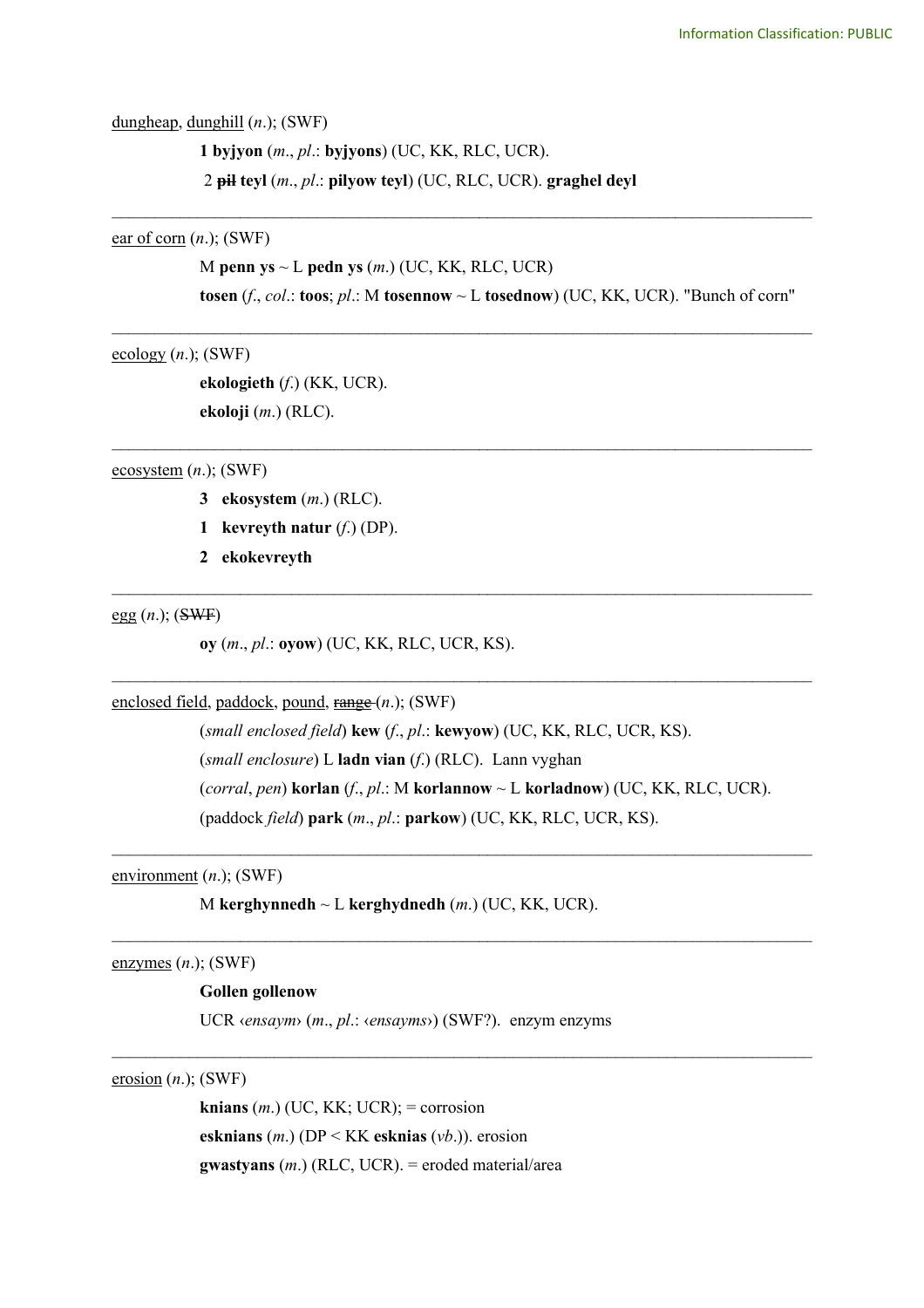estate (*n*.); (SWF)

**(e)stat** (*m*.), landed/legal estate **perghenogeth** (*f*.), possession (*landed*) **perghenogeth tir** (f.); farm estate (*land*) **tir**.

ethanol (*n*.); (SWF)

**ethanol** (*m*.) (DP).

ewe lamb (*n*.); (SWF)

**ones** (*f*., *pl*.: **onesow**).

factory farm (*n*.); (SWF)

**gweythva vegyans** (*f*., *pl*.: **gweythvaow megyans**). Gweythva enevales

\_\_\_\_\_\_\_\_\_\_\_\_\_\_\_\_\_\_\_\_\_\_\_\_\_\_\_\_\_\_\_\_\_\_\_\_\_\_\_\_\_\_\_\_\_\_\_\_\_\_\_\_\_\_\_\_\_\_\_\_\_\_\_\_\_\_\_\_\_\_\_\_\_\_\_\_\_\_\_\_\_\_

\_\_\_\_\_\_\_\_\_\_\_\_\_\_\_\_\_\_\_\_\_\_\_\_\_\_\_\_\_\_\_\_\_\_\_\_\_\_\_\_\_\_\_\_\_\_\_\_\_\_\_\_\_\_\_\_\_\_\_\_\_\_\_\_\_\_\_\_\_\_\_\_\_\_\_\_\_\_\_\_\_\_

\_\_\_\_\_\_\_\_\_\_\_\_\_\_\_\_\_\_\_\_\_\_\_\_\_\_\_\_\_\_\_\_\_\_\_\_\_\_\_\_\_\_\_\_\_\_\_\_\_\_\_\_\_\_\_\_\_\_\_\_\_\_\_\_\_\_\_\_\_\_\_\_\_\_\_\_\_\_\_\_\_\_

\_\_\_\_\_\_\_\_\_\_\_\_\_\_\_\_\_\_\_\_\_\_\_\_\_\_\_\_\_\_\_\_\_\_\_\_\_\_\_\_\_\_\_\_\_\_\_\_\_\_\_\_\_\_\_\_\_\_\_\_\_\_\_\_\_\_\_\_\_\_\_\_\_\_\_\_\_\_\_\_\_\_

\_\_\_\_\_\_\_\_\_\_\_\_\_\_\_\_\_\_\_\_\_\_\_\_\_\_\_\_\_\_\_\_\_\_\_\_\_\_\_\_\_\_\_\_\_\_\_\_\_\_\_\_\_\_\_\_\_\_\_\_\_\_\_\_\_\_\_\_\_\_\_\_\_\_\_\_\_\_\_\_\_\_

 $\mathcal{L}_\text{max}$  , and the contribution of the contribution of the contribution of the contribution of the contribution of the contribution of the contribution of the contribution of the contribution of the contribution of t

 $\mathcal{L}_\text{max}$  , and the contribution of the contribution of the contribution of the contribution of the contribution of the contribution of the contribution of the contribution of the contribution of the contribution of t

 $\mathcal{L}_\text{max}$  , and the contribution of the contribution of the contribution of the contribution of the contribution of the contribution of the contribution of the contribution of the contribution of the contribution of t

 $\mathcal{L}_\mathcal{L} = \{ \mathcal{L}_\mathcal{L} = \{ \mathcal{L}_\mathcal{L} = \{ \mathcal{L}_\mathcal{L} = \{ \mathcal{L}_\mathcal{L} = \{ \mathcal{L}_\mathcal{L} = \{ \mathcal{L}_\mathcal{L} = \{ \mathcal{L}_\mathcal{L} = \{ \mathcal{L}_\mathcal{L} = \{ \mathcal{L}_\mathcal{L} = \{ \mathcal{L}_\mathcal{L} = \{ \mathcal{L}_\mathcal{L} = \{ \mathcal{L}_\mathcal{L} = \{ \mathcal{L}_\mathcal{L} = \{ \mathcal{L}_\mathcal{$ 

 $\mathcal{L}_\mathcal{L} = \{ \mathcal{L}_\mathcal{L} = \{ \mathcal{L}_\mathcal{L} = \{ \mathcal{L}_\mathcal{L} = \{ \mathcal{L}_\mathcal{L} = \{ \mathcal{L}_\mathcal{L} = \{ \mathcal{L}_\mathcal{L} = \{ \mathcal{L}_\mathcal{L} = \{ \mathcal{L}_\mathcal{L} = \{ \mathcal{L}_\mathcal{L} = \{ \mathcal{L}_\mathcal{L} = \{ \mathcal{L}_\mathcal{L} = \{ \mathcal{L}_\mathcal{L} = \{ \mathcal{L}_\mathcal{L} = \{ \mathcal{L}_\mathcal{$ 

failure (*n*.); (SWF)

**fall** (*m*.); **falladow** (*m*.); **difyk** (*m*.); **mothow** (*pl*.); **difyk** (**trevas**) (*m*., DP).

fallow land (*n*.); (SWF)

**kothen** (*f*., *pl*.: M **kothennow**  $\sim$  **L kothednow**).

fallow land in summer (*n*.); (SWF)

**havar** (*m*., *pl*.: **haveryow**) (UC, KK, UCR); **havrek** (*f*., *pl*.: **havregi**, **havregow**) (UC, KK, RLC, UCR);

farm lane (*n*.); (SWF)

**bownder** (*f*., *pl*.: **bownderyow**) (UC, KK, RLC, UCR, KS).

farm pond, cattle pond (*n*.); (SWF)

**poll lonn**  $\sim$  L **plodn** (*m*.).

farm work, farm labour (*n*.); (SWF)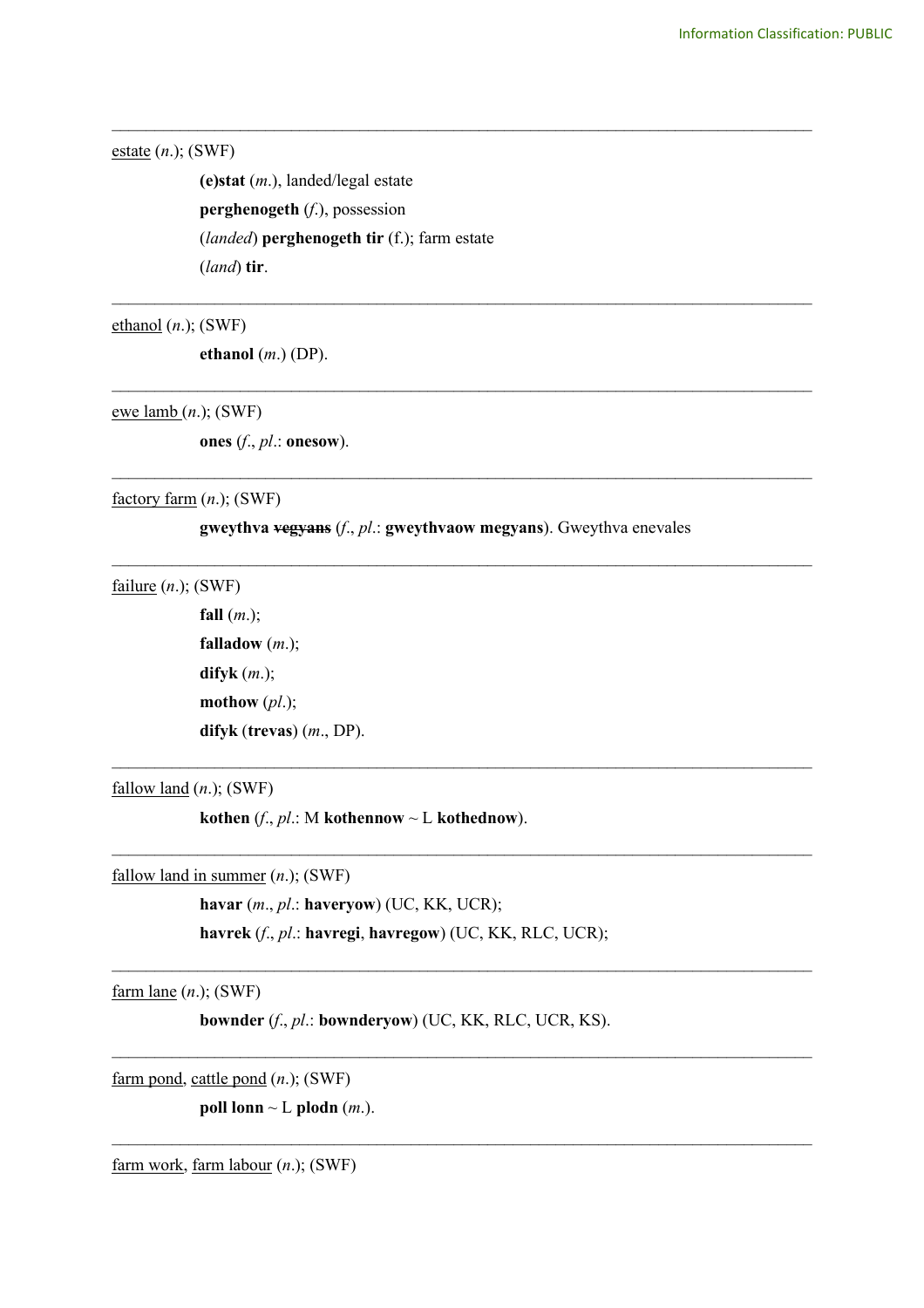**lavur tiek** (*m*.), **hwel tiek** (*m*.) (RLC).

farm worker (*female*) (*n*.); (SWF)

**gonisyades** (*f*., *pl*.: **gonisyadesow**).

farm worker (*male*) (*n*.); (SWF)

**gonisyas** (*m*., *pl*.: **gonisysi** ~ L **gonisyji**) (UC, KK, RLC, UCR, KS), **gonedhyas** (*m*., *pl*.: **gonedhysi** ~ L **gonedhyji**) (KK, RLC), **gonedhek** (*m*., *pl*.: **gonedhogyon**) (KK, RLC).

\_\_\_\_\_\_\_\_\_\_\_\_\_\_\_\_\_\_\_\_\_\_\_\_\_\_\_\_\_\_\_\_\_\_\_\_\_\_\_\_\_\_\_\_\_\_\_\_\_\_\_\_\_\_\_\_\_\_\_\_\_\_\_\_\_\_\_\_\_\_\_\_\_\_\_\_\_\_\_\_\_\_

\_\_\_\_\_\_\_\_\_\_\_\_\_\_\_\_\_\_\_\_\_\_\_\_\_\_\_\_\_\_\_\_\_\_\_\_\_\_\_\_\_\_\_\_\_\_\_\_\_\_\_\_\_\_\_\_\_\_\_\_\_\_\_\_\_\_\_\_\_\_\_\_\_\_\_\_\_\_\_\_\_\_

## farm (*n*.); (SWF)

(*land & estate*, *rented*) **bargen tir** (*m*.) (UC, KK, RLC, UCR, KS); Plural? **amethva** (*f*.) (KK, UCR); big agricultural place (*farmhouse*) M **chi tiek** ~ L **chei tiek** (*m*.) (UC, KK, RLC, UCR).

\_\_\_\_\_\_\_\_\_\_\_\_\_\_\_\_\_\_\_\_\_\_\_\_\_\_\_\_\_\_\_\_\_\_\_\_\_\_\_\_\_\_\_\_\_\_\_\_\_\_\_\_\_\_\_\_\_\_\_\_\_\_\_\_\_\_\_\_\_\_\_\_\_\_\_\_\_\_\_\_\_\_

 $\mathcal{L}_\text{max}$  , and the contribution of the contribution of the contribution of the contribution of the contribution of the contribution of the contribution of the contribution of the contribution of the contribution of t

 $\mathcal{L}_\mathcal{L} = \{ \mathcal{L}_\mathcal{L} = \{ \mathcal{L}_\mathcal{L} = \{ \mathcal{L}_\mathcal{L} = \{ \mathcal{L}_\mathcal{L} = \{ \mathcal{L}_\mathcal{L} = \{ \mathcal{L}_\mathcal{L} = \{ \mathcal{L}_\mathcal{L} = \{ \mathcal{L}_\mathcal{L} = \{ \mathcal{L}_\mathcal{L} = \{ \mathcal{L}_\mathcal{L} = \{ \mathcal{L}_\mathcal{L} = \{ \mathcal{L}_\mathcal{L} = \{ \mathcal{L}_\mathcal{L} = \{ \mathcal{L}_\mathcal{$ 

\_\_\_\_\_\_\_\_\_\_\_\_\_\_\_\_\_\_\_\_\_\_\_\_\_\_\_\_\_\_\_\_\_\_\_\_\_\_\_\_\_\_\_\_\_\_\_\_\_\_\_\_\_\_\_\_\_\_\_\_\_\_\_\_\_\_\_\_\_\_\_\_\_\_\_\_\_\_\_\_\_\_

farmer's wife (*n*.); (SWF)

**tioges** (*f*., *pl*.: **tiogesow**) (UC, KK, RLC, UCR).

farmer (*n*.); (SWF) all genders

**tiek** (*m*., *pl*.: **tiogow**) (UC, KK, RLC, UCR, KS).

farmhouse (farm house) (*n*.); (SWF)

**chi tiek** ~ L **chei tiek** (*m*., *pl*.: **treven diek**, **chiow tiek**) (UC, KK, RLC, UCR). **treveth hir** long house **treveth treus** cross (passage) house

 $\mathcal{L}_\text{max}$  and  $\mathcal{L}_\text{max}$  and  $\mathcal{L}_\text{max}$  and  $\mathcal{L}_\text{max}$  and  $\mathcal{L}_\text{max}$  and  $\mathcal{L}_\text{max}$ 

farmhouse dairy, buttery, pantry (*n*.); (SWF)

**talgel** (*f*., *pl*.: **talgellow**) (UC, KK, RLC, UCR). General storage **celder** (*m*., *pl*.: **celderyow**, **celders**) (UC, KK, RLC, UCR). cellar **spens** (*m*., *pl*.: **spensys**, **spensow**) (UC, KK, RLC, UCR). Buttery pantry **leti** dairy

 $\mathcal{L}_\mathcal{L} = \{ \mathcal{L}_\mathcal{L} = \{ \mathcal{L}_\mathcal{L} = \{ \mathcal{L}_\mathcal{L} = \{ \mathcal{L}_\mathcal{L} = \{ \mathcal{L}_\mathcal{L} = \{ \mathcal{L}_\mathcal{L} = \{ \mathcal{L}_\mathcal{L} = \{ \mathcal{L}_\mathcal{L} = \{ \mathcal{L}_\mathcal{L} = \{ \mathcal{L}_\mathcal{L} = \{ \mathcal{L}_\mathcal{L} = \{ \mathcal{L}_\mathcal{L} = \{ \mathcal{L}_\mathcal{L} = \{ \mathcal{L}_\mathcal{$ 

farming (*n*.); (SWF) see agriculture

**gonis** (**tir**) (*m*.); **amethieth** (f.); M **ammeth**  $\sim$  L **abmeth** (*f*.);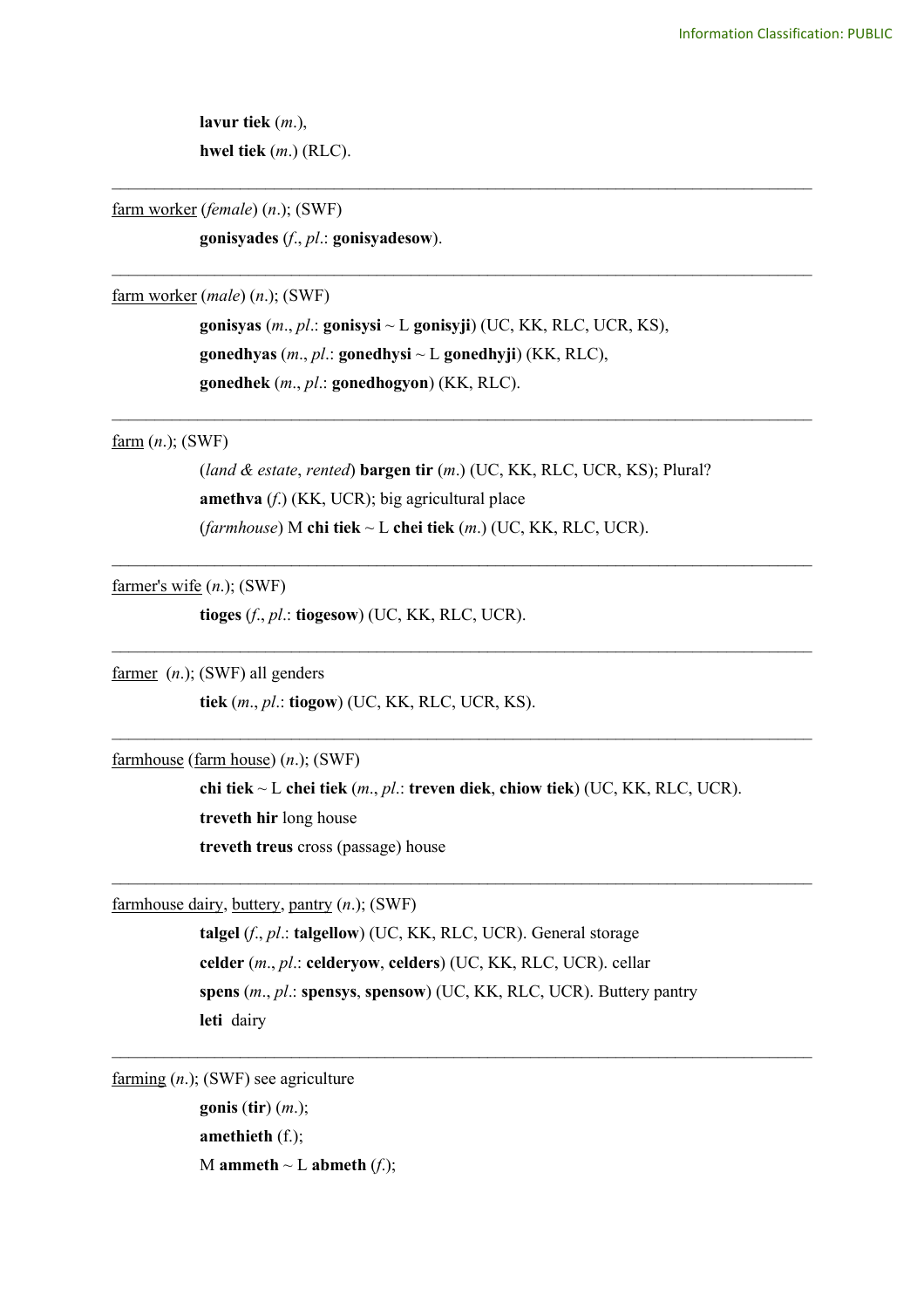**amethyans** (*m*.).

farming people (*n*.); (SWF)

# **pobel ammeth pobel abmeth**

\_\_\_\_\_\_\_\_\_\_\_\_\_\_\_\_\_\_\_\_\_\_\_\_\_\_\_\_\_\_\_\_\_\_\_\_\_\_\_\_\_\_\_\_\_\_\_\_\_\_\_\_\_\_\_\_\_\_\_\_\_\_\_\_\_\_\_\_\_\_\_\_\_\_\_\_\_\_\_\_\_\_

\_\_\_\_\_\_\_\_\_\_\_\_\_\_\_\_\_\_\_\_\_\_\_\_\_\_\_\_\_\_\_\_\_\_\_\_\_\_\_\_\_\_\_\_\_\_\_\_\_\_\_\_\_\_\_\_\_\_\_\_\_\_\_\_\_\_\_\_\_\_\_\_\_\_\_\_\_\_\_\_\_\_

\_\_\_\_\_\_\_\_\_\_\_\_\_\_\_\_\_\_\_\_\_\_\_\_\_\_\_\_\_\_\_\_\_\_\_\_\_\_\_\_\_\_\_\_\_\_\_\_\_\_\_\_\_\_\_\_\_\_\_\_\_\_\_\_\_\_\_\_\_\_\_\_\_\_\_\_\_\_\_\_\_\_

\_\_\_\_\_\_\_\_\_\_\_\_\_\_\_\_\_\_\_\_\_\_\_\_\_\_\_\_\_\_\_\_\_\_\_\_\_\_\_\_\_\_\_\_\_\_\_\_\_\_\_\_\_\_\_\_\_\_\_\_\_\_\_\_\_\_\_\_\_\_\_\_\_\_\_\_\_\_\_\_\_\_

 $\mathcal{L}_\text{max}$  and  $\mathcal{L}_\text{max}$  and  $\mathcal{L}_\text{max}$  and  $\mathcal{L}_\text{max}$  and  $\mathcal{L}_\text{max}$  and  $\mathcal{L}_\text{max}$ 

 $\mathcal{L}_\mathcal{L} = \{ \mathcal{L}_\mathcal{L} = \{ \mathcal{L}_\mathcal{L} = \{ \mathcal{L}_\mathcal{L} = \{ \mathcal{L}_\mathcal{L} = \{ \mathcal{L}_\mathcal{L} = \{ \mathcal{L}_\mathcal{L} = \{ \mathcal{L}_\mathcal{L} = \{ \mathcal{L}_\mathcal{L} = \{ \mathcal{L}_\mathcal{L} = \{ \mathcal{L}_\mathcal{L} = \{ \mathcal{L}_\mathcal{L} = \{ \mathcal{L}_\mathcal{L} = \{ \mathcal{L}_\mathcal{L} = \{ \mathcal{L}_\mathcal{$ 

 $\mathcal{L}_\mathcal{L} = \{ \mathcal{L}_\mathcal{L} = \{ \mathcal{L}_\mathcal{L} = \{ \mathcal{L}_\mathcal{L} = \{ \mathcal{L}_\mathcal{L} = \{ \mathcal{L}_\mathcal{L} = \{ \mathcal{L}_\mathcal{L} = \{ \mathcal{L}_\mathcal{L} = \{ \mathcal{L}_\mathcal{L} = \{ \mathcal{L}_\mathcal{L} = \{ \mathcal{L}_\mathcal{L} = \{ \mathcal{L}_\mathcal{L} = \{ \mathcal{L}_\mathcal{L} = \{ \mathcal{L}_\mathcal{L} = \{ \mathcal{L}_\mathcal{$ 

 $\mathcal{L}_\text{max}$  , and the contribution of the contribution of the contribution of the contribution of the contribution of the contribution of the contribution of the contribution of the contribution of the contribution of t

## farmland (*n*.); (SWF)

**tir ammeth tir abmeth gwel** (*m*.); (*good*) **gwel mas** (*m*.); (*poor*) M **lommas** ~ L **lobmas** (*m*.).

farmstead (*n*.); (SWF)

**tre**(**v**) (*f*., *pl*.: **trevow**).

## farmyard, barnyard, stockyard (*n*.); (SWF)

**garthplas an dre** (*m*.).

feed, fodder (*n*.); (SWF)

**boos bestes** (*m*.); M **boos lonnow**  $\sim$  L **boos lodnow** (*m*.); **megyans bestes** (*m*.); **pask** (*m*.); nourishment (peski) **meth** (*m*.).

fertile (*adj*.); (SWF)

**adhves** ~ L **arves**; (UC, KK, RLC, UCR, KS) **feyth**; (UC, KK) **rych**; (UCR, KK, RLC, UCR, KS)

fertile ground (*n*.); (SWF)

**gwresen** (*f*., *pl*.: M **gwresennow** ~ L **gwresednow**) (UC, KK, UCR). L **dor arves** (*m*.) (RLC). Dor adhves

fertility (*n*.); (SWF)

**gwelsowas** (*m*.); (UC, KK, RLC, UCR) **adhvetter**  $\sim$  L **arvetter** (*m*.); (UC, KK, RLC, UCR, KS) **feythter** (*m*.); (UC, KK)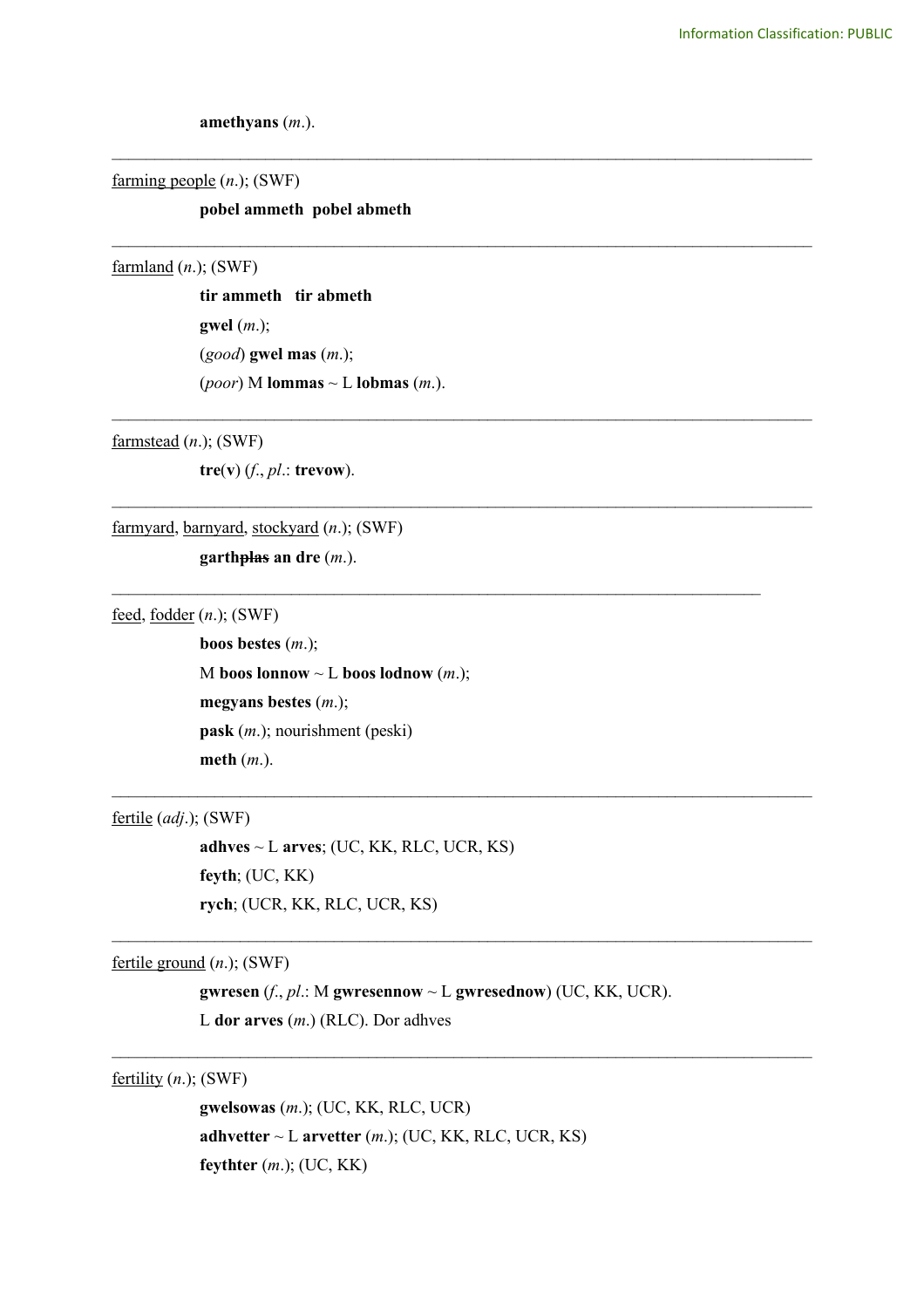## **frothuster** (*m*.); (UCR) fruitfulness

# fertiliser (*n*.); (SWF)

(*granular*) **keser** (*col*.) (UC, KK, RLC, UCR); **godeyl** (*f*.) (KK); (*manure*) **teyl** (*f*.) (UC, KK, RLC, UCR, KS); **(***dung)* **mon** (*m*.) (UC, KK, RLC, UCR).

\_\_\_\_\_\_\_\_\_\_\_\_\_\_\_\_\_\_\_\_\_\_\_\_\_\_\_\_\_\_\_\_\_\_\_\_\_\_\_\_\_\_\_\_\_\_\_\_\_\_\_\_\_\_\_\_\_\_\_\_\_\_\_\_\_\_\_\_\_\_\_\_\_\_\_\_\_\_\_\_\_\_

\_\_\_\_\_\_\_\_\_\_\_\_\_\_\_\_\_\_\_\_\_\_\_\_\_\_\_\_\_\_\_\_\_\_\_\_\_\_\_\_\_\_\_\_\_\_\_\_\_\_\_\_\_\_\_\_\_\_\_\_\_\_\_\_\_\_\_\_\_\_\_\_\_\_\_\_\_\_\_\_\_\_

\_\_\_\_\_\_\_\_\_\_\_\_\_\_\_\_\_\_\_\_\_\_\_\_\_\_\_\_\_\_\_\_\_\_\_\_\_\_\_\_\_\_\_\_\_\_\_\_\_\_\_\_\_\_\_\_\_\_\_\_\_\_\_\_\_\_\_\_\_\_\_\_\_\_\_\_\_\_\_\_\_\_

\_\_\_\_\_\_\_\_\_\_\_\_\_\_\_\_\_\_\_\_\_\_\_\_\_\_\_\_\_\_\_\_\_\_\_\_\_\_\_\_\_\_\_\_\_\_\_\_\_\_\_\_\_\_\_\_\_\_\_\_\_\_\_\_\_\_\_\_\_\_\_\_\_\_\_\_\_\_\_\_\_\_

 $\mathcal{L}_\text{max}$  and  $\mathcal{L}_\text{max}$  and  $\mathcal{L}_\text{max}$  and  $\mathcal{L}_\text{max}$  and  $\mathcal{L}_\text{max}$  and  $\mathcal{L}_\text{max}$ 

 $\mathcal{L}_\text{max}$  and  $\mathcal{L}_\text{max}$  and  $\mathcal{L}_\text{max}$  and  $\mathcal{L}_\text{max}$  and  $\mathcal{L}_\text{max}$  and  $\mathcal{L}_\text{max}$ 

 $\mathcal{L}_\text{max}$  and  $\mathcal{L}_\text{max}$  and  $\mathcal{L}_\text{max}$  and  $\mathcal{L}_\text{max}$  and  $\mathcal{L}_\text{max}$  and  $\mathcal{L}_\text{max}$ 

 $\mathcal{L}_\text{max}$  and  $\mathcal{L}_\text{max}$  and  $\mathcal{L}_\text{max}$  and  $\mathcal{L}_\text{max}$  and  $\mathcal{L}_\text{max}$  and  $\mathcal{L}_\text{max}$ 

 $\_$ 

 $\mathcal{L}_\text{max}$  , and the contribution of the contribution of the contribution of the contribution of the contribution of the contribution of the contribution of the contribution of the contribution of the contribution of t

**\_\_\_\_\_\_\_\_\_\_\_\_\_\_\_\_\_\_\_\_\_\_\_\_\_\_\_\_\_\_\_\_\_\_\_\_\_\_\_\_\_\_\_\_\_\_\_\_\_\_\_\_\_\_\_\_\_\_\_\_\_\_\_\_\_\_\_\_\_\_\_\_\_\_\_\_\_\_\_\_\_**

field, open arable land (*n*.); (SWF)

**gwel** (*m*., *pl*.: **gwelyow**) (UC, KK, RLC, UCR, KS).

fish farm (*n*.); (SWF)

**amethva buskes** (*f*., *pl*.: **amethvaow puskes**) (DP).

fish farming (*n*.); (SWF)

**gonis puskes** (*m*.) (DP).

flail (*n*.); (SWF)

**fust** (*f*., *pl*.: **fustow**); (UC, KK, RLC, UCR) {B *freilh*, *c'hwist*; W *ffust*(*i*)*au*}.

flax land (*n*.); (SWF)

**lindir** (*m*.). (UC, KK)

flea beetle (*Phyllotreta*) (*n*.); (SWF)

M **hwil hwynn** ~ L **hwil hwydn** (*m*., *pl*.: M **hwiles hwynn** ~ L **hwiles hwydn**); (DP)

flock of sheep (*n*.); (SWF)

**gre dheves** (*f*.);

M **tonnek** ~ L **todnek** (*m*., *pl*.: **tonegow**). (UC, KK, RLC, UC)

foal (*n*.); (SWF)

**ebel** (*f*., *pl*.: **ebeli**). (UC, KK, RLC, UCR) .

forage crops (*n*.); (SWF)

**trevas-kuntel** (*f*.). (DP)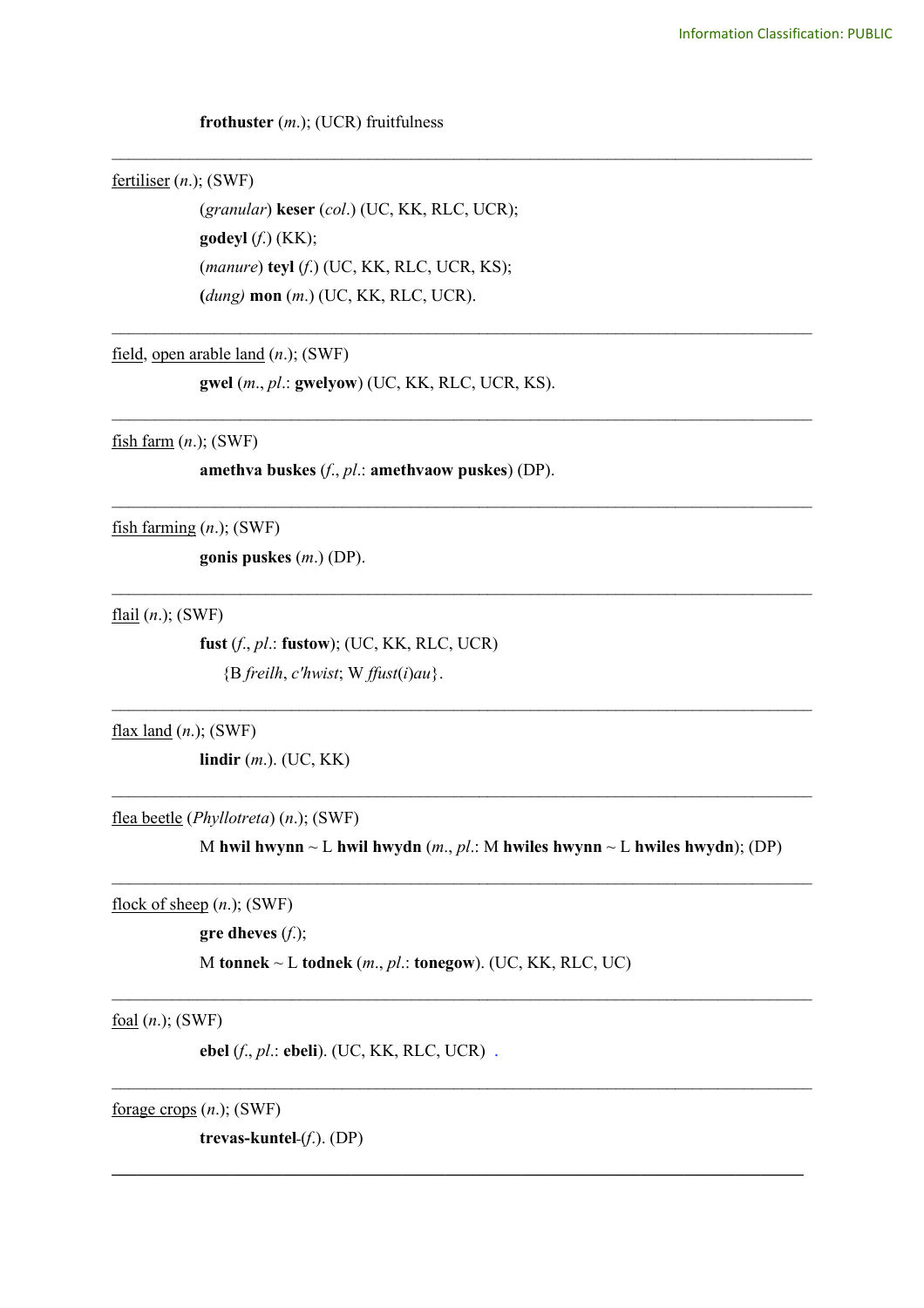**forager** (*n*.); (SWF)

troghgaffler

## forklift (*n*.); (SWF)

drehevyer forgh-(m.); **forghlyftyer** (*m*.) (UCR).

free-range (*adj*.); (SWF)

**frankres**. (UCR)

frit fly (*Oscinella frit*) (*n*.); (SWF)

**kelyonen frytt**  $(f.)$ ; (DP). (frytt = tiny particle

\_\_\_\_\_\_\_\_\_\_\_\_\_\_\_\_\_\_\_\_\_\_\_\_\_\_\_\_\_\_\_\_\_\_\_\_\_\_\_\_\_\_\_\_\_\_\_\_\_\_\_\_\_\_\_\_\_\_\_\_\_\_\_\_\_\_\_\_\_\_\_\_\_\_\_\_\_\_\_\_\_\_

\_\_\_\_\_\_\_\_\_\_\_\_\_\_\_\_\_\_\_\_\_\_\_\_\_\_\_\_\_\_\_\_\_\_\_\_\_\_\_\_\_\_\_\_\_\_\_\_\_\_\_\_\_\_\_\_\_\_\_\_\_\_\_\_\_\_\_\_\_\_\_\_\_\_\_\_\_\_\_\_\_\_

\_\_\_\_\_\_\_\_\_\_\_\_\_\_\_\_\_\_\_\_\_\_\_\_\_\_\_\_\_\_\_\_\_\_\_\_\_\_\_\_\_\_\_\_\_\_\_\_\_\_\_\_\_\_\_\_\_\_\_\_\_\_\_\_\_\_\_\_\_\_\_\_\_\_\_\_\_\_\_\_\_\_

\_\_\_\_\_\_\_\_\_\_\_\_\_\_\_\_\_\_\_\_\_\_\_\_\_\_\_\_\_\_\_\_\_\_\_\_\_\_\_\_\_\_\_\_\_\_\_\_\_\_\_\_\_\_\_\_\_\_\_\_\_\_\_\_\_\_\_\_\_\_\_\_\_\_\_\_\_\_\_\_\_\_

\_\_\_\_\_\_\_\_\_\_\_\_\_\_\_\_\_\_\_\_\_\_\_\_\_\_\_\_\_\_\_\_\_\_\_\_\_\_\_\_\_\_\_\_\_\_\_\_\_\_\_\_\_\_\_\_\_\_\_\_\_\_\_\_\_\_\_\_\_\_\_\_\_\_\_\_\_\_\_\_\_\_

 $\mathcal{L}_\text{max}$  , and the contribution of the contribution of the contribution of the contribution of the contribution of the contribution of the contribution of the contribution of the contribution of the contribution of t

 $\mathcal{L}_\mathcal{L} = \{ \mathcal{L}_\mathcal{L} = \{ \mathcal{L}_\mathcal{L} = \{ \mathcal{L}_\mathcal{L} = \{ \mathcal{L}_\mathcal{L} = \{ \mathcal{L}_\mathcal{L} = \{ \mathcal{L}_\mathcal{L} = \{ \mathcal{L}_\mathcal{L} = \{ \mathcal{L}_\mathcal{L} = \{ \mathcal{L}_\mathcal{L} = \{ \mathcal{L}_\mathcal{L} = \{ \mathcal{L}_\mathcal{L} = \{ \mathcal{L}_\mathcal{L} = \{ \mathcal{L}_\mathcal{L} = \{ \mathcal{L}_\mathcal{$ 

 $\mathcal{L}_\mathcal{L} = \{ \mathcal{L}_\mathcal{L} = \{ \mathcal{L}_\mathcal{L} = \{ \mathcal{L}_\mathcal{L} = \{ \mathcal{L}_\mathcal{L} = \{ \mathcal{L}_\mathcal{L} = \{ \mathcal{L}_\mathcal{L} = \{ \mathcal{L}_\mathcal{L} = \{ \mathcal{L}_\mathcal{L} = \{ \mathcal{L}_\mathcal{L} = \{ \mathcal{L}_\mathcal{L} = \{ \mathcal{L}_\mathcal{L} = \{ \mathcal{L}_\mathcal{L} = \{ \mathcal{L}_\mathcal{L} = \{ \mathcal{L}_\mathcal{$ 

 $\mathcal{L}_\mathcal{L} = \{ \mathcal{L}_\mathcal{L} = \{ \mathcal{L}_\mathcal{L} = \{ \mathcal{L}_\mathcal{L} = \{ \mathcal{L}_\mathcal{L} = \{ \mathcal{L}_\mathcal{L} = \{ \mathcal{L}_\mathcal{L} = \{ \mathcal{L}_\mathcal{L} = \{ \mathcal{L}_\mathcal{L} = \{ \mathcal{L}_\mathcal{L} = \{ \mathcal{L}_\mathcal{L} = \{ \mathcal{L}_\mathcal{L} = \{ \mathcal{L}_\mathcal{L} = \{ \mathcal{L}_\mathcal{L} = \{ \mathcal{L}_\mathcal{$ 

front-end loader, loading shovel, (*n*.); (SWF)

**pal-dalgarga** (*f*., *pl*.: **palyow-talgarga**). (DP)

fruit (*n*.); (SWF)

**frut** (*m*., *pl*.: **frutys**); (UC, RLC, UCR) **frooth** (*col*., *sg*.*f*.: **frothen**) (UC, KK, RLC, UCR).

fruitful (*adj*.); (SWF)

(*of seeds*) **hasek**; (UC, KK, RLC, UCR) **frothus**; (UCR) **plenteth** ~ **plenta**; (UC, KK, RLC, UCR) **rych**; (UC, KK, RLC, UCR, KS) (*of corn*) **ysek**. (UC, KK, RLC, UCR) **fruster**

## fungicide

 $\overline{a}$ 

**fongladher**

furlong (*n*.); (SWF)

M **erowhys** ~ L **erowhes** (*m*., *pl*.: **erowhesow**); (< UC, KK, UCR).

furrow (*n*.); (SWF)

**fyngel** (*f*., *pl*.: **fynglow**); (UC, KK, UCR) **trogh** (*m*., *pl*.: **troghow**); (UC, KK, RLC, UCR, KS)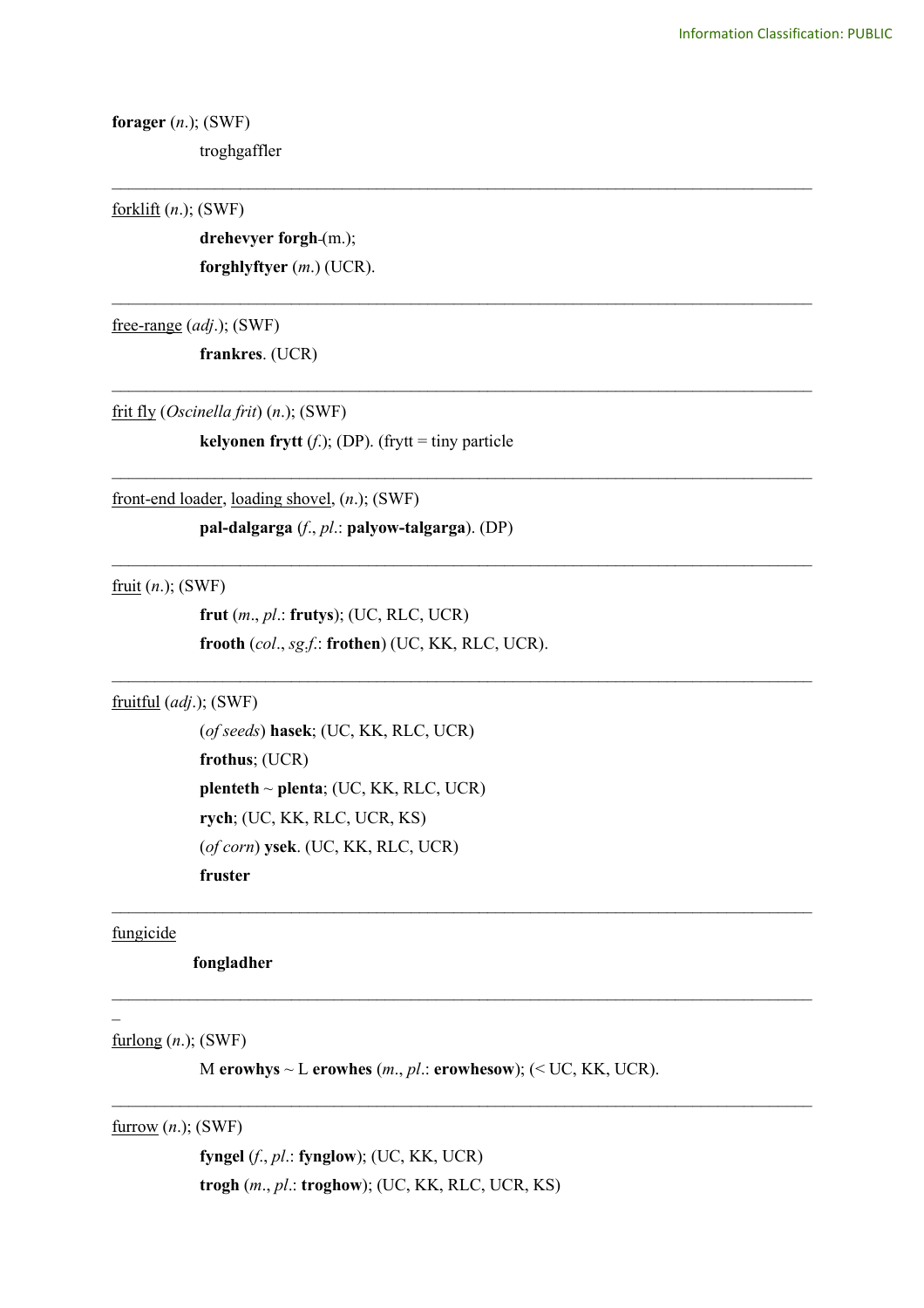furrowed (*adj*.); (SWF)

**kribys** (*vb*.*adj*.); (UC, KK, RLC, UCR) **kribek** (*adj*.); (RLC)

gander (*n*.); (SWF)

**kulyek goodh** (*m*.).

gate (*n*.); (SWF)

**yet** (*f*., *pl*.: **yetys**, **yetow**). (UC, KK, RLC, UCR, KS)

\_\_\_\_\_\_\_\_\_\_\_\_\_\_\_\_\_\_\_\_\_\_\_\_\_\_\_\_\_\_\_\_\_\_\_\_\_\_\_\_\_\_\_\_\_\_\_\_\_\_\_\_\_\_\_\_\_\_\_\_\_\_\_\_\_\_\_\_\_\_\_\_\_\_\_\_\_\_\_\_\_\_

\_\_\_\_\_\_\_\_\_\_\_\_\_\_\_\_\_\_\_\_\_\_\_\_\_\_\_\_\_\_\_\_\_\_\_\_\_\_\_\_\_\_\_\_\_\_\_\_\_\_\_\_\_\_\_\_\_\_\_\_\_\_\_\_\_\_\_\_\_\_\_\_\_\_\_\_\_\_\_\_\_\_

\_\_\_\_\_\_\_\_\_\_\_\_\_\_\_\_\_\_\_\_\_\_\_\_\_\_\_\_\_\_\_\_\_\_\_\_\_\_\_\_\_\_\_\_\_\_\_\_\_\_\_\_\_\_\_\_\_\_\_\_\_\_\_\_\_\_\_\_\_\_\_\_\_\_\_\_\_\_\_\_\_\_

\_\_\_\_\_\_\_\_\_\_\_\_\_\_\_\_\_\_\_\_\_\_\_\_\_\_\_\_\_\_\_\_\_\_\_\_\_\_\_\_\_\_\_\_\_\_\_\_\_\_\_\_\_\_\_\_\_\_\_\_\_\_\_\_\_\_\_\_\_\_\_\_\_\_\_\_\_\_\_\_\_\_

\_\_\_\_\_\_\_\_\_\_\_\_\_\_\_\_\_\_\_\_\_\_\_\_\_\_\_\_\_\_\_\_\_\_\_\_\_\_\_\_\_\_\_\_\_\_\_\_\_\_\_\_\_\_\_\_\_\_\_\_\_\_\_\_\_\_\_\_\_\_\_\_\_\_\_\_\_\_\_\_\_\_

 $\mathcal{L}_\text{max}$  , and the contribution of the contribution of the contribution of the contribution of the contribution of the contribution of the contribution of the contribution of the contribution of the contribution of t

 $\mathcal{L}_\text{max}$  , and the contribution of the contribution of the contribution of the contribution of the contribution of the contribution of the contribution of the contribution of the contribution of the contribution of t

 $\mathcal{L}_\text{max}$  , and the contribution of the contribution of the contribution of the contribution of the contribution of the contribution of the contribution of the contribution of the contribution of the contribution of t

 $\mathcal{L}_\text{max}$  , and the contribution of the contribution of the contribution of the contribution of the contribution of the contribution of the contribution of the contribution of the contribution of the contribution of t

 $\mathcal{L}_\mathcal{L} = \{ \mathcal{L}_\mathcal{L} = \{ \mathcal{L}_\mathcal{L} = \{ \mathcal{L}_\mathcal{L} = \{ \mathcal{L}_\mathcal{L} = \{ \mathcal{L}_\mathcal{L} = \{ \mathcal{L}_\mathcal{L} = \{ \mathcal{L}_\mathcal{L} = \{ \mathcal{L}_\mathcal{L} = \{ \mathcal{L}_\mathcal{L} = \{ \mathcal{L}_\mathcal{L} = \{ \mathcal{L}_\mathcal{L} = \{ \mathcal{L}_\mathcal{L} = \{ \mathcal{L}_\mathcal{L} = \{ \mathcal{L}_\mathcal{$ 

 $\mathcal{L}_\mathcal{L} = \{ \mathcal{L}_\mathcal{L} = \{ \mathcal{L}_\mathcal{L} = \{ \mathcal{L}_\mathcal{L} = \{ \mathcal{L}_\mathcal{L} = \{ \mathcal{L}_\mathcal{L} = \{ \mathcal{L}_\mathcal{L} = \{ \mathcal{L}_\mathcal{L} = \{ \mathcal{L}_\mathcal{L} = \{ \mathcal{L}_\mathcal{L} = \{ \mathcal{L}_\mathcal{L} = \{ \mathcal{L}_\mathcal{L} = \{ \mathcal{L}_\mathcal{L} = \{ \mathcal{L}_\mathcal{L} = \{ \mathcal{L}_\mathcal{$ 

gentleman farmer (*n*.); (SWF)

**tiek jentyl** (*m*.). (DP)

Rotary mower

**trovyjyl**  $(m, pl.:$  **trovyjylow**; **tro**- + **myjyl**) (DP). = topper

gene (*n*.); (SWF)

**genyn**  $(m., p!.: M$  **genynnow**  $\sim$  **genydnow**); (KK, UCR)  $gen \sim jen$  (?)  $(m., pl.: genus \sim jenys$  (?)) (RLC)

genetics (*n*.); (SWF)

**genynegieth** (*f*.). (KK) **genejyk** ~ **jenejyk** adj (RLC) M **genynnyk** ~ L **genydnyk** (*adj*.) (UCR) **genetyk** (*f*.) (UCR)

gene technology (*n*.); (SWF)

M **teknologieth genynnow** ~ L **teknologieth genydnow** (*f*.).

goat shed (*n*.); (SWF)

**1 krow gaver** (*m*., *pl*.: **krowyow gever**).

**2 krow gever krowyow gever**

goose (*n*.); (SWF)

**goodh** (*f*., *pl*.: **godhow**). (UC, KK, RLC, UCR, KS)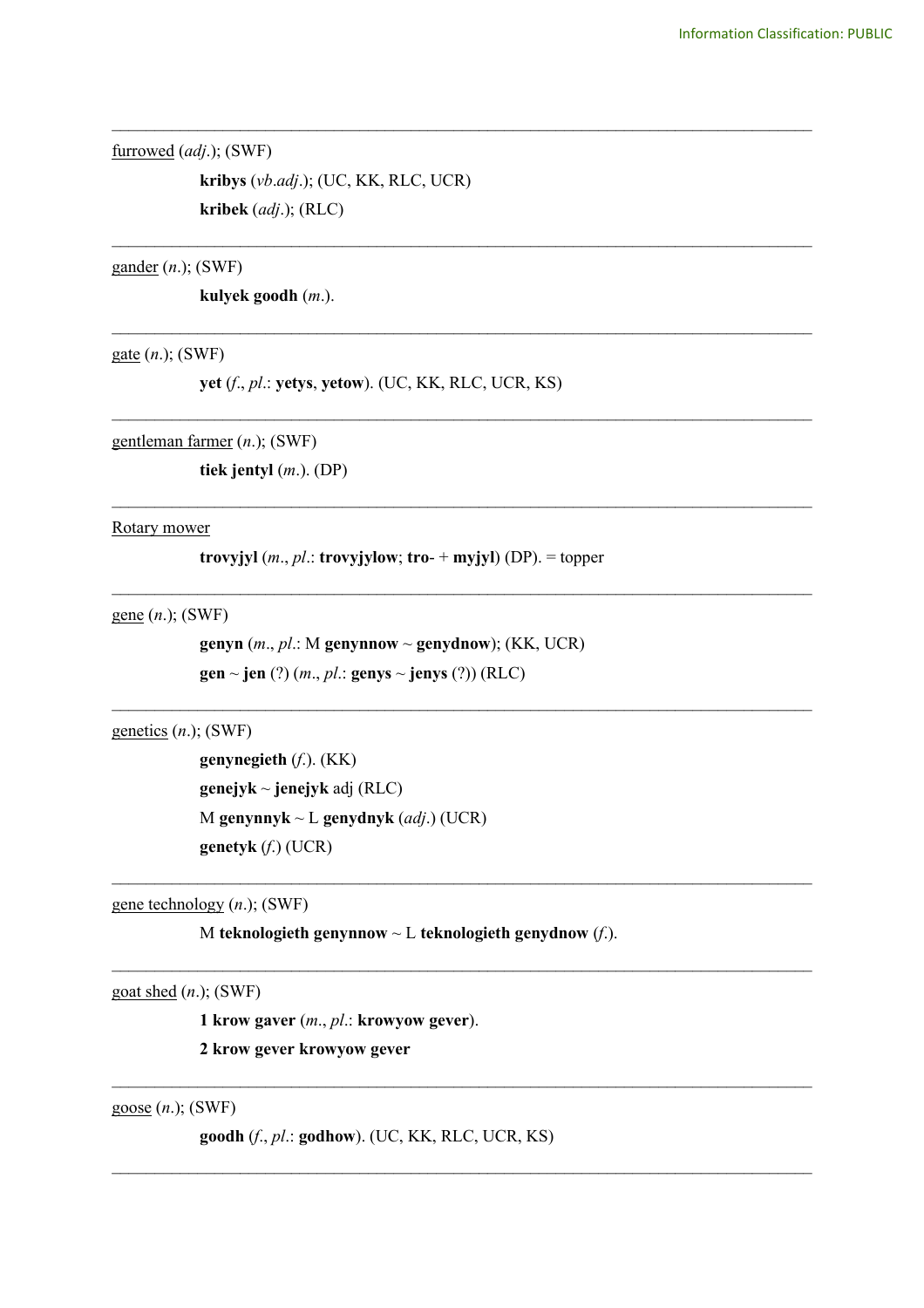Grab

## **Dalghennell** *f*. ‹**dalghednell**›

grain (*n*.); (SWF)

(*grain crops*) **greun** (*col*.); (*seed*) M **greunen** ~ L **geurnen** (*f*.). (UC, KK, RLC, UCR, KS) (*cereal*) ys (*col*.), ysen (*f*.) (UC, KK, RLC, UCR, KS).

*\_\_\_\_\_\_\_\_\_\_\_\_\_\_\_\_\_\_\_\_\_\_\_\_\_\_\_\_\_\_\_\_\_\_\_\_\_\_\_\_\_\_\_\_\_\_\_\_\_\_\_\_\_\_\_\_\_\_\_\_\_\_\_\_\_\_\_\_\_\_\_\_\_\_\_\_\_\_\_\_\_\_*

\_\_\_\_\_\_\_\_\_\_\_\_\_\_\_\_\_\_\_\_\_\_\_\_\_\_\_\_\_\_\_\_\_\_\_\_\_\_\_\_\_\_\_\_\_\_\_\_\_\_\_\_\_\_\_\_\_\_\_\_\_\_\_\_\_\_\_\_\_\_\_\_\_\_\_\_\_\_\_\_\_\_

\_\_\_\_\_\_\_\_\_\_\_\_\_\_\_\_\_\_\_\_\_\_\_\_\_\_\_\_\_\_\_\_\_\_\_\_\_\_\_\_\_\_\_\_\_\_\_\_\_\_\_\_\_\_\_\_\_\_\_\_\_\_\_\_\_\_\_\_\_\_\_\_\_\_\_\_\_\_\_\_\_\_

grain cleaning machine (*n*.); (SWF)

**jynn-peurhe** (*m*.) (DP)

grain elevator (*n*.); (SWF)

2 M **yskynner greun** ~ L **yskydner greun** (*m*.) (UCR) 1 M **yskynnell** (**w**)**reun** ~ L **yskydnell** (**w**)**reun** (*f*.) (DP)

granary, grange (*n*.); (SWF)

**1 greunji** (*m*., *pl*.: **greunjiow**); (*plc*.*nm*. *Park an Grengy*); (UC, KK, UCR) 2 (*corn-loft*) **ysla** (*m*., *pl*.: **ysleow**). (UC, KK, UCR)

\_\_\_\_\_\_\_\_\_\_\_\_\_\_\_\_\_\_\_\_\_\_\_\_\_\_\_\_\_\_\_\_\_\_\_\_\_\_\_\_\_\_\_\_\_\_\_\_\_\_\_\_\_\_\_\_\_\_\_\_\_\_\_\_\_\_\_\_\_\_\_\_\_\_\_\_\_\_\_\_\_\_

 $\mathcal{L}_\text{max}$  , and the contribution of the contribution of the contribution of the contribution of the contribution of the contribution of the contribution of the contribution of the contribution of the contribution of t

\_\_\_\_\_\_\_\_\_\_\_\_\_\_\_\_\_\_\_\_\_\_\_\_\_\_\_\_\_\_\_\_\_\_\_\_\_\_\_\_\_\_\_\_\_\_\_\_\_\_\_\_\_\_\_\_\_\_\_\_\_\_\_\_\_\_\_\_\_\_\_\_\_\_\_\_\_\_\_\_\_\_

grass (*n*.); (SWF)

**gwels** (*col*.). (UC, KK, RLC, UCR, KS)

grazing ground, pasture, pasturage (*n*.); (SWF)

**pras** (*m*.) (UC, KK, RLC, UCR, KS) **gwerwels** (*col*.) (UC, KK, RLC, UCR) M **gwelsek** ~ L **gweljek** (*f*., *pl*.: **gwelsegi**, **gwelsegow**); (UC, KK, UCR) **peur** (*m*., *pl*.: **peuryow**); (UC, KK, UCR) M **peurla**  $\sim$  L **porla** (*m., pl.:* M **peurleow**  $\sim$  L **porleow**); (UC, KK, UCR) M **peurva** ~ L **porva** (*f*., *pl*.: M **peurvaow** ~ L **porvaow**); (UC, KK, RLC, UCR) M **peurwels** ~ L **porwels** (*m*., *pl*.: M **peurwelsow** ~ L **porwelsow**). (UC, KK, UCR)

 $\mathcal{L}_\text{max}$  , and the contribution of the contribution of the contribution of the contribution of the contribution of the contribution of the contribution of the contribution of the contribution of the contribution of t

 $\mathcal{L}_\mathcal{L} = \{ \mathcal{L}_\mathcal{L} = \{ \mathcal{L}_\mathcal{L} = \{ \mathcal{L}_\mathcal{L} = \{ \mathcal{L}_\mathcal{L} = \{ \mathcal{L}_\mathcal{L} = \{ \mathcal{L}_\mathcal{L} = \{ \mathcal{L}_\mathcal{L} = \{ \mathcal{L}_\mathcal{L} = \{ \mathcal{L}_\mathcal{L} = \{ \mathcal{L}_\mathcal{L} = \{ \mathcal{L}_\mathcal{L} = \{ \mathcal{L}_\mathcal{L} = \{ \mathcal{L}_\mathcal{L} = \{ \mathcal{L}_\mathcal{$ 

 $\mathcal{L}_\mathcal{L} = \{ \mathcal{L}_\mathcal{L} = \{ \mathcal{L}_\mathcal{L} = \{ \mathcal{L}_\mathcal{L} = \{ \mathcal{L}_\mathcal{L} = \{ \mathcal{L}_\mathcal{L} = \{ \mathcal{L}_\mathcal{L} = \{ \mathcal{L}_\mathcal{L} = \{ \mathcal{L}_\mathcal{L} = \{ \mathcal{L}_\mathcal{L} = \{ \mathcal{L}_\mathcal{L} = \{ \mathcal{L}_\mathcal{L} = \{ \mathcal{L}_\mathcal{L} = \{ \mathcal{L}_\mathcal{L} = \{ \mathcal{L}_\mathcal{$ 

grazing rights (*n*.); (SWF)

**gwir-peski** (*m*.). (RLC)

grease (*n*.); (SWF)

**blonek** (*m*.) (UC, KK, RLC, UCR, KS).

Green Revolution (*n*.); (SWF)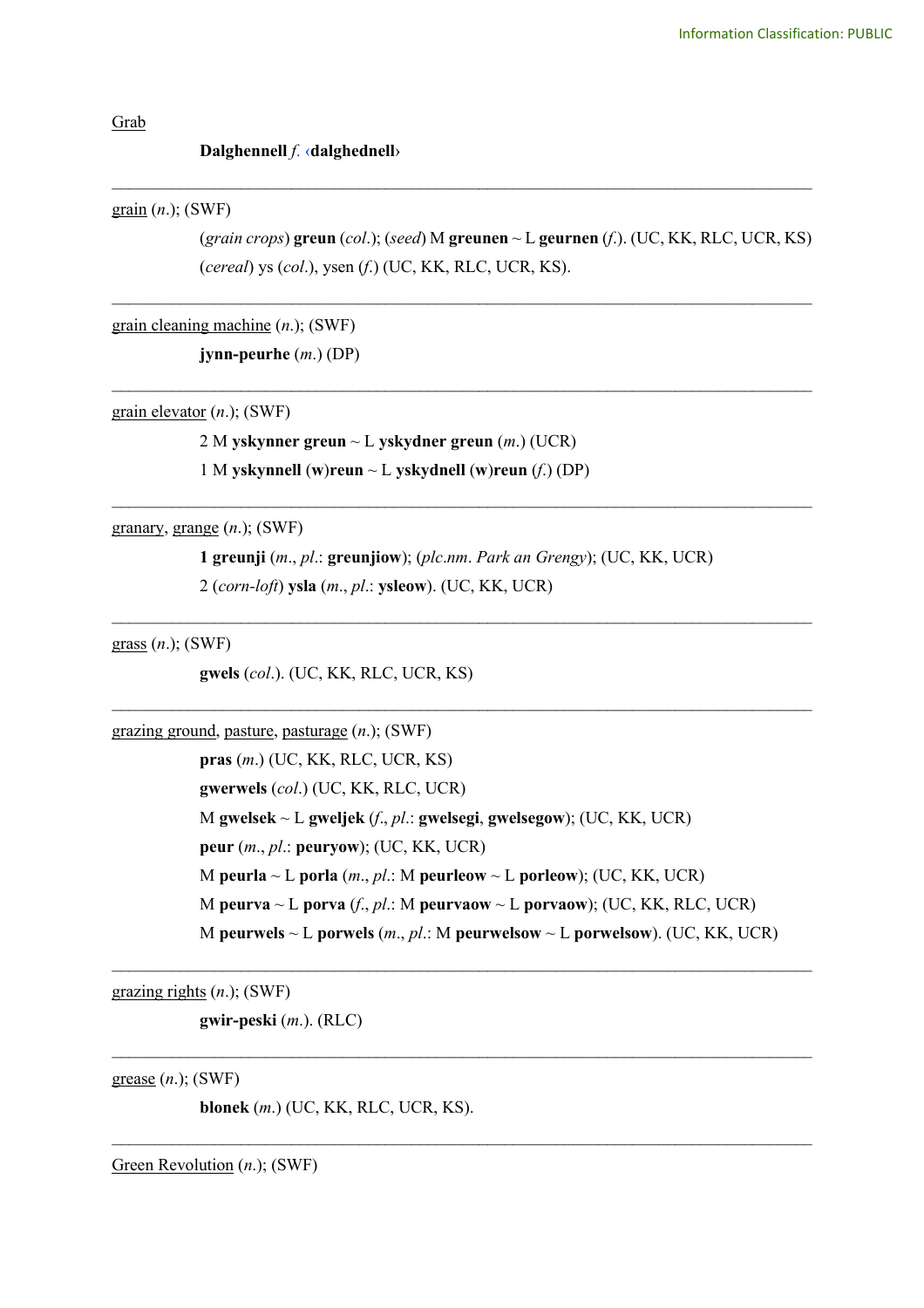**Domhwelans Glas** (*m*.), **Omhwelans Glas** (*m*.).

groundwater (*n*.); (SWF)

**dordhowr** (*m*.).

grower (*n*.); (SWF)

**tevyer** (*m*., *pl*.: **tevyoryon**) (KK *tevyer*, UCR *tevor*), **tevyores** (*f*., *pl*.: **tevyoresow**) (DP).

\_\_\_\_\_\_\_\_\_\_\_\_\_\_\_\_\_\_\_\_\_\_\_\_\_\_\_\_\_\_\_\_\_\_\_\_\_\_\_\_\_\_\_\_\_\_\_\_\_\_\_\_\_\_\_\_\_\_\_\_\_\_\_\_\_\_\_\_\_\_\_\_\_\_\_\_\_\_\_\_\_\_

\_\_\_\_\_\_\_\_\_\_\_\_\_\_\_\_\_\_\_\_\_\_\_\_\_\_\_\_\_\_\_\_\_\_\_\_\_\_\_\_\_\_\_\_\_\_\_\_\_\_\_\_\_\_\_\_\_\_\_\_\_\_\_\_\_\_\_\_\_\_\_\_\_\_\_\_\_\_\_\_\_\_

\_\_\_\_\_\_\_\_\_\_\_\_\_\_\_\_\_\_\_\_\_\_\_\_\_\_\_\_\_\_\_\_\_\_\_\_\_\_\_\_\_\_\_\_\_\_\_\_\_\_\_\_\_\_\_\_\_\_\_\_\_\_\_\_\_\_\_\_\_\_\_\_\_\_\_\_\_\_\_\_\_\_

\_\_\_\_\_\_\_\_\_\_\_\_\_\_\_\_\_\_\_\_\_\_\_\_\_\_\_\_\_\_\_\_\_\_\_\_\_\_\_\_\_\_\_\_\_\_\_\_\_\_\_\_\_\_\_\_\_\_\_\_\_\_\_\_\_\_\_\_\_\_\_\_\_\_\_\_\_\_\_\_\_\_

growing season (*n*.); (SWF)

**termyn-tevi** (*m*.) (DP).

grub axe, pickaxe, pick, grubber (*hatchet-type end on one side, hammer-type end on the other*) (*n*.); **pigell** (*f*., *pl*.: **pigellow**) (UC, KK, RLC, UCR, KS). pickaxe **pyck** (*m*., *pl*.: **pyckys**) (UCR) small pick **vyski** (*m*., *pl*.: **vyskis**); (RLC) mattock **tommbol** ~ L **tobmbol** (pron. "tubbal" < ACD *tubbal*); (RLC) *visgy*, *tubbal*. {W *caib*}. Peat cutting tool

 $\mathcal{L}_\text{max}$  , and the contribution of the contribution of the contribution of the contribution of the contribution of the contribution of the contribution of the contribution of the contribution of the contribution of t

 $\mathcal{L}_\text{max}$  , and the contribution of the contribution of the contribution of the contribution of the contribution of the contribution of the contribution of the contribution of the contribution of the contribution of t

 $\mathcal{L}_\text{max}$  , and the contribution of the contribution of the contribution of the contribution of the contribution of the contribution of the contribution of the contribution of the contribution of the contribution of t

 $\mathcal{L}_\mathcal{L} = \{ \mathcal{L}_\mathcal{L} = \{ \mathcal{L}_\mathcal{L} = \{ \mathcal{L}_\mathcal{L} = \{ \mathcal{L}_\mathcal{L} = \{ \mathcal{L}_\mathcal{L} = \{ \mathcal{L}_\mathcal{L} = \{ \mathcal{L}_\mathcal{L} = \{ \mathcal{L}_\mathcal{L} = \{ \mathcal{L}_\mathcal{L} = \{ \mathcal{L}_\mathcal{L} = \{ \mathcal{L}_\mathcal{L} = \{ \mathcal{L}_\mathcal{L} = \{ \mathcal{L}_\mathcal{L} = \{ \mathcal{L}_\mathcal{$ 

hackney, nag (*n*.); (SWF)

**kevyl** (*m*., *pl*.: **kevylow**); (UC, KK, RLC) young horse **hakney** (*m*., *pl*.: **hakneys**), (< OM); (UC, KK, RLC, UCR) **ronsyn** (*m*., *pl*.: **ronsynes**). (UC, KK, RLC, UCR) packhorse/ass

harvest (*n*.); (SWF)

(*yield*) **trevas** (*f*.); (UC, KK, RLC, UCR, KS)

harvest home (*n*.); (SWF)

**gool an deys** (*m*.); **goldheys** (*m*.); M **dygol deys**  $\sim$  L **degol deys** (*m*.).

harvester, reaper, mower (*n*.); (SWF)

(*person or machine*) **myjer** (*m*., *pl*.: **myjoryon**); (UC, KK, RLC, UCR) **myjyl** (*m*., *pl*.: **myjylow**); (UC, KK, RLC, UCR) (*male person*) **myjwas** (*m*., *pl*.: **myjwesyon**); (UC, RLC, UCR) (*machine*) **jynn trevas**, **jynn-myji**.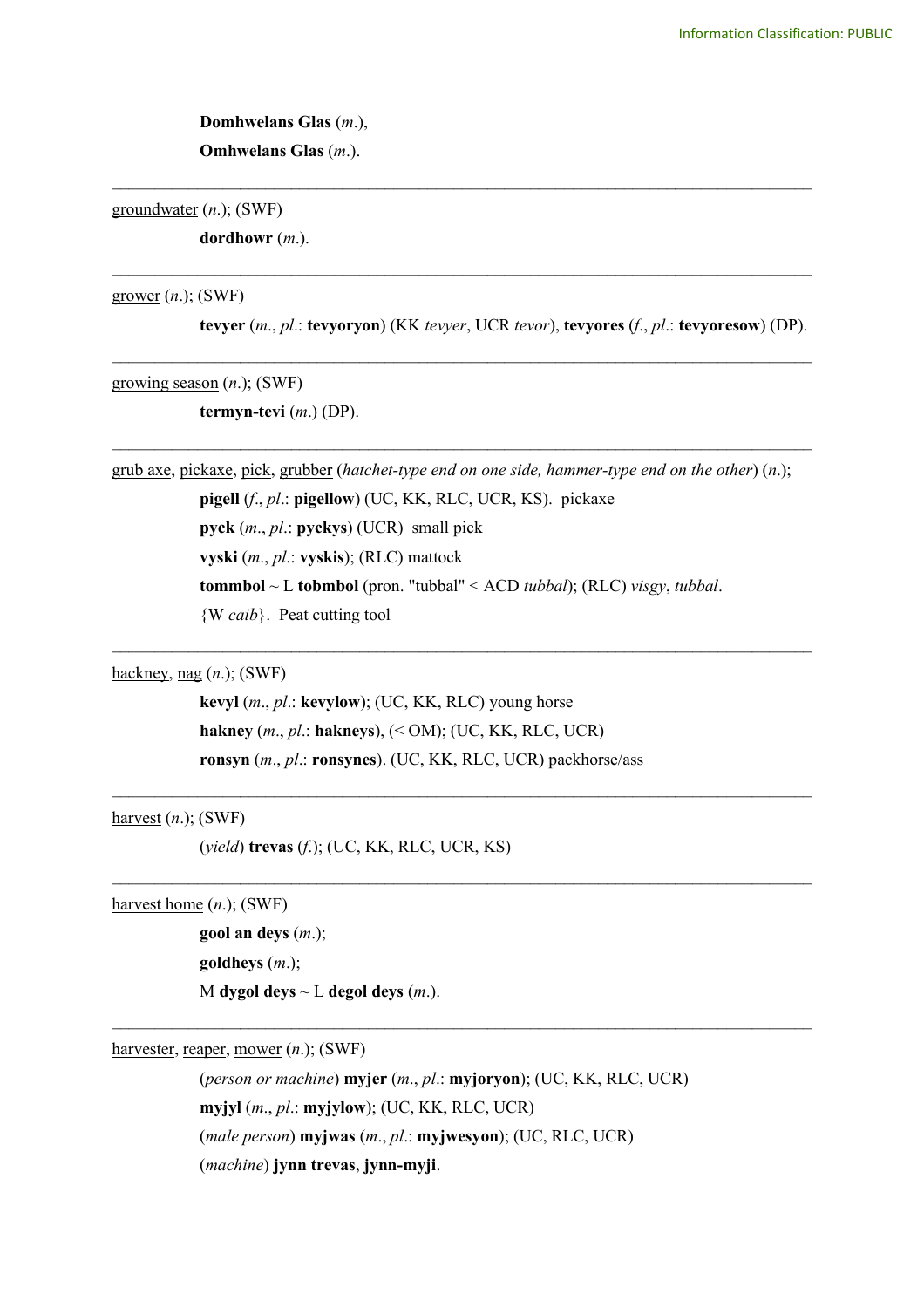**Jynn-kuntel** combine harvester

hay (*n*.); (SWF)

**gora** (*col*.) (UC, KK, RLC, UCR, KS).

hay loader (*n*.); (SWF)

**londer gora** (*m*., *pl*.: **londers gora**) (DP, *londer* (RLC) "loader, unloader, docker" < ACD *lander*).

\_\_\_\_\_\_\_\_\_\_\_\_\_\_\_\_\_\_\_\_\_\_\_\_\_\_\_\_\_\_\_\_\_\_\_\_\_\_\_\_\_\_\_\_\_\_\_\_\_\_\_\_\_\_\_\_\_\_\_\_\_\_\_\_\_\_\_\_\_\_\_\_\_\_\_\_\_\_\_\_\_\_

\_\_\_\_\_\_\_\_\_\_\_\_\_\_\_\_\_\_\_\_\_\_\_\_\_\_\_\_\_\_\_\_\_\_\_\_\_\_\_\_\_\_\_\_\_\_\_\_\_\_\_\_\_\_\_\_\_\_\_\_\_\_\_\_\_\_\_\_\_\_\_\_\_\_\_\_\_\_\_\_\_\_

\_\_\_\_\_\_\_\_\_\_\_\_\_\_\_\_\_\_\_\_\_\_\_\_\_\_\_\_\_\_\_\_\_\_\_\_\_\_\_\_\_\_\_\_\_\_\_\_\_\_\_\_\_\_\_\_\_\_\_\_\_\_\_\_\_\_\_\_\_\_\_\_\_\_\_\_\_\_\_\_\_\_

\_\_\_\_\_\_\_\_\_\_\_\_\_\_\_\_\_\_\_\_\_\_\_\_\_\_\_\_\_\_\_\_\_\_\_\_\_\_\_\_\_\_\_\_\_\_\_\_\_\_\_\_\_\_\_\_\_\_\_\_\_\_\_\_\_\_\_\_\_\_\_\_\_\_\_\_\_\_\_\_\_\_

\_\_\_\_\_\_\_\_\_\_\_\_\_\_\_\_\_\_\_\_\_\_\_\_\_\_\_\_\_\_\_\_\_\_\_\_\_\_\_\_\_\_\_\_\_\_\_\_\_\_\_\_\_\_\_\_\_\_\_\_\_\_\_\_\_\_\_\_\_\_\_\_\_\_\_\_\_\_\_\_\_\_

\_\_\_\_\_\_\_\_\_\_\_\_\_\_\_\_\_\_\_\_\_\_\_\_\_\_\_\_\_\_\_\_\_\_\_\_\_\_\_\_\_\_\_\_\_\_\_\_\_\_\_\_\_\_\_\_\_\_\_\_\_\_\_\_\_\_\_\_\_\_\_\_\_\_\_\_\_\_\_\_\_\_

\_\_\_\_\_\_\_\_\_\_\_\_\_\_\_\_\_\_\_\_\_\_\_\_\_\_\_\_\_\_\_\_\_\_\_\_\_\_\_\_\_\_\_\_\_\_\_\_\_\_\_\_\_\_\_\_\_\_\_\_\_\_\_\_\_\_\_\_\_\_\_\_\_\_\_\_\_\_\_\_\_\_

 $\mathcal{L}_\mathcal{L} = \{ \mathcal{L}_\mathcal{L} = \{ \mathcal{L}_\mathcal{L} = \{ \mathcal{L}_\mathcal{L} = \{ \mathcal{L}_\mathcal{L} = \{ \mathcal{L}_\mathcal{L} = \{ \mathcal{L}_\mathcal{L} = \{ \mathcal{L}_\mathcal{L} = \{ \mathcal{L}_\mathcal{L} = \{ \mathcal{L}_\mathcal{L} = \{ \mathcal{L}_\mathcal{L} = \{ \mathcal{L}_\mathcal{L} = \{ \mathcal{L}_\mathcal{L} = \{ \mathcal{L}_\mathcal{L} = \{ \mathcal{L}_\mathcal{$ 

 $\mathcal{L}_\mathcal{L} = \{ \mathcal{L}_\mathcal{L} = \{ \mathcal{L}_\mathcal{L} = \{ \mathcal{L}_\mathcal{L} = \{ \mathcal{L}_\mathcal{L} = \{ \mathcal{L}_\mathcal{L} = \{ \mathcal{L}_\mathcal{L} = \{ \mathcal{L}_\mathcal{L} = \{ \mathcal{L}_\mathcal{L} = \{ \mathcal{L}_\mathcal{L} = \{ \mathcal{L}_\mathcal{L} = \{ \mathcal{L}_\mathcal{L} = \{ \mathcal{L}_\mathcal{L} = \{ \mathcal{L}_\mathcal{L} = \{ \mathcal{L}_\mathcal{$ 

 $\mathcal{L}_\text{max}$  , and the contribution of the contribution of the contribution of the contribution of the contribution of the contribution of the contribution of the contribution of the contribution of the contribution of t

 $\mathcal{L}_\mathcal{L} = \{ \mathcal{L}_\mathcal{L} = \{ \mathcal{L}_\mathcal{L} = \{ \mathcal{L}_\mathcal{L} = \{ \mathcal{L}_\mathcal{L} = \{ \mathcal{L}_\mathcal{L} = \{ \mathcal{L}_\mathcal{L} = \{ \mathcal{L}_\mathcal{L} = \{ \mathcal{L}_\mathcal{L} = \{ \mathcal{L}_\mathcal{L} = \{ \mathcal{L}_\mathcal{L} = \{ \mathcal{L}_\mathcal{L} = \{ \mathcal{L}_\mathcal{L} = \{ \mathcal{L}_\mathcal{L} = \{ \mathcal{L}_\mathcal{$ 

hay turning machine (*n*.); (SWF)

**troyllyer gora** (*m*., *pl*.: **troyllyoryon gora**) (DP);

hay-band, haywire (*n*.); (SWF)

**fonen** ( $f$ .,  $p$  $l$ .: **fonennow**  $\sim$  **L fonednow**), (UC, UCR).

hay-loft (*n*.); (SWF)

**talik gora** (*m*.).

haycock (*n*.); (SWF) small conical haystack/stook

**kockyn gora** (*m*., *pl*.: **kockynnow gora** ~ L **kockydnow gora**), (UCR).

haystack, hayrick (*n*.); (SWF)

**das wora** (f.).

he-ass, jack-ass (*n*.); (SWF)

**margh asen** (*m*.).

head (*n*.); (SWF)

(*in counting*) M **penn**  $\sim$  L **pedn** (*m*., *pl*.: M **pennow**  $\sim$  L **pednow**).

heat (*of sow*) (*adj*); (SWF)

**leusik** (DP < W *llawd*, cf. UC/R *lusyk*, KK *leusik* = W *llodig*). **kyjyvek** (sow) vb **ow tarwa** bulling vb **ow hordha**

heathland (*n*.); (SWF)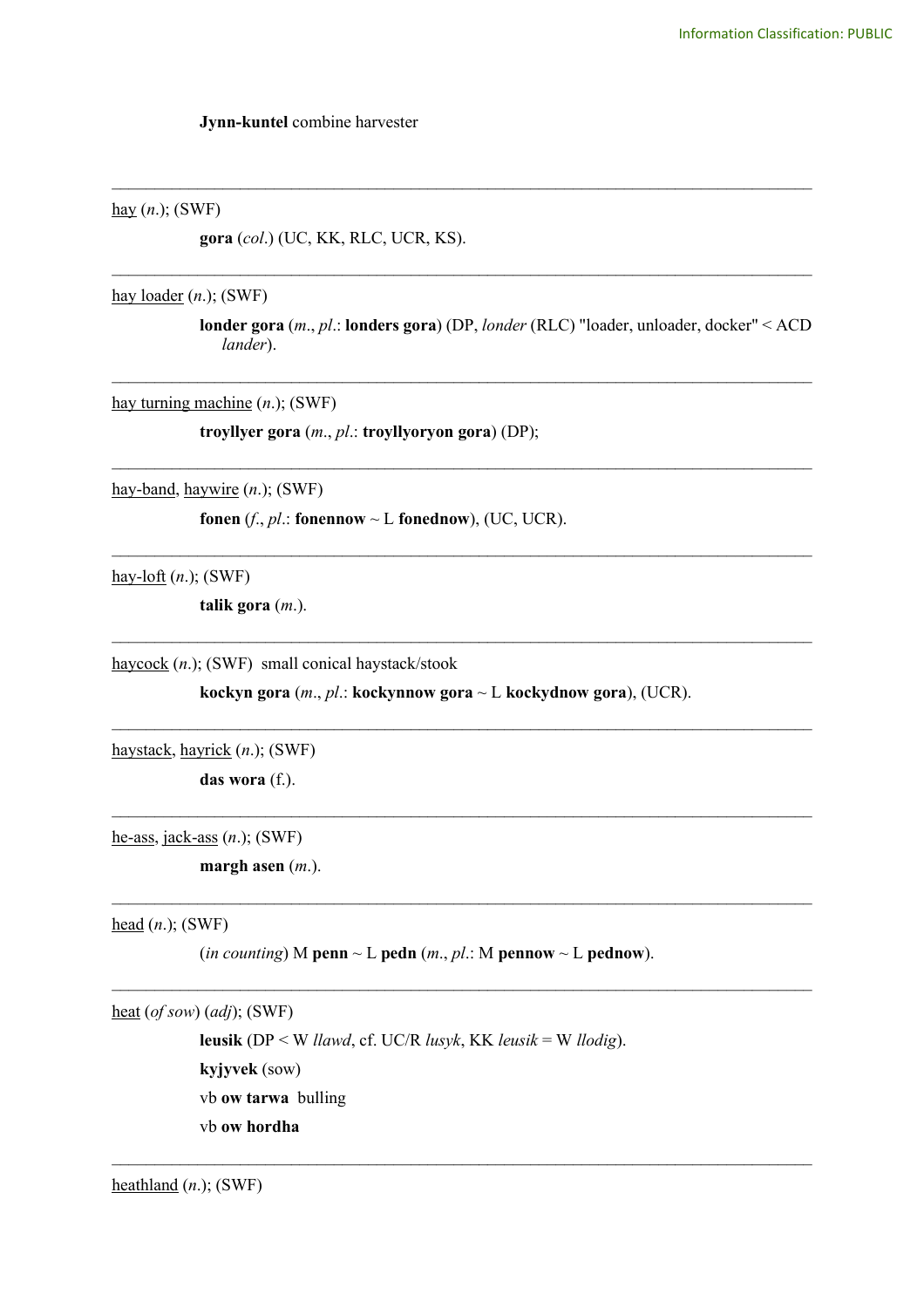## **ros** (*m*. & *f*.) (UC, KK, RLC, UCR).

| hectare | hektar |
|---------|--------|
|         |        |

heifer (*n*.); (SWF)

**lejek** (*f*., *pl*.: **lejeges**, **lejegow**); (UC, KK, RLC, UCR) **denewes**  $\sim$  L **denowes** (*f*., *pl*.: **denewesow**  $\sim$  L **denowesow**); (UC, KK, RLC, UCR)

\_\_\_\_\_\_\_\_\_\_\_\_\_\_\_\_\_\_\_\_\_\_\_\_\_\_\_\_\_\_\_\_\_\_\_\_\_\_\_\_\_\_\_\_\_\_\_\_\_\_\_\_\_\_\_\_\_\_\_\_\_\_\_\_\_\_\_\_\_\_\_\_\_\_\_\_\_\_\_\_\_\_

\_\_\_\_\_\_\_\_\_\_\_\_\_\_\_\_\_\_\_\_\_\_\_\_\_\_\_\_\_\_\_\_\_\_\_\_\_\_\_\_\_\_\_\_\_\_\_\_\_\_\_\_\_\_\_\_\_\_\_\_\_\_\_\_\_\_\_\_\_\_\_\_\_\_\_\_\_\_\_\_\_\_

\_\_\_\_\_\_\_\_\_\_\_\_\_\_\_\_\_\_\_\_\_\_\_\_\_\_\_\_\_\_\_\_\_\_\_\_\_\_\_\_\_\_\_\_\_\_\_\_\_\_\_\_\_\_\_\_\_\_\_\_\_\_\_\_\_\_\_\_\_\_\_\_\_\_\_\_\_\_\_\_\_\_

 $\mathcal{L}_\text{max}$  , and the contribution of the contribution of the contribution of the contribution of the contribution of the contribution of the contribution of the contribution of the contribution of the contribution of t

 $\mathcal{L}_\text{max}$  , and the contribution of the contribution of the contribution of the contribution of the contribution of the contribution of the contribution of the contribution of the contribution of the contribution of t

 $\mathcal{L}_\text{max}$  , and the contribution of the contribution of the contribution of the contribution of the contribution of the contribution of the contribution of the contribution of the contribution of the contribution of t

 $\mathcal{L}_\mathcal{L} = \{ \mathcal{L}_\mathcal{L} = \{ \mathcal{L}_\mathcal{L} = \{ \mathcal{L}_\mathcal{L} = \{ \mathcal{L}_\mathcal{L} = \{ \mathcal{L}_\mathcal{L} = \{ \mathcal{L}_\mathcal{L} = \{ \mathcal{L}_\mathcal{L} = \{ \mathcal{L}_\mathcal{L} = \{ \mathcal{L}_\mathcal{L} = \{ \mathcal{L}_\mathcal{L} = \{ \mathcal{L}_\mathcal{L} = \{ \mathcal{L}_\mathcal{L} = \{ \mathcal{L}_\mathcal{L} = \{ \mathcal{L}_\mathcal{$ 

 $\mathcal{L}_\mathcal{L} = \{ \mathcal{L}_\mathcal{L} = \{ \mathcal{L}_\mathcal{L} = \{ \mathcal{L}_\mathcal{L} = \{ \mathcal{L}_\mathcal{L} = \{ \mathcal{L}_\mathcal{L} = \{ \mathcal{L}_\mathcal{L} = \{ \mathcal{L}_\mathcal{L} = \{ \mathcal{L}_\mathcal{L} = \{ \mathcal{L}_\mathcal{L} = \{ \mathcal{L}_\mathcal{L} = \{ \mathcal{L}_\mathcal{L} = \{ \mathcal{L}_\mathcal{L} = \{ \mathcal{L}_\mathcal{L} = \{ \mathcal{L}_\mathcal{$ 

hen house, fowl house (*n*.); (SWF)

**yerji**, **yarji** (*m*., *pl*.: **yerjiow**, **yarjiow**), (UC *yarjy*; KK (*1 hen*) *yarji*, (*hens*) *yerji*), UCR (*yarjy*)).

hen run, chicken run, hen enclosure (*n*.); (SWF)

**kew yer** (*f*., *pl*.: **kewyow yer**). (RLC) general **kloos yer** (*f*., *pl*.: **klosyow yer**  $\sim$  **L klojyow yer**); small **garth yer** (*f*.) (RLC). bigger

hen's nest (*n*.); (SWF)

**neyth yar** (*m*.), (RLC).

herbicide (*n*.); (SWF)

**gwelsladher** (*m*.); (KK) **lesladher** (*m*.); (UCR)

 $herd(n.);$  (SWF)</u>

**para** (*m*., *pl*.: **parys**); (UC, KK, RLC, UCR). team (oxen, horses etc) **gre** (*f*., *pl*.: **greow**); (UC, KK, RLC, UCR). (*of horses*) **gre vergh** (*f*., *pl*.: **greow mergh**).

herder, herdsman (*n*.); (SWF)

**bugel** (*m*., *pl*.: **bugeledh**  $\sim$  L **bugela**)  $\sim$  **bugeles** (*f*., *pl*.: **bugelesow**);

cow herder **bugel gwarthek**, **bugel bughes**, **bugel lodhnow**, **bugel lonnow** ~ L **bugel lodnow**;

shepherd **bugel deves**;

goatherd **bugel gever, bugel gyvres**;

swineherd **bugel mogh**.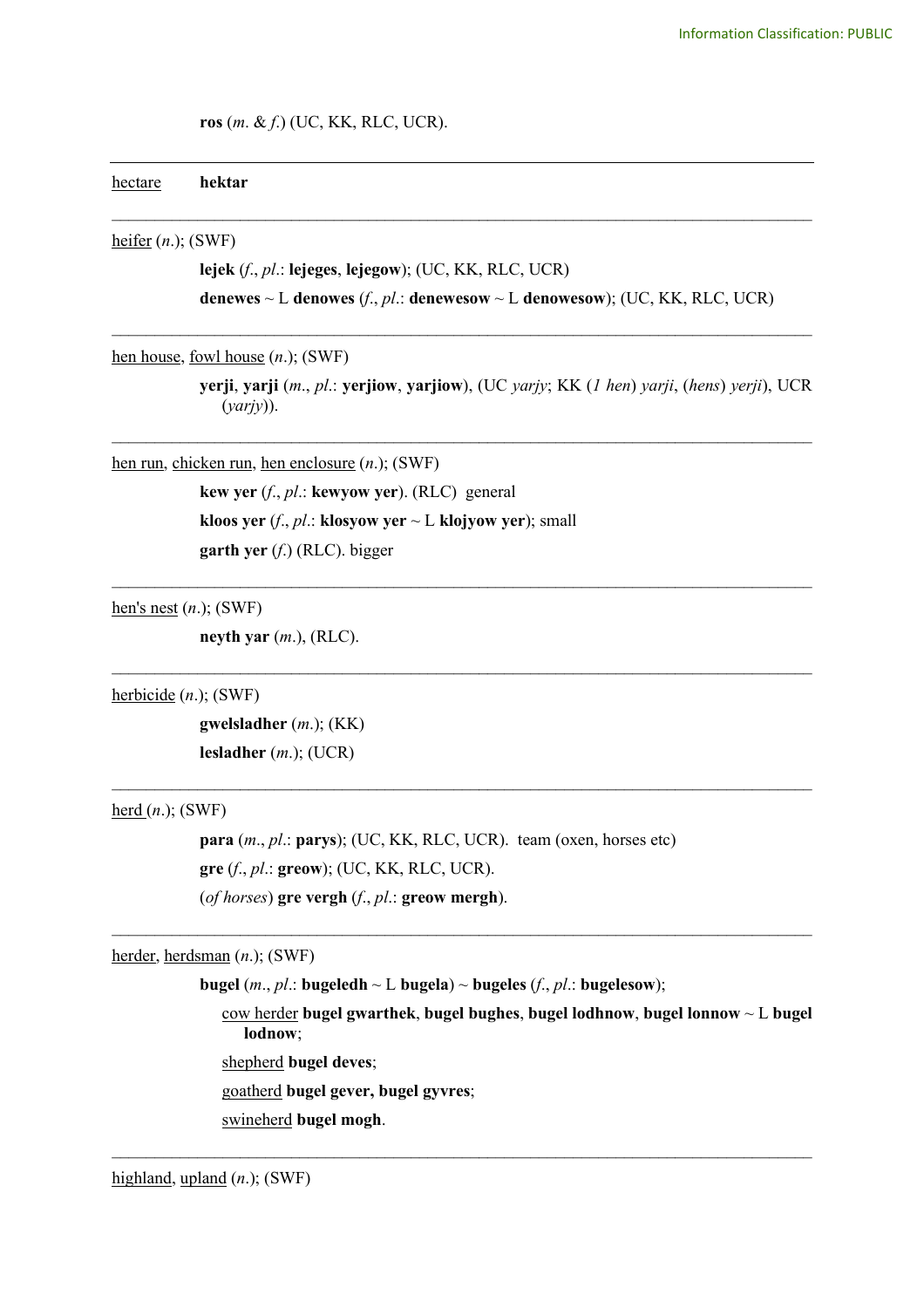**2 tiredh ughel** (*m*.); **1 ugheldir** (*m*.).

hind-calf, fawn (*n*.); (SWF)

**leugh ewik** (*m*.), (RLC). Check deer

\_\_\_\_\_\_\_\_\_\_\_\_\_\_\_\_\_\_\_\_\_\_\_\_\_\_\_\_\_\_\_\_\_\_\_\_\_\_\_\_\_\_\_\_\_\_\_\_\_\_\_\_\_\_\_\_\_\_\_\_\_\_\_\_\_\_\_\_\_\_\_\_\_\_\_\_\_\_\_\_\_\_

\_\_\_\_\_\_\_\_\_\_\_\_\_\_\_\_\_\_\_\_\_\_\_\_\_\_\_\_\_\_\_\_\_\_\_\_\_\_\_\_\_\_\_\_\_\_\_\_\_\_\_\_\_\_\_\_\_\_\_\_\_\_\_\_\_\_\_\_\_\_\_\_\_\_\_\_\_\_\_\_\_\_

\_\_\_\_\_\_\_\_\_\_\_\_\_\_\_\_\_\_\_\_\_\_\_\_\_\_\_\_\_\_\_\_\_\_\_\_\_\_\_\_\_\_\_\_\_\_\_\_\_\_\_\_\_\_\_\_\_\_\_\_\_\_\_\_\_\_\_\_\_\_\_\_\_\_\_\_\_\_\_\_\_\_

\_\_\_\_\_\_\_\_\_\_\_\_\_\_\_\_\_\_\_\_\_\_\_\_\_\_\_\_\_\_\_\_\_\_\_\_\_\_\_\_\_\_\_\_\_\_\_\_\_\_\_\_\_\_\_\_\_\_\_\_\_\_\_\_\_\_\_\_\_\_\_\_\_\_\_\_\_\_\_\_\_\_

 $\mathcal{L}_\text{max}$  , and the contribution of the contribution of the contribution of the contribution of the contribution of the contribution of the contribution of the contribution of the contribution of the contribution of t

hired hand (*n*.); (SWF)

**1 gwas gober** (*m*.) (DP); **2 oberwas gober** (*m*.) (DP); **3 servont gober** (*m*.) (DP).

## hoe (*n*.); (SWF)

**pigell** (*f*., *pl*.: **pigellow**); (RLC) *pigol*; pick axe **kravell**  $(f.);$ {B *pigell*, *kravell*; W *pigell*, *crafell*}.

holding (*n*.); (SWF)

**bargen tir** (*m*.); **amethva** (*f*.).

homestead (n.); (SWF)

**1 tre**(**v**) (*f*.); **treveth** (*f*.); general M **godrev**  $\sim$  **L godra** (*f*.); small holding **bargen tir** (*m*.); (*small*) **dyji** (*m*.).

horse breeder (*n*.); (SWF)

**mager mergh**  $(m.) \sim$  **magores vergh**  $(f.)$ , (UCR).

horse collar, hame (*n*.); (SWF)

**mongar** (*f*.), (UC, KK, RLC, UCR); **mongaren** (*f*.), (UC, KK, RLC, UCR); **ham** (*m*., *pl*.: **hamys**); (RLC) *hâm*; (< E). Hame (metal part of horse collar)

 $\mathcal{L}_\mathcal{L} = \{ \mathcal{L}_\mathcal{L} = \{ \mathcal{L}_\mathcal{L} = \{ \mathcal{L}_\mathcal{L} = \{ \mathcal{L}_\mathcal{L} = \{ \mathcal{L}_\mathcal{L} = \{ \mathcal{L}_\mathcal{L} = \{ \mathcal{L}_\mathcal{L} = \{ \mathcal{L}_\mathcal{L} = \{ \mathcal{L}_\mathcal{L} = \{ \mathcal{L}_\mathcal{L} = \{ \mathcal{L}_\mathcal{L} = \{ \mathcal{L}_\mathcal{L} = \{ \mathcal{L}_\mathcal{L} = \{ \mathcal{L}_\mathcal{$ 

 $\mathcal{L}_\text{max}$  , and the contribution of the contribution of the contribution of the contribution of the contribution of the contribution of the contribution of the contribution of the contribution of the contribution of t

 $\mathcal{L}_\text{max}$  , and the contribution of the contribution of the contribution of the contribution of the contribution of the contribution of the contribution of the contribution of the contribution of the contribution of t

horse shoe (*n*.); (SWF)

**horn** (*m*., *pl*.: **hern**) (long vowel!!!);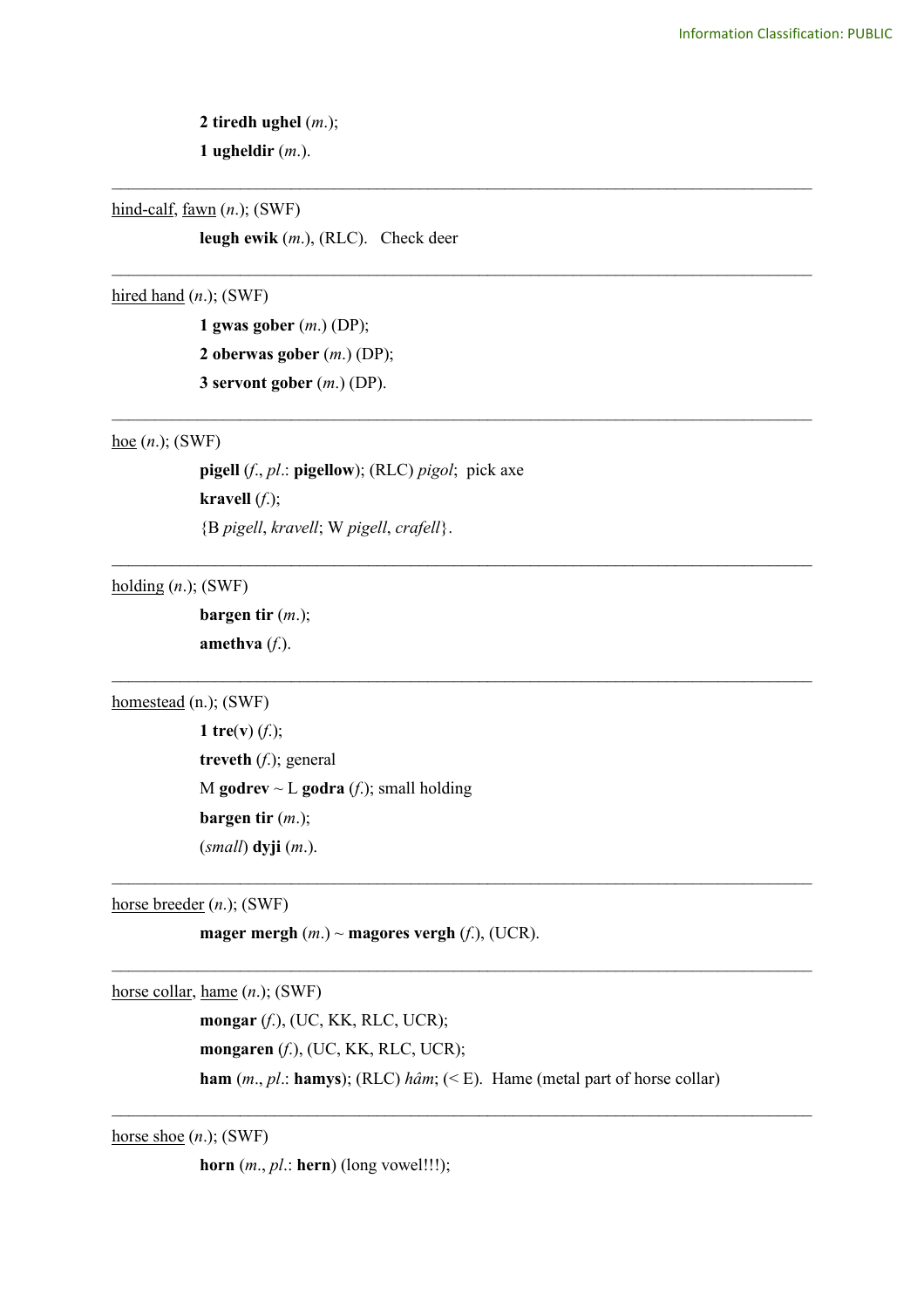**horn margh**;

horse tamer, horse breaker (*n*.); (SWF)

**dover mergh**  $(m.) \sim$  **dovores mergh**  $(f.)$ ; **temprer margh** (*m*.).

\_\_\_\_\_\_\_\_\_\_\_\_\_\_\_\_\_\_\_\_\_\_\_\_\_\_\_\_\_\_\_\_\_\_\_\_\_\_\_\_\_\_\_\_\_\_\_\_\_\_\_\_\_\_\_\_\_\_\_\_\_\_\_\_\_\_\_\_\_\_\_\_\_\_\_\_\_\_\_\_\_\_

\_\_\_\_\_\_\_\_\_\_\_\_\_\_\_\_\_\_\_\_\_\_\_\_\_\_\_\_\_\_\_\_\_\_\_\_\_\_\_\_\_\_\_\_\_\_\_\_\_\_\_\_\_\_\_\_\_\_\_\_\_\_\_\_\_\_\_\_\_\_\_\_\_\_\_\_\_\_\_\_\_\_

\_\_\_\_\_\_\_\_\_\_\_\_\_\_\_\_\_\_\_\_\_\_\_\_\_\_\_\_\_\_\_\_\_\_\_\_\_\_\_\_\_\_\_\_\_\_\_\_\_\_\_\_\_\_\_\_\_\_\_\_\_\_\_\_\_\_\_\_\_\_\_\_\_\_\_\_\_\_\_\_\_\_

\_\_\_\_\_\_\_\_\_\_\_\_\_\_\_\_\_\_\_\_\_\_\_\_\_\_\_\_\_\_\_\_\_\_\_\_\_\_\_\_\_\_\_\_\_\_\_\_\_\_\_\_\_\_\_\_\_\_\_\_\_\_\_\_\_\_\_\_\_\_\_\_\_\_\_\_\_\_\_\_\_\_

 $\mathcal{L}_\text{max}$  , and the contribution of the contribution of the contribution of the contribution of the contribution of the contribution of the contribution of the contribution of the contribution of the contribution of t

 $\mathcal{L}_\mathcal{L} = \{ \mathcal{L}_\mathcal{L} = \{ \mathcal{L}_\mathcal{L} = \{ \mathcal{L}_\mathcal{L} = \{ \mathcal{L}_\mathcal{L} = \{ \mathcal{L}_\mathcal{L} = \{ \mathcal{L}_\mathcal{L} = \{ \mathcal{L}_\mathcal{L} = \{ \mathcal{L}_\mathcal{L} = \{ \mathcal{L}_\mathcal{L} = \{ \mathcal{L}_\mathcal{L} = \{ \mathcal{L}_\mathcal{L} = \{ \mathcal{L}_\mathcal{L} = \{ \mathcal{L}_\mathcal{L} = \{ \mathcal{L}_\mathcal{$ 

 $\mathcal{L}_\text{max}$  , and the contribution of the contribution of the contribution of the contribution of the contribution of the contribution of the contribution of the contribution of the contribution of the contribution of t

 $\mathcal{L}_\text{max}$  , and the contribution of the contribution of the contribution of the contribution of the contribution of the contribution of the contribution of the contribution of the contribution of the contribution of t

 $\mathcal{L}_\mathcal{L} = \{ \mathcal{L}_\mathcal{L} = \{ \mathcal{L}_\mathcal{L} = \{ \mathcal{L}_\mathcal{L} = \{ \mathcal{L}_\mathcal{L} = \{ \mathcal{L}_\mathcal{L} = \{ \mathcal{L}_\mathcal{L} = \{ \mathcal{L}_\mathcal{L} = \{ \mathcal{L}_\mathcal{L} = \{ \mathcal{L}_\mathcal{L} = \{ \mathcal{L}_\mathcal{L} = \{ \mathcal{L}_\mathcal{L} = \{ \mathcal{L}_\mathcal{L} = \{ \mathcal{L}_\mathcal{L} = \{ \mathcal{L}_\mathcal{$ 

horse-load (*n*.); (SWF)

**sawgh**  $\sim$  **L saw** (*m*.).

horse-pond, horse trough (*n*.); (SWF)

**poll margh** (*m*.), (UC, KK); **kawn** (*m*.), trough **marghlyn** (*f*.) (UC, UCR).

horse, stallion, steed (*n*.); (SWF)

**margh** (*m*., *pl*.: **mergh**, **marghes**); jade, old stallion **margh koth**. **margh kellek** entire

horse's bit (*n*.); (SWF)

**genva** (*f*., *pl*.: **genvaow**) (UC, KK, UCR).

horticulture (*n*.); (SWF)

**lowarthieth** (*f*.), (KK). science **gonis lowarthow** (*m*.), (UCR). practice

humus (*n*.); (SWF)

**gweres** (*m*.), (UC, KK, RLC, UCR). **humus** *(m)*

hurdle

**frith** (wattle)

**kloos** 

husbandry (*n*.); (SWF)

**amethyans** (*m*., *pl*.: **amethyansow**); farming in general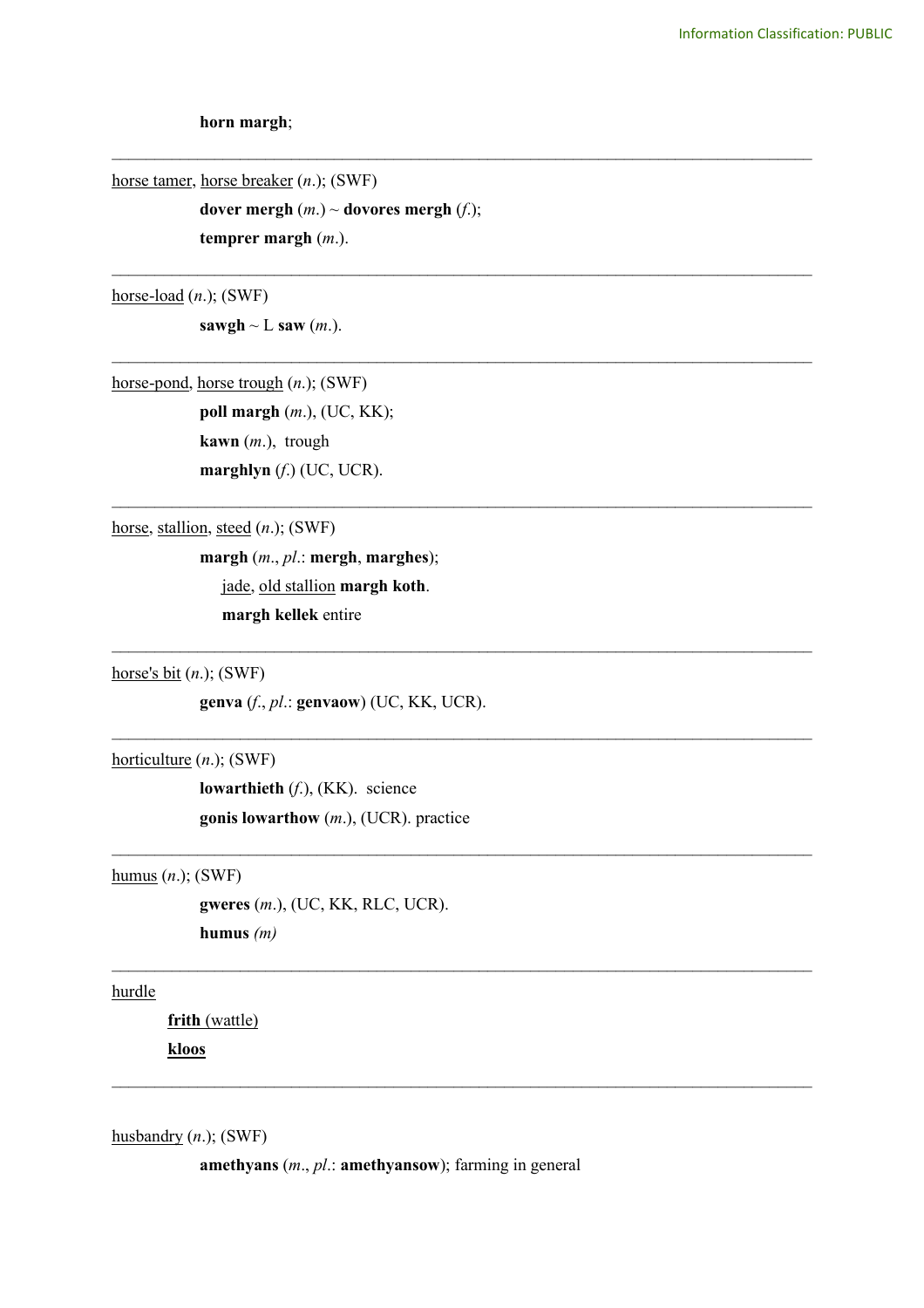## **1 magereth vestes** (*f*.);

# husk (*n*.); (SWF)

**kodh** (*m*., *pl*.: **kodhow**); (UC, KK, RLC, UCR) pod **kulyn** (*m*., *pl*.: kulyow); (UC, KK, RLC) chaff **maskel** (*f*., *pl*.: **masklow**); (UC, KK, UCR) general **plisken** (*f*., *pl*.: M **pliskennow** ~ L **pliskednow**); (UC, KK, RLC, UCR) shell (*esp. of corn*) **usyn** (*m*., *col*.: **us**; *pl*.: **usyon**); (UC, KK, RLC, UCR) **plisk usyn** (*col*.);

\_\_\_\_\_\_\_\_\_\_\_\_\_\_\_\_\_\_\_\_\_\_\_\_\_\_\_\_\_\_\_\_\_\_\_\_\_\_\_\_\_\_\_\_\_\_\_\_\_\_\_\_\_\_\_\_\_\_\_\_\_\_\_\_\_\_\_\_\_\_\_\_\_\_\_\_\_\_\_\_\_\_

\_\_\_\_\_\_\_\_\_\_\_\_\_\_\_\_\_\_\_\_\_\_\_\_\_\_\_\_\_\_\_\_\_\_\_\_\_\_\_\_\_\_\_\_\_\_\_\_\_\_\_\_\_\_\_\_\_\_\_\_\_\_\_\_\_\_\_\_\_\_\_\_\_\_\_\_\_\_\_\_\_\_

hybrid (*adj*. & *n*.); (SWF)

**kemyskreydh** (*adj*.); (UCR) **hybrid** (*adj*. & *n*.) (UCR) M **myskyreydhek** ~ L **meskreydhek** (*adj*.); **krowsegys** (*vb*.*adj*.) (UCR) **krowsegyn** (*m*., *pl*.: M **krowsegynnow** ~ L **krowsegydnow**) (UCR) M **myskreydh** ~ L **meskreydh** (*m*., *pl*.: M **myskreydhyow** ~ L **meskreydhyow**); M **kemyskedh** ~ L **kemeska** (*m*.), (RLC). M **kemyskys** ~ L **kemeskys** (*vb*.*adj*.), (RLC).

 $\mathcal{L}_\text{max}$  , and the contribution of the contribution of the contribution of the contribution of the contribution of the contribution of the contribution of the contribution of the contribution of the contribution of t

 $\mathcal{L}_\text{max}$  , and the contribution of the contribution of the contribution of the contribution of the contribution of the contribution of the contribution of the contribution of the contribution of the contribution of t

 $\mathcal{L}_\text{max}$  , and the contribution of the contribution of the contribution of the contribution of the contribution of the contribution of the contribution of the contribution of the contribution of the contribution of t

hydroponics (*n*.); (SWF)

**hydroponek** (*f*.), (UCR)

infertile (*adj*.); (SWF)

(*of land*) **difeyth**, (UC, KK, RLC, UCR) **hesk**, (UC, KK, UCR) *dried-up cow, not necessarily infertile* (*of land*) **segh**, (UC, KK, RLC, UCR, KS) (*of cow*) **gownagh**, (UC, KK, RLC, UCR) *calfless cow* (*general*; *egg*; *bean*) **koog**, (UC, KK, RLC, UCR, KS)

insecticide (*n*.); (SWF)

**pryvladher** (*m*.),

**gorthpryv**

intensive (*adj*.); (SWF)

M **diwysyk** ~ L **diwyjyk**, (UC, KK, RLC, UCR, KS); **glewek**.

 $\mathcal{L}_\text{max}$  , and the contract of the contract of the contract of the contract of the contract of the contract of the contract of the contract of the contract of the contract of the contract of the contract of the contr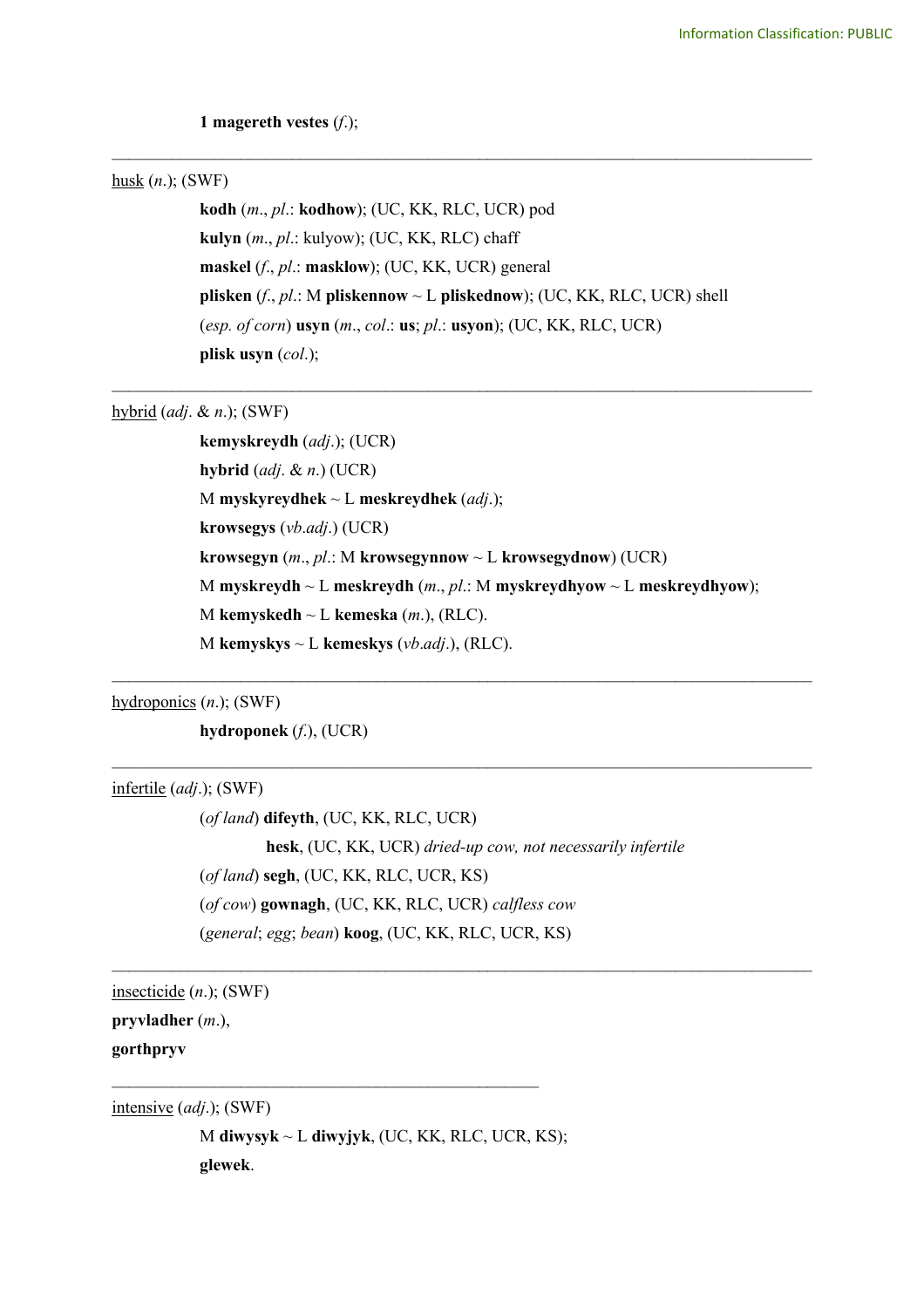intensive grazing (*n*.); (SWF)

**peula glewek peurva lewek**

inventory (*n*.); (SWF)

**rol gwara** (*col*.), (UC, KK, RLC, UCR, KS).

\_\_\_\_\_\_\_\_\_\_\_\_\_\_\_\_\_\_\_\_\_\_\_\_\_\_\_\_\_\_\_\_\_\_\_\_\_\_\_\_\_\_\_\_\_\_\_\_\_\_\_\_\_\_\_\_\_\_\_\_\_\_\_\_\_\_\_\_\_\_\_\_\_\_\_\_\_\_\_\_\_\_

\_\_\_\_\_\_\_\_\_\_\_\_\_\_\_\_\_\_\_\_\_\_\_\_\_\_\_\_\_\_\_\_\_\_\_\_\_\_\_\_\_\_\_\_\_\_\_\_\_\_\_\_\_\_\_\_\_\_\_\_\_\_\_\_\_\_\_\_\_\_\_\_\_\_\_\_\_\_\_\_\_\_

\_\_\_\_\_\_\_\_\_\_\_\_\_\_\_\_\_\_\_\_\_\_\_\_\_\_\_\_\_\_\_\_\_\_\_\_\_\_\_\_\_\_\_\_\_\_\_\_\_\_\_\_\_\_\_\_\_\_\_\_\_\_\_\_\_\_\_\_\_\_\_\_\_\_\_\_\_\_\_\_\_\_

\_\_\_\_\_\_\_\_\_\_\_\_\_\_\_\_\_\_\_\_\_\_\_\_\_\_\_\_\_\_\_\_\_\_\_\_\_\_\_\_\_\_\_\_\_\_\_\_\_\_\_\_\_\_\_\_\_\_\_\_\_\_\_\_\_\_\_\_\_\_\_\_\_\_\_\_\_\_\_\_\_\_

\_\_\_\_\_\_\_\_\_\_\_\_\_\_\_\_\_\_\_\_\_\_\_\_\_\_\_\_\_\_\_\_\_\_\_\_\_\_\_\_\_\_\_\_\_\_\_\_\_\_\_\_\_\_\_\_\_\_\_\_\_\_\_\_\_\_\_\_\_\_\_\_\_\_\_\_\_\_\_\_\_\_

\_\_\_\_\_\_\_\_\_\_\_\_\_\_\_\_\_\_\_\_\_\_\_\_\_\_\_\_\_\_\_\_\_\_\_\_\_\_\_\_\_\_\_\_\_\_\_\_\_\_\_\_\_\_\_\_\_\_\_\_\_\_\_\_\_\_\_\_\_\_\_\_\_\_\_\_\_\_\_\_\_\_

 $\mathcal{L}_\text{max}$  and  $\mathcal{L}_\text{max}$  and  $\mathcal{L}_\text{max}$  and  $\mathcal{L}_\text{max}$  and  $\mathcal{L}_\text{max}$  and  $\mathcal{L}_\text{max}$ 

 $\mathcal{L}_\text{max}$  and  $\mathcal{L}_\text{max}$  and  $\mathcal{L}_\text{max}$  and  $\mathcal{L}_\text{max}$  and  $\mathcal{L}_\text{max}$  and  $\mathcal{L}_\text{max}$ 

 $\mathcal{L}_\mathcal{L} = \{ \mathcal{L}_\mathcal{L} = \{ \mathcal{L}_\mathcal{L} = \{ \mathcal{L}_\mathcal{L} = \{ \mathcal{L}_\mathcal{L} = \{ \mathcal{L}_\mathcal{L} = \{ \mathcal{L}_\mathcal{L} = \{ \mathcal{L}_\mathcal{L} = \{ \mathcal{L}_\mathcal{L} = \{ \mathcal{L}_\mathcal{L} = \{ \mathcal{L}_\mathcal{L} = \{ \mathcal{L}_\mathcal{L} = \{ \mathcal{L}_\mathcal{L} = \{ \mathcal{L}_\mathcal{L} = \{ \mathcal{L}_\mathcal{$ 

 $\mathcal{L}_\mathcal{L} = \{ \mathcal{L}_\mathcal{L} = \{ \mathcal{L}_\mathcal{L} = \{ \mathcal{L}_\mathcal{L} = \{ \mathcal{L}_\mathcal{L} = \{ \mathcal{L}_\mathcal{L} = \{ \mathcal{L}_\mathcal{L} = \{ \mathcal{L}_\mathcal{L} = \{ \mathcal{L}_\mathcal{L} = \{ \mathcal{L}_\mathcal{L} = \{ \mathcal{L}_\mathcal{L} = \{ \mathcal{L}_\mathcal{L} = \{ \mathcal{L}_\mathcal{L} = \{ \mathcal{L}_\mathcal{L} = \{ \mathcal{L}_\mathcal{$ 

irrigation (*n*.); (SWF)

**dowrheans** (*m*.), (KK, RLC, UCR). **dowrans**  $(m.)$ , (UCR). = drainage

Japanese knotweed (*Reynoutria japonica*) (*n*.); (SWF)

**Lader tir**

jenny, small horse (*n*.); (SWF)

**(asen) jeni** *f* **jenis**

joint-tillage (*n*.); (SWF)

**kevar** (*m*., *pl*.: **kevaryow**; < *plc*.*nm*. *Keveral*); (UC, KK, UCR); {W *cyfar*}.

kernel (*n*.); (SWF)

**bewyn** (*m*.), (UCR < W *bywyn*);

M **bosen** ~ L **bojen** (*f*., *pl*.: M **bosennow** ~ L **bosednow**), (UC, UCR, cf. B *bouedenn*);

knotgrass (*Polygonum aviculare*) (*n*.); (SWF) **milgolm** (*m*. & *col*.), (UC, KK, UCR).

# lamb (*n*.); (SWF)

**on** (*m*., *pls*. **eyn**, **eynes**, **eynow**), (UC, KK, RLC, UCR, KS); **davasik**, **devesik** (*f*., *pl*.: **devesigow**), (UC, UCR). **hesken** *f* **hogh** *m* non-breeding/fattening **onik** young lamb/lambkin **mols** wether **lon davas** wether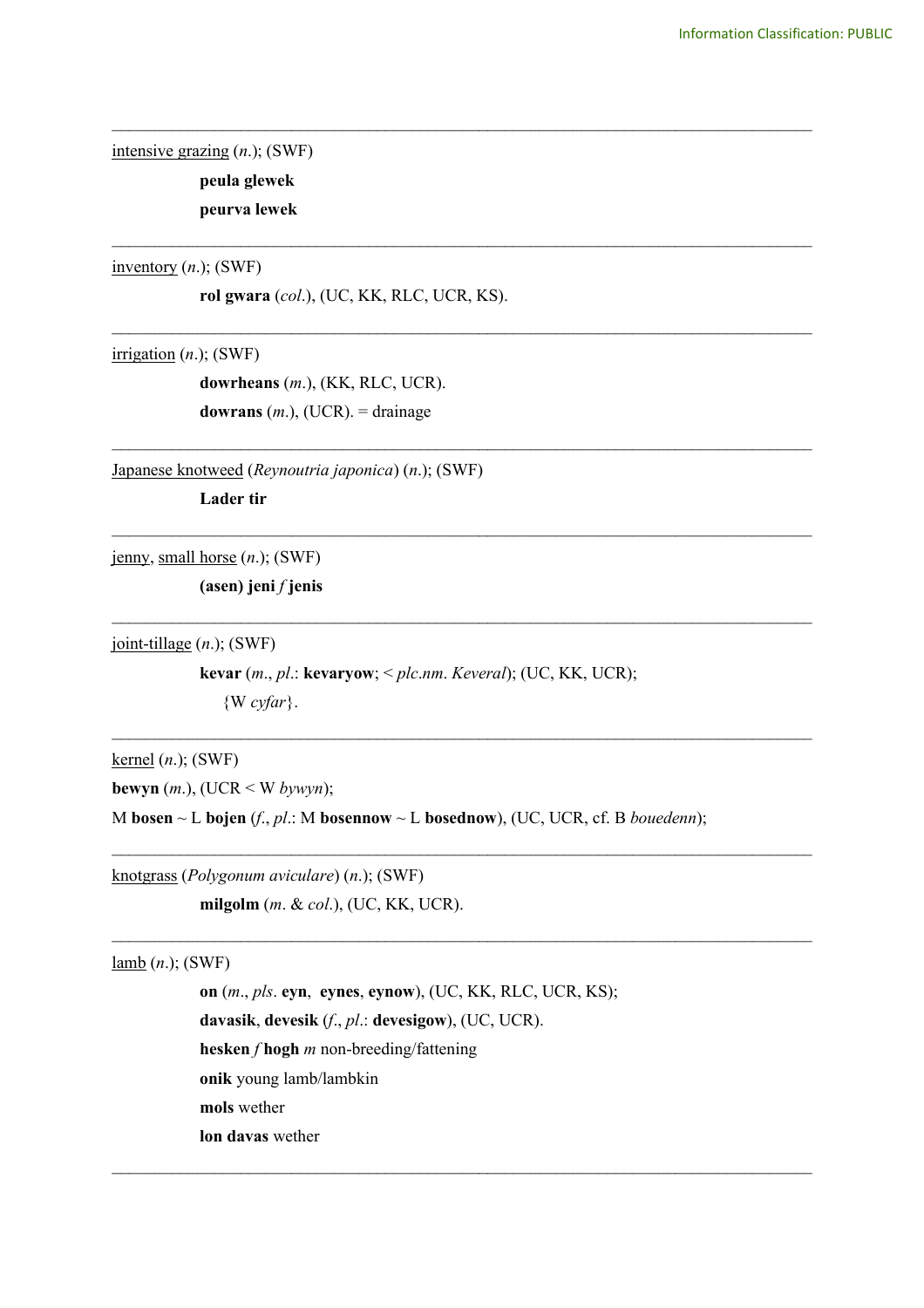land (*n*.); (SWF)

**tir** (*m*.), (UC, KK, RLC, UCR, KS).

land agent (*n*.); (SWF)

**styward tir** (*m*.).

Land Commission (*n*.); (SWF)

**Desedhek Tir** (*m*. & *f*.), (UCR).

land holder (*n*.); (SWF)

M **perghennek tir** ~ L **perghednek tir** (*m*.), (UC, KK, RLC, UCR), **perghenoges tir** (*f*.), (KK, UCR).

\_\_\_\_\_\_\_\_\_\_\_\_\_\_\_\_\_\_\_\_\_\_\_\_\_\_\_\_\_\_\_\_\_\_\_\_\_\_\_\_\_\_\_\_\_\_\_\_\_\_\_\_\_\_\_\_\_\_\_\_\_\_\_\_\_\_\_\_\_\_\_\_\_\_\_\_\_\_\_\_\_\_

\_\_\_\_\_\_\_\_\_\_\_\_\_\_\_\_\_\_\_\_\_\_\_\_\_\_\_\_\_\_\_\_\_\_\_\_\_\_\_\_\_\_\_\_\_\_\_\_\_\_\_\_\_\_\_\_\_\_\_\_\_\_\_\_\_\_\_\_\_\_\_\_\_\_\_\_\_\_\_\_\_\_

\_\_\_\_\_\_\_\_\_\_\_\_\_\_\_\_\_\_\_\_\_\_\_\_\_\_\_\_\_\_\_\_\_\_\_\_\_\_\_\_\_\_\_\_\_\_\_\_\_\_\_\_\_\_\_\_\_\_\_\_\_\_\_\_\_\_\_\_\_\_\_\_\_\_\_\_\_\_\_\_\_\_

\_\_\_\_\_\_\_\_\_\_\_\_\_\_\_\_\_\_\_\_\_\_\_\_\_\_\_\_\_\_\_\_\_\_\_\_\_\_\_\_\_\_\_\_\_\_\_\_\_\_\_\_\_\_\_\_\_\_\_\_\_\_\_\_\_\_\_\_\_\_\_\_\_\_\_\_\_\_\_\_\_\_

\_\_\_\_\_\_\_\_\_\_\_\_\_\_\_\_\_\_\_\_\_\_\_\_\_\_\_\_\_\_\_\_\_\_\_\_\_\_\_\_\_\_\_\_\_\_\_\_\_\_\_\_\_\_\_\_\_\_\_\_\_\_\_\_\_\_\_\_\_\_\_\_\_\_\_\_\_\_\_\_\_\_

\_\_\_\_\_\_\_\_\_\_\_\_\_\_\_\_\_\_\_\_\_\_\_\_\_\_\_\_\_\_\_\_\_\_\_\_\_\_\_\_\_\_\_\_\_\_\_\_\_\_\_\_\_\_\_\_\_\_\_\_\_\_\_\_\_\_\_\_\_\_\_\_\_\_\_\_\_\_\_\_\_\_

\_\_\_\_\_\_\_\_\_\_\_\_\_\_\_\_\_\_\_\_\_\_\_\_\_\_\_\_\_\_\_\_\_\_\_\_\_\_\_\_\_\_\_\_\_\_\_\_\_\_\_\_\_\_\_\_\_\_\_\_\_\_\_\_\_\_\_\_\_\_\_\_\_\_\_\_\_\_\_\_\_\_

 $\mathcal{L}_\text{max}$  and  $\mathcal{L}_\text{max}$  and  $\mathcal{L}_\text{max}$  and  $\mathcal{L}_\text{max}$  and  $\mathcal{L}_\text{max}$  and  $\mathcal{L}_\text{max}$ 

land management (*n*.); (SWF)

**menystrans tir** (*m*.), (UCR).

land mortgage (*n*.); (SWF)

**gostel tir** (*m*.).

land reform (*n*.); (SWF)

**amendyans tirberghenieth**

Land Registry (*n*.); (SWF)

**Kofskrifla Tir** (*m*.), (UCR).

land surveyor (*n*.); (SWF)

**musurer tir** (*m*.), **musurores tir** (*f*.); **tirvusurer** (*m*.), **tirvusurores** (*f*.), (KK). **Musuryas tir (official qualification) Arhwithrer tir**

land tax (*n*.); (SWF)

**toll dir** (*f*.).

(*royal*) **tallach** (*m*., *pl*.: **tallajys**), (UCR). (obsolete historic 14th century = tithe)

 $\mathcal{L}_\text{max}$  and  $\mathcal{L}_\text{max}$  and  $\mathcal{L}_\text{max}$  and  $\mathcal{L}_\text{max}$  and  $\mathcal{L}_\text{max}$  and  $\mathcal{L}_\text{max}$ 

 $\mathcal{L}_\text{max}$  and  $\mathcal{L}_\text{max}$  and  $\mathcal{L}_\text{max}$  and  $\mathcal{L}_\text{max}$  and  $\mathcal{L}_\text{max}$  and  $\mathcal{L}_\text{max}$ 

land tenure (*n*.); (SWF)

**perghenieth dir**  $(f)$ ; = land ownership **bargenieth dir** (official)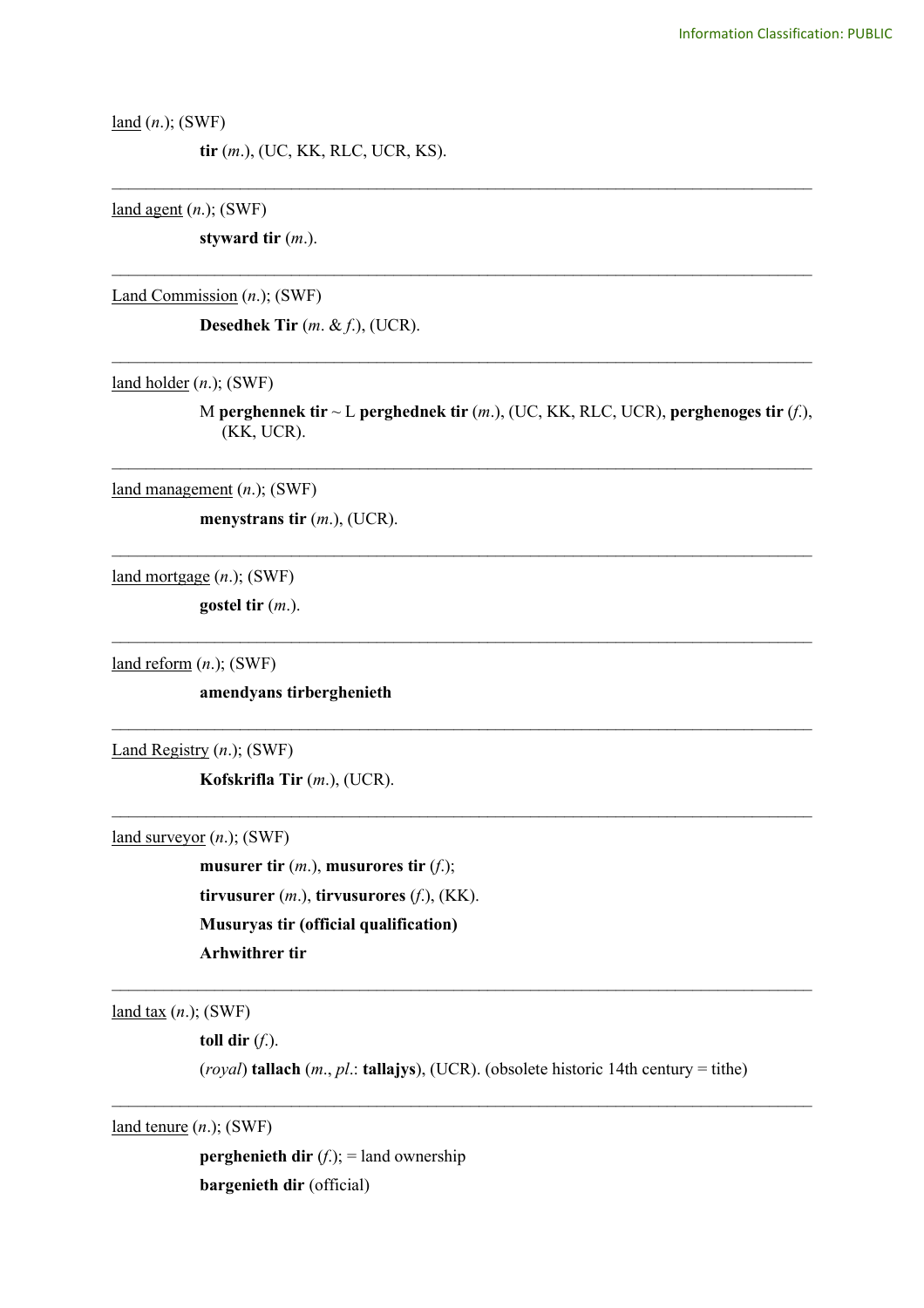**bargen tir** land tenure

land-farthing (*n*.); (SWF)

**ferdhyn tir** (*m*.) (*quarter of Cornish acre*; *30 English acres*). historical

\_\_\_\_\_\_\_\_\_\_\_\_\_\_\_\_\_\_\_\_\_\_\_\_\_\_\_\_\_\_\_\_\_\_\_\_\_\_\_\_\_\_\_\_\_\_\_\_\_\_\_\_\_\_\_\_\_\_\_\_\_\_\_\_\_\_\_\_\_\_\_\_\_\_\_\_\_\_\_\_\_\_

\_\_\_\_\_\_\_\_\_\_\_\_\_\_\_\_\_\_\_\_\_\_\_\_\_\_\_\_\_\_\_\_\_\_\_\_\_\_\_\_\_\_\_\_\_\_\_\_\_\_\_\_\_\_\_\_\_\_\_\_\_\_\_\_\_\_\_\_\_\_\_\_\_\_\_\_\_\_\_\_\_\_

\_\_\_\_\_\_\_\_\_\_\_\_\_\_\_\_\_\_\_\_\_\_\_\_\_\_\_\_\_\_\_\_\_\_\_\_\_\_\_\_\_\_\_\_\_\_\_\_\_\_\_\_\_\_\_\_\_\_\_\_\_\_\_\_\_\_\_\_\_\_\_\_\_\_\_\_\_\_\_\_\_\_

\_\_\_\_\_\_\_\_\_\_\_\_\_\_\_\_\_\_\_\_\_\_\_\_\_\_\_\_\_\_\_\_\_\_\_\_\_\_\_\_\_\_\_\_\_\_\_\_\_\_\_\_\_\_\_\_\_\_\_\_\_\_\_\_\_\_\_\_\_\_\_\_\_\_\_\_\_\_\_\_\_\_

 $\mathcal{L}_\text{max}$  and  $\mathcal{L}_\text{max}$  and  $\mathcal{L}_\text{max}$  and  $\mathcal{L}_\text{max}$  and  $\mathcal{L}_\text{max}$  and  $\mathcal{L}_\text{max}$ 

 $\mathcal{L}_\text{max}$  and  $\mathcal{L}_\text{max}$  and  $\mathcal{L}_\text{max}$  and  $\mathcal{L}_\text{max}$  and  $\mathcal{L}_\text{max}$  and  $\mathcal{L}_\text{max}$ 

 $\mathcal{L}_\text{max}$  and  $\mathcal{L}_\text{max}$  and  $\mathcal{L}_\text{max}$  and  $\mathcal{L}_\text{max}$  and  $\mathcal{L}_\text{max}$  and  $\mathcal{L}_\text{max}$ 

 $\mathcal{L}_\mathcal{L} = \{ \mathcal{L}_\mathcal{L} = \{ \mathcal{L}_\mathcal{L} = \{ \mathcal{L}_\mathcal{L} = \{ \mathcal{L}_\mathcal{L} = \{ \mathcal{L}_\mathcal{L} = \{ \mathcal{L}_\mathcal{L} = \{ \mathcal{L}_\mathcal{L} = \{ \mathcal{L}_\mathcal{L} = \{ \mathcal{L}_\mathcal{L} = \{ \mathcal{L}_\mathcal{L} = \{ \mathcal{L}_\mathcal{L} = \{ \mathcal{L}_\mathcal{L} = \{ \mathcal{L}_\mathcal{L} = \{ \mathcal{L}_\mathcal{$ 

 $\mathcal{L}_\mathcal{L} = \{ \mathcal{L}_\mathcal{L} = \{ \mathcal{L}_\mathcal{L} = \{ \mathcal{L}_\mathcal{L} = \{ \mathcal{L}_\mathcal{L} = \{ \mathcal{L}_\mathcal{L} = \{ \mathcal{L}_\mathcal{L} = \{ \mathcal{L}_\mathcal{L} = \{ \mathcal{L}_\mathcal{L} = \{ \mathcal{L}_\mathcal{L} = \{ \mathcal{L}_\mathcal{L} = \{ \mathcal{L}_\mathcal{L} = \{ \mathcal{L}_\mathcal{L} = \{ \mathcal{L}_\mathcal{L} = \{ \mathcal{L}_\mathcal{$ 

 $\mathcal{L}_\mathcal{L} = \{ \mathcal{L}_\mathcal{L} = \{ \mathcal{L}_\mathcal{L} = \{ \mathcal{L}_\mathcal{L} = \{ \mathcal{L}_\mathcal{L} = \{ \mathcal{L}_\mathcal{L} = \{ \mathcal{L}_\mathcal{L} = \{ \mathcal{L}_\mathcal{L} = \{ \mathcal{L}_\mathcal{L} = \{ \mathcal{L}_\mathcal{L} = \{ \mathcal{L}_\mathcal{L} = \{ \mathcal{L}_\mathcal{L} = \{ \mathcal{L}_\mathcal{L} = \{ \mathcal{L}_\mathcal{L} = \{ \mathcal{L}_\mathcal{$ 

landed estate (*n*.); (SWF)

**perghenogeth tir** (*f*.), (UCR).

M **stat perghennek** ~ L **stat perghednek** (m.), (RLC).

landfill (*n*.); (SWF)

**tirlanow** (*m*.), (KK). **Kleudhyans atal**

lands(wo)man, ruralist, rustic (*n*.); (SWF)

**tirer** (*m*., *pl*.: **tiroryon**), **tirores** (*f*., *pl*.: **tirores**), (UC, UCR);

**trevesik** (*m*., *pl*.: **trevesigyon**), **trevesiges** (*f*., *pl*. **trevesigesow**), (UC, KK, RLC, UCR).

landscape, topographical features (*n*.); (SWF)

**tirwedh** (*f*.), (KK, UCR, KS).

landslide, landslip (*n*.); (SWF)

**tirslynk** (*m*., *pl*.: **tirslynk**(y)**ow**), (UCR). **dorslynk** 

landyard of 18 feet square, lace (*n*.); (SWF)

M **tryles** ~ L **treles** (*m*.), (UC). historical **les tir** (*m*.), (RLC).

lasso (*n*.); (SWF)

**2 lasso** (*m*., *pl*.: **lassos**), (RLC, UCR); **1 lovan** (**golm re**) (*f*.).

lean (*of crop yield*) (*adj*.); (SWF) **tanow** (UC, KK, RLC, UCR, KS), **skallyek** (UC, RLC, UCR).

legume (*n*.); (SWF)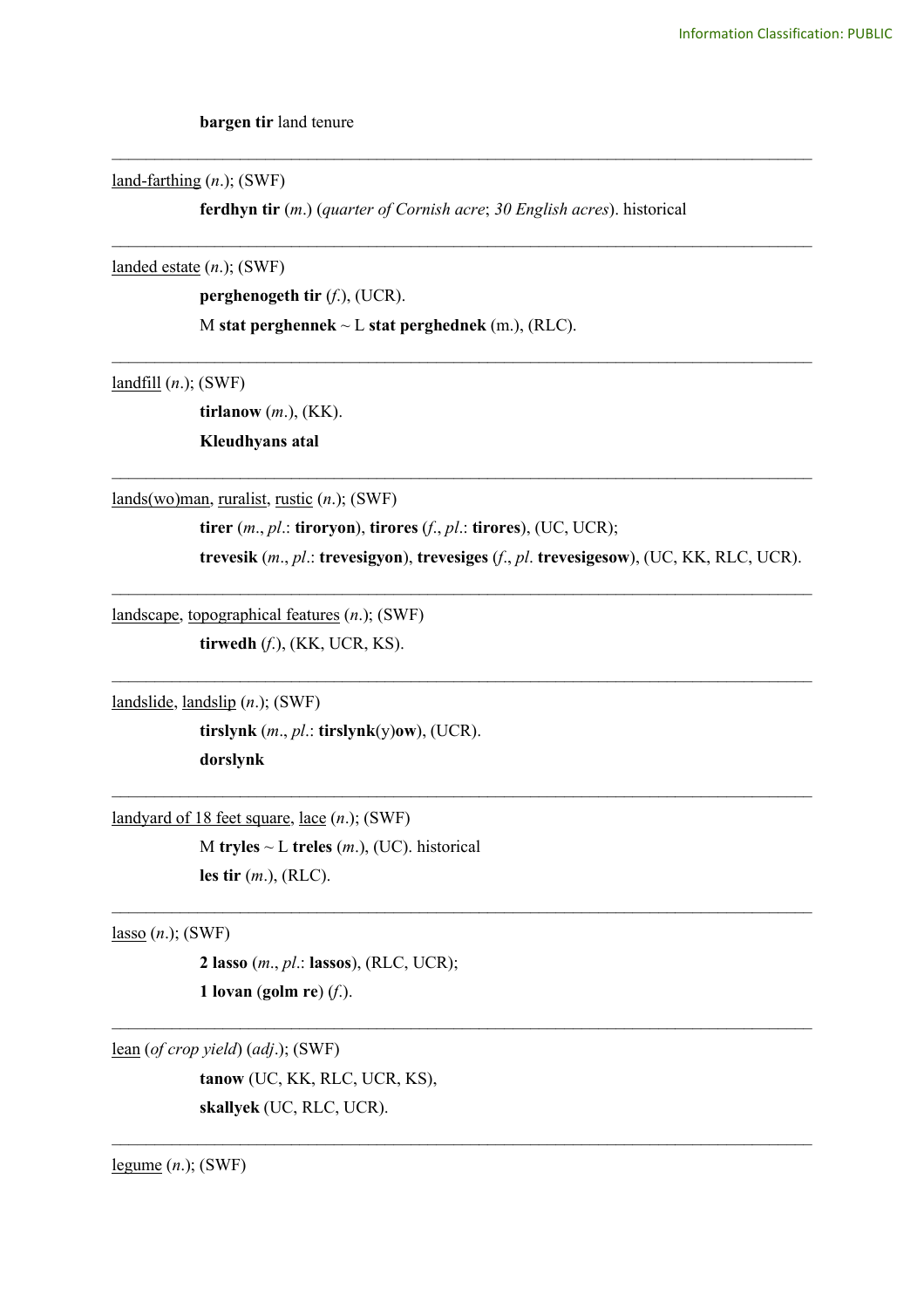M **pysennek** ~ **pesednek** (*m*., *pl*.: M **pysenogyon** ~ L **pesenogyon**), (UCR) \_\_\_\_\_\_\_\_\_\_\_\_\_\_\_\_\_\_\_\_\_\_\_\_\_\_\_\_\_\_\_\_\_\_\_\_\_\_\_\_\_\_\_\_\_\_\_\_\_\_\_\_\_\_\_\_\_\_\_\_\_\_\_\_\_\_\_\_\_\_\_\_\_\_\_\_\_\_\_\_\_\_

\_\_\_\_\_\_\_\_\_\_\_\_\_\_\_\_\_\_\_\_\_\_\_\_\_\_\_\_\_\_\_\_\_\_\_\_\_\_\_\_\_\_\_\_\_\_\_\_\_\_\_\_\_\_\_\_\_\_\_\_\_\_\_\_\_\_\_\_\_\_\_\_\_\_\_\_\_\_\_\_\_\_

\_\_\_\_\_\_\_\_\_\_\_\_\_\_\_\_\_\_\_\_\_\_\_\_\_\_\_\_\_\_\_\_\_\_\_\_\_\_\_\_\_\_\_\_\_\_\_\_\_\_\_\_\_\_\_\_\_\_\_\_\_\_\_\_\_\_\_\_\_\_\_\_\_\_\_\_\_\_\_\_\_\_

\_\_\_\_\_\_\_\_\_\_\_\_\_\_\_\_\_\_\_\_\_\_\_\_\_\_\_\_\_\_\_\_\_\_\_\_\_\_\_\_\_\_\_\_\_\_\_\_\_\_\_\_\_\_\_\_\_\_\_\_\_\_\_\_\_\_\_\_\_\_\_\_\_\_\_\_\_\_\_\_\_\_

 $\mathcal{L}_\text{max}$  , and the contribution of the contribution of the contribution of the contribution of the contribution of the contribution of the contribution of the contribution of the contribution of the contribution of t

 $\mathcal{L}_\text{max}$  , and the contribution of the contribution of the contribution of the contribution of the contribution of the contribution of the contribution of the contribution of the contribution of the contribution of t

ley land, uncultivated land (*n*.); (SWF) **glasneth** (*f*.) (UC, KK, RLC, UCR); fallow ley **gwynndon** (*f*.) (UC, KK); M **tonn** ~ L **todn** (*m*. & *f*.) (UC, KK, RLC, UCR). never cultivated

light (*n*.); (SWF)

**golow** (*m*.) (UC, KK, RLC, UCR, KS).

liquid manure tanker, manure barrel (*n*.); (SWF)

**balyer teyl lin** (*m*., *pl*.: **balyers teyl lin**, **balyeryow teyl lin**) (DP); **tanker teyl lin** (*m*., *pl*.: **tankers teyl lin**); (RLC *tanker*). (UC, KK, RLC, UCR, KS)

litter (*n*.); (SWF)

(*bedding for animals*) **browjyon** (*pl*.) (UC, KK, RLC, UCR, KS), **nogadh** (*m*., *pl*.: **nogadhow**) (KK, RLC), **gwasarn** (*m*., *pl*.: **gwasarnow**) (UC, UCR), (*new-born animals*) **torras** (*m*., *pl*.: **torrasow**) (UC, KK, UCR, KS). **brows**

livestock (*n*.); (SWF)

**bestes** (*pl*.) (RLC).

long-handled sickle (*n*.); (SWF)

**kromman hir** ~ L **krobman hir** (*f*., *pl*.: **kromanow hir**); (RLC) *crobman heer*. {W *chwiw*, *chwiwgi*, *gwddyf* ~ *gwddi*}.

 $\mathcal{L}_\mathcal{L} = \{ \mathcal{L}_\mathcal{L} = \{ \mathcal{L}_\mathcal{L} = \{ \mathcal{L}_\mathcal{L} = \{ \mathcal{L}_\mathcal{L} = \{ \mathcal{L}_\mathcal{L} = \{ \mathcal{L}_\mathcal{L} = \{ \mathcal{L}_\mathcal{L} = \{ \mathcal{L}_\mathcal{L} = \{ \mathcal{L}_\mathcal{L} = \{ \mathcal{L}_\mathcal{L} = \{ \mathcal{L}_\mathcal{L} = \{ \mathcal{L}_\mathcal{L} = \{ \mathcal{L}_\mathcal{L} = \{ \mathcal{L}_\mathcal{$ 

 $\mathcal{L}_\mathcal{L} = \{ \mathcal{L}_\mathcal{L} = \{ \mathcal{L}_\mathcal{L} = \{ \mathcal{L}_\mathcal{L} = \{ \mathcal{L}_\mathcal{L} = \{ \mathcal{L}_\mathcal{L} = \{ \mathcal{L}_\mathcal{L} = \{ \mathcal{L}_\mathcal{L} = \{ \mathcal{L}_\mathcal{L} = \{ \mathcal{L}_\mathcal{L} = \{ \mathcal{L}_\mathcal{L} = \{ \mathcal{L}_\mathcal{L} = \{ \mathcal{L}_\mathcal{L} = \{ \mathcal{L}_\mathcal{L} = \{ \mathcal{L}_\mathcal{$ 

 $\mathcal{L}_\mathcal{L} = \{ \mathcal{L}_\mathcal{L} = \{ \mathcal{L}_\mathcal{L} = \{ \mathcal{L}_\mathcal{L} = \{ \mathcal{L}_\mathcal{L} = \{ \mathcal{L}_\mathcal{L} = \{ \mathcal{L}_\mathcal{L} = \{ \mathcal{L}_\mathcal{L} = \{ \mathcal{L}_\mathcal{L} = \{ \mathcal{L}_\mathcal{L} = \{ \mathcal{L}_\mathcal{L} = \{ \mathcal{L}_\mathcal{L} = \{ \mathcal{L}_\mathcal{L} = \{ \mathcal{L}_\mathcal{L} = \{ \mathcal{L}_\mathcal{$ 

lowland peat (*n*.); (SWF)

**towargh** (*col*.). (DP)

lowland, low lying land (*n*.); (SWF)

**tir nans** (*m*.); **stras**

manger (*n*.); (SWF)

**presep** (*m*., *pl*.: **presebow**) (UC, KK, RLC, UCR).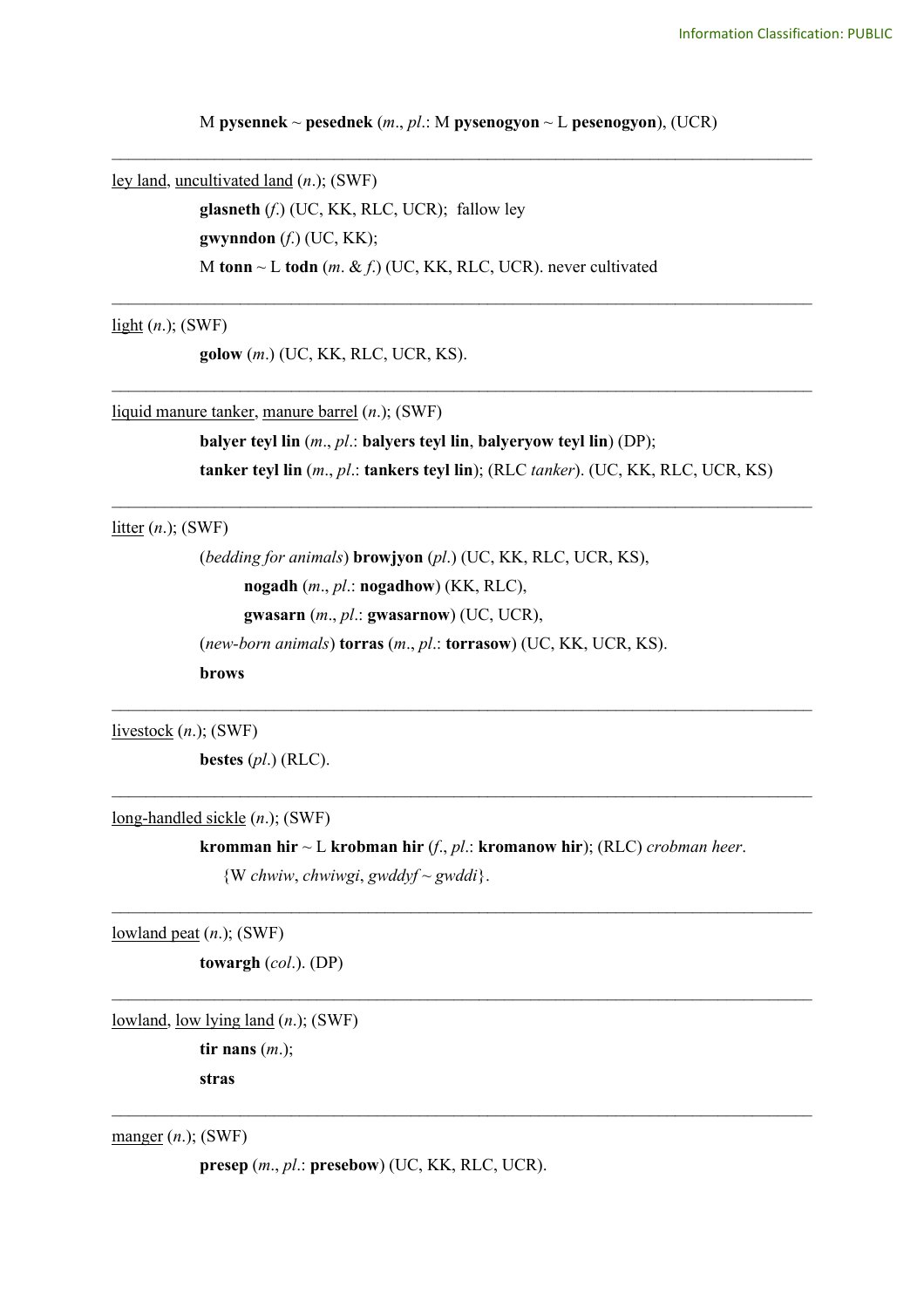```
maize (n.); (SWF)
```
**ys hweg** (*col*.); **hwegys** (*col*.).

## malt (*n*.); (SWF)

**brag** (*m*., *pl*.: **bragow**) (UC, KK, RLC, UCR, KS).

mallet (*wooden*) (*n*.); (SWF)

**morben** (*m*., *pl*.: **morbennow** ~ L **morbednow**) (RLC *morben*); (UC, KK, RLC, UCR); **hordh** (*m*., *pl*.: **hordhes**) (RLC); **blojon** (*m*.) (UC, KK, RLC, UCR); **morthol** (*m*.) (UC, KK, RLC, UCR, KS); tools {B *morzhol*, *horz*; W *gordd*, *ordd*}.

\_\_\_\_\_\_\_\_\_\_\_\_\_\_\_\_\_\_\_\_\_\_\_\_\_\_\_\_\_\_\_\_\_\_\_\_\_\_\_\_\_\_\_\_\_\_\_\_\_\_\_\_\_\_\_\_\_\_\_\_\_\_\_\_\_\_\_\_\_\_\_\_\_\_\_\_\_\_\_\_\_\_

\_\_\_\_\_\_\_\_\_\_\_\_\_\_\_\_\_\_\_\_\_\_\_\_\_\_\_\_\_\_\_\_\_\_\_\_\_\_\_\_\_\_\_\_\_\_\_\_\_\_\_\_\_\_\_\_\_\_\_\_\_\_\_\_\_\_\_\_\_\_\_\_\_\_\_\_\_\_\_\_\_\_

\_\_\_\_\_\_\_\_\_\_\_\_\_\_\_\_\_\_\_\_\_\_\_\_\_\_\_\_\_\_\_\_\_\_\_\_\_\_\_\_\_\_\_\_\_\_\_\_\_\_\_\_\_\_\_\_\_\_\_\_\_\_\_\_\_\_\_\_\_\_\_\_\_\_\_\_\_\_\_\_\_\_

\_\_\_\_\_\_\_\_\_\_\_\_\_\_\_\_\_\_\_\_\_\_\_\_\_\_\_\_\_\_\_\_\_\_\_\_\_\_\_\_\_\_\_\_\_\_\_\_\_\_\_\_\_\_\_\_\_\_\_\_\_\_\_\_\_\_\_\_\_\_\_\_\_\_\_\_\_\_\_\_\_\_

 $\_$ 

 $\_$ 

 $\_$ 

 $\_$ 

 $\mathcal{L}_\mathcal{L} = \{ \mathcal{L}_\mathcal{L} = \{ \mathcal{L}_\mathcal{L} = \{ \mathcal{L}_\mathcal{L} = \{ \mathcal{L}_\mathcal{L} = \{ \mathcal{L}_\mathcal{L} = \{ \mathcal{L}_\mathcal{L} = \{ \mathcal{L}_\mathcal{L} = \{ \mathcal{L}_\mathcal{L} = \{ \mathcal{L}_\mathcal{L} = \{ \mathcal{L}_\mathcal{L} = \{ \mathcal{L}_\mathcal{L} = \{ \mathcal{L}_\mathcal{L} = \{ \mathcal{L}_\mathcal{L} = \{ \mathcal{L}_\mathcal{$ 

manure (*n*.); (SWF)

**teyl** (*m*.); (*of cow*) **busel** (*col*.); (*of horse*) **busel vergh/hogh**; (*of sheep*) **prylyon**; (*carted*) **karrdeyl** (*m*.); (*leaf*) M **ligennow**  $\sim$  **L ligednow** (*pl.*); (*fish*) **mon** (*m*.); Kagel

manure distributor (*n*.); (SWF)

**skollyer teyl** (*m*., *pl*.: **skollyoryon teyl**) (DP).

manure mixer (*n*.); (SWF)

**kaboler teyl** (*m*., *pl*.: **kabolers teyl**) (DP).

manure pump (*n*.); (SWF)

**pomp teyl** lin (*m*., *pl*.: **pompyow teyl lin** (DP).

market (*n*.); (SWF)

**marghas** (*f*., *pl*.: **marghasow**).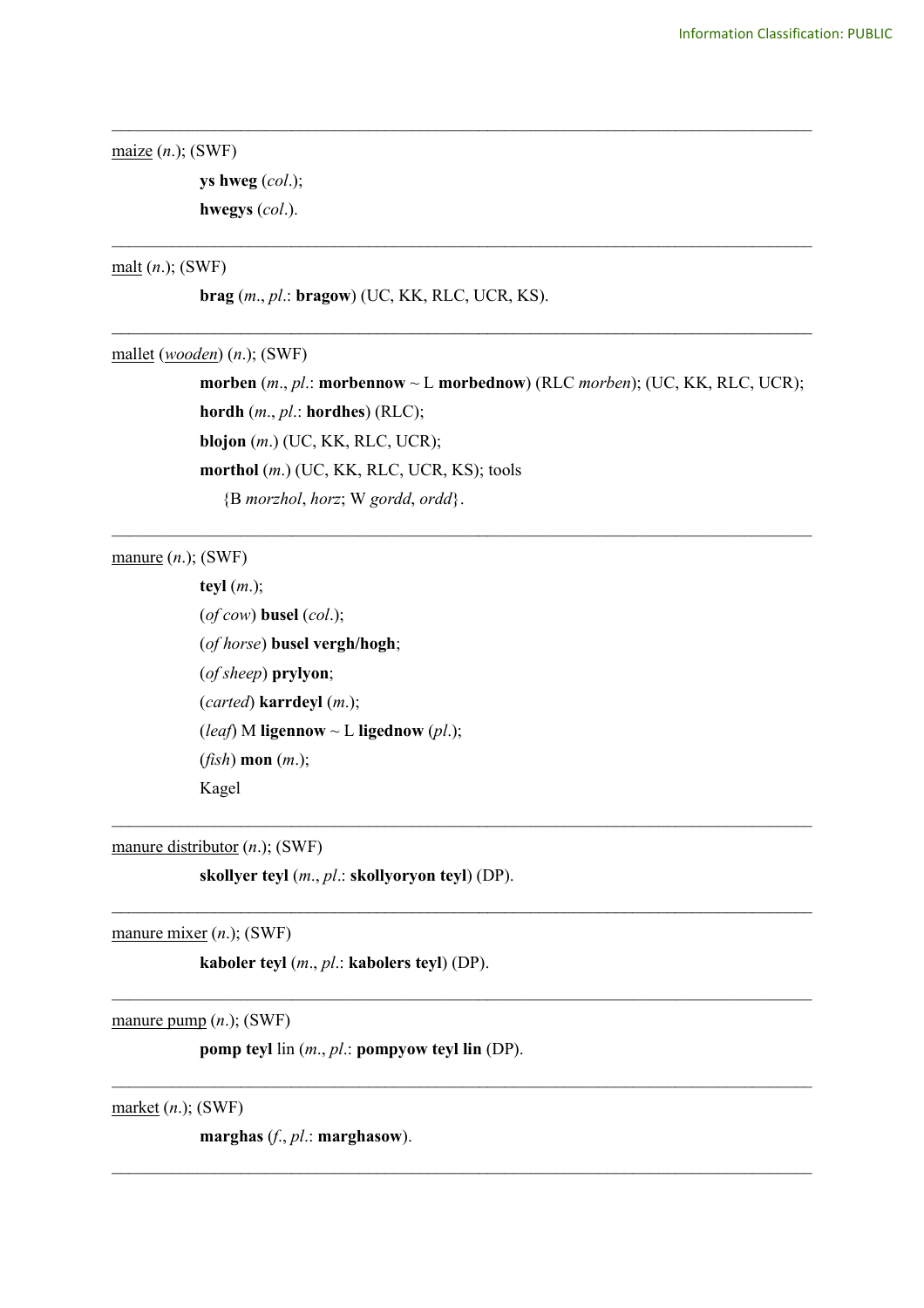market garden (*n*.); (SWF)

**lowarth losow** (*m*.).

market gardening (*n*.); (SWF)

**gonis lowarth** (*m*.).

meadow, common pasture (*n*.); (SWF)

**pras** (*m*.) (UC, KK, RLC, UCR, KS). **gwerwels** (*col*.) (UC, KK, RLC, UCR). pasturage, grazing ground

\_\_\_\_\_\_\_\_\_\_\_\_\_\_\_\_\_\_\_\_\_\_\_\_\_\_\_\_\_\_\_\_\_\_\_\_\_\_\_\_\_\_\_\_\_\_\_\_\_\_\_\_\_\_\_\_\_\_\_\_\_\_\_\_\_\_\_\_\_\_\_\_\_\_\_\_\_\_\_\_\_\_

\_\_\_\_\_\_\_\_\_\_\_\_\_\_\_\_\_\_\_\_\_\_\_\_\_\_\_\_\_\_\_\_\_\_\_\_\_\_\_\_\_\_\_\_\_\_\_\_\_\_\_\_\_\_\_\_\_\_\_\_\_\_\_\_\_\_\_\_\_\_\_\_\_\_\_\_\_\_\_\_\_\_

\_\_\_\_\_\_\_\_\_\_\_\_\_\_\_\_\_\_\_\_\_\_\_\_\_\_\_\_\_\_\_\_\_\_\_\_\_\_\_\_\_\_\_\_\_\_\_\_\_\_\_\_\_\_\_\_\_\_\_\_\_\_\_\_\_\_\_\_\_\_\_\_\_\_\_\_\_\_\_\_\_\_

\_\_\_\_\_\_\_\_\_\_\_\_\_\_\_\_\_\_\_\_\_\_\_\_\_\_\_\_\_\_\_\_\_\_\_\_\_\_\_\_\_\_\_\_\_\_\_\_\_\_\_\_\_\_\_\_\_\_\_\_\_\_\_\_\_\_\_\_\_\_\_\_\_\_\_\_\_\_\_\_\_\_

\_\_\_\_\_\_\_\_\_\_\_\_\_\_\_\_\_\_\_\_\_\_\_\_\_\_\_\_\_\_\_\_\_\_\_\_\_\_\_\_\_\_\_\_\_\_\_\_\_\_\_\_\_\_\_\_\_\_\_\_\_\_\_\_\_\_\_\_\_\_\_\_\_\_\_\_\_\_\_\_\_\_

 $\mathcal{L}_\text{max}$  and  $\mathcal{L}_\text{max}$  and  $\mathcal{L}_\text{max}$  and  $\mathcal{L}_\text{max}$  and  $\mathcal{L}_\text{max}$  and  $\mathcal{L}_\text{max}$ 

 $\mathcal{L}_\text{max}$  and  $\mathcal{L}_\text{max}$  and  $\mathcal{L}_\text{max}$  and  $\mathcal{L}_\text{max}$  and  $\mathcal{L}_\text{max}$  and  $\mathcal{L}_\text{max}$ 

 $\mathcal{L}_\text{max}$  and  $\mathcal{L}_\text{max}$  and  $\mathcal{L}_\text{max}$  and  $\mathcal{L}_\text{max}$  and  $\mathcal{L}_\text{max}$  and  $\mathcal{L}_\text{max}$ 

 $\_$ 

mechanic shaker, automatic jogger (*n*.); (SWF)

**jynn-kryghylli** (DP).

microorganism (*n*.); (SWF)

**korrorganedh** (*m*.) (DP);

midden

**teylek** (f **teylegi, teylegow**) = dung heap **byjon**

milk (*n*.); (SWF)

**leth** (*m*.).

milk based food (*n*.); (SWF)

**boos leth** (*m*.);

**jott** (*col*.). = dairy food

milk churn, milk can (*n*.); (SWF)

**gweryn leth** (*m*., *pl*.: M **gwerynnow leth** ~ L **gwerydnow leth**) (DP); **kanna leth** (*m*., *pl*.: **kannys leth**) (DP).

milk lorry (*n*.); (SWF)

**kert leth** (*m*.).

**tanker leth** (m) milk tanker

milker (*male*) (*n*.); (SWF)

**godrer** (*m*., *pl*.: **godroryon**).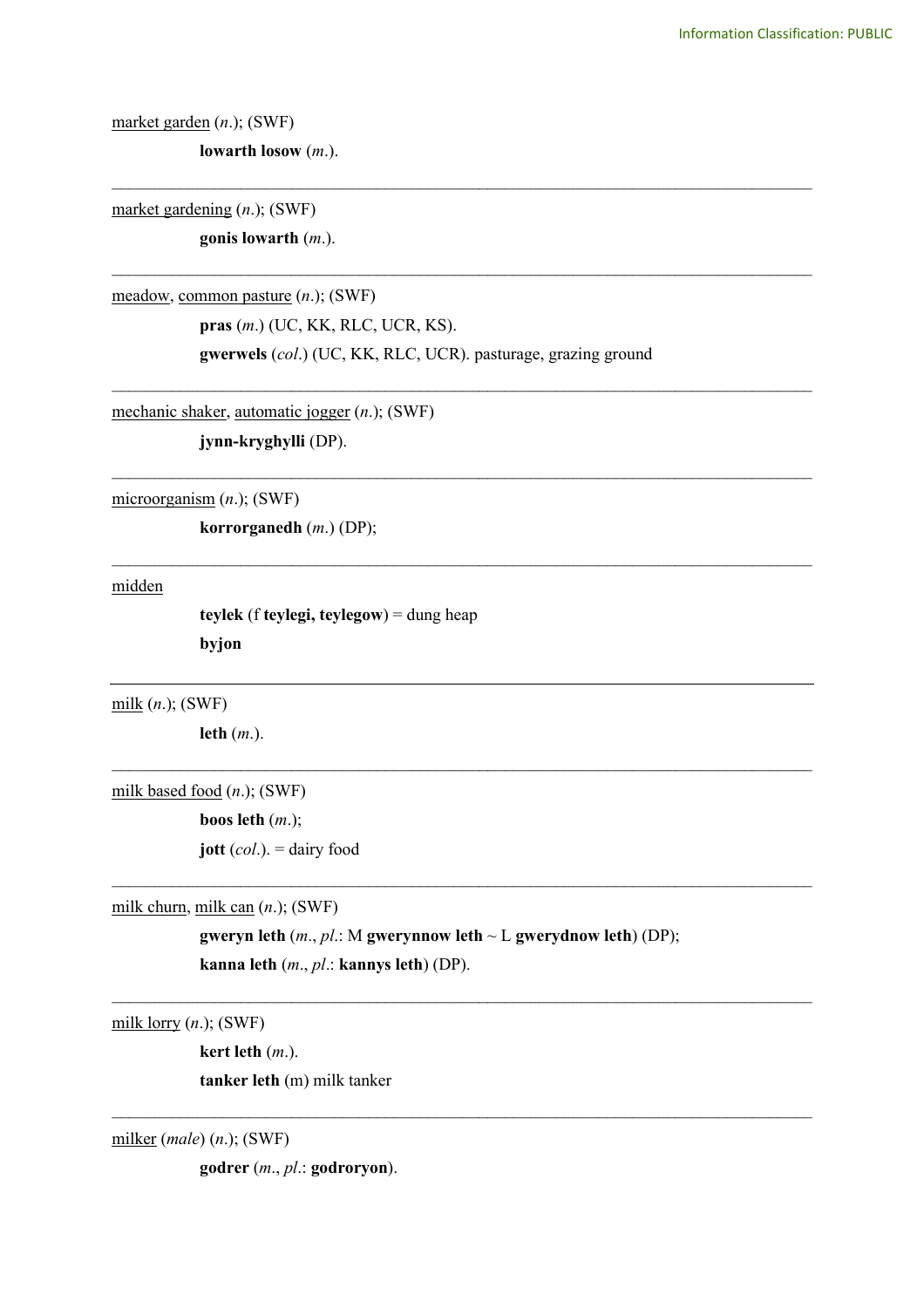milker, milkmaid (*female*) (*n*.); (SWF)

**godrores** (*f*., *pl*.: **godroresow**); **lethwas** (*f*.); **lethvowes** (*f*.).

milking machine (*n*.); (SWF)

**jynn-godra**.

milking pail (*n*.); (SWF)

**sten** (*m*., *pl*., **stenys**), (RLC) *stên* (< ACD *stean*); **kelorn-godra** (*m*., *pl*.: **kelern-godra**);

milking parlour (*n*.); (SWF)

**parledh-godra** (*m*., *pl*.: **parledhow-godra**); (RLC) *parleth gudra*, **hel-godra** (*m*., *pl*.: **helyow-godra**, **helow-godra**); (RLC) *hale gudra*.

\_\_\_\_\_\_\_\_\_\_\_\_\_\_\_\_\_\_\_\_\_\_\_\_\_\_\_\_\_\_\_\_\_\_\_\_\_\_\_\_\_\_\_\_\_\_\_\_\_\_\_\_\_\_\_\_\_\_\_\_\_\_\_\_\_\_\_\_\_\_\_\_\_\_\_\_\_\_\_\_\_\_

\_\_\_\_\_\_\_\_\_\_\_\_\_\_\_\_\_\_\_\_\_\_\_\_\_\_\_\_\_\_\_\_\_\_\_\_\_\_\_\_\_\_\_\_\_\_\_\_\_\_\_\_\_\_\_\_\_\_\_\_\_\_\_\_\_\_\_\_\_\_\_\_\_\_\_\_\_\_\_\_\_\_

\_\_\_\_\_\_\_\_\_\_\_\_\_\_\_\_\_\_\_\_\_\_\_\_\_\_\_\_\_\_\_\_\_\_\_\_\_\_\_\_\_\_\_\_\_\_\_\_\_\_\_\_\_\_\_\_\_\_\_\_\_\_\_\_\_\_\_\_\_\_\_\_\_\_\_\_\_\_\_\_\_\_

 $\mathcal{L}_\text{max}$  , and the contribution of the contribution of the contribution of the contribution of the contribution of the contribution of the contribution of the contribution of the contribution of the contribution of t

 $\mathcal{L}_\text{max}$  , and the contribution of the contribution of the contribution of the contribution of the contribution of the contribution of the contribution of the contribution of the contribution of the contribution of t

 $\mathcal{L}_\mathcal{L} = \{ \mathcal{L}_\mathcal{L} = \{ \mathcal{L}_\mathcal{L} = \{ \mathcal{L}_\mathcal{L} = \{ \mathcal{L}_\mathcal{L} = \{ \mathcal{L}_\mathcal{L} = \{ \mathcal{L}_\mathcal{L} = \{ \mathcal{L}_\mathcal{L} = \{ \mathcal{L}_\mathcal{L} = \{ \mathcal{L}_\mathcal{L} = \{ \mathcal{L}_\mathcal{L} = \{ \mathcal{L}_\mathcal{L} = \{ \mathcal{L}_\mathcal{L} = \{ \mathcal{L}_\mathcal{L} = \{ \mathcal{L}_\mathcal{$ 

 $\mathcal{L}_\mathcal{L} = \{ \mathcal{L}_\mathcal{L} = \{ \mathcal{L}_\mathcal{L} = \{ \mathcal{L}_\mathcal{L} = \{ \mathcal{L}_\mathcal{L} = \{ \mathcal{L}_\mathcal{L} = \{ \mathcal{L}_\mathcal{L} = \{ \mathcal{L}_\mathcal{L} = \{ \mathcal{L}_\mathcal{L} = \{ \mathcal{L}_\mathcal{L} = \{ \mathcal{L}_\mathcal{L} = \{ \mathcal{L}_\mathcal{L} = \{ \mathcal{L}_\mathcal{L} = \{ \mathcal{L}_\mathcal{L} = \{ \mathcal{L}_\mathcal{$ 

 $\mathcal{L}_\mathcal{L} = \{ \mathcal{L}_\mathcal{L} = \{ \mathcal{L}_\mathcal{L} = \{ \mathcal{L}_\mathcal{L} = \{ \mathcal{L}_\mathcal{L} = \{ \mathcal{L}_\mathcal{L} = \{ \mathcal{L}_\mathcal{L} = \{ \mathcal{L}_\mathcal{L} = \{ \mathcal{L}_\mathcal{L} = \{ \mathcal{L}_\mathcal{L} = \{ \mathcal{L}_\mathcal{L} = \{ \mathcal{L}_\mathcal{L} = \{ \mathcal{L}_\mathcal{L} = \{ \mathcal{L}_\mathcal{L} = \{ \mathcal{L}_\mathcal{$ 

 $\mathcal{L}_\mathcal{L} = \{ \mathcal{L}_\mathcal{L} = \{ \mathcal{L}_\mathcal{L} = \{ \mathcal{L}_\mathcal{L} = \{ \mathcal{L}_\mathcal{L} = \{ \mathcal{L}_\mathcal{L} = \{ \mathcal{L}_\mathcal{L} = \{ \mathcal{L}_\mathcal{L} = \{ \mathcal{L}_\mathcal{L} = \{ \mathcal{L}_\mathcal{L} = \{ \mathcal{L}_\mathcal{L} = \{ \mathcal{L}_\mathcal{L} = \{ \mathcal{L}_\mathcal{L} = \{ \mathcal{L}_\mathcal{L} = \{ \mathcal{L}_\mathcal{$ 

milking stool (*n*.); (SWF)

**krycket-godra** (*m*., *pl*.: **kryckets-godra**); (RLC) *cricket gudra*.

milkless, dry (*adj*.); (SWF)

**hesk**; dry cow **heskys**; {cf. B *hesk*}.

mill (*n*.); (SWF)

**melin**  $(f) \sim L$  **belin**  $(f, pl.:$  **melinyow**  $\sim L$  **belidnyow**).

miller (*n*.); (SWF)

**meliner**  $\sim$  L **belender** (*m., pl.:* **melinoryon**  $\sim$  L **belenderyon**). **melinores** *(f)* **melinoresow**

millipede (*n*.); (SWF)

**mildros** (*m*., *pl*.: **mildroses**).

millstone (*n*.); (SWF)

**men melin** (*m*.);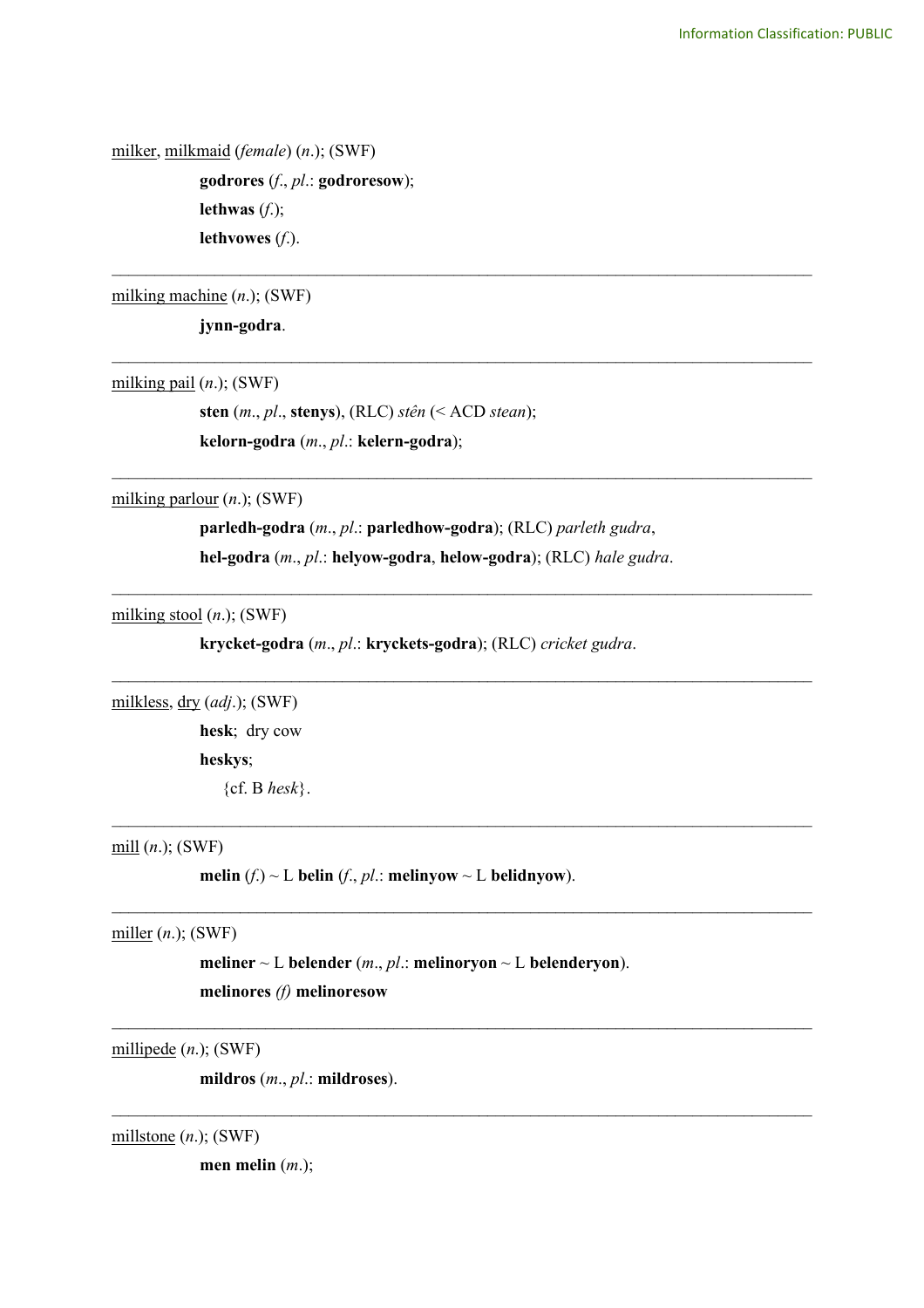M **brewliv**  $\sim$  L **browliv** (f., *pl*.: M **brewlivyow**  $\sim$  L **browlivyow**).

\_\_\_\_\_\_\_\_\_\_\_\_\_\_\_\_\_\_\_\_\_\_\_\_\_\_\_\_\_\_\_\_\_\_\_\_\_\_\_\_\_\_\_\_\_\_\_\_\_\_\_\_\_\_\_\_\_\_\_\_\_\_\_\_\_\_\_\_\_\_\_\_\_\_\_\_\_\_\_\_\_\_

\_\_\_\_\_\_\_\_\_\_\_\_\_\_\_\_\_\_\_\_\_\_\_\_\_\_\_\_\_\_\_\_\_\_\_\_\_\_\_\_\_\_\_\_\_\_\_\_\_\_\_\_\_\_\_\_\_\_\_\_\_\_\_\_\_\_\_\_\_\_\_\_\_\_\_\_\_\_\_\_\_\_

\_\_\_\_\_\_\_\_\_\_\_\_\_\_\_\_\_\_\_\_\_\_\_\_\_\_\_\_\_\_\_\_\_\_\_\_\_\_\_\_\_\_\_\_\_\_\_\_\_\_\_\_\_\_\_\_\_\_\_\_\_\_\_\_\_\_\_\_\_\_\_\_\_\_\_\_\_\_\_\_\_\_

\_\_\_\_\_\_\_\_\_\_\_\_\_\_\_\_\_\_\_\_\_\_\_\_\_\_\_\_\_\_\_\_\_\_\_\_\_\_\_\_\_\_\_\_\_\_\_\_\_\_\_\_\_\_\_\_\_\_\_\_\_\_\_\_\_\_\_\_\_\_\_\_\_\_\_\_\_\_\_\_\_\_

 $\mathcal{L}_\text{max}$  , and the contribution of the contribution of the contribution of the contribution of the contribution of the contribution of the contribution of the contribution of the contribution of the contribution of t

millwheel (*n*.); (SWF)

**ros velin** (*f*.).

Ministry of Agriculture, Fisheries and Food (*n*.); (SWF)

**Asran Amethyans, Pyskessa ha Sosten** (UCR).

mixed farming (*n*.); (SWF)

**gonis junys** (*m*.) (DP). Gonis ????

monoculture (*n*.); (SWF)

**undrevas** (*f*., *pl*.: **untrevasow**) (KK); **gonis unnlows** (*m*.) (UCR); **ungultur** (*m*. & *f*.) (UCR).= monoculturism

moorland farm (*n*.); (SWF)

**tre woon**  $\sim$  **L troon** (*f*.).

mouse-eared chickweed (*Cerastium fontanum*) (*n*.); (SWF)

M **glydh skovarn logos** ~ L **gledh skovarn logos** (*m*. & *col*.) (UCR). plant list

 $\mathcal{L}_\text{max}$  , and the contribution of the contribution of the contribution of the contribution of the contribution of the contribution of the contribution of the contribution of the contribution of the contribution of t

 $\mathcal{L}_\text{max}$  , and the contribution of the contribution of the contribution of the contribution of the contribution of the contribution of the contribution of the contribution of the contribution of the contribution of t

 $\mathcal{L}_\mathcal{L} = \{ \mathcal{L}_\mathcal{L} = \{ \mathcal{L}_\mathcal{L} = \{ \mathcal{L}_\mathcal{L} = \{ \mathcal{L}_\mathcal{L} = \{ \mathcal{L}_\mathcal{L} = \{ \mathcal{L}_\mathcal{L} = \{ \mathcal{L}_\mathcal{L} = \{ \mathcal{L}_\mathcal{L} = \{ \mathcal{L}_\mathcal{L} = \{ \mathcal{L}_\mathcal{L} = \{ \mathcal{L}_\mathcal{L} = \{ \mathcal{L}_\mathcal{L} = \{ \mathcal{L}_\mathcal{L} = \{ \mathcal{L}_\mathcal{$ 

 $\mathcal{L}_\mathcal{L} = \{ \mathcal{L}_\mathcal{L} = \{ \mathcal{L}_\mathcal{L} = \{ \mathcal{L}_\mathcal{L} = \{ \mathcal{L}_\mathcal{L} = \{ \mathcal{L}_\mathcal{L} = \{ \mathcal{L}_\mathcal{L} = \{ \mathcal{L}_\mathcal{L} = \{ \mathcal{L}_\mathcal{L} = \{ \mathcal{L}_\mathcal{L} = \{ \mathcal{L}_\mathcal{L} = \{ \mathcal{L}_\mathcal{L} = \{ \mathcal{L}_\mathcal{L} = \{ \mathcal{L}_\mathcal{L} = \{ \mathcal{L}_\mathcal{$ 

 $\mathcal{L}_\text{max}$  , and the contribution of the contribution of the contribution of the contribution of the contribution of the contribution of the contribution of the contribution of the contribution of the contribution of t

mulcher  $(n.);$  (SWF)

**medhalheor brows** (m.) (DP). Medhel po medhal Research

mushroom (*n*.); (SWF)

**keus lefans** (*m*.);

**skavel gronek** (*f*.);

(*field*) **rosik an prasow** (*f*., *Agaricus campestris*).

mutton (*n*.); (SWF)

**kig mols** (*m*.). **kig davas** (m)

nanny goat (*n*.); (SWF)

**lyll** (*f*., *pl*.: **lylles**) (UC, RLC, UCR).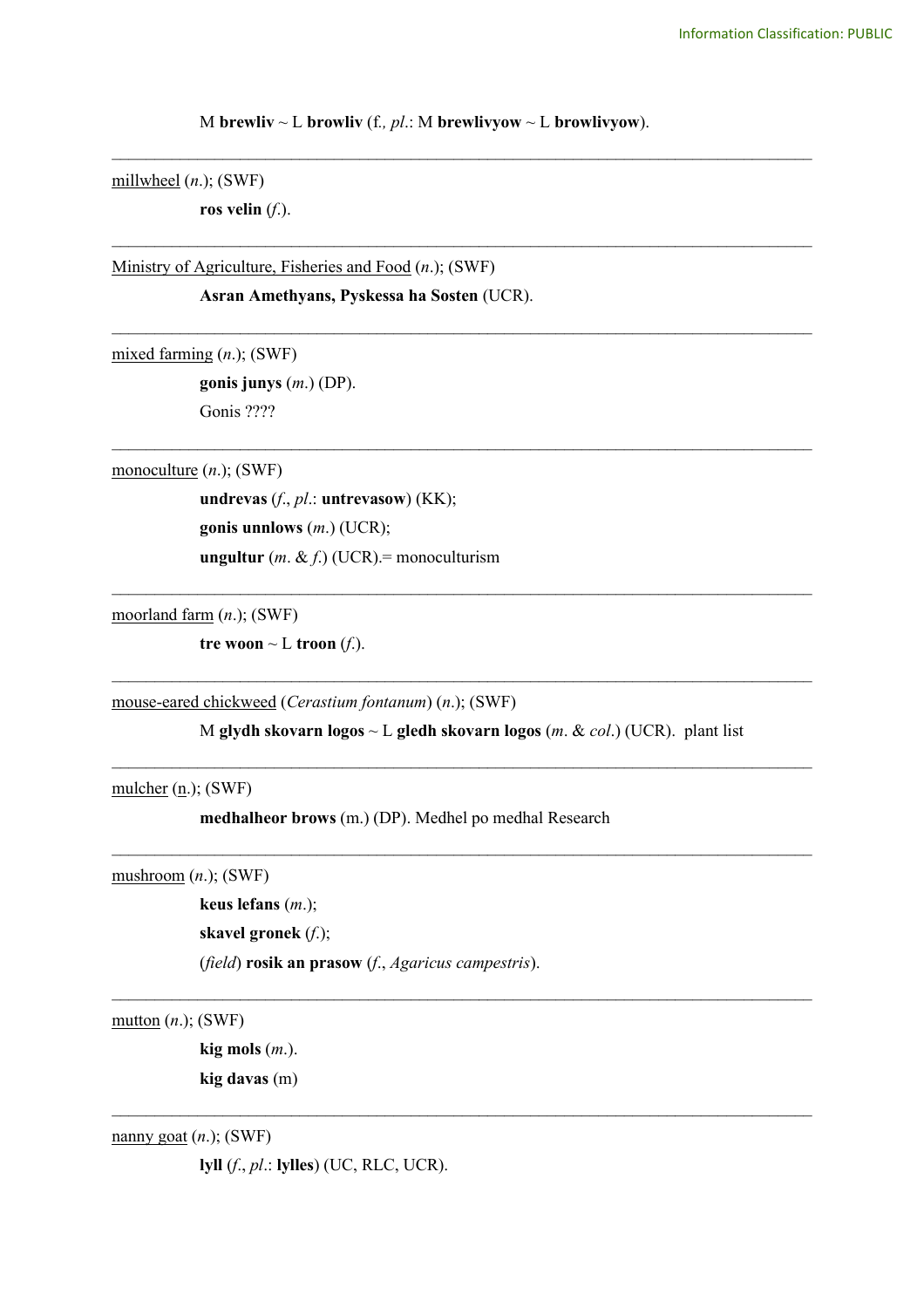new-mown hay  $(n.);$  (SWF)

foon  $(m.)$  (UC, KK, RLC, UCR).

nitrate  $(n.);$  (SWF)

M nitrat  $\sim$  L neitrat (UCR).

 $nitrate vulnerable zone (n.); (SWF)$ 

tyller tender dhe nitrat  $(m.)$  (DP);

 $nitrogen (n.); (SWF)$ 

M nitrojen ~ L neitrojen  $(m.)$  (UCR).

 $\underline{\text{no-till}}(phr.);$  (SWF)

heb aras (DP).

 $module (*n*.)$ ; (SWF)</u>

kalesen (f)

nosering  $(n.);$  (SWF)

M bysow frig ~ L besow frig  $(m, pl.: M$  bysowyer/bysowow frig ~ L besowow frig) P).

not arable (of land) (adj.); (SWF)

yeyn (UC, KK, RLC, UCR, KS). anwonisadow

nutrients  $(n.)$ ; (SWF)

methyn  $(m, pl.: M$  methynnow ~ L methydnow) (KK).

 $oatfield (n.);$  (SWF)

kerghek (f., pl.: kerghegi) (UC, KK, UCR). park pilas

oats  $(n.);$  (SWF)

kergh (col.) (UC, KK, RLC, UCR). pilas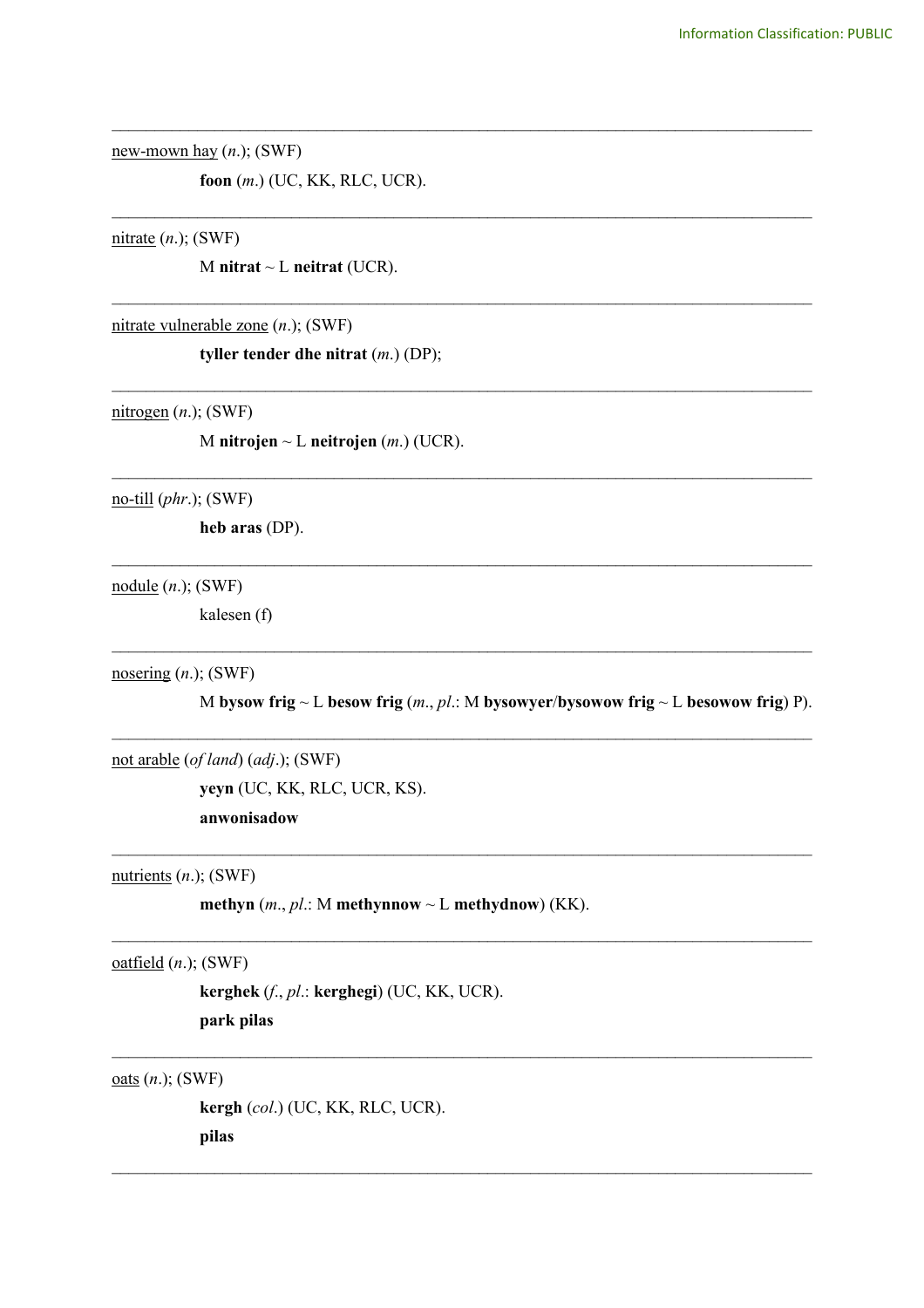offal (*n*.); (SWF)

**kolodhyon** (*pl*.) (UC, KK, RLC, UCR); **skollyon** (*pl*.) (UC, KK, RLC, UCR, KS).

old farm (*n*.); (SWF)

**hendra** (*f*., *pl*.: **hendrevow**).

onion (*n*.); (SWF)

**onyon** (*col*.), (UC, KK, RLC, UCR, KS). **onyonen, onyonennow** .

\_\_\_\_\_\_\_\_\_\_\_\_\_\_\_\_\_\_\_\_\_\_\_\_\_\_\_\_\_\_\_\_\_\_\_\_\_\_\_\_\_\_\_\_\_\_\_\_\_\_\_\_\_\_\_\_\_\_\_\_\_\_\_\_\_\_\_\_\_\_\_\_\_\_\_\_\_\_\_\_\_\_

\_\_\_\_\_\_\_\_\_\_\_\_\_\_\_\_\_\_\_\_\_\_\_\_\_\_\_\_\_\_\_\_\_\_\_\_\_\_\_\_\_\_\_\_\_\_\_\_\_\_\_\_\_\_\_\_\_\_\_\_\_\_\_\_\_\_\_\_\_\_\_\_\_\_\_\_\_\_\_\_\_\_

\_\_\_\_\_\_\_\_\_\_\_\_\_\_\_\_\_\_\_\_\_\_\_\_\_\_\_\_\_\_\_\_\_\_\_\_\_\_\_\_\_\_\_\_\_\_\_\_\_\_\_\_\_\_\_\_\_\_\_\_\_\_\_\_\_\_\_\_\_\_\_\_\_\_\_\_\_\_\_\_\_\_

\_\_\_\_\_\_\_\_\_\_\_\_\_\_\_\_\_\_\_\_\_\_\_\_\_\_\_\_\_\_\_\_\_\_\_\_\_\_\_\_\_\_\_\_\_\_\_\_\_\_\_\_\_\_\_\_\_\_\_\_\_\_\_\_\_\_\_\_\_\_\_\_\_\_\_\_\_\_\_\_\_\_

\_\_\_\_\_\_\_\_\_\_\_\_\_\_\_\_\_\_\_\_\_\_\_\_\_\_\_\_\_\_\_\_\_\_\_\_\_\_\_\_\_\_\_\_\_\_\_\_\_\_\_\_\_\_\_\_\_\_\_\_\_\_\_\_\_\_\_\_\_\_\_\_\_\_\_\_\_\_\_\_\_\_

 $\mathcal{L}_\text{max}$  , and the contribution of the contribution of the contribution of the contribution of the contribution of the contribution of the contribution of the contribution of the contribution of the contribution of t

 $\mathcal{L}_\mathcal{L} = \{ \mathcal{L}_\mathcal{L} = \{ \mathcal{L}_\mathcal{L} = \{ \mathcal{L}_\mathcal{L} = \{ \mathcal{L}_\mathcal{L} = \{ \mathcal{L}_\mathcal{L} = \{ \mathcal{L}_\mathcal{L} = \{ \mathcal{L}_\mathcal{L} = \{ \mathcal{L}_\mathcal{L} = \{ \mathcal{L}_\mathcal{L} = \{ \mathcal{L}_\mathcal{L} = \{ \mathcal{L}_\mathcal{L} = \{ \mathcal{L}_\mathcal{L} = \{ \mathcal{L}_\mathcal{L} = \{ \mathcal{L}_\mathcal{$ 

 $\mathcal{L}_\mathcal{L} = \{ \mathcal{L}_\mathcal{L} = \{ \mathcal{L}_\mathcal{L} = \{ \mathcal{L}_\mathcal{L} = \{ \mathcal{L}_\mathcal{L} = \{ \mathcal{L}_\mathcal{L} = \{ \mathcal{L}_\mathcal{L} = \{ \mathcal{L}_\mathcal{L} = \{ \mathcal{L}_\mathcal{L} = \{ \mathcal{L}_\mathcal{L} = \{ \mathcal{L}_\mathcal{L} = \{ \mathcal{L}_\mathcal{L} = \{ \mathcal{L}_\mathcal{L} = \{ \mathcal{L}_\mathcal{L} = \{ \mathcal{L}_\mathcal{$ 

 $\mathcal{L}_\mathcal{L} = \{ \mathcal{L}_\mathcal{L} = \{ \mathcal{L}_\mathcal{L} = \{ \mathcal{L}_\mathcal{L} = \{ \mathcal{L}_\mathcal{L} = \{ \mathcal{L}_\mathcal{L} = \{ \mathcal{L}_\mathcal{L} = \{ \mathcal{L}_\mathcal{L} = \{ \mathcal{L}_\mathcal{L} = \{ \mathcal{L}_\mathcal{L} = \{ \mathcal{L}_\mathcal{L} = \{ \mathcal{L}_\mathcal{L} = \{ \mathcal{L}_\mathcal{L} = \{ \mathcal{L}_\mathcal{L} = \{ \mathcal{L}_\mathcal{$ 

 $\mathcal{L}_\mathcal{L} = \{ \mathcal{L}_\mathcal{L} = \{ \mathcal{L}_\mathcal{L} = \{ \mathcal{L}_\mathcal{L} = \{ \mathcal{L}_\mathcal{L} = \{ \mathcal{L}_\mathcal{L} = \{ \mathcal{L}_\mathcal{L} = \{ \mathcal{L}_\mathcal{L} = \{ \mathcal{L}_\mathcal{L} = \{ \mathcal{L}_\mathcal{L} = \{ \mathcal{L}_\mathcal{L} = \{ \mathcal{L}_\mathcal{L} = \{ \mathcal{L}_\mathcal{L} = \{ \mathcal{L}_\mathcal{L} = \{ \mathcal{L}_\mathcal{$ 

onion fly (*Delia antiqua*) (*n*.); (SWF)

**kelyonen onyon** (*f*.), (DP).

open grazing ground (*n*.); (SWF)

**tirwels**

open uncultivated land, wasteland, waste (*n*.); (SWF)

**tir wast** (*m*.); M **ynnyal** ~ L **ydnyal** (*m*.), (UC, KK, RLC, UCR).

orchard (*n*.); (SWF)

**leur avalow** ~ L **leur lavalow** (*m*.); **avalennek** f **avalenigow avalednek** f

organic (*adj*.); (SWF)

**organek**, (UC, KK, UCR, KS);  $bio- = byw-$ 

organic farming (*n*.); (SWF)

**amethieth organek** (*f*.); organic agriculture . M **ammeth organyk** ~ **abmeth organek** (*f*.);

organic matter (*n*.); (SWF)

M **lygennow**  $\sim$  L **lygednow** (*pl.*), (DP).

ox-cart (*n*.); (SWF)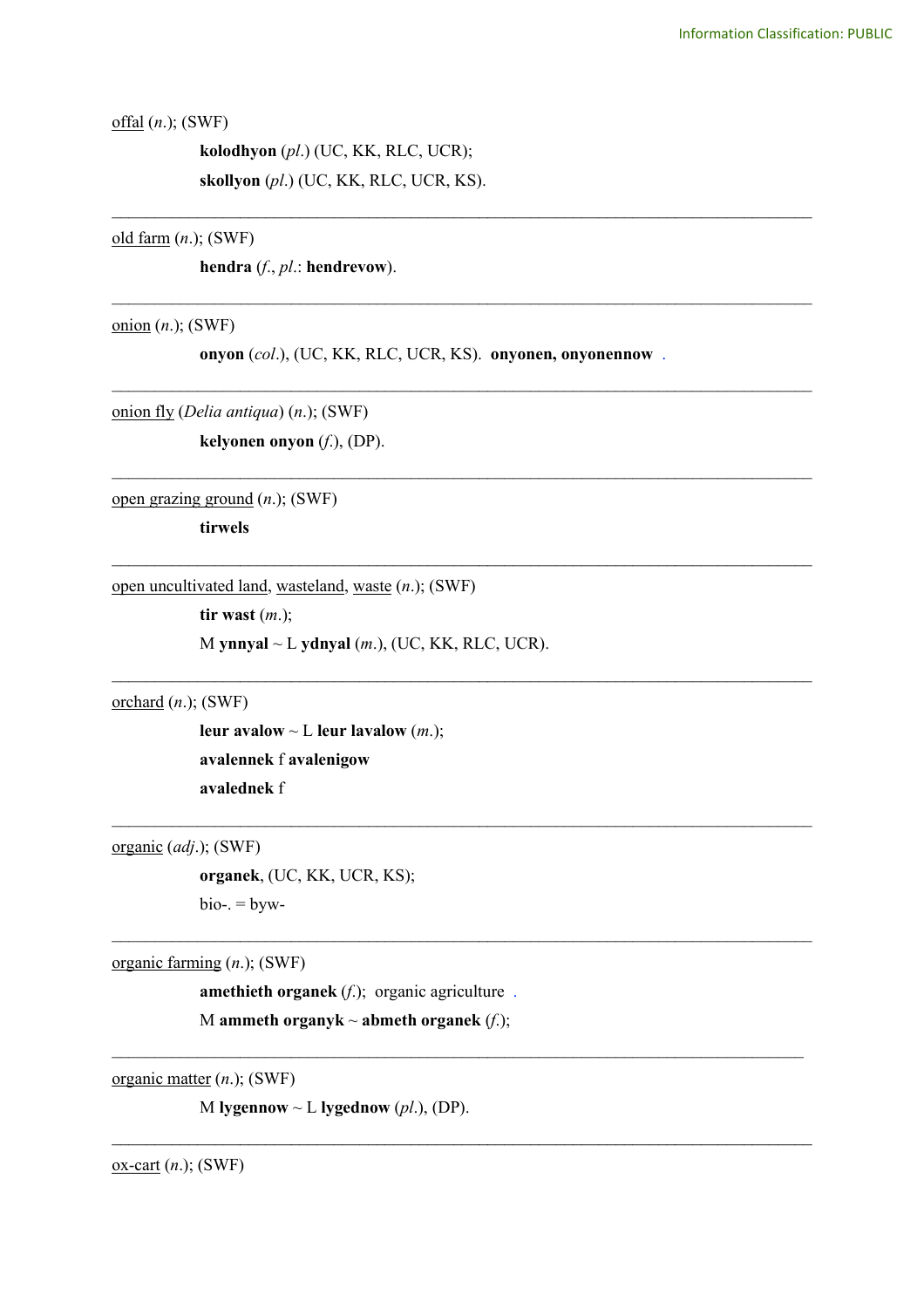**kert ojyon** (*m*.).

ox-goad (*n*.); (SWF)

**garthow**  $(m. \sim f. \sim pl.),$  (UC, KK, RLC, UCR).

\_\_\_\_\_\_\_\_\_\_\_\_\_\_\_\_\_\_\_\_\_\_\_\_\_\_\_\_\_\_\_\_\_\_\_\_\_\_\_\_\_\_\_\_\_\_\_\_\_\_\_\_\_\_\_\_\_\_\_\_\_\_\_\_\_\_\_\_\_\_\_\_\_\_\_\_\_\_\_\_\_\_

\_\_\_\_\_\_\_\_\_\_\_\_\_\_\_\_\_\_\_\_\_\_\_\_\_\_\_\_\_\_\_\_\_\_\_\_\_\_\_\_\_\_\_\_\_\_\_\_\_\_\_\_\_\_\_\_\_\_\_\_\_\_\_\_\_\_\_\_\_\_\_\_\_\_\_\_\_\_\_\_\_\_

\_\_\_\_\_\_\_\_\_\_\_\_\_\_\_\_\_\_\_\_\_\_\_\_\_\_\_\_\_\_\_\_\_\_\_\_\_\_\_\_\_\_\_\_\_\_\_\_\_\_\_\_\_\_\_\_\_\_\_\_\_\_\_\_\_\_\_\_\_\_\_\_\_\_\_\_\_\_\_\_\_\_

\_\_\_\_\_\_\_\_\_\_\_\_\_\_\_\_\_\_\_\_\_\_\_\_\_\_\_\_\_\_\_\_\_\_\_\_\_\_\_\_\_\_\_\_\_\_\_\_\_\_\_\_\_\_\_\_\_\_\_\_\_\_\_\_\_\_\_\_\_\_\_\_\_\_\_\_\_\_\_\_\_\_

\_\_\_\_\_\_\_\_\_\_\_\_\_\_\_\_\_\_\_\_\_\_\_\_\_\_\_\_\_\_\_\_\_\_\_\_\_\_\_\_\_\_\_\_\_\_\_\_\_\_\_\_\_\_\_\_\_\_\_\_\_\_\_\_\_\_\_\_\_\_\_\_\_\_\_\_\_\_\_\_\_\_

 $\mathcal{L}_\text{max}$  , and the contribution of the contribution of the contribution of the contribution of the contribution of the contribution of the contribution of the contribution of the contribution of the contribution of t

 $\mathcal{L}_\text{max}$  , and the contribution of the contribution of the contribution of the contribution of the contribution of the contribution of the contribution of the contribution of the contribution of the contribution of t

 $\mathcal{L}_\text{max}$  , and the contribution of the contribution of the contribution of the contribution of the contribution of the contribution of the contribution of the contribution of the contribution of the contribution of t

 $\mathcal{L}_\text{max}$  , and the contribution of the contribution of the contribution of the contribution of the contribution of the contribution of the contribution of the contribution of the contribution of the contribution of t

ox, gelded bull (*n*.); (SWF)

**ojyon** (*m*., *pl*.: **oghen**), (UC, KK, RLC, UCR); **atarow** (*m*., *pl*.: **aterwi**), (UCR, < W). gelded bull

packer (*compacting preseeding roller*) (*n*.); (SWF)

**trosser** (*m*., *pl*.: **trossoryon**); (RLC) *trusser*.

parasite (*n*.); (SWF)

**arvil**  $(m., pl.:$  **arviles**), (UCR  $\leq$  W); general **parasit** (*m*., *pl*.: **parasitys**), (UCR < E); medical **teurogen** (*f*., *pl*.: **teurek**), (UC, KK, UCR); tick, flea **nedhen** (*f*., *col*. **nedh**), (RLC). nit

slash and burn, controlled burning, swaling (*adj*.); (SWF)

**treghi ha leski** (DP).

pastoral farming (*n*.); (SWF)

**gonis bugelek** (*m*.), (DP).

patch of grassland (*n*.); (SWF)

M **tonnen**  $\sim$  L **todnen** (*f*., *pl*., M **tonennow**  $\sim$  L **tonednow**), (UC).

pea aphid (*Acyrthosiphum pisum*) (*n*.); (SWF)

M lowen losow pys  $\sim$  L lowen losow pes  $(f, col.: M$  low losow pys  $\sim$  L low losow pes), (DP).

pea cyst nematode (*Heterodera goettingiana*) (*n*.); (SWF)

M **krengenek**  $\sim$  L **kerngenek** (*m*.), (DP).

pea midge (*Contarinia pisi*) (*n*.); (SWF)

M **gwiben pys** ~ L **gwiben pes** (*f*., *col*.: M **gwibes pys** ~ L **gwibes pes**), (DP).  $\mathcal{L}_\mathcal{L} = \{ \mathcal{L}_\mathcal{L} = \{ \mathcal{L}_\mathcal{L} = \{ \mathcal{L}_\mathcal{L} = \{ \mathcal{L}_\mathcal{L} = \{ \mathcal{L}_\mathcal{L} = \{ \mathcal{L}_\mathcal{L} = \{ \mathcal{L}_\mathcal{L} = \{ \mathcal{L}_\mathcal{L} = \{ \mathcal{L}_\mathcal{L} = \{ \mathcal{L}_\mathcal{L} = \{ \mathcal{L}_\mathcal{L} = \{ \mathcal{L}_\mathcal{L} = \{ \mathcal{L}_\mathcal{L} = \{ \mathcal{L}_\mathcal{$ 

 $\mathcal{L}_\mathcal{L} = \{ \mathcal{L}_\mathcal{L} = \{ \mathcal{L}_\mathcal{L} = \{ \mathcal{L}_\mathcal{L} = \{ \mathcal{L}_\mathcal{L} = \{ \mathcal{L}_\mathcal{L} = \{ \mathcal{L}_\mathcal{L} = \{ \mathcal{L}_\mathcal{L} = \{ \mathcal{L}_\mathcal{L} = \{ \mathcal{L}_\mathcal{L} = \{ \mathcal{L}_\mathcal{L} = \{ \mathcal{L}_\mathcal{L} = \{ \mathcal{L}_\mathcal{L} = \{ \mathcal{L}_\mathcal{L} = \{ \mathcal{L}_\mathcal{$ 

pea moth (*Cydia nigricana*) (*n*.); (SWF)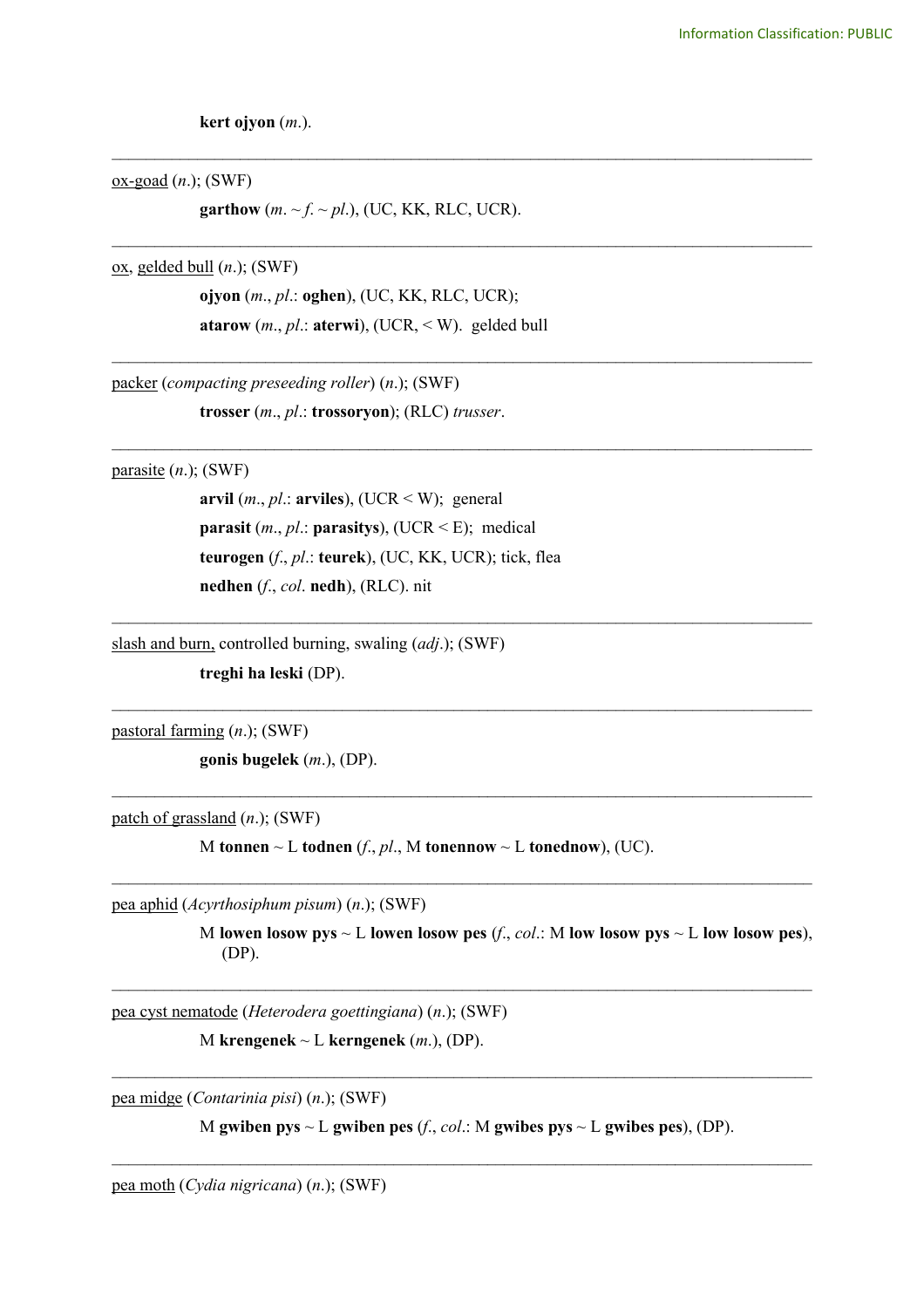M **godhan pys** ~ L **godhan pes** (*m*., *pl*.: M **godhanes pys** ~ L **godhanes pes**), (DP).

\_\_\_\_\_\_\_\_\_\_\_\_\_\_\_\_\_\_\_\_\_\_\_\_\_\_\_\_\_\_\_\_\_\_\_\_\_\_\_\_\_\_\_\_\_\_\_\_\_\_\_\_\_\_\_\_\_\_\_\_\_\_\_\_\_\_\_\_\_\_\_\_\_\_\_\_\_\_\_\_\_\_

\_\_\_\_\_\_\_\_\_\_\_\_\_\_\_\_\_\_\_\_\_\_\_\_\_\_\_\_\_\_\_\_\_\_\_\_\_\_\_\_\_\_\_\_\_\_\_\_\_\_\_\_\_\_\_\_\_\_\_\_\_\_\_\_\_\_\_\_\_\_\_\_\_\_\_\_\_\_\_\_\_\_

\_\_\_\_\_\_\_\_\_\_\_\_\_\_\_\_\_\_\_\_\_\_\_\_\_\_\_\_\_\_\_\_\_\_\_\_\_\_\_\_\_\_\_\_\_\_\_\_\_\_\_\_\_\_\_\_\_\_\_\_\_\_\_\_\_\_\_\_\_\_\_\_\_\_\_\_\_\_\_\_\_\_

\_\_\_\_\_\_\_\_\_\_\_\_\_\_\_\_\_\_\_\_\_\_\_\_\_\_\_\_\_\_\_\_\_\_\_\_\_\_\_\_\_\_\_\_\_\_\_\_\_\_\_\_\_\_\_\_\_\_\_\_\_\_\_\_\_\_\_\_\_\_\_\_\_\_\_\_\_\_\_\_\_\_

\_\_\_\_\_\_\_\_\_\_\_\_\_\_\_\_\_\_\_\_\_\_\_\_\_\_\_\_\_\_\_\_\_\_\_\_\_\_\_\_\_\_\_\_\_\_\_\_\_\_\_\_\_\_\_\_\_\_\_\_\_\_\_\_\_\_\_\_\_\_\_\_\_\_\_\_\_\_\_\_\_\_

\_\_\_\_\_\_\_\_\_\_\_\_\_\_\_\_\_\_\_\_\_\_\_\_\_\_\_\_\_\_\_\_\_\_\_\_\_\_\_\_\_\_\_\_\_\_\_\_\_\_\_\_\_\_\_\_\_\_\_\_\_\_\_\_\_\_\_\_\_\_\_\_\_\_\_\_\_\_\_\_\_\_

 $\mathcal{L}_\text{max}$  , and the contribution of the contribution of the contribution of the contribution of the contribution of the contribution of the contribution of the contribution of the contribution of the contribution of t

 $\mathcal{L}_\text{max}$  , and the contribution of the contribution of the contribution of the contribution of the contribution of the contribution of the contribution of the contribution of the contribution of the contribution of t

 $\mathcal{L}_\mathcal{L} = \{ \mathcal{L}_\mathcal{L} = \{ \mathcal{L}_\mathcal{L} = \{ \mathcal{L}_\mathcal{L} = \{ \mathcal{L}_\mathcal{L} = \{ \mathcal{L}_\mathcal{L} = \{ \mathcal{L}_\mathcal{L} = \{ \mathcal{L}_\mathcal{L} = \{ \mathcal{L}_\mathcal{L} = \{ \mathcal{L}_\mathcal{L} = \{ \mathcal{L}_\mathcal{L} = \{ \mathcal{L}_\mathcal{L} = \{ \mathcal{L}_\mathcal{L} = \{ \mathcal{L}_\mathcal{L} = \{ \mathcal{L}_\mathcal{$ 

 $\mathcal{L}_\mathcal{L} = \{ \mathcal{L}_\mathcal{L} = \{ \mathcal{L}_\mathcal{L} = \{ \mathcal{L}_\mathcal{L} = \{ \mathcal{L}_\mathcal{L} = \{ \mathcal{L}_\mathcal{L} = \{ \mathcal{L}_\mathcal{L} = \{ \mathcal{L}_\mathcal{L} = \{ \mathcal{L}_\mathcal{L} = \{ \mathcal{L}_\mathcal{L} = \{ \mathcal{L}_\mathcal{L} = \{ \mathcal{L}_\mathcal{L} = \{ \mathcal{L}_\mathcal{L} = \{ \mathcal{L}_\mathcal{L} = \{ \mathcal{L}_\mathcal{$ 

 $\mathcal{L}_\mathcal{L} = \{ \mathcal{L}_\mathcal{L} = \{ \mathcal{L}_\mathcal{L} = \{ \mathcal{L}_\mathcal{L} = \{ \mathcal{L}_\mathcal{L} = \{ \mathcal{L}_\mathcal{L} = \{ \mathcal{L}_\mathcal{L} = \{ \mathcal{L}_\mathcal{L} = \{ \mathcal{L}_\mathcal{L} = \{ \mathcal{L}_\mathcal{L} = \{ \mathcal{L}_\mathcal{L} = \{ \mathcal{L}_\mathcal{L} = \{ \mathcal{L}_\mathcal{L} = \{ \mathcal{L}_\mathcal{L} = \{ \mathcal{L}_\mathcal{$ 

 $\mathcal{L}_\mathcal{L} = \{ \mathcal{L}_\mathcal{L} = \{ \mathcal{L}_\mathcal{L} = \{ \mathcal{L}_\mathcal{L} = \{ \mathcal{L}_\mathcal{L} = \{ \mathcal{L}_\mathcal{L} = \{ \mathcal{L}_\mathcal{L} = \{ \mathcal{L}_\mathcal{L} = \{ \mathcal{L}_\mathcal{L} = \{ \mathcal{L}_\mathcal{L} = \{ \mathcal{L}_\mathcal{L} = \{ \mathcal{L}_\mathcal{L} = \{ \mathcal{L}_\mathcal{L} = \{ \mathcal{L}_\mathcal{L} = \{ \mathcal{L}_\mathcal{$ 

peach-potato aphid (*Myzus persicae*) (*n*.); (SWF) **lowen losow tettis** (*f*.); (DP).

peas (*n*.); (SWF)

M  $pys \sim L$   $pes (col.).$ 

peasant (*n*.); (SWF)

M **tiogow vyghan** ~ L **tiogow vian** (*pl*.); tiek byghan **gwerinoryon** (*pl*.). gwerinor

perennial weeds (*n*.); (SWF)

M **hwenn pubvledhynnyek** ~ L **hwedn pubvledhydnyek** (*col*.), (DP).

permaculture (*n*.); (SWF)

**gonisogeth perthadow** (*f*.), (DP);

permanent lowland pasture (*n*.); (SWF)

**peurva pow isel fast** (*f*.), (DP).

permanent upland pasture (*n*.); (SWF)

**peurva goon fast** (*f*.), (DP);

pesticide (*n*.); (SWF)

**plaladh** (*m*.), (KK); **ladher ball** (*m*.) (RLC).

pests (*n*.); (SWF)

**plagys** (*pl*.), (UC, KK, RLC, UCR).

pH value (*n*.); (SWF)

**niver pH** (*m*.), (DP).

photosynthesis (*n*.); (SWF)

**fotosynthesis** (*m*. & *f*.), (UCR).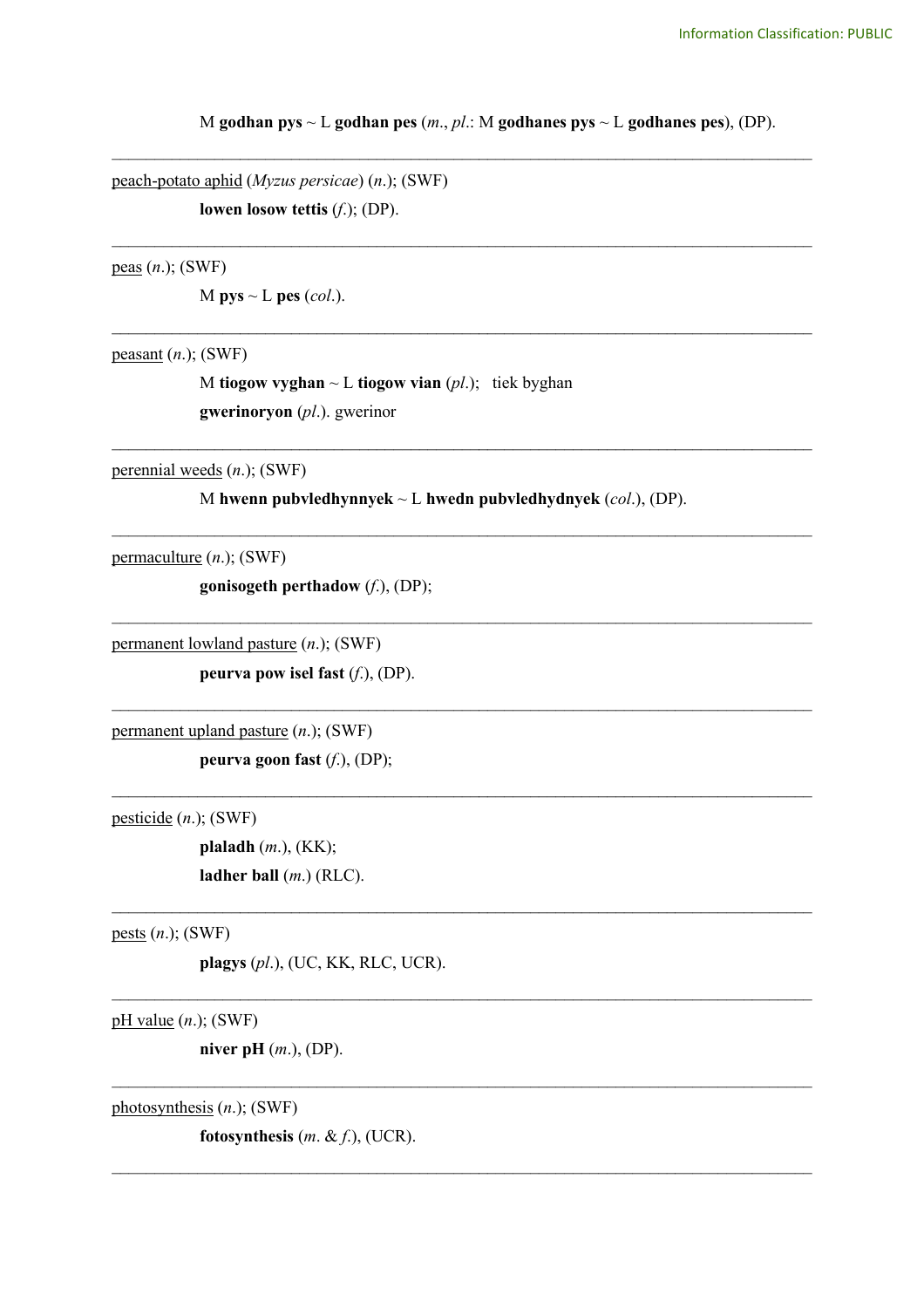pick-up baler (*n*.); (SWF)

**jynn-pusornas ha kuntel**, (UCR).

pickaxe, pickle (*pick-type on both ends*) (*n*.); (SWF) **pig** (*m*., *pl*.: **pigow**); (RLC) *peeg*; (UC, KK, RLC, UCR); {B *pig*; W *pig*}. **pigell** (f)

picker (*n*.); (SWF)

**kunteller** (*m*., *pl*.: **kuntelloryon**), **kuntellores** (*f*., *pl*.: **kuntelloresow**).

\_\_\_\_\_\_\_\_\_\_\_\_\_\_\_\_\_\_\_\_\_\_\_\_\_\_\_\_\_\_\_\_\_\_\_\_\_\_\_\_\_\_\_\_\_\_\_\_\_\_\_\_\_\_\_\_\_\_\_\_\_\_\_\_\_\_\_\_\_\_\_\_\_\_\_\_\_\_\_\_\_\_

\_\_\_\_\_\_\_\_\_\_\_\_\_\_\_\_\_\_\_\_\_\_\_\_\_\_\_\_\_\_\_\_\_\_\_\_\_\_\_\_\_\_\_\_\_\_\_\_\_\_\_\_\_\_\_\_\_\_\_\_\_\_\_\_\_\_\_\_\_\_\_\_\_\_\_\_\_\_\_\_\_\_

\_\_\_\_\_\_\_\_\_\_\_\_\_\_\_\_\_\_\_\_\_\_\_\_\_\_\_\_\_\_\_\_\_\_\_\_\_\_\_\_\_\_\_\_\_\_\_\_\_\_\_\_\_\_\_\_\_\_\_\_\_\_\_\_\_\_\_\_\_\_\_\_\_\_\_\_\_\_\_\_\_\_

\_\_\_\_\_\_\_\_\_\_\_\_\_\_\_\_\_\_\_\_\_\_\_\_\_\_\_\_\_\_\_\_\_\_\_\_\_\_\_\_\_\_\_\_\_\_\_\_\_\_\_\_\_\_\_\_\_\_\_\_\_\_\_\_\_\_\_\_\_\_\_\_\_\_\_\_\_\_\_\_\_\_

 $\mathcal{L}_\text{max}$  , and the contribution of the contribution of the contribution of the contribution of the contribution of the contribution of the contribution of the contribution of the contribution of the contribution of t

 $\mathcal{L}_\mathcal{L} = \{ \mathcal{L}_\mathcal{L} = \{ \mathcal{L}_\mathcal{L} = \{ \mathcal{L}_\mathcal{L} = \{ \mathcal{L}_\mathcal{L} = \{ \mathcal{L}_\mathcal{L} = \{ \mathcal{L}_\mathcal{L} = \{ \mathcal{L}_\mathcal{L} = \{ \mathcal{L}_\mathcal{L} = \{ \mathcal{L}_\mathcal{L} = \{ \mathcal{L}_\mathcal{L} = \{ \mathcal{L}_\mathcal{L} = \{ \mathcal{L}_\mathcal{L} = \{ \mathcal{L}_\mathcal{L} = \{ \mathcal{L}_\mathcal{$ 

 $\mathcal{L}_\mathcal{L} = \{ \mathcal{L}_\mathcal{L} = \{ \mathcal{L}_\mathcal{L} = \{ \mathcal{L}_\mathcal{L} = \{ \mathcal{L}_\mathcal{L} = \{ \mathcal{L}_\mathcal{L} = \{ \mathcal{L}_\mathcal{L} = \{ \mathcal{L}_\mathcal{L} = \{ \mathcal{L}_\mathcal{L} = \{ \mathcal{L}_\mathcal{L} = \{ \mathcal{L}_\mathcal{L} = \{ \mathcal{L}_\mathcal{L} = \{ \mathcal{L}_\mathcal{L} = \{ \mathcal{L}_\mathcal{L} = \{ \mathcal{L}_\mathcal{$ 

 $\mathcal{L}_\mathcal{L} = \{ \mathcal{L}_\mathcal{L} = \{ \mathcal{L}_\mathcal{L} = \{ \mathcal{L}_\mathcal{L} = \{ \mathcal{L}_\mathcal{L} = \{ \mathcal{L}_\mathcal{L} = \{ \mathcal{L}_\mathcal{L} = \{ \mathcal{L}_\mathcal{L} = \{ \mathcal{L}_\mathcal{L} = \{ \mathcal{L}_\mathcal{L} = \{ \mathcal{L}_\mathcal{L} = \{ \mathcal{L}_\mathcal{L} = \{ \mathcal{L}_\mathcal{L} = \{ \mathcal{L}_\mathcal{L} = \{ \mathcal{L}_\mathcal{$ 

 $\mathcal{L}_\mathcal{L} = \{ \mathcal{L}_\mathcal{L} = \{ \mathcal{L}_\mathcal{L} = \{ \mathcal{L}_\mathcal{L} = \{ \mathcal{L}_\mathcal{L} = \{ \mathcal{L}_\mathcal{L} = \{ \mathcal{L}_\mathcal{L} = \{ \mathcal{L}_\mathcal{L} = \{ \mathcal{L}_\mathcal{L} = \{ \mathcal{L}_\mathcal{L} = \{ \mathcal{L}_\mathcal{L} = \{ \mathcal{L}_\mathcal{L} = \{ \mathcal{L}_\mathcal{L} = \{ \mathcal{L}_\mathcal{L} = \{ \mathcal{L}_\mathcal{$ 

 $\mathcal{L}_\mathcal{L} = \{ \mathcal{L}_\mathcal{L} = \{ \mathcal{L}_\mathcal{L} = \{ \mathcal{L}_\mathcal{L} = \{ \mathcal{L}_\mathcal{L} = \{ \mathcal{L}_\mathcal{L} = \{ \mathcal{L}_\mathcal{L} = \{ \mathcal{L}_\mathcal{L} = \{ \mathcal{L}_\mathcal{L} = \{ \mathcal{L}_\mathcal{L} = \{ \mathcal{L}_\mathcal{L} = \{ \mathcal{L}_\mathcal{L} = \{ \mathcal{L}_\mathcal{L} = \{ \mathcal{L}_\mathcal{L} = \{ \mathcal{L}_\mathcal{$ 

piece of boggy land (*n*.); (SWF)

**sogen** ( $f$ .,  $p$  $l$ .: M **sogennow**  $\sim$  **L sogednow**), (UC, KK, UCR). **byng** *(m)*

piece of waste land (*n*.); (SWF)

**runen** (*f*.), (UC, KK, RLC). **tirwast**

pig breeder (*n*.); (SWF)

**mager mogh** (*m*.), **magores vogh** (*f*.).

pig fair (*n*.); (SWF)

**fer mogh** (*m*.).

pig farming (*n*.); (SWF)

**gonis mogh** (*m*.).

pig sticking (*n*.); (SWF)

**hoghwuwans** m vb hoghwuwa

pig, hog, swine (*n*.); (SWF)

**hogh** (*m*., *pl*.: **hoghes**, **mogh**), (UC, KK, RLC, UCR, KS); **porgh** (*m*., *pl*.: **porghow**), (UC).

pigeon (wood) (*Columba palumbus*) (*n*.); (SWF)

**kolom goos** (*f*., *pl*.: M **kelemmi koos** ~ L **kelebmi koos**).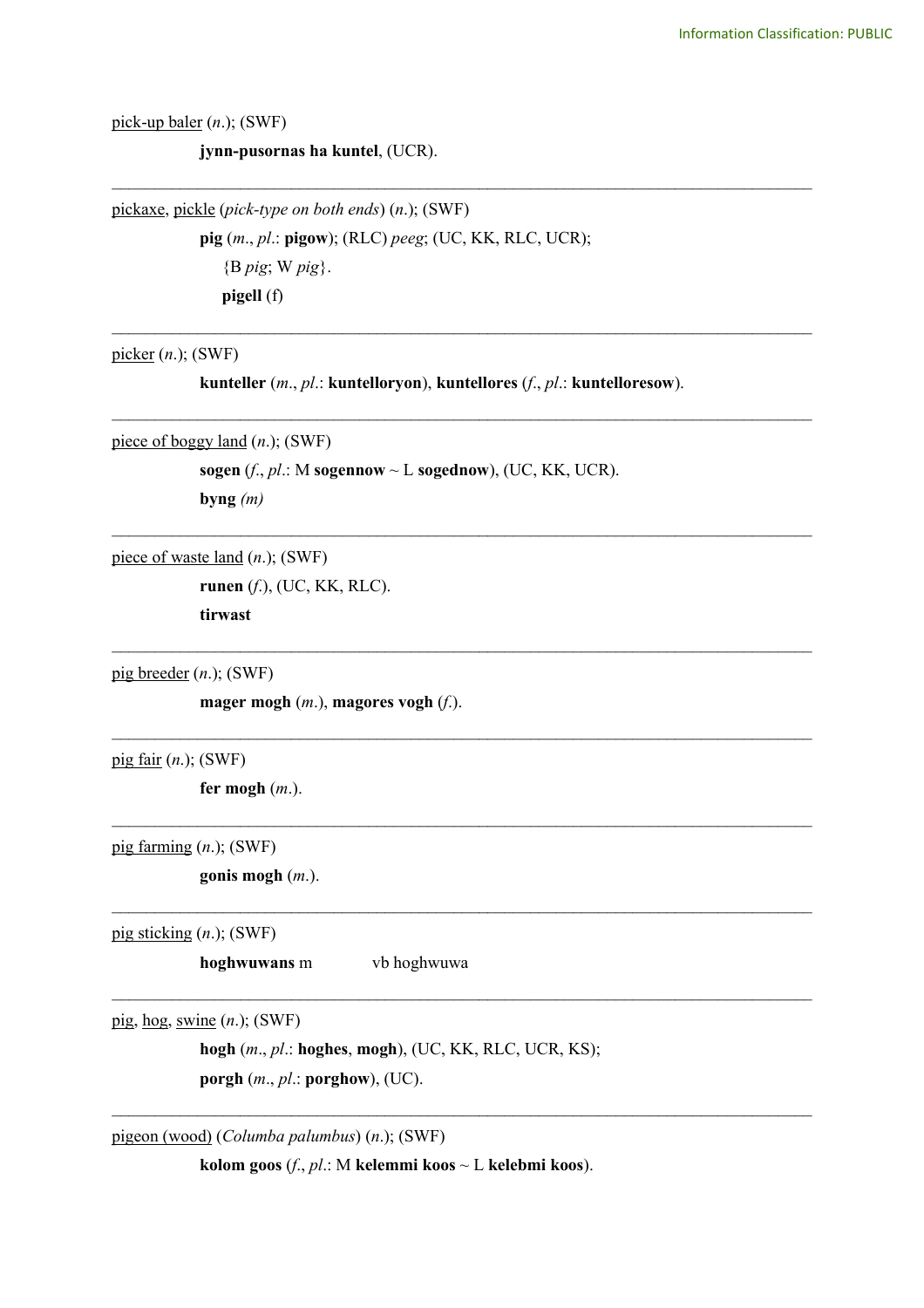piglet (*n*.); (SWF)

**porghel** (*m*., *pl*.: **porghelli**), (UC, KK, RLC, UCR, KS).

\_\_\_\_\_\_\_\_\_\_\_\_\_\_\_\_\_\_\_\_\_\_\_\_\_\_\_\_\_\_\_\_\_\_\_\_\_\_\_\_\_\_\_\_\_\_\_\_\_\_\_\_\_\_\_\_\_\_\_\_\_\_\_\_\_\_\_\_\_\_\_\_\_\_\_\_\_\_\_\_\_\_

\_\_\_\_\_\_\_\_\_\_\_\_\_\_\_\_\_\_\_\_\_\_\_\_\_\_\_\_\_\_\_\_\_\_\_\_\_\_\_\_\_\_\_\_\_\_\_\_\_\_\_\_\_\_\_\_\_\_\_\_\_\_\_\_\_\_\_\_\_\_\_\_\_\_\_\_\_\_\_\_\_\_

\_\_\_\_\_\_\_\_\_\_\_\_\_\_\_\_\_\_\_\_\_\_\_\_\_\_\_\_\_\_\_\_\_\_\_\_\_\_\_\_\_\_\_\_\_\_\_\_\_\_\_\_\_\_\_\_\_\_\_\_\_\_\_\_\_\_\_\_\_\_\_\_\_\_\_\_\_\_\_\_\_\_

\_\_\_\_\_\_\_\_\_\_\_\_\_\_\_\_\_\_\_\_\_\_\_\_\_\_\_\_\_\_\_\_\_\_\_\_\_\_\_\_\_\_\_\_\_\_\_\_\_\_\_\_\_\_\_\_\_\_\_\_\_\_\_\_\_\_\_\_\_\_\_\_\_\_\_\_\_\_\_\_\_\_

\_\_\_\_\_\_\_\_\_\_\_\_\_\_\_\_\_\_\_\_\_\_\_\_\_\_\_\_\_\_\_\_\_\_\_\_\_\_\_\_\_\_\_\_\_\_\_\_\_\_\_\_\_\_\_\_\_\_\_\_\_\_\_\_\_\_\_\_\_\_\_\_\_\_\_\_\_\_\_\_\_\_

 $\mathcal{L}_\text{max}$  , and the contribution of the contribution of the contribution of the contribution of the contribution of the contribution of the contribution of the contribution of the contribution of the contribution of t

 $\mathcal{L}_\text{max}$  , and the contribution of the contribution of the contribution of the contribution of the contribution of the contribution of the contribution of the contribution of the contribution of the contribution of t

 $\mathcal{L}_\mathcal{L} = \{ \mathcal{L}_\mathcal{L} = \{ \mathcal{L}_\mathcal{L} = \{ \mathcal{L}_\mathcal{L} = \{ \mathcal{L}_\mathcal{L} = \{ \mathcal{L}_\mathcal{L} = \{ \mathcal{L}_\mathcal{L} = \{ \mathcal{L}_\mathcal{L} = \{ \mathcal{L}_\mathcal{L} = \{ \mathcal{L}_\mathcal{L} = \{ \mathcal{L}_\mathcal{L} = \{ \mathcal{L}_\mathcal{L} = \{ \mathcal{L}_\mathcal{L} = \{ \mathcal{L}_\mathcal{L} = \{ \mathcal{L}_\mathcal{$ 

pigsty (*n*.); (SWF)

**krow mogh** (*m*., *pl*.: **krowyow mogh**).

pike (*two-pronged*) (*n*.), (SWF)

2 **peik** (< ModE.) ~ **pik** (< ME); (RLC) *peik*; 1 **gowl**, (UC, KK, RLC, UCR); (2-pronged hay fork) {B *gaol*, W *gafl*}.

pitch, parcel, small plot, smallholding (*n*.); (SWF)

**len** (*m*.), (UC, KK, RLC, UCR); stitch, strip **pastel dir** (*f*.), (UC, KK, RLC, UCR); parcel, small plot, allotment **shara** (*m*.), (UC, KK, RLC, UCR, KS); share cropping land **splatt** (*m*.), (UC, KK, RLC, UCR). piece of land

pitchfork, hayfork (hay-fork, hay fork) (*n*.); (SWF)

(*flat pronged*) **forgh uvel** (*f*., *pl*.: **fergh uvel**, **ferghi uvel**); (RLC) *eval*, *forh eval*, or just **uvel** (*f*.) for short; pitchfork

**forgh gora** (*f*.), just **forgh** (*f*.) for short; hay fork

{B *forc'h*; W *fforch*, *fforch wair*}.

plantation (*n*.); (SWF)

**boslan** (*f*.,  $pl$ .: M **boslannow**  $\sim$  **L bosladnow**), (KK); small holding 2 M **dor plynsys** ~ L **dor plynjys**, (UC, UCR); 1 **plansans** (*m*.), (KK, UCR); (*of trees*) M **lowarth gwydh** ~ L **lowarth gwedh** (*m*.). arboretum gwydhlan

planter (*n*.); (SWF)

**plansor** (*m*., *pl*.: **plansoryon**), (UC, KK, UCR); person or window box – also plansores **jynn-plansa** (DP).

plough (*n*.); (SWF)

**arader** (*m*., *pl*.: **ereder**), (UC, KK, RLC, UCR, KS);

 ${B \space alar \sim arar; W \space aradr}.$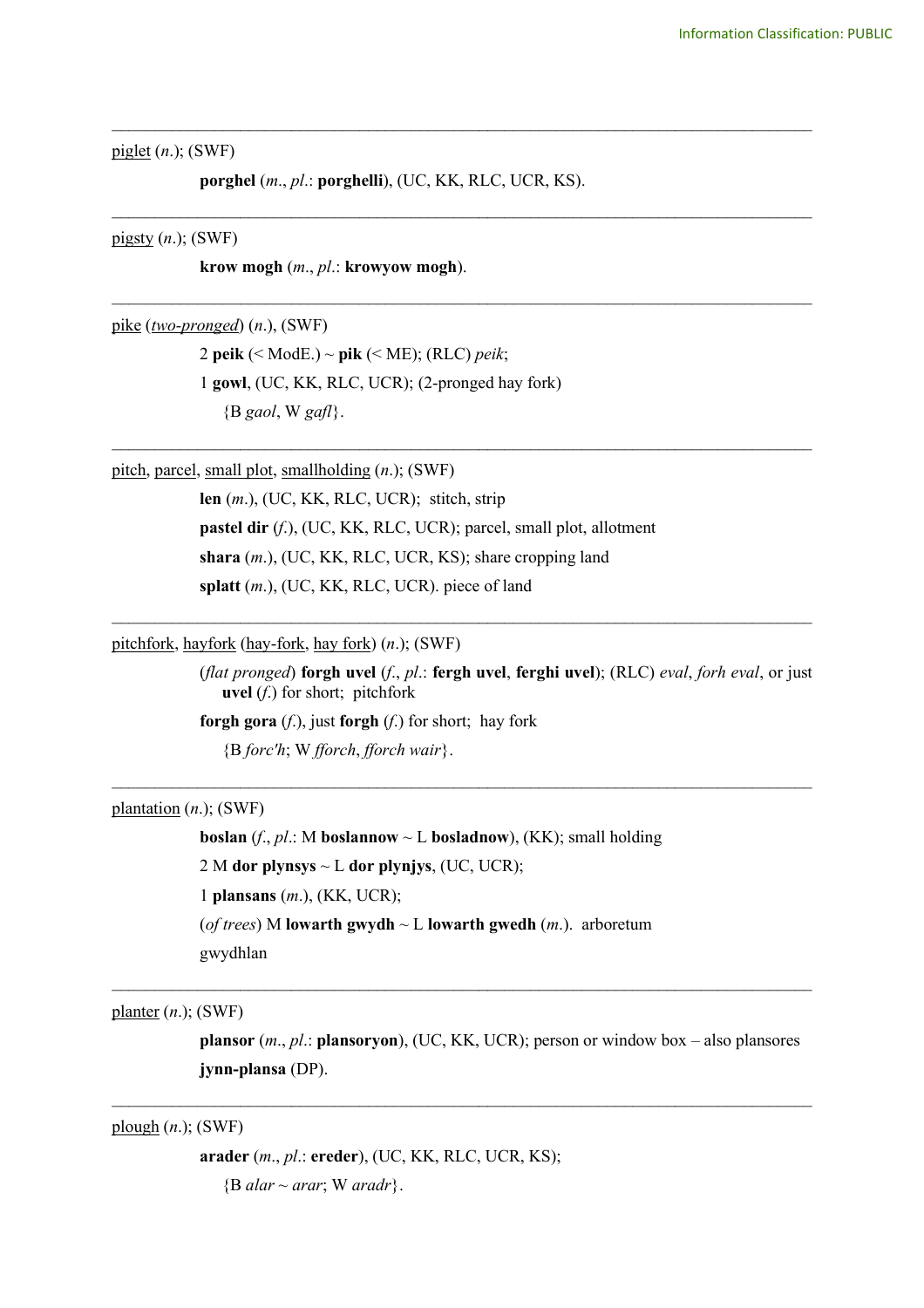plough handle, plough tail (*n*.); (SWF) **dorn arader** (*m*.);

plough handle; plough staff (*n*.); (SWF)

 $\mathbf{h}$ **edhel** ~  $\mathbf{h}$ **el** (*f*., *pl*.:  $\mathbf{h}$ **edhli** ~  $\mathbf{h}$ **eli**,  $\mathbf{h}$ **edhlow**);

\_\_\_\_\_\_\_\_\_\_\_\_\_\_\_\_\_\_\_\_\_\_\_\_\_\_\_\_\_\_\_\_\_\_\_\_\_\_\_\_\_\_\_\_\_\_\_\_\_\_\_\_\_\_\_\_\_\_\_\_\_\_\_\_\_\_\_\_\_\_\_\_\_\_\_\_\_\_\_\_\_\_

\_\_\_\_\_\_\_\_\_\_\_\_\_\_\_\_\_\_\_\_\_\_\_\_\_\_\_\_\_\_\_\_\_\_\_\_\_\_\_\_\_\_\_\_\_\_\_\_\_\_\_\_\_\_\_\_\_\_\_\_\_\_\_\_\_\_\_\_\_\_\_\_\_\_\_\_\_\_\_\_\_\_

\_\_\_\_\_\_\_\_\_\_\_\_\_\_\_\_\_\_\_\_\_\_\_\_\_\_\_\_\_\_\_\_\_\_\_\_\_\_\_\_\_\_\_\_\_\_\_\_\_\_\_\_\_\_\_\_\_\_\_\_\_\_\_\_\_\_\_\_\_\_\_\_\_\_\_\_\_\_\_\_\_\_

\_\_\_\_\_\_\_\_\_\_\_\_\_\_\_\_\_\_\_\_\_\_\_\_\_\_\_\_\_\_\_\_\_\_\_\_\_\_\_\_\_\_\_\_\_\_\_\_\_\_\_\_\_\_\_\_\_\_\_\_\_\_\_\_\_\_\_\_\_\_\_\_\_\_\_\_\_\_\_\_\_\_

\_\_\_\_\_\_\_\_\_\_\_\_\_\_\_\_\_\_\_\_\_\_\_\_\_\_\_\_\_\_\_\_\_\_\_\_\_\_\_\_\_\_\_\_\_\_\_\_\_\_\_\_\_\_\_\_\_\_\_\_\_\_\_\_\_\_\_\_\_\_\_\_\_\_\_\_\_\_\_\_\_\_

 $\mathcal{L}_\text{max}$  , and the contribution of the contribution of the contribution of the contribution of the contribution of the contribution of the contribution of the contribution of the contribution of the contribution of t

 $\mathcal{L}_\text{max}$  , and the contribution of the contribution of the contribution of the contribution of the contribution of the contribution of the contribution of the contribution of the contribution of the contribution of t

 $\mathcal{L}_\text{max}$  , and the contribution of the contribution of the contribution of the contribution of the contribution of the contribution of the contribution of the contribution of the contribution of the contribution of t

{B *hael*; W *haeddel*}.

ploughing in (*n*.); (SWF)

**kevaras** (*vbn*.), (UC, KK, UCR).

ploughland, tillage, tilth (*n*.); (SWF) **ar** (*m*.; < W *âr*), (UC, KK, RLC, UCR).

ploughman (*n*.); (SWF)

**den arador** (*m*.). **benyn arador**

ploughshare (*n*.); (SWF)

1 **sogh** (*m*., *pl*.: **soghyow**), (UC, RLC, KK; UCR); **2 reuv** (**arader**) (*f*.), (RLC);

pole (*of ox-cart*), shaft (*n*.); (SWF)

**gwelen garr** (*f*.).

polled cow, hornless cow (*n*.); (SWF)

**molek** (*m*., *pl*.: **moleges**, **mologow**); (RLC) *mullok*, *mullag*, *mollik*, (RLC, KS).  $\mathcal{L}_\text{max}$  , and the contribution of the contribution of the contribution of the contribution of the contribution of the contribution of the contribution of the contribution of the contribution of the contribution of t

 $\mathcal{L}_\text{max}$  , and the contribution of the contribution of the contribution of the contribution of the contribution of the contribution of the contribution of the contribution of the contribution of the contribution of t

 $\mathcal{L}_\mathcal{L} = \{ \mathcal{L}_\mathcal{L} = \{ \mathcal{L}_\mathcal{L} = \{ \mathcal{L}_\mathcal{L} = \{ \mathcal{L}_\mathcal{L} = \{ \mathcal{L}_\mathcal{L} = \{ \mathcal{L}_\mathcal{L} = \{ \mathcal{L}_\mathcal{L} = \{ \mathcal{L}_\mathcal{L} = \{ \mathcal{L}_\mathcal{L} = \{ \mathcal{L}_\mathcal{L} = \{ \mathcal{L}_\mathcal{L} = \{ \mathcal{L}_\mathcal{L} = \{ \mathcal{L}_\mathcal{L} = \{ \mathcal{L}_\mathcal{$ 

pollen beetle (*Meligethes*) (*n*.); (SWF)

**hwil bleus bleujen** (*m*.); (DP).

pony (*n*.); (SWF)

**kevyl** (*m*., *pl*.: **kevylow**), (UC, KK, RLC); colt **hobba** (*m*., *pl*.: **hobbes**), (< Lh), (UC, KK, RLC, UCR, KS); cob **merghik** (*m*., *pl*.: **merghigow**), (KK, UCR, KS). Little horse

potash (*n*.); (SWF)

**potash** (*m*.), (UC). cheklusow m cheklujow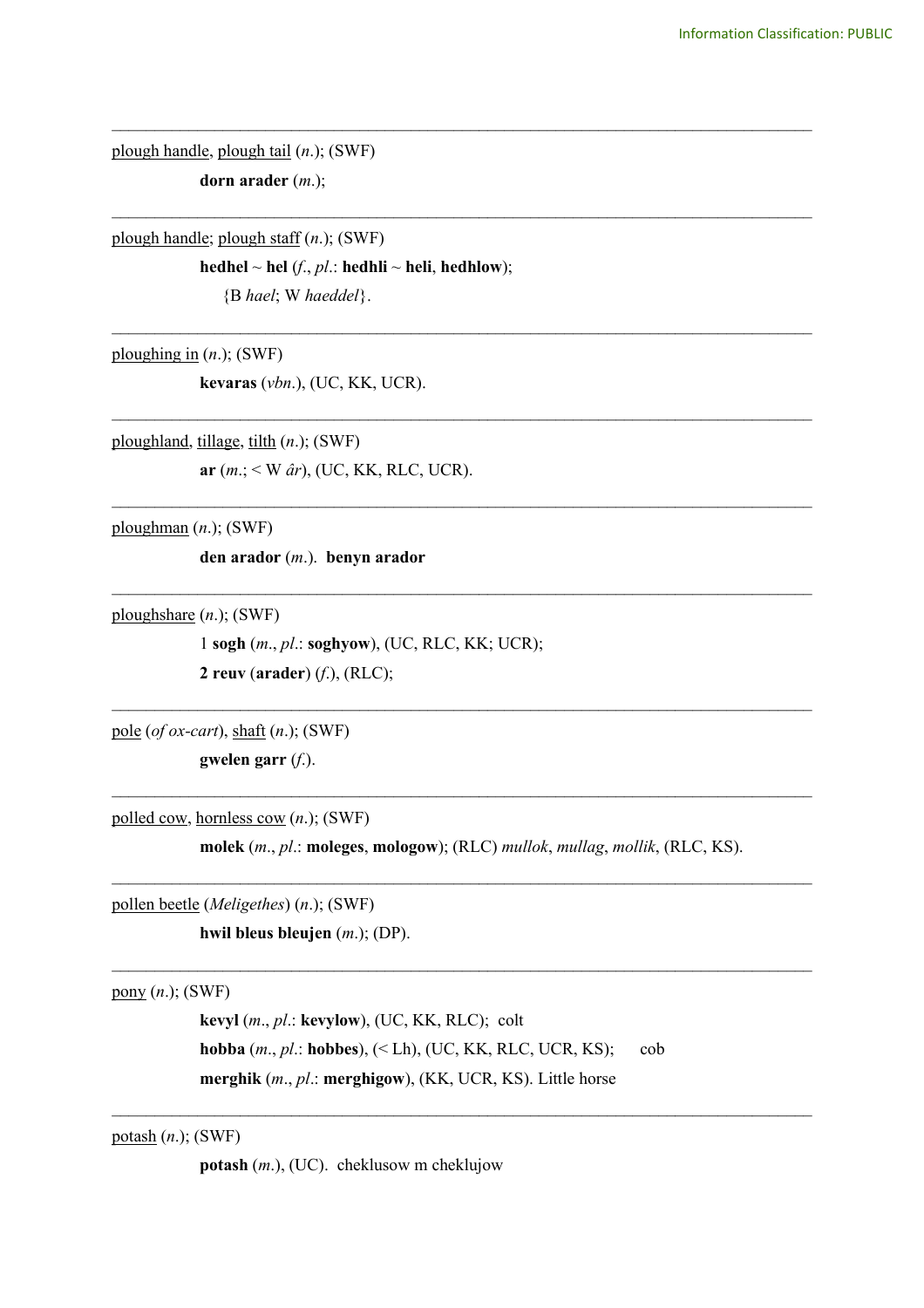potato (*n*.); (SWF)

**aval dor** (*m*., *pl*.: **avalow dor**); **patata** (*m*., *col*. & *pl*.: **patatys**); **patatysen tetti** (*m*., *pl*.: **tettis**).

potato cyst nematode (*Globodera rostochiensis*, *Globodera pallida*) (*n*.); (SWF) M **kenek krenn kodh tettis** (*m*.); (DP).

\_\_\_\_\_\_\_\_\_\_\_\_\_\_\_\_\_\_\_\_\_\_\_\_\_\_\_\_\_\_\_\_\_\_\_\_\_\_\_\_\_\_\_\_\_\_\_\_\_\_\_\_\_\_\_\_\_\_\_\_\_\_\_\_\_\_\_\_\_\_\_\_\_\_\_\_\_\_\_\_\_\_

\_\_\_\_\_\_\_\_\_\_\_\_\_\_\_\_\_\_\_\_\_\_\_\_\_\_\_\_\_\_\_\_\_\_\_\_\_\_\_\_\_\_\_\_\_\_\_\_\_\_\_\_\_\_\_\_\_\_\_\_\_\_\_\_\_\_\_\_\_\_\_\_\_\_\_\_\_\_\_\_\_\_

\_\_\_\_\_\_\_\_\_\_\_\_\_\_\_\_\_\_\_\_\_\_\_\_\_\_\_\_\_\_\_\_\_\_\_\_\_\_\_\_\_\_\_\_\_\_\_\_\_\_\_\_\_\_\_\_\_\_\_\_\_\_\_\_\_\_\_\_\_\_\_\_\_\_\_\_\_\_\_\_\_\_

\_\_\_\_\_\_\_\_\_\_\_\_\_\_\_\_\_\_\_\_\_\_\_\_\_\_\_\_\_\_\_\_\_\_\_\_\_\_\_\_\_\_\_\_\_\_\_\_\_\_\_\_\_\_\_\_\_\_\_\_\_\_\_\_\_\_\_\_\_\_\_\_\_\_\_\_\_\_\_\_\_\_

\_\_\_\_\_\_\_\_\_\_\_\_\_\_\_\_\_\_\_\_\_\_\_\_\_\_\_\_\_\_\_\_\_\_\_\_\_\_\_\_\_\_\_\_\_\_\_\_\_\_\_\_\_\_\_\_\_\_\_\_\_\_\_\_\_\_\_\_\_\_\_\_\_\_\_\_\_\_\_\_\_\_

 $\mathcal{L}_\text{max}$  and  $\mathcal{L}_\text{max}$  and  $\mathcal{L}_\text{max}$  and  $\mathcal{L}_\text{max}$  and  $\mathcal{L}_\text{max}$  and  $\mathcal{L}_\text{max}$ 

 $\mathcal{L}_\text{max}$  and  $\mathcal{L}_\text{max}$  and  $\mathcal{L}_\text{max}$  and  $\mathcal{L}_\text{max}$  and  $\mathcal{L}_\text{max}$  and  $\mathcal{L}_\text{max}$ 

 $\mathcal{L}_\text{max}$  and  $\mathcal{L}_\text{max}$  and  $\mathcal{L}_\text{max}$  and  $\mathcal{L}_\text{max}$  and  $\mathcal{L}_\text{max}$  and  $\mathcal{L}_\text{max}$ 

 $\mathcal{L}_\mathcal{L} = \{ \mathcal{L}_\mathcal{L} = \{ \mathcal{L}_\mathcal{L} = \{ \mathcal{L}_\mathcal{L} = \{ \mathcal{L}_\mathcal{L} = \{ \mathcal{L}_\mathcal{L} = \{ \mathcal{L}_\mathcal{L} = \{ \mathcal{L}_\mathcal{L} = \{ \mathcal{L}_\mathcal{L} = \{ \mathcal{L}_\mathcal{L} = \{ \mathcal{L}_\mathcal{L} = \{ \mathcal{L}_\mathcal{L} = \{ \mathcal{L}_\mathcal{L} = \{ \mathcal{L}_\mathcal{L} = \{ \mathcal{L}_\mathcal{$ 

 $\mathcal{L}_\mathcal{L} = \{ \mathcal{L}_\mathcal{L} = \{ \mathcal{L}_\mathcal{L} = \{ \mathcal{L}_\mathcal{L} = \{ \mathcal{L}_\mathcal{L} = \{ \mathcal{L}_\mathcal{L} = \{ \mathcal{L}_\mathcal{L} = \{ \mathcal{L}_\mathcal{L} = \{ \mathcal{L}_\mathcal{L} = \{ \mathcal{L}_\mathcal{L} = \{ \mathcal{L}_\mathcal{L} = \{ \mathcal{L}_\mathcal{L} = \{ \mathcal{L}_\mathcal{L} = \{ \mathcal{L}_\mathcal{L} = \{ \mathcal{L}_\mathcal{$ 

 $\mathcal{L}_\mathcal{L} = \{ \mathcal{L}_\mathcal{L} = \{ \mathcal{L}_\mathcal{L} = \{ \mathcal{L}_\mathcal{L} = \{ \mathcal{L}_\mathcal{L} = \{ \mathcal{L}_\mathcal{L} = \{ \mathcal{L}_\mathcal{L} = \{ \mathcal{L}_\mathcal{L} = \{ \mathcal{L}_\mathcal{L} = \{ \mathcal{L}_\mathcal{L} = \{ \mathcal{L}_\mathcal{L} = \{ \mathcal{L}_\mathcal{L} = \{ \mathcal{L}_\mathcal{L} = \{ \mathcal{L}_\mathcal{L} = \{ \mathcal{L}_\mathcal{$ 

potato digger (*n*.); (SWF)

**digleudhyer tettis** (*m*., *pl*.: **digleudhyoryon tettis**) (DP).

potato harvester (*n*.); (SWF)

M **jynn-kuntel tettis**  $\sim$   $(m.)$ ,

potato hook (n.); (SWF)

**hig tettis**,

**tettirakan**,

potato planting machine (*n*.); (SWF)

**jynn-plansa tettis** (DP). **jynn-plansa patatys**

poultry (*n*.); (SWF)

**yer** (*pl*.).

poultry farming (*n*.); (SWF)

**gonis yer** (*m*.).

pulse crops (*n*.); (SWF)

M **trevas** by  $\sim$  L **trevas** bes  $(f.)$ . trevas kodhles sygh

punch, puncher chisel (*n*.); (SWF)

**toller** (*m*., *pl*.: **tolloryon**), (UC, RLC).

phosphates (*n*.); (SWF)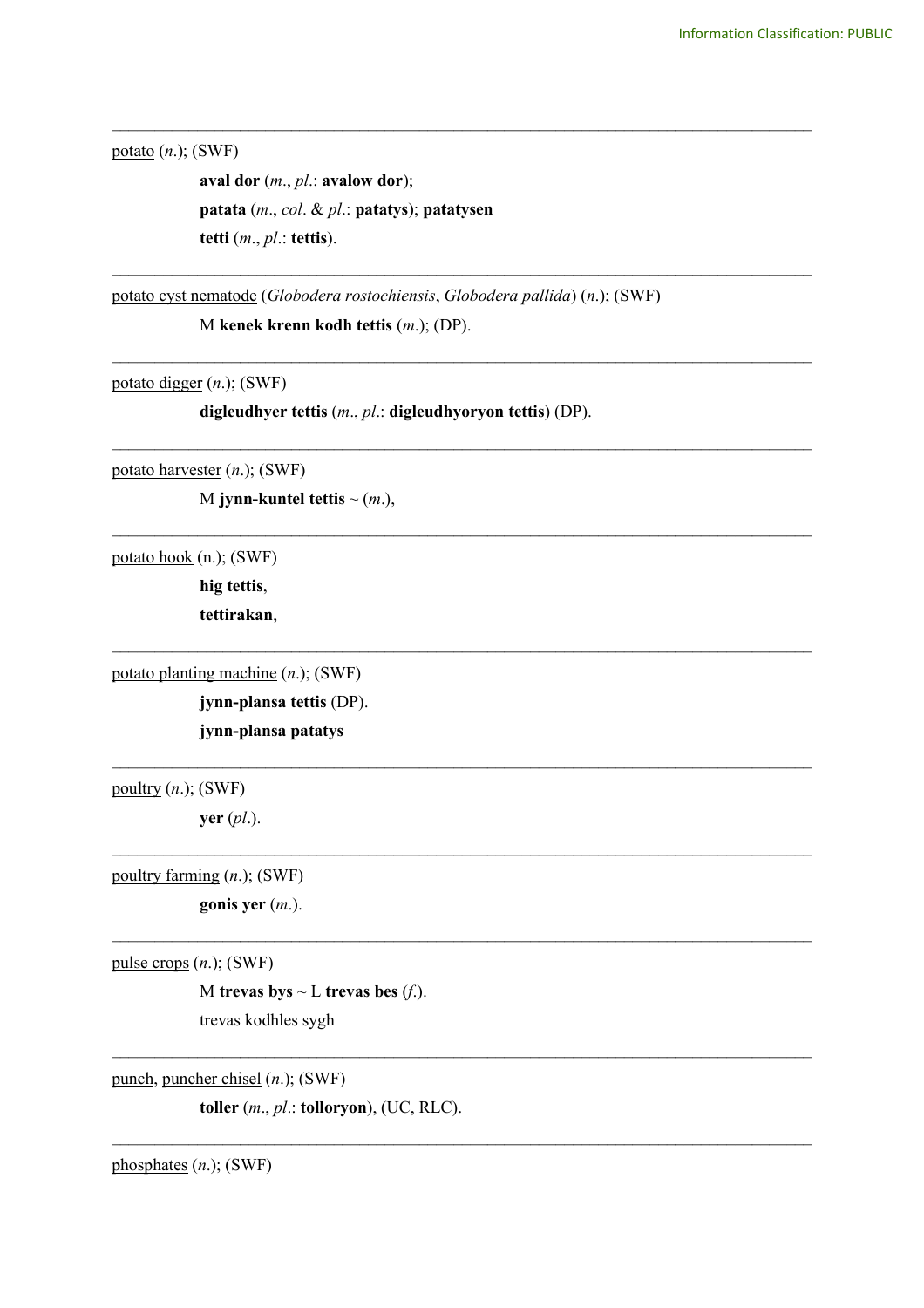**fosfat** (*m*., *pl*.: **fosfatow**), (UCR).

rabbit (*Oryctolagus cuniculus*) (*n*.); (SWF)

**konin** (*m*., *pl*.: **konines**), (UC, KK, RLC, UCR, KS).

\_\_\_\_\_\_\_\_\_\_\_\_\_\_\_\_\_\_\_\_\_\_\_\_\_\_\_\_\_\_\_\_\_\_\_\_\_\_\_\_\_\_\_\_\_\_\_\_\_\_\_\_\_\_\_\_\_\_\_\_\_\_\_\_\_\_\_\_\_\_\_\_\_\_\_\_\_\_\_\_\_\_

\_\_\_\_\_\_\_\_\_\_\_\_\_\_\_\_\_\_\_\_\_\_\_\_\_\_\_\_\_\_\_\_\_\_\_\_\_\_\_\_\_\_\_\_\_\_\_\_\_\_\_\_\_\_\_\_\_\_\_\_\_\_\_\_\_\_\_\_\_\_\_\_\_\_\_\_\_\_\_\_\_\_

**\_\_\_\_\_\_\_\_\_\_\_\_\_\_\_\_\_\_\_\_\_\_\_\_\_\_\_\_\_\_\_\_\_\_\_\_\_\_\_\_\_\_\_\_\_\_\_\_\_\_\_\_\_\_\_\_\_\_\_\_\_\_\_\_\_\_\_\_\_\_\_\_\_\_\_\_\_\_\_\_\_**

\_\_\_\_\_\_\_\_\_\_\_\_\_\_\_\_\_\_\_\_\_\_\_\_\_\_\_\_\_\_\_\_\_\_\_\_\_\_\_\_\_\_\_\_\_\_\_\_\_\_\_\_\_\_\_\_\_\_\_\_\_\_\_\_\_\_\_\_\_\_\_\_\_\_\_\_\_\_\_\_\_\_

\_\_\_\_\_\_\_\_\_\_\_\_\_\_\_\_\_\_\_\_\_\_\_\_\_\_\_\_\_\_\_\_\_\_\_\_\_\_\_\_\_\_\_\_\_\_\_\_\_\_\_\_\_\_\_\_\_\_\_\_\_\_\_\_\_\_\_\_\_\_\_\_\_\_\_\_\_\_\_\_\_\_

\_\_\_\_\_\_\_\_\_\_\_\_\_\_\_\_\_\_\_\_\_\_\_\_\_\_\_\_\_\_\_\_\_\_\_\_\_\_\_\_\_\_\_\_\_\_\_\_\_\_\_\_\_\_\_\_\_\_\_\_\_\_\_\_\_\_\_\_\_\_\_\_\_\_\_\_\_\_\_\_\_\_

 $\mathcal{L}_\text{max}$  and  $\mathcal{L}_\text{max}$  and  $\mathcal{L}_\text{max}$  and  $\mathcal{L}_\text{max}$  and  $\mathcal{L}_\text{max}$  and  $\mathcal{L}_\text{max}$ 

 $\mathcal{L}_\text{max}$  and  $\mathcal{L}_\text{max}$  and  $\mathcal{L}_\text{max}$  and  $\mathcal{L}_\text{max}$  and  $\mathcal{L}_\text{max}$  and  $\mathcal{L}_\text{max}$ 

 $\mathcal{L}_\text{max}$  and  $\mathcal{L}_\text{max}$  and  $\mathcal{L}_\text{max}$  and  $\mathcal{L}_\text{max}$  and  $\mathcal{L}_\text{max}$  and  $\mathcal{L}_\text{max}$ 

 $\mathcal{L}_\text{max}$  and  $\mathcal{L}_\text{max}$  and  $\mathcal{L}_\text{max}$  and  $\mathcal{L}_\text{max}$  and  $\mathcal{L}_\text{max}$  and  $\mathcal{L}_\text{max}$ 

 $\mathcal{L}_\mathcal{L} = \{ \mathcal{L}_\mathcal{L} = \{ \mathcal{L}_\mathcal{L} = \{ \mathcal{L}_\mathcal{L} = \{ \mathcal{L}_\mathcal{L} = \{ \mathcal{L}_\mathcal{L} = \{ \mathcal{L}_\mathcal{L} = \{ \mathcal{L}_\mathcal{L} = \{ \mathcal{L}_\mathcal{L} = \{ \mathcal{L}_\mathcal{L} = \{ \mathcal{L}_\mathcal{L} = \{ \mathcal{L}_\mathcal{L} = \{ \mathcal{L}_\mathcal{L} = \{ \mathcal{L}_\mathcal{L} = \{ \mathcal{L}_\mathcal{$ 

#### Rake

**Rastell** *f* hand held

ram, sheep (*male*) (*n*.); (SWF)

**hordh** (*m*., *pl*., **hordhes**), (UC, KK, RLC, UCR, KS).

rape, rape-seed (*n*.); (SWF)

**kedhow gwel** (*m*., *Brassica campestris*); ervinek **has kowl** (*col*.), (RLC).

rape-seed (*n*.); (SWF)

**has ervinek** (*col*.), (RLC).

raw milk (*n*.); (SWF)

**leth kriv** (*m*.), (UC, RLC, UCR).

revived pasture, aftermath (*n*.); (SWF)

M **aswels** ~ L **ajels** (*col*. & *m*.), (UC, KK, RLC, UCR).

rick (*n*.); (SWF)

(*e.g stook*) **bern** (*m*., *pl*.: **bern**(**y**)**ow**), (UC, KK, RLC, UCR); (steed *turf*) **das gesow** (*f*., *pl*.: **deys kesow**), (*turf bog*) **towarghek** (*f*., *pl*.: **towarghegi**, **towarghegow**), (UC, KK, RLC, UCR); (*turf*) **skawn** ~ M **skaven** (*m*., *pl*.: **skawnyow** ~ M **skavnyow**), (UC, KK, RLC, UCR); (*wood pile*) **tasorn** (*m*., *pl*.: **tasern**, **tasernow**), (UC, RLC, UCR).

rick-yard, mowhay(*n*.); (SWF)

**yslan** (*f*., *pl*.: M **yslannow** ~ L **ysladnow**), (UC, KK, UCR).

rod (*measure of land*) (*n*.); (SWF) **lorgh** (*m*. & *f*.), (UC, KK, RLC, UCR).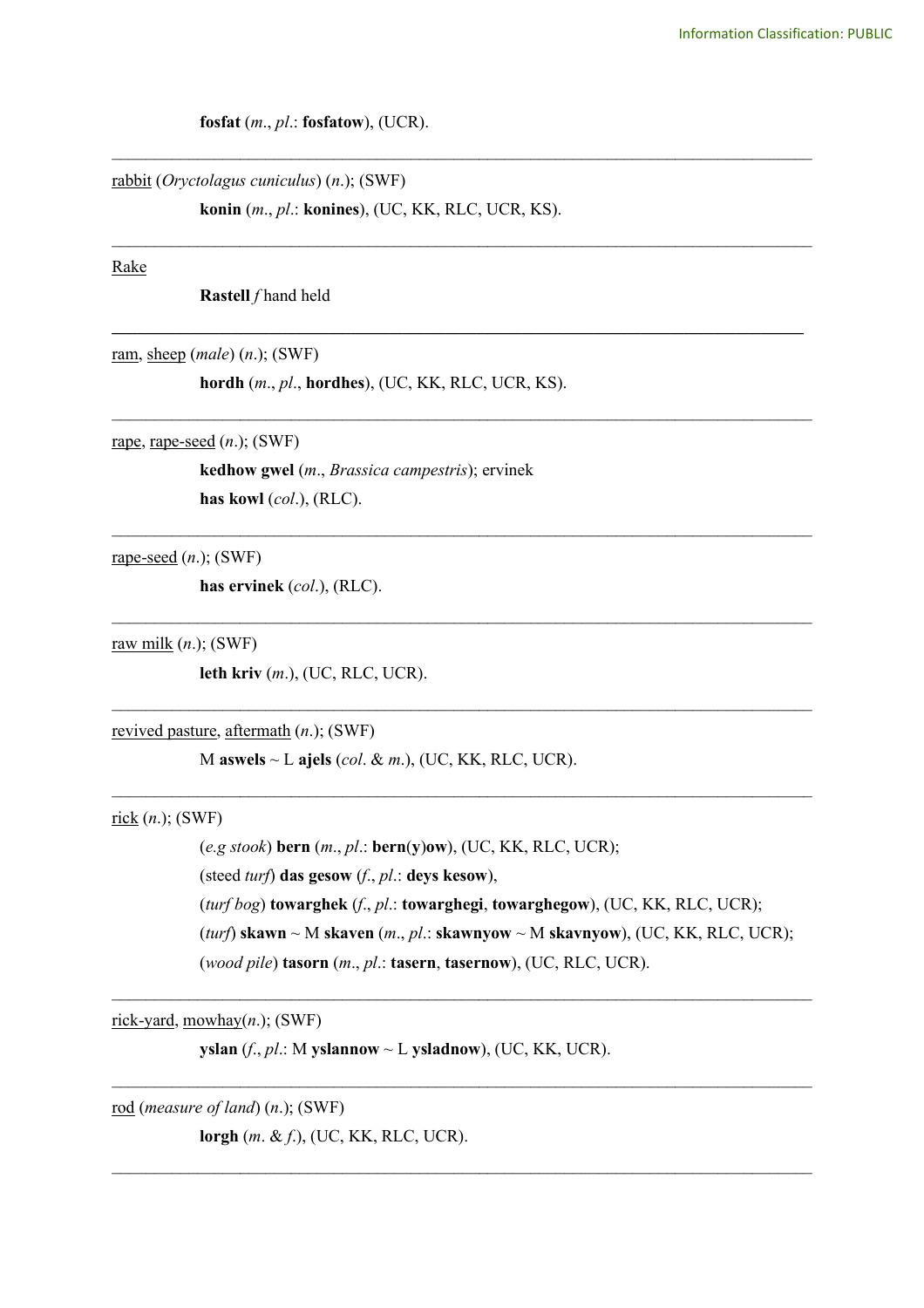roller (*n*.); (SWF)

**rolyer** (*m*., *pl*.: **rolyoryon**); (RLC) *rulliar*;

**rolyer park** (*m*., *pl*.: **rolyoryon park**);

{B *ruilh*; W *rholiwr*, *roliwr*, *rhowliwr*, *rowliwr*, *rholer*, *rhowler*, *rholyr*, *roler*, *rowler*, *rolyr*}.

roost, perch (*n*.); (SWF)

**prenn yer**  $\sim$  L **predn yer** (*m*.), (UCR); **treuspren** (*m*., *pl*.: **treusprennyer** ~ L **treusprednyer**), (UC, KK, RLC, UCR); **yskynbren** (*m*., *pl*.: **yskynbrennyer** ~ L **yskynbrednyer**) (UCR < W);

\_\_\_\_\_\_\_\_\_\_\_\_\_\_\_\_\_\_\_\_\_\_\_\_\_\_\_\_\_\_\_\_\_\_\_\_\_\_\_\_\_\_\_\_\_\_\_\_\_\_\_\_\_\_\_\_\_\_\_\_\_\_\_\_\_\_\_\_\_\_\_\_\_\_\_\_\_\_\_\_\_\_

\_\_\_\_\_\_\_\_\_\_\_\_\_\_\_\_\_\_\_\_\_\_\_\_\_\_\_\_\_\_\_\_\_\_\_\_\_\_\_\_\_\_\_\_\_\_\_\_\_\_\_\_\_\_\_\_\_\_\_\_\_\_\_\_\_\_\_\_\_\_\_\_\_\_\_\_\_\_\_\_\_\_

 $\mathcal{L}_\text{max}$  , and the contribution of the contribution of the contribution of the contribution of the contribution of the contribution of the contribution of the contribution of the contribution of the contribution of t

 $\mathcal{L}_\text{max}$  , and the contribution of the contribution of the contribution of the contribution of the contribution of the contribution of the contribution of the contribution of the contribution of the contribution of t

 $\mathcal{L}_\text{max}$  , and the contribution of the contribution of the contribution of the contribution of the contribution of the contribution of the contribution of the contribution of the contribution of the contribution of t

 $\mathcal{L}_\text{max}$  , and the contribution of the contribution of the contribution of the contribution of the contribution of the contribution of the contribution of the contribution of the contribution of the contribution of t

 $\mathcal{L}_\mathcal{L} = \{ \mathcal{L}_\mathcal{L} = \{ \mathcal{L}_\mathcal{L} = \{ \mathcal{L}_\mathcal{L} = \{ \mathcal{L}_\mathcal{L} = \{ \mathcal{L}_\mathcal{L} = \{ \mathcal{L}_\mathcal{L} = \{ \mathcal{L}_\mathcal{L} = \{ \mathcal{L}_\mathcal{L} = \{ \mathcal{L}_\mathcal{L} = \{ \mathcal{L}_\mathcal{L} = \{ \mathcal{L}_\mathcal{L} = \{ \mathcal{L}_\mathcal{L} = \{ \mathcal{L}_\mathcal{L} = \{ \mathcal{L}_\mathcal{$ 

 $\mathcal{L}_\mathcal{L} = \{ \mathcal{L}_\mathcal{L} = \{ \mathcal{L}_\mathcal{L} = \{ \mathcal{L}_\mathcal{L} = \{ \mathcal{L}_\mathcal{L} = \{ \mathcal{L}_\mathcal{L} = \{ \mathcal{L}_\mathcal{L} = \{ \mathcal{L}_\mathcal{L} = \{ \mathcal{L}_\mathcal{L} = \{ \mathcal{L}_\mathcal{L} = \{ \mathcal{L}_\mathcal{L} = \{ \mathcal{L}_\mathcal{L} = \{ \mathcal{L}_\mathcal{L} = \{ \mathcal{L}_\mathcal{L} = \{ \mathcal{L}_\mathcal{$ 

\_\_\_\_\_\_\_\_\_\_\_\_\_\_\_\_\_\_\_\_\_\_\_\_\_\_\_\_\_\_\_\_\_\_\_\_\_\_\_\_\_\_\_\_\_\_\_\_\_\_\_\_\_\_\_\_\_\_\_\_\_\_\_\_\_\_\_\_\_\_\_\_\_\_\_\_\_\_\_\_\_\_

root crop (*n*.); (SWF)

**trevas wreydh** (*f*.), (DP).

root vegetables (*n*.); (SWF)

**losow gwreydh** (*pl*.), (DP).

rotary hoe, rotary cutter (*n*.); (SWF)

**trobigell** (*f*., *pl*.: **trobigellow**), (DP).

royal land tax (*n*.); (SWF)

**tallach**  $(m.)$ , (UCR). obsolete – last used 1332

rumen (*n*.); (SWF)

**bleynlas**  $(m.)$ , (UCR). to ruminate = dasknias

runt (*pig*) (*n*.); (SWF)

**pygg gwynn** ~ L **pygg gwydn** (RLC, UCR).

rushes (*Juncus*) (*n*.); (SWF)

M **bronn** ~ L **brodn** (*col*.), (UC, KK, RLC, UCR, KS).

rye land (*n*.); (SWF)

**sugaldir** (*m*.); (< *plc*.*nms*. *Segoulder*, *Chygolder*), (UC, KK, RLC, UCR).

 $\mathcal{L}_\mathcal{L} = \{ \mathcal{L}_\mathcal{L} = \{ \mathcal{L}_\mathcal{L} = \{ \mathcal{L}_\mathcal{L} = \{ \mathcal{L}_\mathcal{L} = \{ \mathcal{L}_\mathcal{L} = \{ \mathcal{L}_\mathcal{L} = \{ \mathcal{L}_\mathcal{L} = \{ \mathcal{L}_\mathcal{L} = \{ \mathcal{L}_\mathcal{L} = \{ \mathcal{L}_\mathcal{L} = \{ \mathcal{L}_\mathcal{L} = \{ \mathcal{L}_\mathcal{L} = \{ \mathcal{L}_\mathcal{L} = \{ \mathcal{L}_\mathcal{$ 

 $\mathcal{L}_\mathcal{L} = \{ \mathcal{L}_\mathcal{L} = \{ \mathcal{L}_\mathcal{L} = \{ \mathcal{L}_\mathcal{L} = \{ \mathcal{L}_\mathcal{L} = \{ \mathcal{L}_\mathcal{L} = \{ \mathcal{L}_\mathcal{L} = \{ \mathcal{L}_\mathcal{L} = \{ \mathcal{L}_\mathcal{L} = \{ \mathcal{L}_\mathcal{L} = \{ \mathcal{L}_\mathcal{L} = \{ \mathcal{L}_\mathcal{L} = \{ \mathcal{L}_\mathcal{L} = \{ \mathcal{L}_\mathcal{L} = \{ \mathcal{L}_\mathcal{$ 

ryegrass mosaic virus (spread by cereal rust mite *Abacarus hystrix*) (*n*.); (SWF)

**virus brith ivra** (*m*., *pl*.: **virusys**/**virusow brith ivra**), (DP).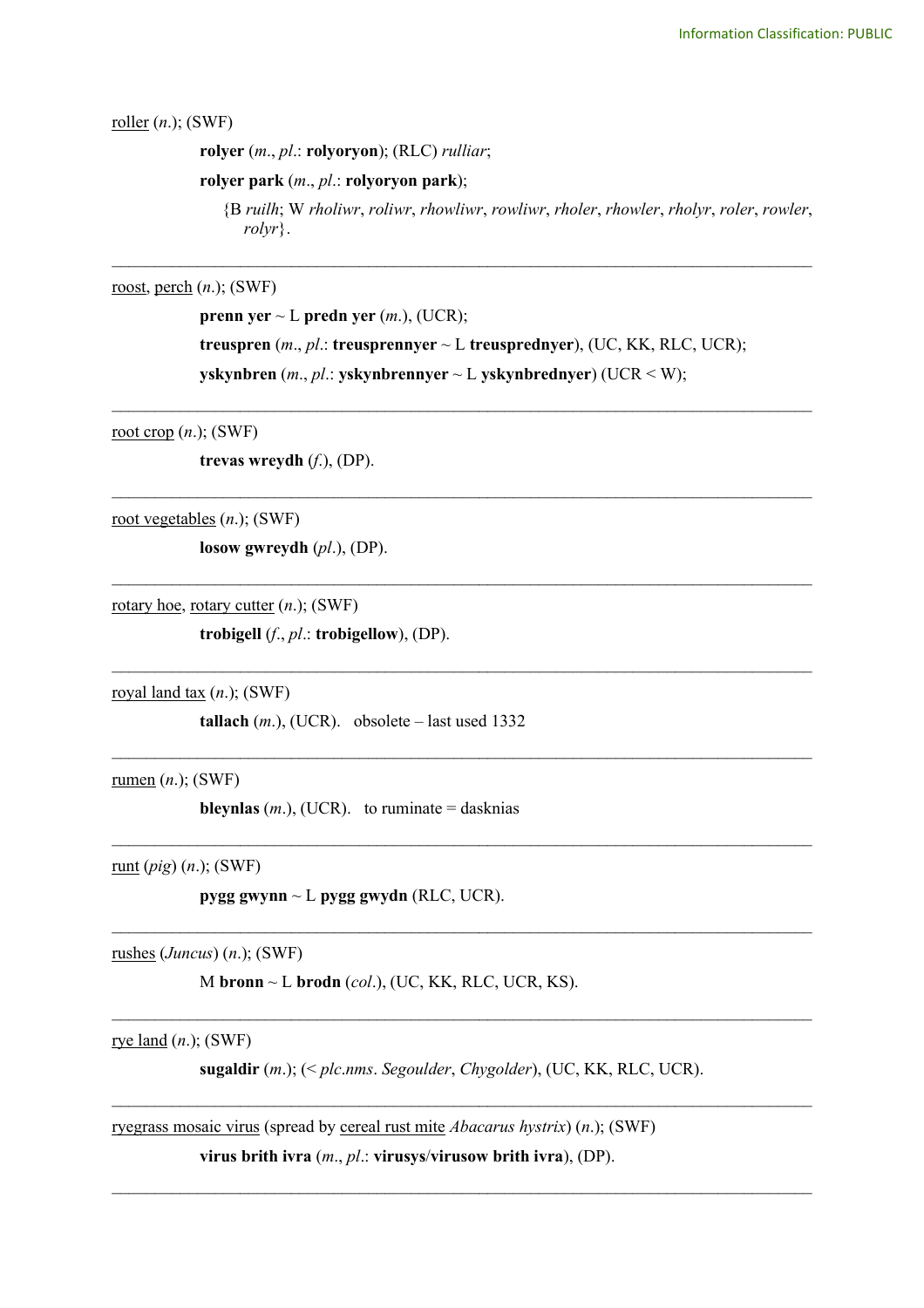sandy heathland (*n*.); (SWF)

**ros tewesek** (*m*. & *f*.), (DP).

#### saw (*n*.); (SWF)

**hesken** (*f*., *pl*.: **heskennow** ~ L **heskednow**); (RLC) *hesken* ~ *heskan*; {B *heskenn*; W *hesglif*}.

\_\_\_\_\_\_\_\_\_\_\_\_\_\_\_\_\_\_\_\_\_\_\_\_\_\_\_\_\_\_\_\_\_\_\_\_\_\_\_\_\_\_\_\_\_\_\_\_\_\_\_\_\_\_\_\_\_\_\_\_\_\_\_\_\_\_\_\_\_\_\_\_\_\_\_\_\_\_\_\_\_\_

\_\_\_\_\_\_\_\_\_\_\_\_\_\_\_\_\_\_\_\_\_\_\_\_\_\_\_\_\_\_\_\_\_\_\_\_\_\_\_\_\_\_\_\_\_\_\_\_\_\_\_\_\_\_\_\_\_\_\_\_\_\_\_\_\_\_\_\_\_\_\_\_\_\_\_\_\_\_\_\_\_\_

\_\_\_\_\_\_\_\_\_\_\_\_\_\_\_\_\_\_\_\_\_\_\_\_\_\_\_\_\_\_\_\_\_\_\_\_\_\_\_\_\_\_\_\_\_\_\_\_\_\_\_\_\_\_\_\_\_\_\_\_\_\_\_\_\_\_\_\_\_\_\_\_\_\_\_\_\_\_\_\_\_\_

 $\mathcal{L}_\mathcal{L} = \{ \mathcal{L}_\mathcal{L} = \{ \mathcal{L}_\mathcal{L} = \{ \mathcal{L}_\mathcal{L} = \{ \mathcal{L}_\mathcal{L} = \{ \mathcal{L}_\mathcal{L} = \{ \mathcal{L}_\mathcal{L} = \{ \mathcal{L}_\mathcal{L} = \{ \mathcal{L}_\mathcal{L} = \{ \mathcal{L}_\mathcal{L} = \{ \mathcal{L}_\mathcal{L} = \{ \mathcal{L}_\mathcal{L} = \{ \mathcal{L}_\mathcal{L} = \{ \mathcal{L}_\mathcal{L} = \{ \mathcal{L}_\mathcal{$ 

cross-cut saw **hesken dreus**

tenon saw **hesken denon**;

circular saw **hesken dro**;

rip saw **hesken-skwardya**;

bow saw **hesken warak**;

band saw, **hesken vond**;

hack saw **hesken hack**

chain saw **hesken gadon**;

jigsaw **hesken jygg**.

scarecrow (*n*.); (SWF)

**bocka** (*m*.); **bocka brini** (*m*.); **boubas** (*f*.). **buckaboo**

#### Scrub

**Krann** L kradn

scythe (*n*.); (SWF)

**falgh** ~ L **fylgh** (*f*., *pl*.: **fylghyer**, **fylghyow**) "scythe, "; (RLC) *filh*; **fals** (*f*., *pl*.: **fylsyow**  $\sim$  L **fyljyow**, **falsyow**) "sickle, scythe "; **serr** (*m*., *pl*.: **serrow**) "pruning hook, billhook, sickle, scythe"; {B *falc'h*; W *pladur*}. Welsh note generally scythe is 1-handed, sickle is 2-handed

 $\mathcal{L}_\mathcal{L} = \{ \mathcal{L}_\mathcal{L} = \{ \mathcal{L}_\mathcal{L} = \{ \mathcal{L}_\mathcal{L} = \{ \mathcal{L}_\mathcal{L} = \{ \mathcal{L}_\mathcal{L} = \{ \mathcal{L}_\mathcal{L} = \{ \mathcal{L}_\mathcal{L} = \{ \mathcal{L}_\mathcal{L} = \{ \mathcal{L}_\mathcal{L} = \{ \mathcal{L}_\mathcal{L} = \{ \mathcal{L}_\mathcal{L} = \{ \mathcal{L}_\mathcal{L} = \{ \mathcal{L}_\mathcal{L} = \{ \mathcal{L}_\mathcal{$ 

 $\mathcal{L}_\mathcal{L} = \{ \mathcal{L}_\mathcal{L} = \{ \mathcal{L}_\mathcal{L} = \{ \mathcal{L}_\mathcal{L} = \{ \mathcal{L}_\mathcal{L} = \{ \mathcal{L}_\mathcal{L} = \{ \mathcal{L}_\mathcal{L} = \{ \mathcal{L}_\mathcal{L} = \{ \mathcal{L}_\mathcal{L} = \{ \mathcal{L}_\mathcal{L} = \{ \mathcal{L}_\mathcal{L} = \{ \mathcal{L}_\mathcal{L} = \{ \mathcal{L}_\mathcal{L} = \{ \mathcal{L}_\mathcal{L} = \{ \mathcal{L}_\mathcal{$ 

seeds (*n*.); (SWF)

**has** (*col*.).

set-aside (*n*.); (SWF)

**gwel aneylys** (DP); (of land) (**tir) gorrys a-denewen**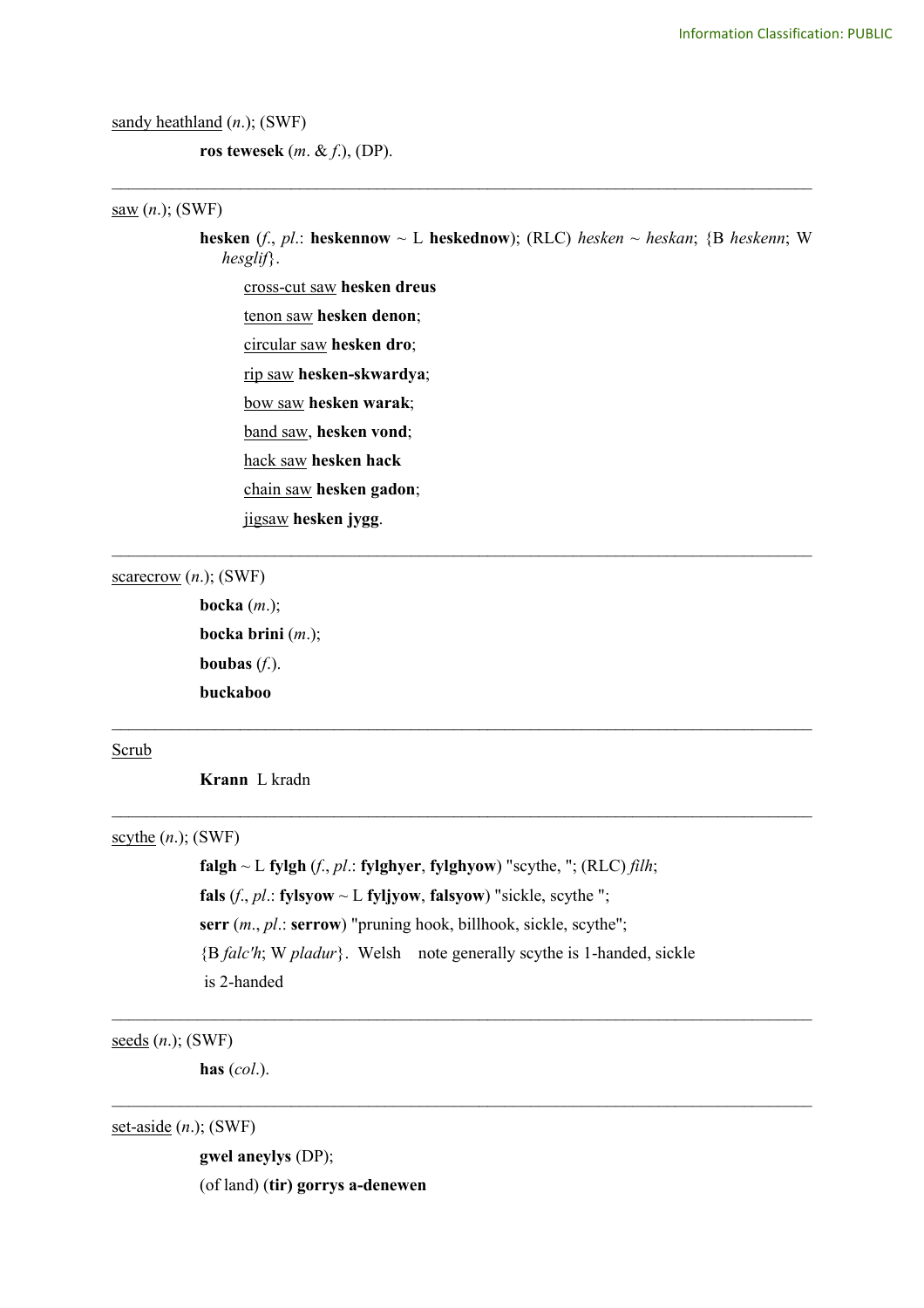sheaf (*n*.); (SWF)

**manal** (*f*., *pl*.: **manalow**), (*of corn*) **manal ys** (*f*.); **tysk** (*m*. & *f*., *pl*.: **tyskow**); (*gleaner's*) **tysken** (*f*., M **tyskennow** ~ L **tyskednow**).

\_\_\_\_\_\_\_\_\_\_\_\_\_\_\_\_\_\_\_\_\_\_\_\_\_\_\_\_\_\_\_\_\_\_\_\_\_\_\_\_\_\_\_\_\_\_\_\_\_\_\_\_\_\_\_\_\_\_\_\_\_\_\_\_\_\_\_\_\_\_\_\_\_\_\_\_\_\_\_\_\_\_

\_\_\_\_\_\_\_\_\_\_\_\_\_\_\_\_\_\_\_\_\_\_\_\_\_\_\_\_\_\_\_\_\_\_\_\_\_\_\_\_\_\_\_\_\_\_\_\_\_\_\_\_\_\_\_\_\_\_\_\_\_\_\_\_\_\_\_\_\_\_\_\_\_\_\_\_\_\_\_\_\_\_

\_\_\_\_\_\_\_\_\_\_\_\_\_\_\_\_\_\_\_\_\_\_\_\_\_\_\_\_\_\_\_\_\_\_\_\_\_\_\_\_\_\_\_\_\_\_\_\_\_\_\_\_\_\_\_\_\_\_\_\_\_\_\_\_\_\_\_\_\_\_\_\_\_\_\_\_\_\_\_\_\_\_

\_\_\_\_\_\_\_\_\_\_\_\_\_\_\_\_\_\_\_\_\_\_\_\_\_\_\_\_\_\_\_\_\_\_\_\_\_\_\_\_\_\_\_\_\_\_\_\_\_\_\_\_\_\_\_\_\_\_\_\_\_\_\_\_\_\_\_\_\_\_\_\_\_\_\_\_\_\_\_\_\_\_

\_\_\_\_\_\_\_\_\_\_\_\_\_\_\_\_\_\_\_\_\_\_\_\_\_\_\_\_\_\_\_\_\_\_\_\_\_\_\_\_\_\_\_\_\_\_\_\_\_\_\_\_\_\_\_\_\_\_\_\_\_\_\_\_\_\_\_\_\_\_\_\_\_\_\_\_\_\_\_\_\_\_

 $\mathcal{L}_\text{max}$  , and the contribution of the contribution of the contribution of the contribution of the contribution of the contribution of the contribution of the contribution of the contribution of the contribution of t

 $\mathcal{L}_\text{max}$  , and the contribution of the contribution of the contribution of the contribution of the contribution of the contribution of the contribution of the contribution of the contribution of the contribution of t

 $\mathcal{L}_\text{max}$  , and the contribution of the contribution of the contribution of the contribution of the contribution of the contribution of the contribution of the contribution of the contribution of the contribution of t

 $\mathcal{L}_\text{max}$  , and the contribution of the contribution of the contribution of the contribution of the contribution of the contribution of the contribution of the contribution of the contribution of the contribution of t

 $\mathcal{L}_\mathcal{L} = \{ \mathcal{L}_\mathcal{L} = \{ \mathcal{L}_\mathcal{L} = \{ \mathcal{L}_\mathcal{L} = \{ \mathcal{L}_\mathcal{L} = \{ \mathcal{L}_\mathcal{L} = \{ \mathcal{L}_\mathcal{L} = \{ \mathcal{L}_\mathcal{L} = \{ \mathcal{L}_\mathcal{L} = \{ \mathcal{L}_\mathcal{L} = \{ \mathcal{L}_\mathcal{L} = \{ \mathcal{L}_\mathcal{L} = \{ \mathcal{L}_\mathcal{L} = \{ \mathcal{L}_\mathcal{L} = \{ \mathcal{L}_\mathcal{$ 

sheaf-binder (*n*.); (SWF)

**kolmer** (*m*., *pl*.: **kolmoryon**).

shearer (*n*.); (SWF)

**knyvyer** (*m*., *pl*.: **knyvyoryon**) (RLC) ‹*knivier*›.

shed (*n*.); (SWF)

**krow** (*m*., *pl*.: **krowyow**).

sheep dip (*n*.); (SWF)

**kawn-troghya deves** (*m*., *pl*. **kawnow-troghya deves**), (DP); **new-droghya** (*f*.), (DP). Note: no longer done/illegal

sheep dog  $(n.)$ ; (SWF)

M **ki deves** ~ L **kei deves** (*m*., *pl*.: **keun deves**).

sheep farming, to raise sheep (*n*.); (SWF)

**gonis deves** (*m*.).

sheep manure (*n*.); (SWF)

**pryllyon deves** (*pl*.). **kagal deves**

sheep rot  $(n.)$ ; (SWF) = fluke **podh** (*m*.).

**eyles** *coll* **eylesen** *f*

 $\frac{\text{sheep-cot}}{\text{(n.)}}$ ; (SWF) = sheep shelter

**krow deves** (*m*., *pl*.: **krowyow deves**);

**bowji deves** (*m*.);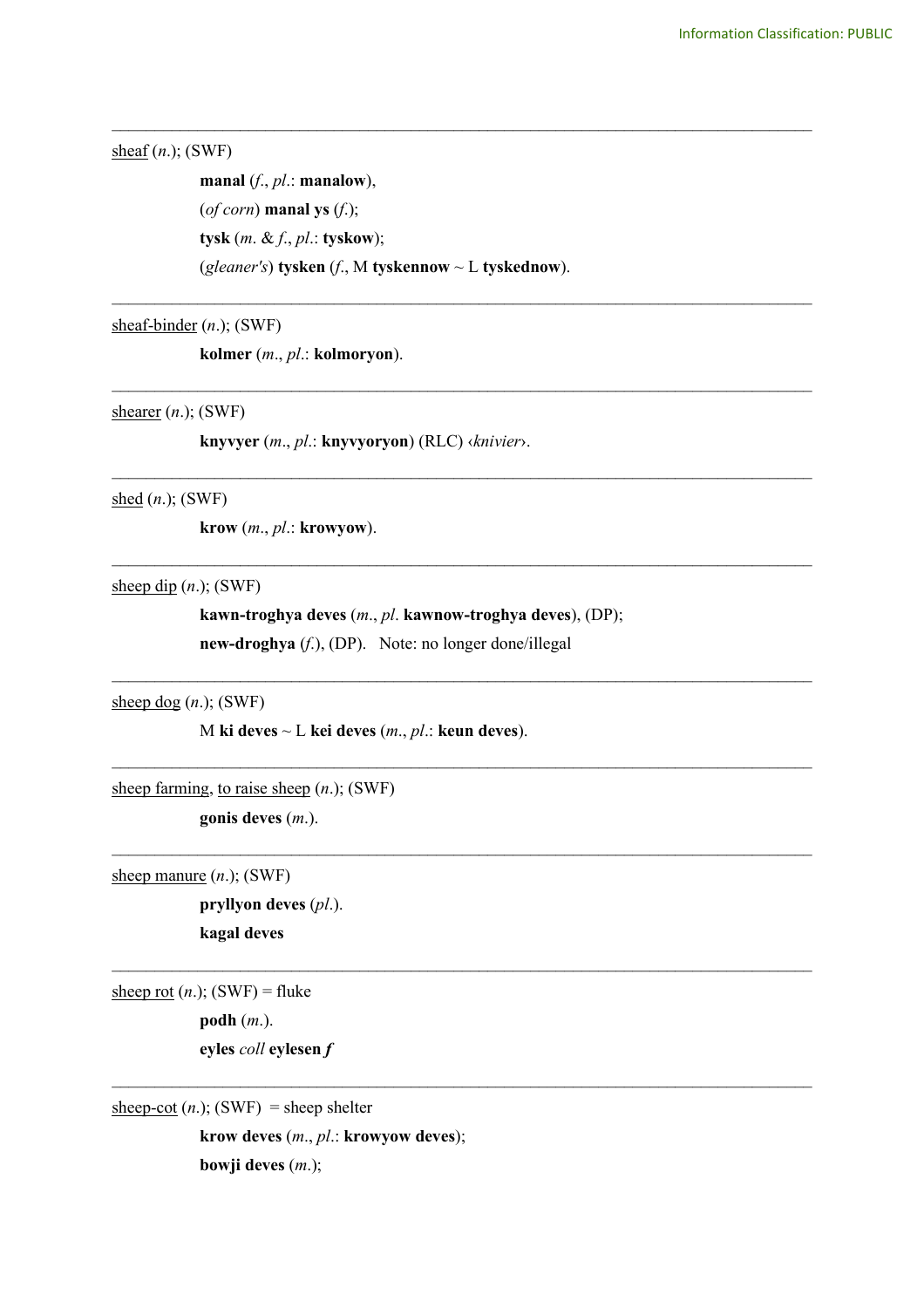**devetti** (m.).

sheep-hole (*n*.); (SWF) in hedge just wide enough for sheep but too small for other animals M **saven deves**  $\sim$  L **sawn deves** (*f*.).

\_\_\_\_\_\_\_\_\_\_\_\_\_\_\_\_\_\_\_\_\_\_\_\_\_\_\_\_\_\_\_\_\_\_\_\_\_\_\_\_\_\_\_\_\_\_\_\_\_\_\_\_\_\_\_\_\_\_\_\_\_\_\_\_\_\_\_\_\_\_\_\_\_\_\_\_\_\_\_\_\_\_

\_\_\_\_\_\_\_\_\_\_\_\_\_\_\_\_\_\_\_\_\_\_\_\_\_\_\_\_\_\_\_\_\_\_\_\_\_\_\_\_\_\_\_\_\_\_\_\_\_\_\_\_\_\_\_\_\_\_\_\_\_\_\_\_\_\_\_\_\_\_\_\_\_\_\_\_\_\_\_\_\_\_

\_\_\_\_\_\_\_\_\_\_\_\_\_\_\_\_\_\_\_\_\_\_\_\_\_\_\_\_\_\_\_\_\_\_\_\_\_\_\_\_\_\_\_\_\_\_\_\_\_\_\_\_\_\_\_\_\_\_\_\_\_\_\_\_\_\_\_\_\_\_\_\_\_\_\_\_\_\_\_\_\_

sheep-race, rough pasture (*n*.); (SWF)

**fridh** (*f*., *pl*.: **fridhow**); (RLC) *frîdh* (< WB *frith*; cf. W *ffridd*); (*by the sea*) **morrep deves** (*m*., *pl*. **morrebow**). (constrained pathway) **res deves**

sheep, ewe (*n*.); (SWF)

**davas** (*f.*, *col.* **deves**; *pl.* **devysyow**  $\sim$  **L devyjyow**).

sheepfold (*n*.); (SWF)

**korlan dheves** (*f*., *pl*.: **korlannow deves** ~ L **korladnow deves**). = pound

\_\_\_\_\_\_\_\_\_\_\_\_\_\_\_\_\_\_\_\_\_\_\_\_\_\_\_\_\_\_\_\_\_\_\_\_\_\_\_\_\_\_\_\_\_\_\_\_\_\_\_\_\_\_\_\_\_\_\_\_\_\_\_\_\_\_\_\_\_\_\_\_\_\_\_\_\_\_\_\_\_\_

 $\mathcal{L}_\text{max}$  , and the contribution of the contribution of the contribution of the contribution of the contribution of the contribution of the contribution of the contribution of the contribution of the contribution of t

 $\mathcal{L}_\text{max}$  , and the contribution of the contribution of the contribution of the contribution of the contribution of the contribution of the contribution of the contribution of the contribution of the contribution of t

 $\mathcal{L}_\text{max}$  , and the contribution of the contribution of the contribution of the contribution of the contribution of the contribution of the contribution of the contribution of the contribution of the contribution of t

\_\_\_\_\_\_\_\_\_\_\_\_\_\_\_\_\_\_\_\_\_\_\_\_\_\_\_\_\_\_\_\_\_\_\_\_\_\_\_\_\_\_\_\_\_\_\_\_\_\_\_\_\_\_\_\_\_\_\_\_\_\_\_\_\_\_\_\_\_\_\_\_\_\_\_\_\_\_\_\_\_\_

sheep-turnover

**treylva deves**

shovel (*n*.); (SWF)

**reuv** (*f*., *pl*.: **reuvow**); (RLC) *reav*; {B *reuñv*; W *rhaw*(*f*)}.

sickle bar mower (*n*.); (SWF) old fashioned now disc mower

**myser kolter m mysoryon kolter myjer kolter** (*m*., *pl*.: **myjoryon kolter**).

sickle, reeping hook (*n*.); (SWF)

M **kromman** ~ L **krobman** (*f*., *pl*.: **kromanow**); (RLC) *crobman*;

{B *falz*; W *cryman*}.

sieve (*large*) (*n*.); (SWF) **kasyer** (*m*., *pl*.: **kasyerow** ~ **kasyers**); (RLC) *cazhier*; (Alternatives) **kroder** (*m*.); {B *krouer*, *tamouez*, *sil*; W *gogr*, *crwydr*}.

 $\mathcal{L}_\mathcal{L} = \{ \mathcal{L}_\mathcal{L} = \{ \mathcal{L}_\mathcal{L} = \{ \mathcal{L}_\mathcal{L} = \{ \mathcal{L}_\mathcal{L} = \{ \mathcal{L}_\mathcal{L} = \{ \mathcal{L}_\mathcal{L} = \{ \mathcal{L}_\mathcal{L} = \{ \mathcal{L}_\mathcal{L} = \{ \mathcal{L}_\mathcal{L} = \{ \mathcal{L}_\mathcal{L} = \{ \mathcal{L}_\mathcal{L} = \{ \mathcal{L}_\mathcal{L} = \{ \mathcal{L}_\mathcal{L} = \{ \mathcal{L}_\mathcal{$ 

 $\mathcal{L}_\mathcal{L} = \{ \mathcal{L}_\mathcal{L} = \{ \mathcal{L}_\mathcal{L} = \{ \mathcal{L}_\mathcal{L} = \{ \mathcal{L}_\mathcal{L} = \{ \mathcal{L}_\mathcal{L} = \{ \mathcal{L}_\mathcal{L} = \{ \mathcal{L}_\mathcal{L} = \{ \mathcal{L}_\mathcal{L} = \{ \mathcal{L}_\mathcal{L} = \{ \mathcal{L}_\mathcal{L} = \{ \mathcal{L}_\mathcal{L} = \{ \mathcal{L}_\mathcal{L} = \{ \mathcal{L}_\mathcal{L} = \{ \mathcal{L}_\mathcal{$ 

**Rider** = small domestic

silage (*n*.); (SWF)

**gora glas brewys** (*col*.). - silage **gora glas sygh =** haylage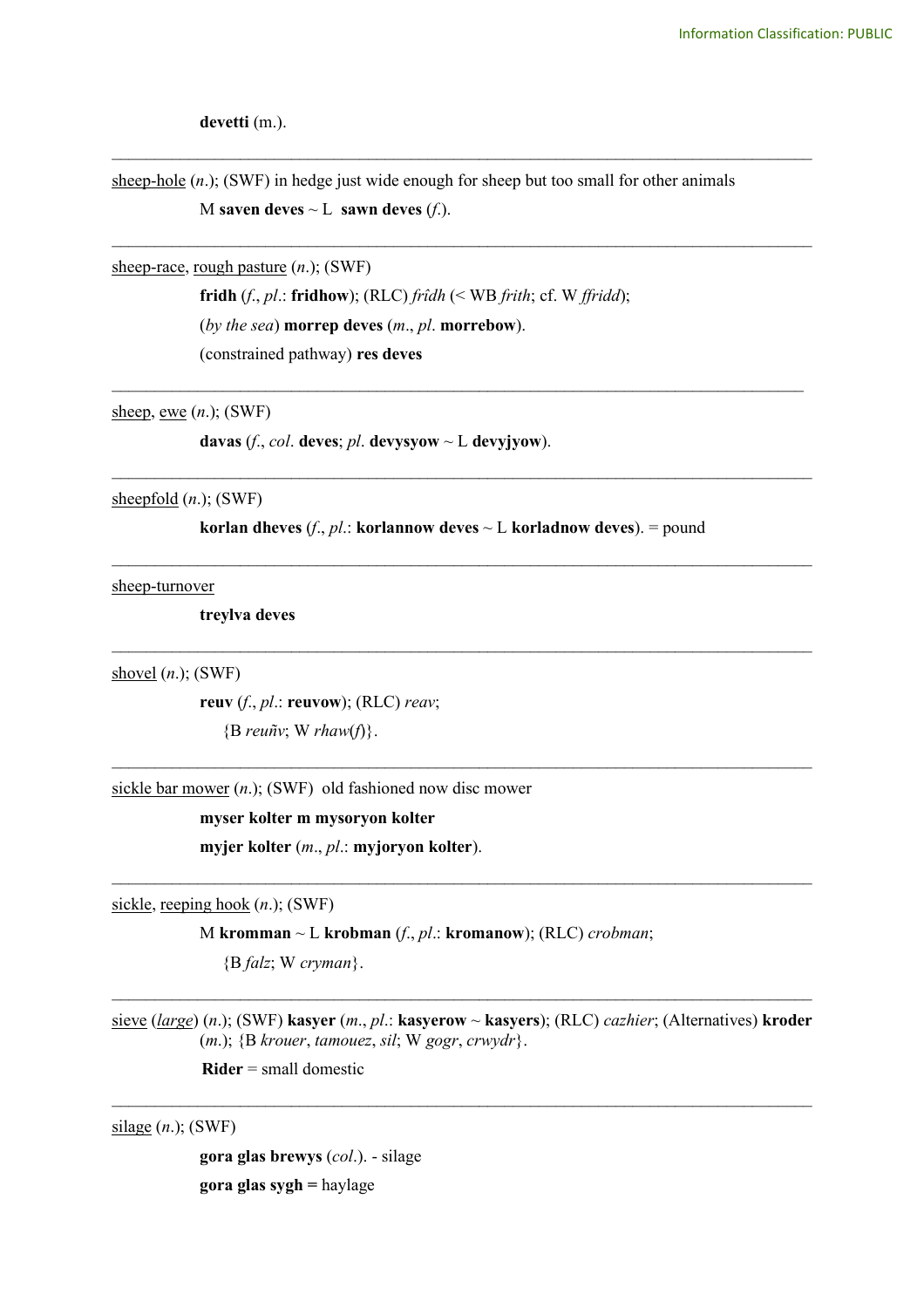skimming plough, small plough (*n*.); (SWF)

**soghell** (*m*., **soghellow**); (< ACD *zohal*), (RLC).

\_\_\_\_\_\_\_\_\_\_\_\_\_\_\_\_\_\_\_\_\_\_\_\_\_\_\_\_\_\_\_\_\_\_\_\_\_\_\_\_\_\_\_\_\_\_\_\_\_\_\_\_\_\_\_\_\_\_\_\_\_\_\_\_\_\_\_\_\_\_\_\_\_\_\_\_\_\_\_\_\_\_

\_\_\_\_\_\_\_\_\_\_\_\_\_\_\_\_\_\_\_\_\_\_\_\_\_\_\_\_\_\_\_\_\_\_\_\_\_\_\_\_\_\_\_\_\_\_\_\_\_\_\_\_\_\_\_\_\_\_\_\_\_\_\_\_\_\_\_\_\_\_\_\_\_\_\_\_\_\_\_\_\_\_

\_\_\_\_\_\_\_\_\_\_\_\_\_\_\_\_\_\_\_\_\_\_\_\_\_\_\_\_\_\_\_\_\_\_\_\_\_\_\_\_\_\_\_\_\_\_\_\_\_\_\_\_\_\_\_\_\_\_\_\_\_\_\_\_\_\_\_\_\_\_\_\_\_\_\_\_\_\_\_\_\_\_

\_\_\_\_\_\_\_\_\_\_\_\_\_\_\_\_\_\_\_\_\_\_\_\_\_\_\_\_\_\_\_\_\_\_\_\_\_\_\_\_\_\_\_\_\_\_\_\_\_\_\_\_\_\_\_\_\_\_\_\_\_\_\_\_\_\_\_\_\_\_\_\_\_\_\_\_\_\_\_\_\_\_

\_\_\_\_\_\_\_\_\_\_\_\_\_\_\_\_\_\_\_\_\_\_\_\_\_\_\_\_\_\_\_\_\_\_\_\_\_\_\_\_\_\_\_\_\_\_\_\_\_\_\_\_\_\_\_\_\_\_\_\_\_\_\_\_\_\_\_\_\_\_\_\_\_\_\_\_\_\_\_\_\_\_

 $\mathcal{L}_\text{max}$  , and the contribution of the contribution of the contribution of the contribution of the contribution of the contribution of the contribution of the contribution of the contribution of the contribution of t

 $\mathcal{L}_\text{max}$  , and the contribution of the contribution of the contribution of the contribution of the contribution of the contribution of the contribution of the contribution of the contribution of the contribution of t

 $\mathcal{L}_\text{max}$  , and the contribution of the contribution of the contribution of the contribution of the contribution of the contribution of the contribution of the contribution of the contribution of the contribution of t

 $\mathcal{L}_\text{max}$  , and the contribution of the contribution of the contribution of the contribution of the contribution of the contribution of the contribution of the contribution of the contribution of the contribution of t

 $\mathcal{L}_\mathcal{L} = \{ \mathcal{L}_\mathcal{L} = \{ \mathcal{L}_\mathcal{L} = \{ \mathcal{L}_\mathcal{L} = \{ \mathcal{L}_\mathcal{L} = \{ \mathcal{L}_\mathcal{L} = \{ \mathcal{L}_\mathcal{L} = \{ \mathcal{L}_\mathcal{L} = \{ \mathcal{L}_\mathcal{L} = \{ \mathcal{L}_\mathcal{L} = \{ \mathcal{L}_\mathcal{L} = \{ \mathcal{L}_\mathcal{L} = \{ \mathcal{L}_\mathcal{L} = \{ \mathcal{L}_\mathcal{L} = \{ \mathcal{L}_\mathcal{$ 

 $\mathcal{L}_\mathcal{L} = \{ \mathcal{L}_\mathcal{L} = \{ \mathcal{L}_\mathcal{L} = \{ \mathcal{L}_\mathcal{L} = \{ \mathcal{L}_\mathcal{L} = \{ \mathcal{L}_\mathcal{L} = \{ \mathcal{L}_\mathcal{L} = \{ \mathcal{L}_\mathcal{L} = \{ \mathcal{L}_\mathcal{L} = \{ \mathcal{L}_\mathcal{L} = \{ \mathcal{L}_\mathcal{L} = \{ \mathcal{L}_\mathcal{L} = \{ \mathcal{L}_\mathcal{L} = \{ \mathcal{L}_\mathcal{L} = \{ \mathcal{L}_\mathcal{$ 

slug) (*n*.); (SWF)

**melhwen**, **melhwesen** (*f*., *col*.: **melhwes**).

small farmhouse (*n*.); (SWF)

**pennti** (*m*., *pl*.: **penntiow**). **treveth hir** longhouse **treveth dreus** cross (passage) house

smallholder (*n*.); (SWF)

**perghen pastel** (*m*.).

smallholding (*n*.); (SWF)

**pastel dir** (*f*.). allotment **godrev** 

soil (*n*.); (SWF)

**gweres** (*m*.); **dor** (*m*.).

soil cultivator, cultivator  $(n.)$ ; (SWF) rotavator .

**tormentor**  $(m.)$ ;  $(< RLC < ACD)$ ; **klypper** (*m*.); (< RLC < ACD).

soil conservation (*n*.); (SWF)

**menystrans dor** (*m*.) (DP).

sow on heat (*n*.); (SWF)

**banow gyjyvek** (*f*.).

sowing machine (*n*.); (SWF)

**jynn-hasa**;

{W *peiriant hau*}.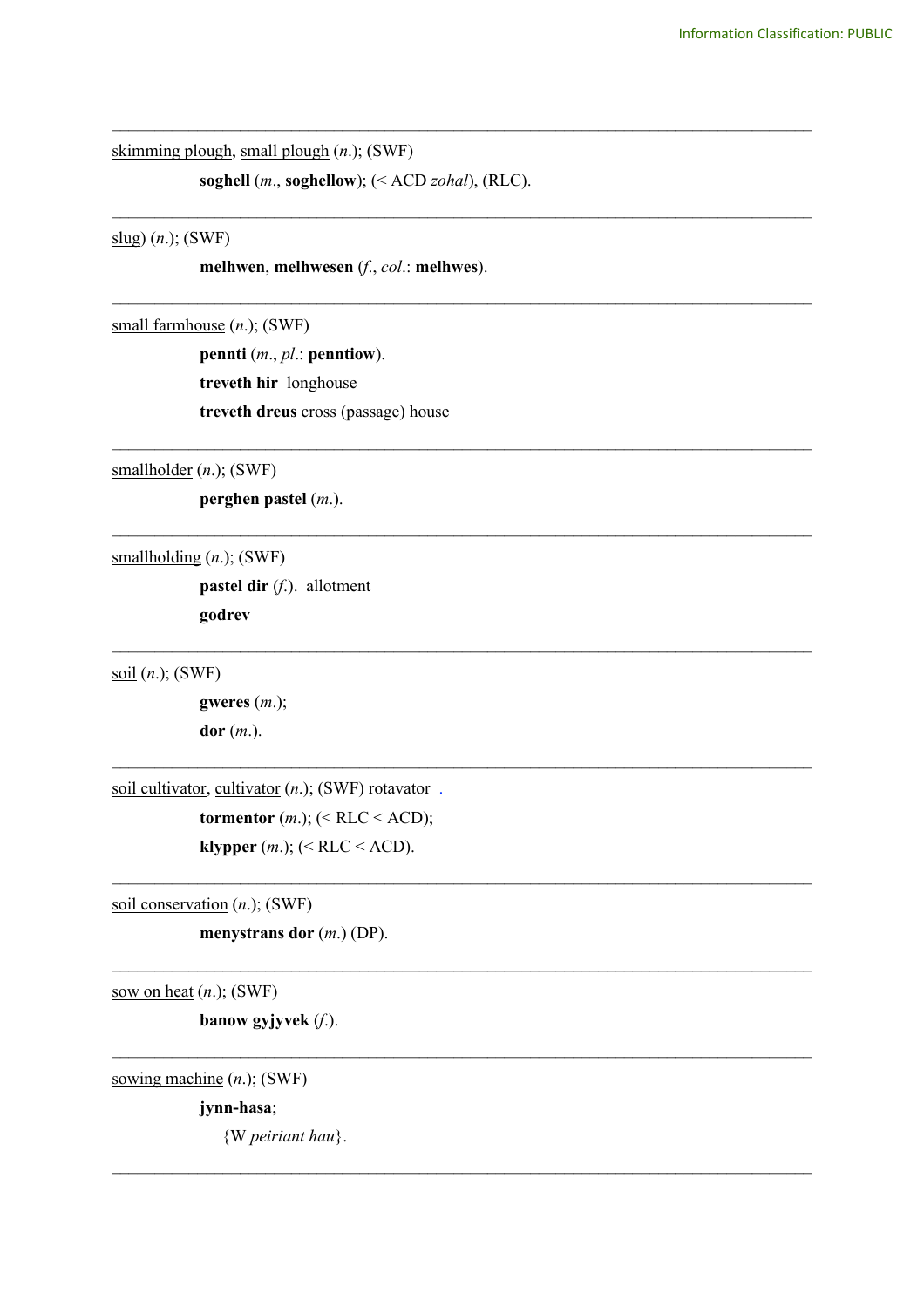sowing techniques (*n*.); (SWF)

**teknogow-hasa** (*pl*.).

**kreftow-hasa** (traditional sewing techniques)

spade (*n*.); (SWF)

**pal** (*f*., *pl*.: **palyow**, **palow**); (RLC) *pale*; {B *pal*, (*pl*.) *palioù*, *pili*; W *pâl*, (*pl*.) *palau*}.

species (*n*.); (SWF)

**eghen** (*f*.).

spelt (*n*.); (SWF)

**spelt** (*m*. & *col*.),

springtail (*Onychiurus*) (*n*.); (SWF)

M **lost-lemmel** ~ **lost-lebmel** (*m*., *pl*.: **lostow-lemmel** ~ **lostyow-lebmel**), (DP); **torghlost** (*m*., *pl*.: **terghlost**),

\_\_\_\_\_\_\_\_\_\_\_\_\_\_\_\_\_\_\_\_\_\_\_\_\_\_\_\_\_\_\_\_\_\_\_\_\_\_\_\_\_\_\_\_\_\_\_\_\_\_\_\_\_\_\_\_\_\_\_\_\_\_\_\_\_\_\_\_\_\_\_\_\_\_\_\_\_\_\_\_\_\_

 $\mathcal{L}_\mathcal{L} = \{ \mathcal{L}_\mathcal{L} = \{ \mathcal{L}_\mathcal{L} = \{ \mathcal{L}_\mathcal{L} = \{ \mathcal{L}_\mathcal{L} = \{ \mathcal{L}_\mathcal{L} = \{ \mathcal{L}_\mathcal{L} = \{ \mathcal{L}_\mathcal{L} = \{ \mathcal{L}_\mathcal{L} = \{ \mathcal{L}_\mathcal{L} = \{ \mathcal{L}_\mathcal{L} = \{ \mathcal{L}_\mathcal{L} = \{ \mathcal{L}_\mathcal{L} = \{ \mathcal{L}_\mathcal{L} = \{ \mathcal{L}_\mathcal{$ 

 $\mathcal{L}_\mathcal{L} = \{ \mathcal{L}_\mathcal{L} = \{ \mathcal{L}_\mathcal{L} = \{ \mathcal{L}_\mathcal{L} = \{ \mathcal{L}_\mathcal{L} = \{ \mathcal{L}_\mathcal{L} = \{ \mathcal{L}_\mathcal{L} = \{ \mathcal{L}_\mathcal{L} = \{ \mathcal{L}_\mathcal{L} = \{ \mathcal{L}_\mathcal{L} = \{ \mathcal{L}_\mathcal{L} = \{ \mathcal{L}_\mathcal{L} = \{ \mathcal{L}_\mathcal{L} = \{ \mathcal{L}_\mathcal{L} = \{ \mathcal{L}_\mathcal{$ 

 $\mathcal{L}_\mathcal{L} = \{ \mathcal{L}_\mathcal{L} = \{ \mathcal{L}_\mathcal{L} = \{ \mathcal{L}_\mathcal{L} = \{ \mathcal{L}_\mathcal{L} = \{ \mathcal{L}_\mathcal{L} = \{ \mathcal{L}_\mathcal{L} = \{ \mathcal{L}_\mathcal{L} = \{ \mathcal{L}_\mathcal{L} = \{ \mathcal{L}_\mathcal{L} = \{ \mathcal{L}_\mathcal{L} = \{ \mathcal{L}_\mathcal{L} = \{ \mathcal{L}_\mathcal{L} = \{ \mathcal{L}_\mathcal{L} = \{ \mathcal{L}_\mathcal{$ 

 $\mathcal{L}_\mathcal{L} = \{ \mathcal{L}_\mathcal{L} = \{ \mathcal{L}_\mathcal{L} = \{ \mathcal{L}_\mathcal{L} = \{ \mathcal{L}_\mathcal{L} = \{ \mathcal{L}_\mathcal{L} = \{ \mathcal{L}_\mathcal{L} = \{ \mathcal{L}_\mathcal{L} = \{ \mathcal{L}_\mathcal{L} = \{ \mathcal{L}_\mathcal{L} = \{ \mathcal{L}_\mathcal{L} = \{ \mathcal{L}_\mathcal{L} = \{ \mathcal{L}_\mathcal{L} = \{ \mathcal{L}_\mathcal{L} = \{ \mathcal{L}_\mathcal{$ 

 $\mathcal{L}_\mathcal{L} = \{ \mathcal{L}_\mathcal{L} = \{ \mathcal{L}_\mathcal{L} = \{ \mathcal{L}_\mathcal{L} = \{ \mathcal{L}_\mathcal{L} = \{ \mathcal{L}_\mathcal{L} = \{ \mathcal{L}_\mathcal{L} = \{ \mathcal{L}_\mathcal{L} = \{ \mathcal{L}_\mathcal{L} = \{ \mathcal{L}_\mathcal{L} = \{ \mathcal{L}_\mathcal{L} = \{ \mathcal{L}_\mathcal{L} = \{ \mathcal{L}_\mathcal{L} = \{ \mathcal{L}_\mathcal{L} = \{ \mathcal{L}_\mathcal{$ 

\_\_\_\_\_\_\_\_\_\_\_\_\_\_\_\_\_\_\_\_\_\_\_\_\_\_\_\_\_\_\_\_\_\_\_\_\_\_\_\_\_\_\_\_\_\_\_\_\_\_\_\_\_\_\_\_\_\_\_\_\_\_\_\_\_\_\_\_\_\_\_\_\_\_\_\_\_\_\_\_\_\_

\_\_\_\_\_\_\_\_\_\_\_\_\_\_\_\_\_\_\_\_\_\_\_\_\_\_\_\_\_\_\_\_\_\_\_\_\_\_\_\_\_\_\_\_\_\_\_\_\_\_\_\_\_\_\_\_\_\_\_\_\_\_\_\_\_\_\_\_\_\_\_\_\_\_\_\_\_\_\_\_\_\_

\_\_\_\_\_\_\_\_\_\_\_\_\_\_\_\_\_\_\_\_\_\_\_\_\_\_\_\_\_\_\_\_\_\_\_\_\_\_\_\_\_\_\_\_\_\_\_\_\_\_\_\_\_\_\_\_\_\_\_\_\_\_\_\_\_\_\_\_\_\_\_\_\_\_\_\_\_\_\_\_\_\_

\_\_\_\_\_\_\_\_\_\_\_\_\_\_\_\_\_\_\_\_\_\_\_\_\_\_\_\_\_\_\_\_\_\_\_\_\_\_\_\_\_\_\_\_\_\_\_\_\_\_\_\_\_\_\_\_\_\_\_\_\_\_\_\_\_\_\_\_\_\_\_\_\_\_\_\_\_\_\_\_\_\_

sprinkler (*n*.); (SWF)

**skollyer** (**dowr**) (*m*., *pl*.: **skollyoryon (dowr**); machine **stifell** (*f*., *pl*.: **stifellow**). Jet, spurt

stake (*n*.); (SWF)

**peul** (m.), (UC, KK, RLC, UCR, KS); **post** (*m*.), (UC, KK, RLC, UCR, KS); **stycken** (*f*.), (UC, KK, RLC, UCR); {B *peul*; *post*; W *dienyddbawl*}.

stall (*e*.*g*. *in cowshed*) (*n*.); (SWF)

M **stalla** ~ L **stall** (*m*., *pl*.: **stallys**), (UC, KK, RLC, UCR, KS).

steed, mount (*n*.); (SWF)

**steda** (*m*., *pl*.: **stedys**) (< *stede* (OM)), (UC, KK, RLC, UCR).

Steer castrated male

lodhen spadh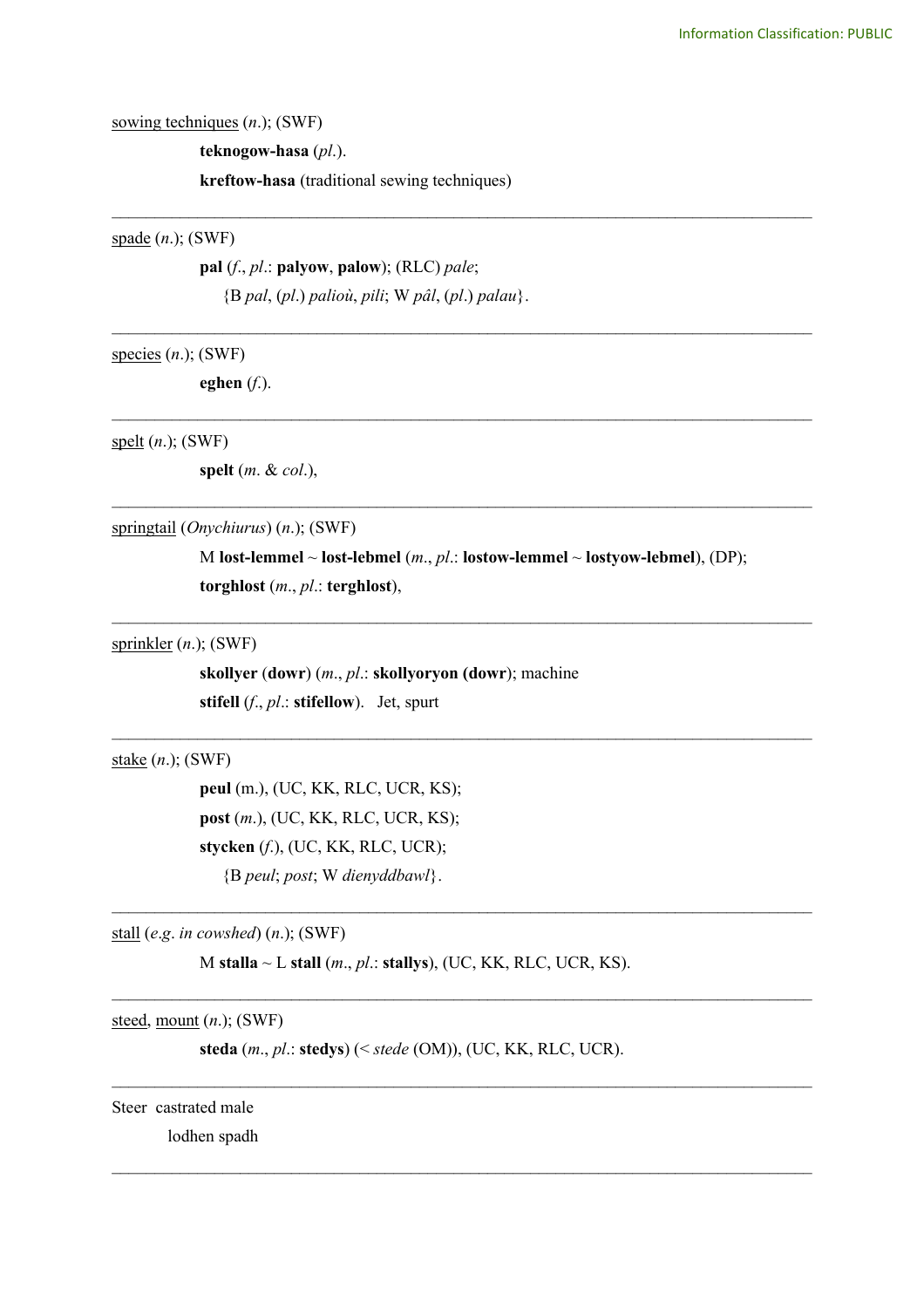stem and bulb nematode, clover stem nematode (*Ditylenchus dipsaci*) (*n*.); (SWF)

M **kenek krenn kennin** ~ L **kenek kern kennin** (*m*.), (DP).

\_\_\_\_\_\_\_\_\_\_\_\_\_\_\_\_\_\_\_\_\_\_\_\_\_\_\_\_\_\_\_\_\_\_\_\_\_\_\_\_\_\_\_\_\_\_\_\_\_\_\_\_\_\_\_\_\_\_\_\_\_\_\_\_\_\_\_\_\_\_\_\_\_\_\_\_\_\_\_\_\_\_

\_\_\_\_\_\_\_\_\_\_\_\_\_\_\_\_\_\_\_\_\_\_\_\_\_\_\_\_\_\_\_\_\_\_\_\_\_\_\_\_\_\_\_\_\_\_\_\_\_\_\_\_\_\_\_\_\_\_\_\_\_\_\_\_\_\_\_\_\_\_\_\_\_\_\_\_\_\_\_\_\_\_

\_\_\_\_\_\_\_\_\_\_\_\_\_\_\_\_\_\_\_\_\_\_\_\_\_\_\_\_\_\_\_\_\_\_\_\_\_\_\_\_\_\_\_\_\_\_\_\_\_\_\_\_\_\_\_\_\_\_\_\_\_\_\_\_\_\_\_\_\_\_\_\_\_\_\_\_\_\_\_\_\_\_

\_\_\_\_\_\_\_\_\_\_\_\_\_\_\_\_\_\_\_\_\_\_\_\_\_\_\_\_\_\_\_\_\_\_\_\_\_\_\_\_\_\_\_\_\_\_\_\_\_\_\_\_\_\_\_\_\_\_\_\_\_\_\_\_\_\_\_\_\_\_\_\_\_\_\_\_\_\_\_\_\_\_

\_\_\_\_\_\_\_\_\_\_\_\_\_\_\_\_\_\_\_\_\_\_\_\_\_\_\_\_\_\_\_\_\_\_\_\_\_\_\_\_\_\_\_\_\_\_\_\_\_\_\_\_\_\_\_\_\_\_\_\_\_\_\_\_\_\_\_\_\_\_\_\_\_\_\_\_\_\_\_\_\_\_

 $\mathcal{L}_\text{max}$  and  $\mathcal{L}_\text{max}$  and  $\mathcal{L}_\text{max}$  and  $\mathcal{L}_\text{max}$  and  $\mathcal{L}_\text{max}$  and  $\mathcal{L}_\text{max}$ 

 $\_$ 

 $\mathcal{L}_\mathcal{L} = \{ \mathcal{L}_\mathcal{L} = \{ \mathcal{L}_\mathcal{L} = \{ \mathcal{L}_\mathcal{L} = \{ \mathcal{L}_\mathcal{L} = \{ \mathcal{L}_\mathcal{L} = \{ \mathcal{L}_\mathcal{L} = \{ \mathcal{L}_\mathcal{L} = \{ \mathcal{L}_\mathcal{L} = \{ \mathcal{L}_\mathcal{L} = \{ \mathcal{L}_\mathcal{L} = \{ \mathcal{L}_\mathcal{L} = \{ \mathcal{L}_\mathcal{L} = \{ \mathcal{L}_\mathcal{L} = \{ \mathcal{L}_\mathcal{$ 

 $\_$ 

stewardship (*n*.); (SWF)

**gwithyans kerghynedhel**(*m*.), (KK, RLC

stock shed, livestock shed, stable, shelter (*for animals*) (*n*.); (SWF) **gredi** (*m*., *pl*.: **grediow**); (< *plc*.*nm*. *Gready*), (UC, KK, RLC). Cattle shed

stoneground (*adj*.); (SWF)

**melys dre ven**, (DP).

straw (*n*.); (SWF)

**gwelen gala** (*f*.); **kalaven** (*f*., *col*.: **kala**(**v**)).

strawberry (*n*.); (SWF)

**sevi** (*col*.). sevien f **seviek =** strawberry fields

stray sheep (*n*.); (SWF)

**davas gellys**  $(f)$ . = lost sheep **davas war stray** to go astray **= mos yn sowdhan**

stubble (*n*.); (SWF)

**sowl** (*col*.); (*field*) **sowlek** (*f*., *pl*.: **sowlogow**).

subsidies (*n*.); (SWF)

**mona gweres** (*m*.); **arghans gweresek** (*m*.);

subsistence farming (*n*.); (SWF)

**amethyans omvaga**;

**gonis omvaga** (*m*.);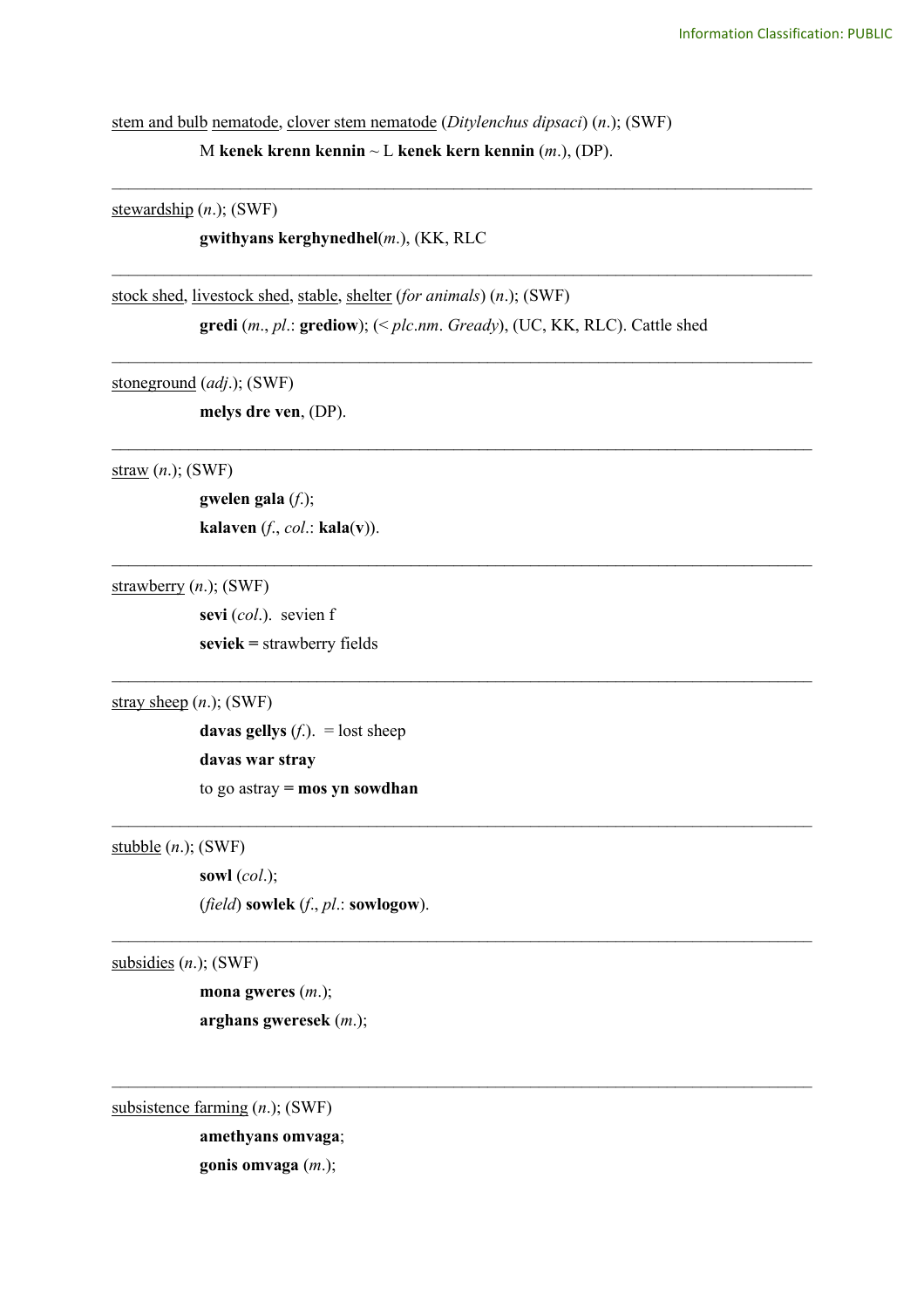sugar beet (*n*.) (*Beta vulgaris vulgaris*).; (SWF)

**betys hweg**,

summer fallow (n.); (SWF)

**havrek** (*f*., *pl*.: **havregi**, **havregow**).

summer pasture (*n*.); (SWF) **havos** (*f*.).

swath(e) reaper (*n*.); (SWF)

M **jynn-myji yn drammow** ~ L **jynn-meji en drabmow** (DP).

\_\_\_\_\_\_\_\_\_\_\_\_\_\_\_\_\_\_\_\_\_\_\_\_\_\_\_\_\_\_\_\_\_\_\_\_\_\_\_\_\_\_\_\_\_\_\_\_\_\_\_\_\_\_\_\_\_\_\_\_\_\_\_\_\_\_\_\_\_\_\_\_\_\_\_\_\_\_\_\_\_\_

\_\_\_\_\_\_\_\_\_\_\_\_\_\_\_\_\_\_\_\_\_\_\_\_\_\_\_\_\_\_\_\_\_\_\_\_\_\_\_\_\_\_\_\_\_\_\_\_\_\_\_\_\_\_\_\_\_\_\_\_\_\_\_\_\_\_\_\_\_\_\_\_\_\_\_\_\_\_\_\_\_\_

\_\_\_\_\_\_\_\_\_\_\_\_\_\_\_\_\_\_\_\_\_\_\_\_\_\_\_\_\_\_\_\_\_\_\_\_\_\_\_\_\_\_\_\_\_\_\_\_\_\_\_\_\_\_\_\_\_\_\_\_\_\_\_\_\_\_\_\_\_\_\_\_\_\_\_\_\_\_\_\_\_\_

\_\_\_\_\_\_\_\_\_\_\_\_\_\_\_\_\_\_\_\_\_\_\_\_\_\_\_\_\_\_\_\_\_\_\_\_\_\_\_\_\_\_\_\_\_\_\_\_\_\_\_\_\_\_\_\_\_\_\_\_\_\_\_\_\_\_\_\_\_\_\_\_\_\_\_\_\_\_\_\_\_\_

\_\_\_\_\_\_\_\_\_\_\_\_\_\_\_\_\_\_\_\_\_\_\_\_\_\_\_\_\_\_\_\_\_\_\_\_\_\_\_\_\_\_\_\_\_\_\_\_\_\_\_\_\_\_\_\_\_\_\_\_\_\_\_\_\_\_\_\_\_\_\_\_\_\_\_\_\_\_\_\_\_\_

 $\mathcal{L}_\text{max}$  and  $\mathcal{L}_\text{max}$  and  $\mathcal{L}_\text{max}$  and  $\mathcal{L}_\text{max}$  and  $\mathcal{L}_\text{max}$  and  $\mathcal{L}_\text{max}$ 

sweet potato (*n*.); (SWF)

**patata melys** (*m*.). **(pa)tatys melys) patatysen aval dor melys** *m* **avalow dor melys**

Swingle-tree

**Kammbern** 

symphylid (*Scutigerella immaculata*) (*n*.); (SWF)

**kanstros fals** (*f*., *pl*.: **korrkanstroses**); (DP, < Gerr. "Zwergfüßer" = "dwarf-footer").

 $\mathcal{L}_\text{max}$  and  $\mathcal{L}_\text{max}$  and  $\mathcal{L}_\text{max}$  and  $\mathcal{L}_\text{max}$  and  $\mathcal{L}_\text{max}$  and  $\mathcal{L}_\text{max}$ 

\_\_\_\_\_\_\_\_\_\_\_\_\_\_\_\_\_\_\_\_\_\_\_\_\_\_\_\_\_\_\_\_\_\_\_\_\_\_\_\_\_\_\_\_\_\_\_\_\_\_\_\_\_\_\_\_\_\_\_\_\_\_\_\_\_\_\_\_\_\_\_\_\_\_\_\_\_\_\_\_\_\_

 $\mathcal{L}_\text{max}$  and  $\mathcal{L}_\text{max}$  and  $\mathcal{L}_\text{max}$  and  $\mathcal{L}_\text{max}$  and  $\mathcal{L}_\text{max}$  and  $\mathcal{L}_\text{max}$ 

 $\mathcal{L}_\text{max}$  and  $\mathcal{L}_\text{max}$  and  $\mathcal{L}_\text{max}$  and  $\mathcal{L}_\text{max}$  and  $\mathcal{L}_\text{max}$  and  $\mathcal{L}_\text{max}$ 

 $\mathcal{L}_\mathcal{L} = \{ \mathcal{L}_\mathcal{L} = \{ \mathcal{L}_\mathcal{L} = \{ \mathcal{L}_\mathcal{L} = \{ \mathcal{L}_\mathcal{L} = \{ \mathcal{L}_\mathcal{L} = \{ \mathcal{L}_\mathcal{L} = \{ \mathcal{L}_\mathcal{L} = \{ \mathcal{L}_\mathcal{L} = \{ \mathcal{L}_\mathcal{L} = \{ \mathcal{L}_\mathcal{L} = \{ \mathcal{L}_\mathcal{L} = \{ \mathcal{L}_\mathcal{L} = \{ \mathcal{L}_\mathcal{L} = \{ \mathcal{L}_\mathcal{$ 

teatcup  $(n.)$ ; (SWF)

**kib dethen** *f* **kibow tethen**

Telehoist/telehandler (*n*.); (SWF)

**drehevyer teleskop** (DP).

**Slynk-kargell =** bobcat (skidsteer loader)

tenant farmer (*n*.); (SWF)

**bargenner (tir)** *m* **bargenners (tir)**

**tiek** (**gober**) (*m*.) (DP); (RLC) ‹*tyack*› = **tiek**.

terrace (*n*.); (SWF)

**terras** *m* **terrasow**.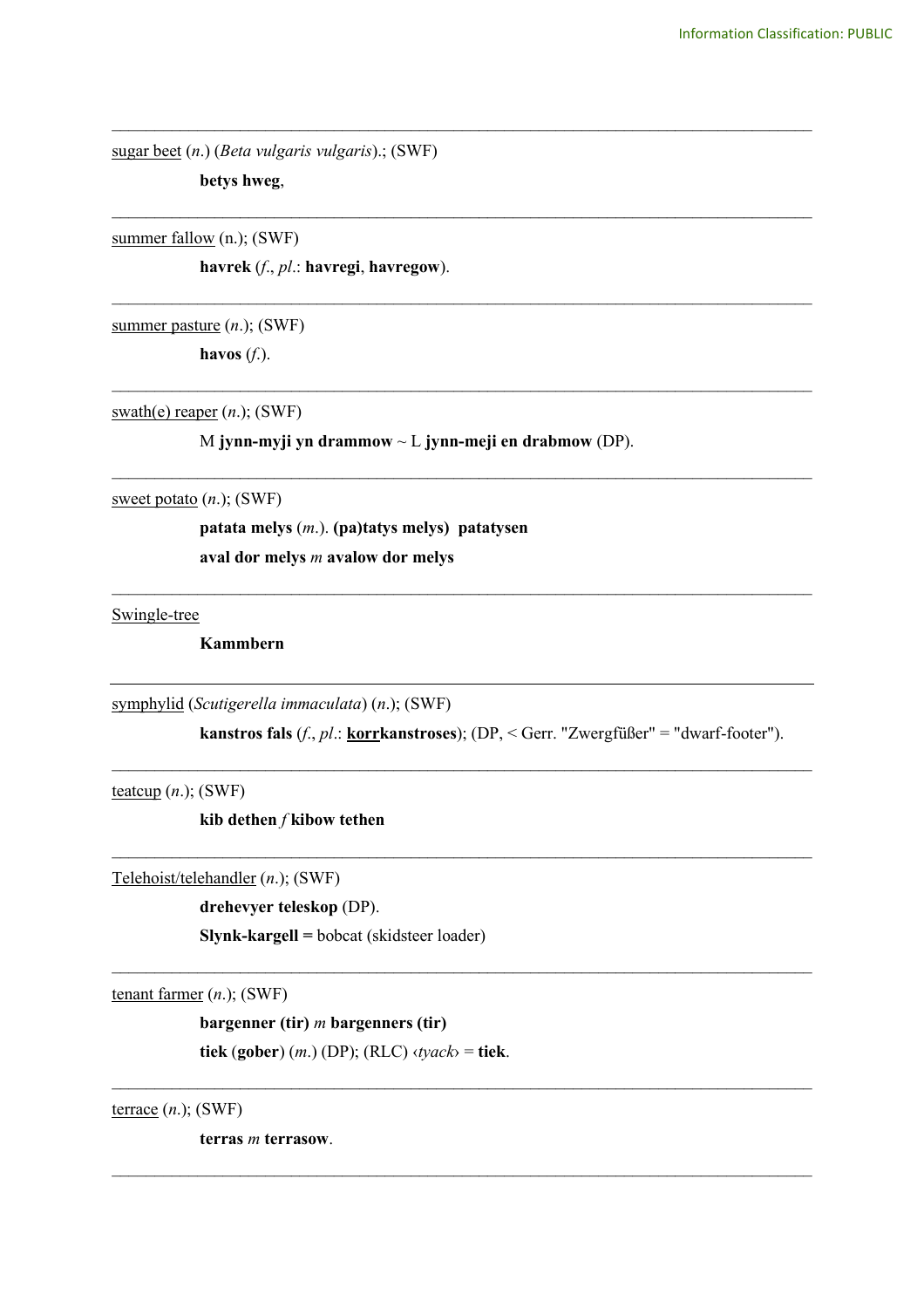terraced (*vb*.*adj*.); (SWF)

**terrashes terrashe** = to terrace

terracing (*n*.); (SWF)

**levenheans** (*m*.).

**terrasheans** m

timber brace, wood brace, wood strut (*n*.); (SWF)

**korbel prenn** ~ L **korbel predn**  $(m, pl.:$  **korblys prenn** ~ L **korblys predn**);

\_\_\_\_\_\_\_\_\_\_\_\_\_\_\_\_\_\_\_\_\_\_\_\_\_\_\_\_\_\_\_\_\_\_\_\_\_\_\_\_\_\_\_\_\_\_\_\_\_\_\_\_\_\_\_\_\_\_\_\_\_\_\_\_\_\_\_\_\_\_\_\_\_\_\_\_\_\_\_\_\_\_

\_\_\_\_\_\_\_\_\_\_\_\_\_\_\_\_\_\_\_\_\_\_\_\_\_\_\_\_\_\_\_\_\_\_\_\_\_\_\_\_\_\_\_\_\_\_\_\_\_\_\_\_\_\_\_\_\_\_\_\_\_\_\_\_\_\_\_\_\_\_\_\_\_\_\_\_\_\_\_\_\_\_

 $\mathcal{L}_\text{max}$  and  $\mathcal{L}_\text{max}$  and  $\mathcal{L}_\text{max}$  and  $\mathcal{L}_\text{max}$  and  $\mathcal{L}_\text{max}$  and  $\mathcal{L}_\text{max}$ 

 $\_$ 

 $\mathcal{L}_\text{max}$  and  $\mathcal{L}_\text{max}$  and  $\mathcal{L}_\text{max}$  and  $\mathcal{L}_\text{max}$  and  $\mathcal{L}_\text{max}$  and  $\mathcal{L}_\text{max}$ 

 $\mathcal{L}_\text{max}$  and  $\mathcal{L}_\text{max}$  and  $\mathcal{L}_\text{max}$  and  $\mathcal{L}_\text{max}$  and  $\mathcal{L}_\text{max}$  and  $\mathcal{L}_\text{max}$ 

 $\mathcal{L}_\mathcal{L} = \{ \mathcal{L}_\mathcal{L} = \{ \mathcal{L}_\mathcal{L} = \{ \mathcal{L}_\mathcal{L} = \{ \mathcal{L}_\mathcal{L} = \{ \mathcal{L}_\mathcal{L} = \{ \mathcal{L}_\mathcal{L} = \{ \mathcal{L}_\mathcal{L} = \{ \mathcal{L}_\mathcal{L} = \{ \mathcal{L}_\mathcal{L} = \{ \mathcal{L}_\mathcal{L} = \{ \mathcal{L}_\mathcal{L} = \{ \mathcal{L}_\mathcal{L} = \{ \mathcal{L}_\mathcal{L} = \{ \mathcal{L}_\mathcal{$ 

\_\_\_\_\_\_\_\_\_\_\_\_\_\_\_\_\_\_\_\_\_\_\_\_\_\_\_\_\_\_\_\_\_\_\_\_\_\_\_\_\_\_\_\_\_\_\_\_\_\_\_\_\_\_\_\_\_\_\_\_\_\_\_\_\_\_\_\_\_\_\_\_\_\_\_\_\_\_\_\_\_\_

\_\_\_\_\_\_\_\_\_\_\_\_\_\_\_\_\_\_\_\_\_\_\_\_\_\_\_\_\_\_\_\_\_\_\_\_\_\_\_\_\_\_\_\_\_\_\_\_\_\_\_\_\_\_\_\_\_\_\_\_\_\_\_\_\_\_\_\_\_\_\_\_\_\_\_\_\_\_\_\_\_\_

to be fertile (*of soil*), to succeed (*of crop growing fully*) (*vb*.); (SWF)

**bos feyth** to be fertile **gwresen** fertile ground. **gul feyth** to make fertile (of ground)

to be on heat (*vb*.); (SWF)

(*of cow*) **tarwa**;

(*of sheep*) **hordha**.

to bleat (*sheep*) (*vb*.); (SWF)

**bryvya**.

to brand (*vb*.); (SWF)

**merkya**;

**loskverkya** (DP); now freeze branding

to bray (*ass*), low (*cow*) (*vb*.); (SWF)

**begi**. Ass

**bedhygla** cow

to breed (*vb*.); (SWF)

(*rear*) **maga linyeth linyeth** *f* **linyethow** breed (of cattle etc)

 $\_$ 

to calve (*vb*.); (SWF)

M **dinythi leugh** ~ L **dinethi leugh**.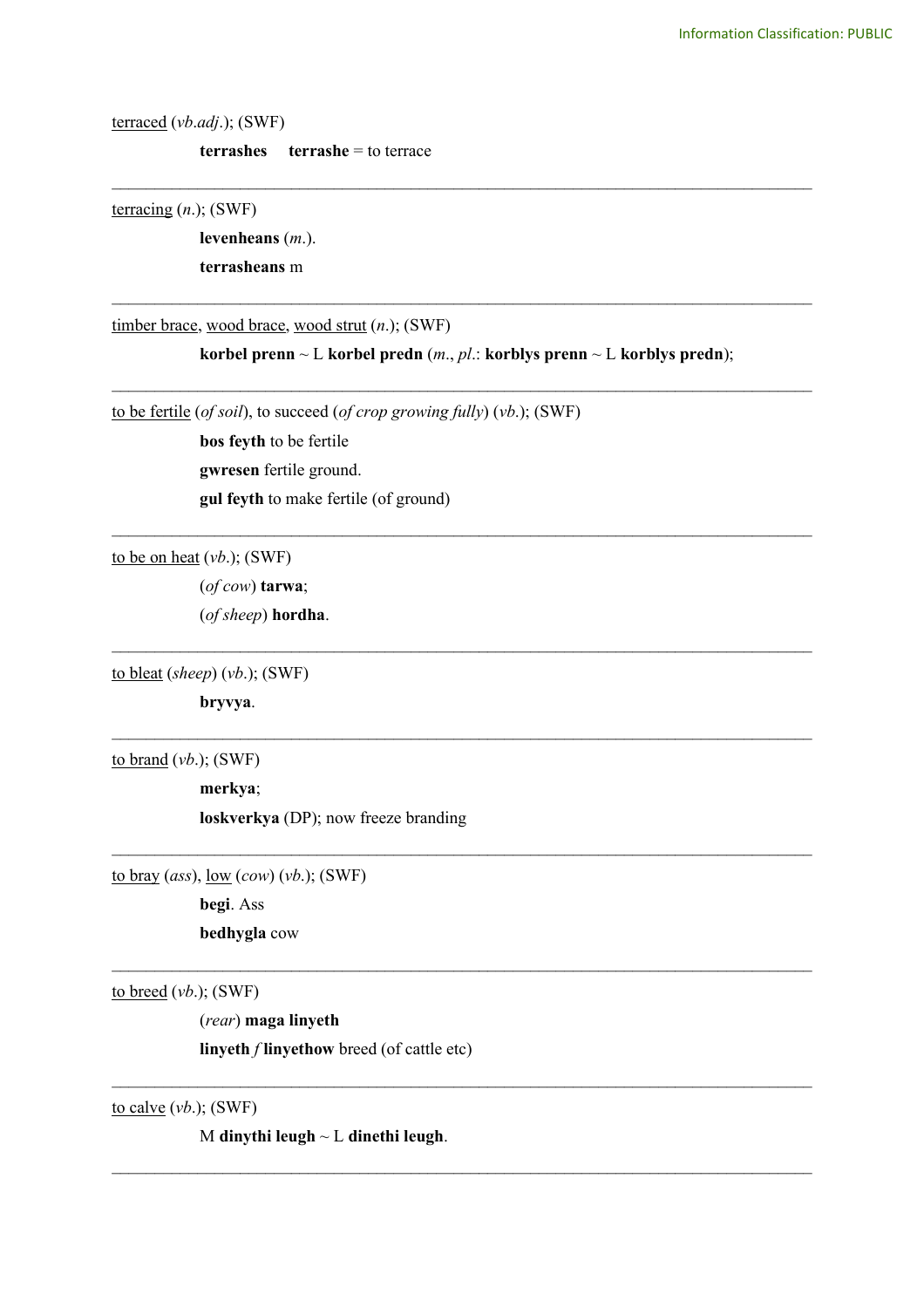to castrate, geld, spay (*vb*.); (SWF) **spadha**; **treghi**; {B *spazañ* ~ *spaziñ* ~ *spazo*; W *ysbaddu*, *disbaddu*, *torri*, *cyweirio*}.

\_\_\_\_\_\_\_\_\_\_\_\_\_\_\_\_\_\_\_\_\_\_\_\_\_\_\_\_\_\_\_\_\_\_\_\_\_\_\_\_\_\_\_\_\_\_\_\_\_\_\_\_\_\_\_\_\_\_\_\_\_\_\_\_\_\_\_\_\_\_\_\_\_\_\_\_\_\_\_\_\_\_

\_\_\_\_\_\_\_\_\_\_\_\_\_\_\_\_\_\_\_\_\_\_\_\_\_\_\_\_\_\_\_\_\_\_\_\_\_\_\_\_\_\_\_\_\_\_\_\_\_\_\_\_\_\_\_\_\_\_\_\_\_\_\_\_\_\_\_\_\_\_\_\_\_\_\_\_\_\_\_\_\_\_

\_\_\_\_\_\_\_\_\_\_\_\_\_\_\_\_\_\_\_\_\_\_\_\_\_\_\_\_\_\_\_\_\_\_\_\_\_\_\_\_\_\_\_\_\_\_\_\_\_\_\_\_\_\_\_\_\_\_\_\_\_\_\_\_\_\_\_\_\_\_\_\_\_\_\_\_\_\_\_\_\_\_

\_\_\_\_\_\_\_\_\_\_\_\_\_\_\_\_\_\_\_\_\_\_\_\_\_\_\_\_\_\_\_\_\_\_\_\_\_\_\_\_\_\_\_\_\_\_\_\_\_\_\_\_\_\_\_\_\_\_\_\_\_\_\_\_\_\_\_\_\_\_\_\_\_\_\_\_\_\_\_\_\_\_

 $\mathcal{L}_\text{max}$  and  $\mathcal{L}_\text{max}$  and  $\mathcal{L}_\text{max}$  and  $\mathcal{L}_\text{max}$  and  $\mathcal{L}_\text{max}$  and  $\mathcal{L}_\text{max}$ 

 $\mathcal{L}_\text{max}$  and  $\mathcal{L}_\text{max}$  and  $\mathcal{L}_\text{max}$  and  $\mathcal{L}_\text{max}$  and  $\mathcal{L}_\text{max}$  and  $\mathcal{L}_\text{max}$ 

 $\mathcal{L}_\text{max}$  and  $\mathcal{L}_\text{max}$  and  $\mathcal{L}_\text{max}$  and  $\mathcal{L}_\text{max}$  and  $\mathcal{L}_\text{max}$  and  $\mathcal{L}_\text{max}$ 

 $\mathcal{L}_\text{max}$  and  $\mathcal{L}_\text{max}$  and  $\mathcal{L}_\text{max}$  and  $\mathcal{L}_\text{max}$  and  $\mathcal{L}_\text{max}$  and  $\mathcal{L}_\text{max}$ 

 $\_$ 

 $\mathcal{L}_\mathcal{L} = \{ \mathcal{L}_\mathcal{L} = \{ \mathcal{L}_\mathcal{L} = \{ \mathcal{L}_\mathcal{L} = \{ \mathcal{L}_\mathcal{L} = \{ \mathcal{L}_\mathcal{L} = \{ \mathcal{L}_\mathcal{L} = \{ \mathcal{L}_\mathcal{L} = \{ \mathcal{L}_\mathcal{L} = \{ \mathcal{L}_\mathcal{L} = \{ \mathcal{L}_\mathcal{L} = \{ \mathcal{L}_\mathcal{L} = \{ \mathcal{L}_\mathcal{L} = \{ \mathcal{L}_\mathcal{L} = \{ \mathcal{L}_\mathcal{$ 

to combine (*use a combine harvester*) (*vb*.); (SWF)

M **myji** ~ L **meji**; M **jynnvyji** ~ L **jynnveji** (DP).

to convey the land (*vb*.); (SWF)

**statya an tir**. **Statyans =** conveyance

to corral, to pen (*vb*.); (SWF)

M **korlanna** ~ L **korladna** (< UCR).

to crop (*vb*.); (SWF)

(*farmer*) **kuntel**; (*plant*) **trevasa**. (reap) **myji**

to cry the neck (*vb*.); (SWF)

**garma penn yar** ~

to cultivate, to till (*land*) (*vb*.); (SWF)

**gonedha**

to curdle milk (*with rennet or bedstraw*) (*vb*.); (SWF)

**godrotha**.

to curry (*a horse*) (*vb*.); (SWF)

**streylya**; **strylla**.

to chase sheep (*vb*.); (SWF)

M **devessa** ~ L **devecha**.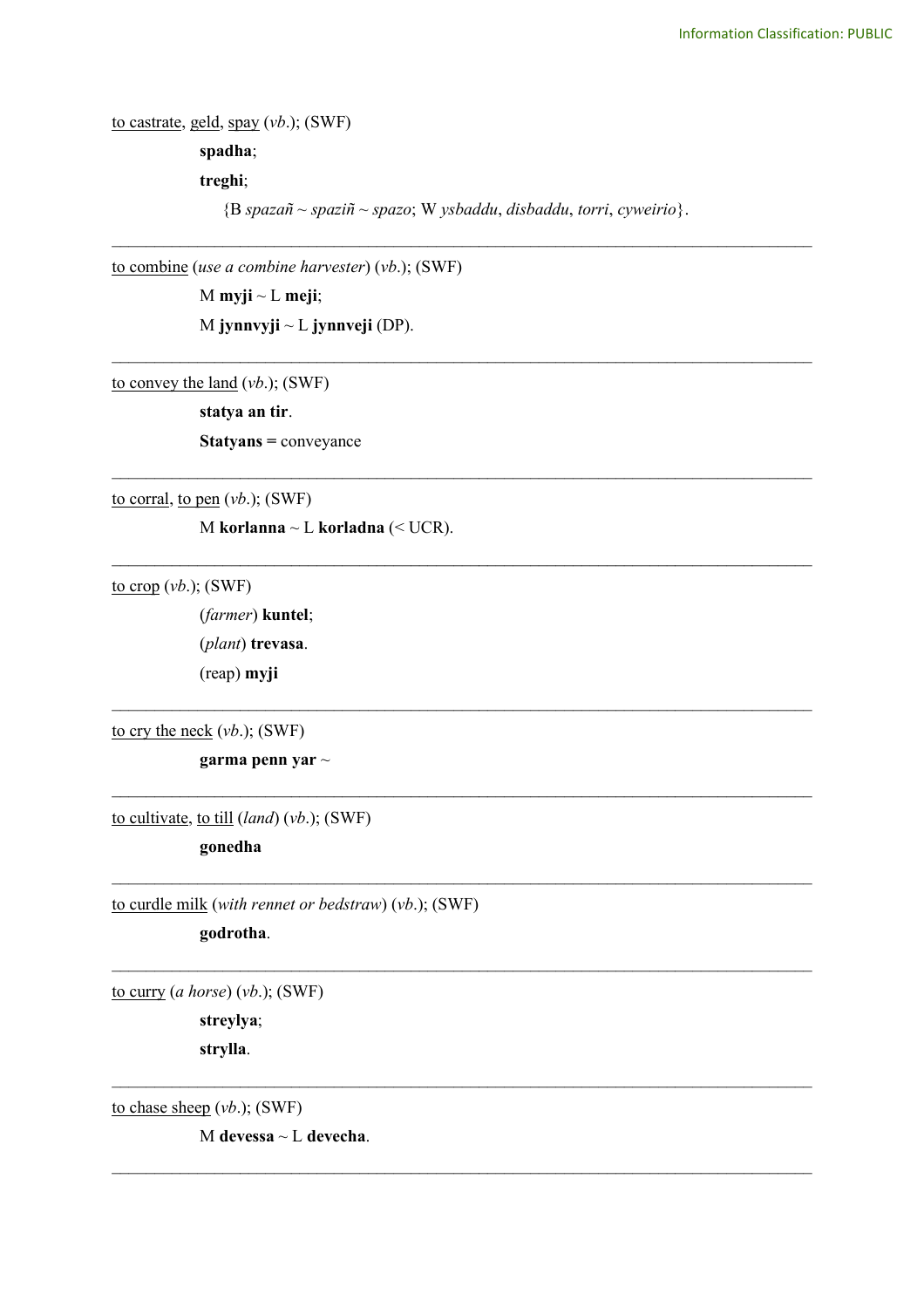# to dip (*vb*.); (SWF)

M **troghya** ~ **trokkya**; historic now illegal (*in brine*) M **hylienna** ~ L **hyliedna**.

to dip sheep (*vb*.); (SWF)

**troghya deves**. Historic only \_\_\_\_\_\_\_\_\_\_\_\_\_\_\_\_\_\_\_\_\_\_\_\_\_\_\_\_\_\_\_\_\_\_\_\_\_\_\_\_\_\_\_\_\_\_\_\_\_\_\_\_\_\_\_\_\_\_\_\_\_\_\_\_\_\_\_\_\_\_\_\_\_\_\_\_\_\_\_\_\_\_ to domesticate (*vb*.); (SWF) **dova**; **dofhe**; \_\_\_\_\_\_\_\_\_\_\_\_\_\_\_\_\_\_\_\_\_\_\_\_\_\_\_\_\_\_\_\_\_\_\_\_\_\_\_\_\_\_\_\_\_\_\_\_\_\_\_\_\_\_\_\_\_\_\_\_\_\_\_\_\_\_\_\_\_\_\_\_\_\_\_\_\_\_\_\_\_\_ to drive (*vb*.); (SWF) **gorra**; **herdhya**; **drivya**. \_\_\_\_\_\_\_\_\_\_\_\_\_\_\_\_\_\_\_\_\_\_\_\_\_\_\_\_\_\_\_\_\_\_\_\_\_\_\_\_\_\_\_\_\_\_\_\_\_\_\_\_\_\_\_\_\_\_\_\_\_\_\_\_\_\_\_\_\_\_\_\_\_\_\_\_\_\_\_\_\_\_ to excrete (*vb*.); (SWF) **skartha**; **kartha**. **kawgha kagla Skitya (liquid)**  $\mathcal{L}_\text{max}$  and  $\mathcal{L}_\text{max}$  and  $\mathcal{L}_\text{max}$  and  $\mathcal{L}_\text{max}$  and  $\mathcal{L}_\text{max}$  and  $\mathcal{L}_\text{max}$ to fail (*e.g. of crops*) (*vb*.); (SWF) **fyllel**.  $\mathcal{L}_\text{max}$  and  $\mathcal{L}_\text{max}$  and  $\mathcal{L}_\text{max}$  and  $\mathcal{L}_\text{max}$  and  $\mathcal{L}_\text{max}$  and  $\mathcal{L}_\text{max}$ to farm, to work land, to cultivate (*vb*.); (SWF) **ametha**  $\mathcal{L}_\mathcal{L} = \{ \mathcal{L}_\mathcal{L} = \{ \mathcal{L}_\mathcal{L} = \{ \mathcal{L}_\mathcal{L} = \{ \mathcal{L}_\mathcal{L} = \{ \mathcal{L}_\mathcal{L} = \{ \mathcal{L}_\mathcal{L} = \{ \mathcal{L}_\mathcal{L} = \{ \mathcal{L}_\mathcal{L} = \{ \mathcal{L}_\mathcal{L} = \{ \mathcal{L}_\mathcal{L} = \{ \mathcal{L}_\mathcal{L} = \{ \mathcal{L}_\mathcal{L} = \{ \mathcal{L}_\mathcal{L} = \{ \mathcal{L}_\mathcal{$ to fatten (*vb*.); (SWF) **peski**; **tewhe**.  $\mathcal{L}_\mathcal{L} = \{ \mathcal{L}_\mathcal{L} = \{ \mathcal{L}_\mathcal{L} = \{ \mathcal{L}_\mathcal{L} = \{ \mathcal{L}_\mathcal{L} = \{ \mathcal{L}_\mathcal{L} = \{ \mathcal{L}_\mathcal{L} = \{ \mathcal{L}_\mathcal{L} = \{ \mathcal{L}_\mathcal{L} = \{ \mathcal{L}_\mathcal{L} = \{ \mathcal{L}_\mathcal{L} = \{ \mathcal{L}_\mathcal{L} = \{ \mathcal{L}_\mathcal{L} = \{ \mathcal{L}_\mathcal{L} = \{ \mathcal{L}_\mathcal{$ to flock together, to throng (*esp. of sheep*) (*vb*.); (SWF) M **mos yn tonnek** ~ L **mos en todnek**.

\_\_\_\_\_\_\_\_\_\_\_\_\_\_\_\_\_\_\_\_\_\_\_\_\_\_\_\_\_\_\_\_\_\_\_\_\_\_\_\_\_\_\_\_\_\_\_\_\_\_\_\_\_\_\_\_\_\_\_\_\_\_\_\_\_\_\_\_\_\_\_\_\_\_\_\_\_\_\_\_\_\_

**hesya**

**gul tonnek**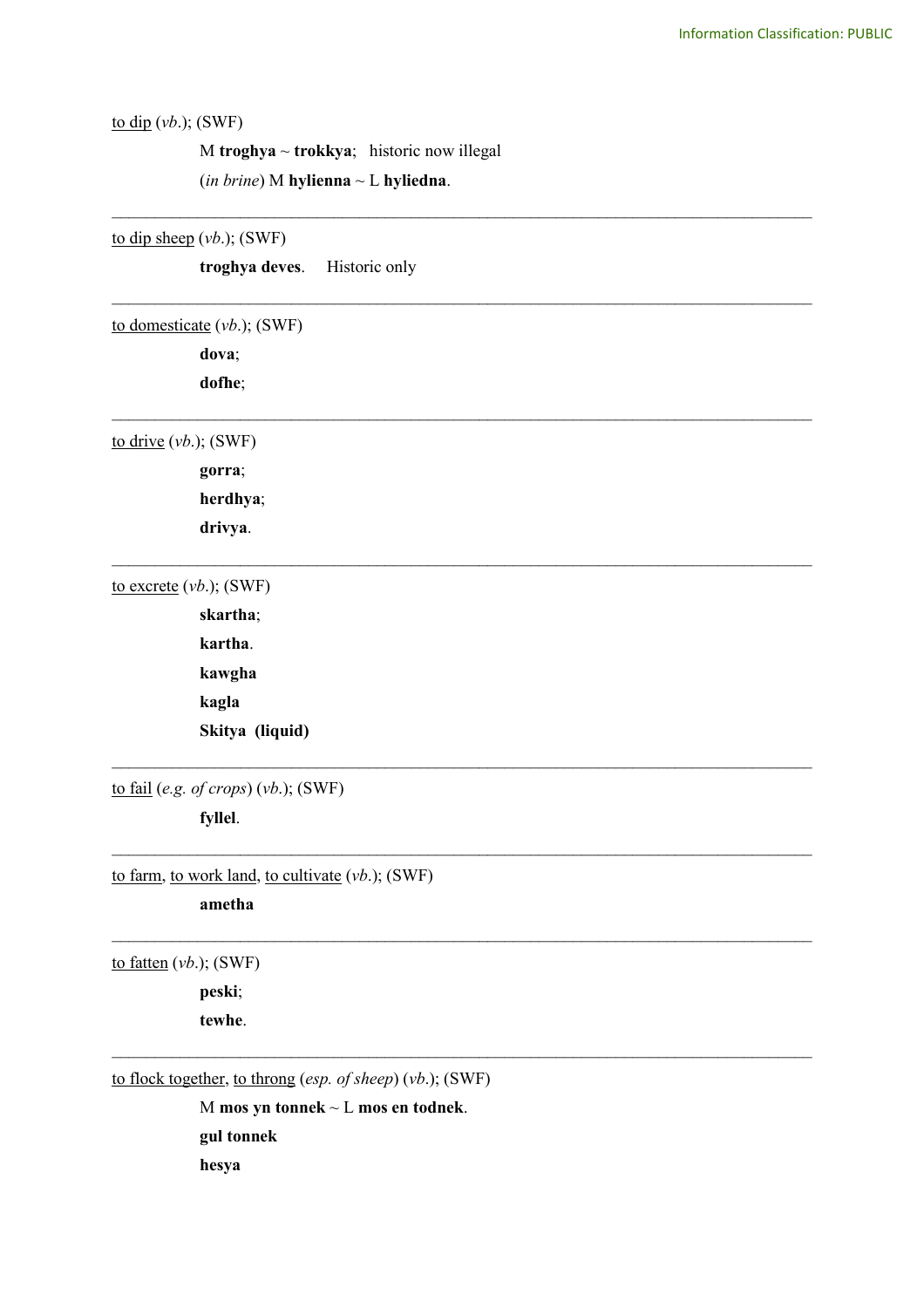to foal (*vb*.); (SWF)

**kui** (< ACD *to geey*, *kiy*), (UC, KK, RLC, UCR).

\_\_\_\_\_\_\_\_\_\_\_\_\_\_\_\_\_\_\_\_\_\_\_\_\_\_\_\_\_\_\_\_\_\_\_\_\_\_\_\_\_\_\_\_\_\_\_\_\_\_\_\_\_\_\_\_\_\_\_\_\_\_\_\_\_\_\_\_\_\_\_\_\_\_\_\_\_\_\_\_\_\_

\_\_\_\_\_\_\_\_\_\_\_\_\_\_\_\_\_\_\_\_\_\_\_\_\_\_\_\_\_\_\_\_\_\_\_\_\_\_\_\_\_\_\_\_\_\_\_\_\_\_\_\_\_\_\_\_\_\_\_\_\_\_\_\_\_\_\_\_\_\_\_\_\_\_\_\_\_\_\_\_\_\_

\_\_\_\_\_\_\_\_\_\_\_\_\_\_\_\_\_\_\_\_\_\_\_\_\_\_\_\_\_\_\_\_\_\_\_\_\_\_\_\_\_\_\_\_\_\_\_\_\_\_\_\_\_\_\_\_\_\_\_\_\_\_\_\_\_\_\_\_\_\_\_\_\_\_\_\_\_\_\_\_\_\_

\_\_\_\_\_\_\_\_\_\_\_\_\_\_\_\_\_\_\_\_\_\_\_\_\_\_\_\_\_\_\_\_\_\_\_\_\_\_\_\_\_\_\_\_\_\_\_\_\_\_\_\_\_\_\_\_\_\_\_\_\_\_\_\_\_\_\_\_\_\_\_\_\_\_\_\_\_\_\_\_\_\_

 $\mathcal{L}_\text{max}$  , and the contribution of the contribution of the contribution of the contribution of the contribution of the contribution of the contribution of the contribution of the contribution of the contribution of t

 $\mathcal{L}_\mathcal{L} = \{ \mathcal{L}_\mathcal{L} = \{ \mathcal{L}_\mathcal{L} = \{ \mathcal{L}_\mathcal{L} = \{ \mathcal{L}_\mathcal{L} = \{ \mathcal{L}_\mathcal{L} = \{ \mathcal{L}_\mathcal{L} = \{ \mathcal{L}_\mathcal{L} = \{ \mathcal{L}_\mathcal{L} = \{ \mathcal{L}_\mathcal{L} = \{ \mathcal{L}_\mathcal{L} = \{ \mathcal{L}_\mathcal{L} = \{ \mathcal{L}_\mathcal{L} = \{ \mathcal{L}_\mathcal{L} = \{ \mathcal{L}_\mathcal{$ 

 $\mathcal{L}_\mathcal{L} = \{ \mathcal{L}_\mathcal{L} = \{ \mathcal{L}_\mathcal{L} = \{ \mathcal{L}_\mathcal{L} = \{ \mathcal{L}_\mathcal{L} = \{ \mathcal{L}_\mathcal{L} = \{ \mathcal{L}_\mathcal{L} = \{ \mathcal{L}_\mathcal{L} = \{ \mathcal{L}_\mathcal{L} = \{ \mathcal{L}_\mathcal{L} = \{ \mathcal{L}_\mathcal{L} = \{ \mathcal{L}_\mathcal{L} = \{ \mathcal{L}_\mathcal{L} = \{ \mathcal{L}_\mathcal{L} = \{ \mathcal{L}_\mathcal{$ 

to form grain in the ear (*vb*.); (SWF)

**greunya**, (UC, UCR). **greunhe**

to garden (*vb*.); (SWF)

**lowartha**, (UC, KK, UCR).

to gather in  $(vb)$ ; (SWF)

**kuntel** (**an drevas**); **trevasa**; (*apples*) **avalowa**; (*rushes*) M **bronna** ~ L **brodna**; (*wool*) **gwlana**; (*firewood*) M **keunyssa** ~ L **kunycha**; (*nuts*) **knowa**; (*plants*) **losowa**; (*honey*) **mela**; (*berries*) **mora**; (*strawberries*) **sevia**; (*flowers*) **terri** (bleujennow) (*corn*) **tyska**, M **tyskenna** ~ L **tyskedna**.

to glean (*vb*.); (SWF)

**penowi**, (KK);

to graze, browse (*vb*.); (SWF)

**peuri** ~ L **pori**, (UC, KK, RLC, UCR).

to harvest, to reap (*vb*.); (SWF)

(*gather*) **kuntel**, (UC, KK, RLC, UCR, KS); **don tre**, (UC, UCR, KS); **trevasa**, (KK); (*reap*) M **myji** ~ L **meji**, (UC, KK, RLC, UCR);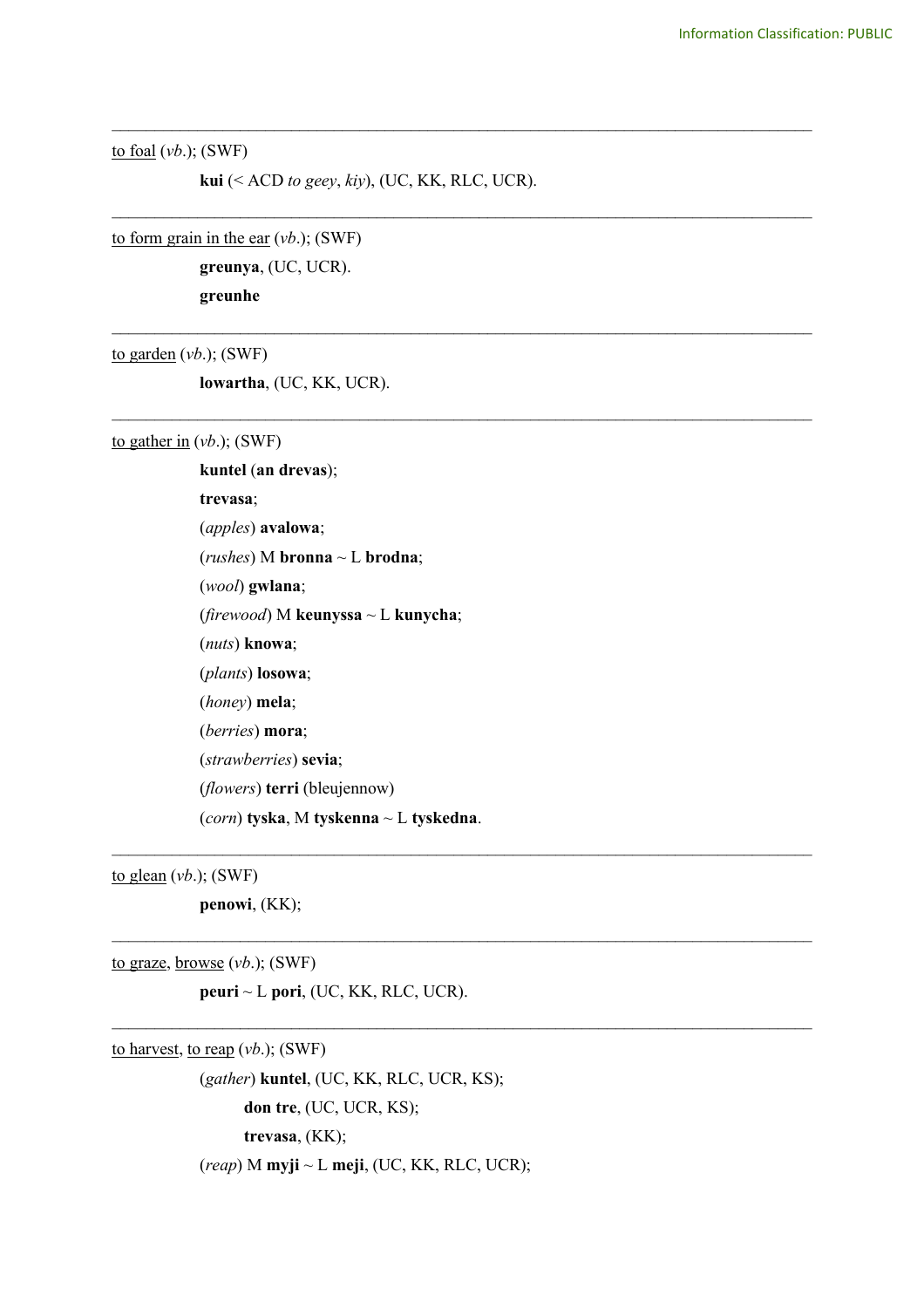(*cut*, *mow*) **terri**, (UC, KK, RLC, UCR, KS).

\_\_\_\_\_\_\_\_\_\_\_\_\_\_\_\_\_\_\_\_\_\_\_\_\_\_\_\_\_\_\_\_\_\_\_\_\_\_\_\_\_\_\_\_\_\_\_\_\_\_\_\_\_\_\_\_\_\_\_\_\_\_\_\_\_\_\_\_\_\_\_\_\_\_\_\_\_\_\_\_\_\_

\_\_\_\_\_\_\_\_\_\_\_\_\_\_\_\_\_\_\_\_\_\_\_\_\_\_\_\_\_\_\_\_\_\_\_\_\_\_\_\_\_\_\_\_\_\_\_\_\_\_\_\_\_\_\_\_\_\_\_\_\_\_\_\_\_\_\_\_\_\_\_\_\_\_\_\_\_\_\_\_\_\_

\_\_\_\_\_\_\_\_\_\_\_\_\_\_\_\_\_\_\_\_\_\_\_\_\_\_\_\_\_\_\_\_\_\_\_\_\_\_\_\_\_\_\_\_\_\_\_\_\_\_\_\_\_\_\_\_\_\_\_\_\_\_\_\_\_\_\_\_\_\_\_\_\_\_\_\_\_\_\_\_\_\_

\_\_\_\_\_\_\_\_\_\_\_\_\_\_\_\_\_\_\_\_\_\_\_\_\_\_\_\_\_\_\_\_\_\_\_\_\_\_\_\_\_\_\_\_\_\_\_\_\_\_\_\_\_\_\_\_\_\_\_\_\_\_\_\_\_\_\_\_\_\_\_\_\_\_\_\_\_\_\_\_\_\_

 $\mathcal{L}_\text{max}$  and  $\mathcal{L}_\text{max}$  and  $\mathcal{L}_\text{max}$  and  $\mathcal{L}_\text{max}$  and  $\mathcal{L}_\text{max}$  and  $\mathcal{L}_\text{max}$ 

 $\mathcal{L}_\text{max}$  and  $\mathcal{L}_\text{max}$  and  $\mathcal{L}_\text{max}$  and  $\mathcal{L}_\text{max}$  and  $\mathcal{L}_\text{max}$  and  $\mathcal{L}_\text{max}$ 

 $\mathcal{L}_\text{max}$  and  $\mathcal{L}_\text{max}$  and  $\mathcal{L}_\text{max}$  and  $\mathcal{L}_\text{max}$  and  $\mathcal{L}_\text{max}$  and  $\mathcal{L}_\text{max}$ 

 $\mathcal{L}_\mathcal{L} = \{ \mathcal{L}_\mathcal{L} = \{ \mathcal{L}_\mathcal{L} = \{ \mathcal{L}_\mathcal{L} = \{ \mathcal{L}_\mathcal{L} = \{ \mathcal{L}_\mathcal{L} = \{ \mathcal{L}_\mathcal{L} = \{ \mathcal{L}_\mathcal{L} = \{ \mathcal{L}_\mathcal{L} = \{ \mathcal{L}_\mathcal{L} = \{ \mathcal{L}_\mathcal{L} = \{ \mathcal{L}_\mathcal{L} = \{ \mathcal{L}_\mathcal{L} = \{ \mathcal{L}_\mathcal{L} = \{ \mathcal{L}_\mathcal{$ 

 $\_$ 

 $\_$ 

to heap up  $(vb)$ ; (SWF)

**graghella**, (UC, KK, UCR); **krugya**, (UC, KK, UCR).

to hitch on the plough (*vb*.*phr*.); (SWF)

**naska an arader**.

to hitch up a trailer (*vb*.*phr*.); (SWF)

**naska an draylyer**.

to hoe (*vb*.); (SWF)

**pigellas**, (UC, KK, UCR); **kravellas**, (UC, UCR); {B *pigellad*, *finouc'hella*, *kravellad*; W *ffyneglu*, *crafellu*}.

to shoe (*a horse*) (*vb*.); (SWF)

**hernya**, (UC, KK, RLC, UCR) {< *hornnia* (TT), *hernia*(*h*) (Pr)}.

to irrigate (*vb*.); (SWF)

**dowra**, (UC, KK, RLC, UCR); to water **dowrhe**, (UC, KK, RLC, UCR). to irrigate

to keep (*vb*.); (SWF)

**gwitha**, (UC, KK, RLC, UCR, KS); to store/keep M **synsi** ~ L **senji**, (UC, KK, RLC, UCR, KS). Keeping hold of **Maga** to keep ducks etc

to make hay (*vb*.), haymaking (*vb*.*n*.); (SWF)

**gul gora** ~ L **gwul gora**.

to manure (*vb*.), (SWF)

**teyla**, (UC, RLC, UCR).

to milk (*vb*.); (SWF)

**godra**, (UC, KK, RLC, UCR, KS).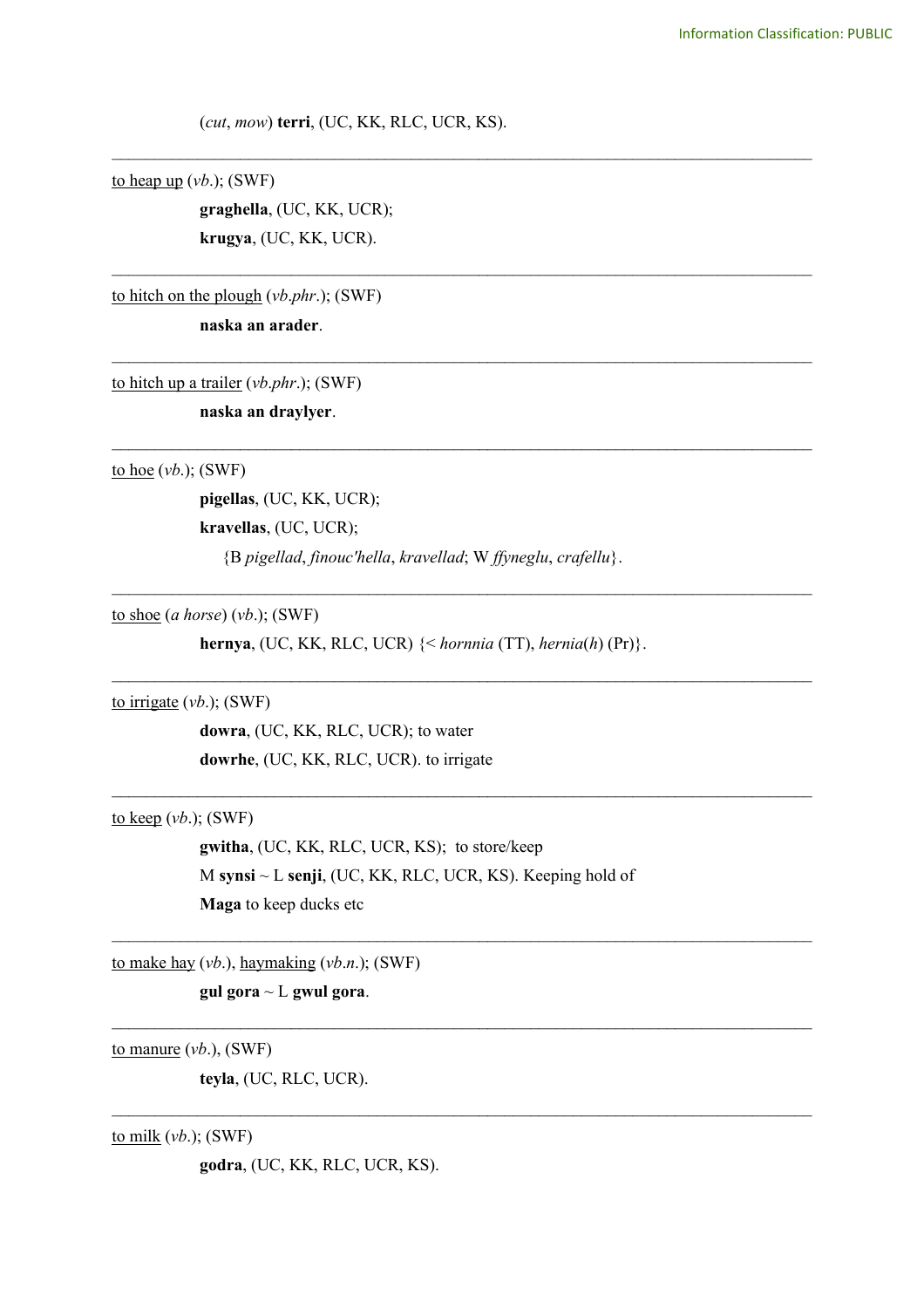## **to muck out (***vb***.); (SWF)**

**skuberya (yn) mes; glanhe; kartha; skartha; golghi; (RLC:** *glanhe***,** *scaberria meaz***,** *gully***,** *scurria***).** 

\_\_\_\_\_\_\_\_\_\_\_\_\_\_\_\_\_\_\_\_\_\_\_\_\_\_\_\_\_\_\_\_\_\_\_\_\_\_\_\_\_\_\_\_\_\_\_\_\_\_\_\_\_\_\_\_\_\_\_\_\_\_\_\_\_\_\_\_\_\_\_\_\_\_\_\_\_\_\_\_\_\_

\_\_\_\_\_\_\_\_\_\_\_\_\_\_\_\_\_\_\_\_\_\_\_\_\_\_\_\_\_\_\_\_\_\_\_\_\_\_\_\_\_\_\_\_\_\_\_\_\_\_\_\_\_\_\_\_\_\_\_\_\_\_\_\_\_\_\_\_\_\_\_\_\_\_\_\_\_\_\_\_\_\_

\_\_\_\_\_\_\_\_\_\_\_\_\_\_\_\_\_\_\_\_\_\_\_\_\_\_\_\_\_\_\_\_\_\_\_\_\_\_\_\_\_\_\_\_\_\_\_\_\_\_\_\_\_\_\_\_\_\_\_\_\_\_\_\_\_\_\_\_\_\_\_\_\_\_\_\_\_\_\_\_\_\_

 $\mathcal{L}_\text{max}$  and  $\mathcal{L}_\text{max}$  and  $\mathcal{L}_\text{max}$  and  $\mathcal{L}_\text{max}$  and  $\mathcal{L}_\text{max}$  and  $\mathcal{L}_\text{max}$ 

 $\mathcal{L}_\text{max}$  and  $\mathcal{L}_\text{max}$  and  $\mathcal{L}_\text{max}$  and  $\mathcal{L}_\text{max}$  and  $\mathcal{L}_\text{max}$  and  $\mathcal{L}_\text{max}$ 

 $\mathcal{L}_\text{max}$  and  $\mathcal{L}_\text{max}$  and  $\mathcal{L}_\text{max}$  and  $\mathcal{L}_\text{max}$  and  $\mathcal{L}_\text{max}$  and  $\mathcal{L}_\text{max}$ 

 $\_$ 

 $\_$ 

 $\_$ 

to overgraze (*vb*.); (SWF)

**gorbeski**, (UC, KK, UCR).

to plough lightly, to turn soil (*vb*.); (SWF)

**fynegla** (< ACD *fyngler*); **soghella** (< ACD *zohal*); {B *finouc'hella*; *soc'hellad*; W *ffyneglu*}.

to plough together, joint-till (*vb*.); (SWF)

**kevaras** (< **kevar** ~ *plc*.*nm*. *Tregavaras*);

{B *keñvered*; W *cyfarad*, *cyfaru*}.

to plough the ley (*vb*.*phr*.); (SWF)

M **aras an tonn** ~ L **aras an todn**.

to plough, to till (*soil*) (*vb*.); (SWF) **aras** (< BK, Lh, WG, Pr);

{B *arad*}.

to pollinate (*vb*.); (SWF)

**ponegi**, (KK, UCR);

M **skollya ponn war** ~ L **skollya podn war**.

to cross-polinate (*vb*.); (SWF)

**treusponegi**, (UCR).

to self-polinate (*vb*.); (SWF)

**ombonegi**, (UCR).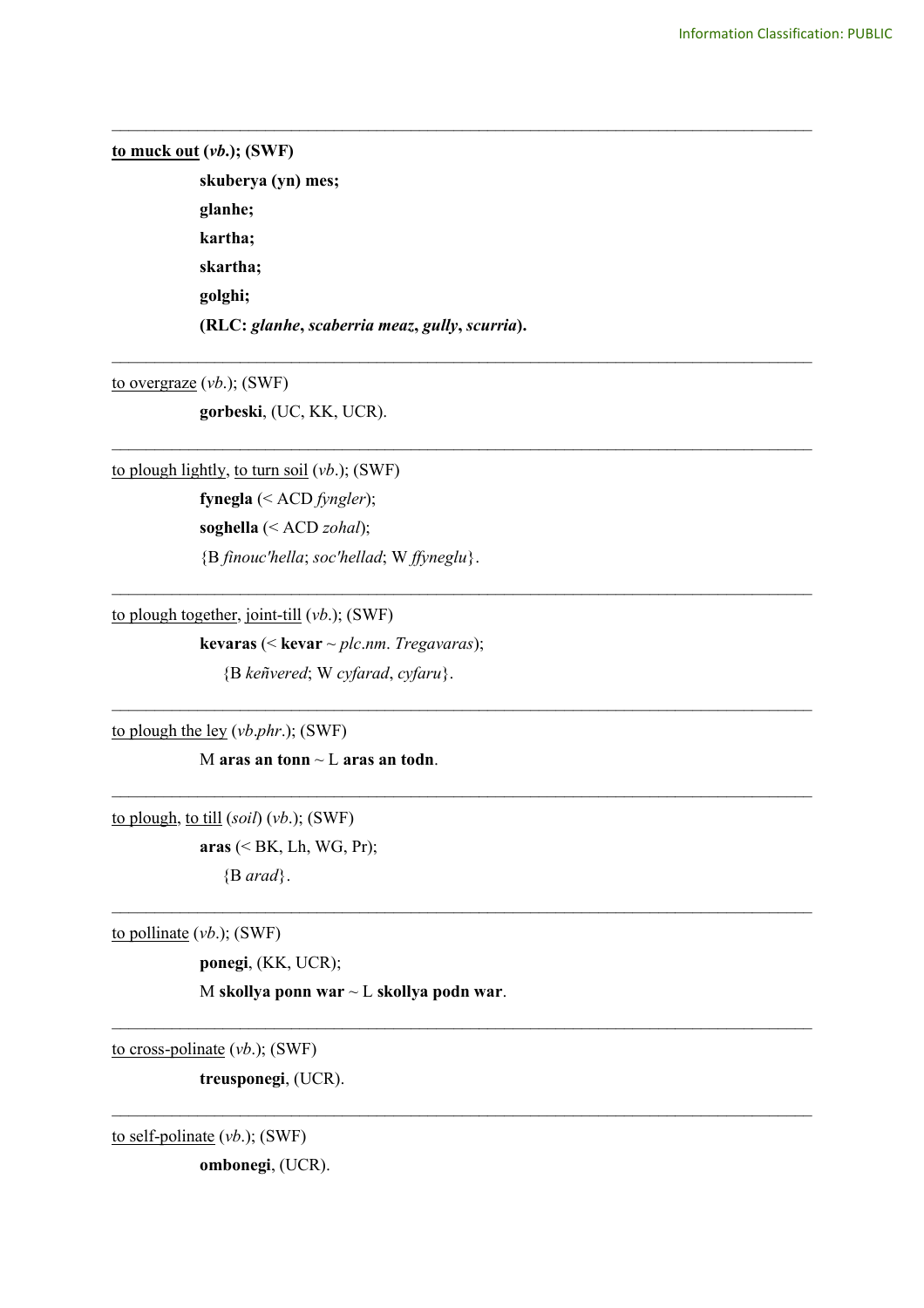to put out, to retire to stud (*vb*.); (SWF)

M **kildenna** ~ L **kildedna**, (UC, KK, UCR);

**bos yn y gil** (e.g. M **Yma an margh ma yn y gil**. ~ L **Ma an margh ma et y gil**.).

\_\_\_\_\_\_\_\_\_\_\_\_\_\_\_\_\_\_\_\_\_\_\_\_\_\_\_\_\_\_\_\_\_\_\_\_\_\_\_\_\_\_\_\_\_\_\_\_\_\_\_\_\_\_\_\_\_\_\_\_\_\_\_\_\_\_\_\_\_\_\_\_\_\_\_\_\_\_\_\_\_\_

\_\_\_\_\_\_\_\_\_\_\_\_\_\_\_\_\_\_\_\_\_\_\_\_\_\_\_\_\_\_\_\_\_\_\_\_\_\_\_\_\_\_\_\_\_\_\_\_\_\_\_\_\_\_\_\_\_\_\_\_\_\_\_\_\_\_\_\_\_\_\_\_\_\_\_\_\_\_\_\_\_\_

\_\_\_\_\_\_\_\_\_\_\_\_\_\_\_\_\_\_\_\_\_\_\_\_\_\_\_\_\_\_\_\_\_\_\_\_\_\_\_\_\_\_\_\_\_\_\_\_\_\_\_\_\_\_\_\_\_\_\_\_\_\_\_\_\_\_\_\_\_\_\_\_\_\_\_\_\_\_\_\_\_\_

\_\_\_\_\_\_\_\_\_\_\_\_\_\_\_\_\_\_\_\_\_\_\_\_\_\_\_\_\_\_\_\_\_\_\_\_\_\_\_\_\_\_\_\_\_\_\_\_\_\_\_\_\_\_\_\_\_\_\_\_\_\_\_\_\_\_\_\_\_\_\_\_\_\_\_\_\_\_\_\_\_\_

\_\_\_\_\_\_\_\_\_\_\_\_\_\_\_\_\_\_\_\_\_\_\_\_\_\_\_\_\_\_\_\_\_\_\_\_\_\_\_\_\_\_\_\_\_\_\_\_\_\_\_\_\_\_\_\_\_\_\_\_\_\_\_\_\_\_\_\_\_\_\_\_\_\_\_\_\_\_\_\_\_\_

 $\mathcal{L}_\text{max}$  , and the contribution of the contribution of the contribution of the contribution of the contribution of the contribution of the contribution of the contribution of the contribution of the contribution of t

 $\mathcal{L}_\mathcal{L} = \{ \mathcal{L}_\mathcal{L} = \{ \mathcal{L}_\mathcal{L} = \{ \mathcal{L}_\mathcal{L} = \{ \mathcal{L}_\mathcal{L} = \{ \mathcal{L}_\mathcal{L} = \{ \mathcal{L}_\mathcal{L} = \{ \mathcal{L}_\mathcal{L} = \{ \mathcal{L}_\mathcal{L} = \{ \mathcal{L}_\mathcal{L} = \{ \mathcal{L}_\mathcal{L} = \{ \mathcal{L}_\mathcal{L} = \{ \mathcal{L}_\mathcal{L} = \{ \mathcal{L}_\mathcal{L} = \{ \mathcal{L}_\mathcal{$ 

 $\mathcal{L}_\text{max}$  , and the contribution of the contribution of the contribution of the contribution of the contribution of the contribution of the contribution of the contribution of the contribution of the contribution of t

 $\mathcal{L}_\mathcal{L} = \{ \mathcal{L}_\mathcal{L} = \{ \mathcal{L}_\mathcal{L} = \{ \mathcal{L}_\mathcal{L} = \{ \mathcal{L}_\mathcal{L} = \{ \mathcal{L}_\mathcal{L} = \{ \mathcal{L}_\mathcal{L} = \{ \mathcal{L}_\mathcal{L} = \{ \mathcal{L}_\mathcal{L} = \{ \mathcal{L}_\mathcal{L} = \{ \mathcal{L}_\mathcal{L} = \{ \mathcal{L}_\mathcal{L} = \{ \mathcal{L}_\mathcal{L} = \{ \mathcal{L}_\mathcal{L} = \{ \mathcal{L}_\mathcal{$ 

 $\mathcal{L}_\mathcal{L} = \{ \mathcal{L}_\mathcal{L} = \{ \mathcal{L}_\mathcal{L} = \{ \mathcal{L}_\mathcal{L} = \{ \mathcal{L}_\mathcal{L} = \{ \mathcal{L}_\mathcal{L} = \{ \mathcal{L}_\mathcal{L} = \{ \mathcal{L}_\mathcal{L} = \{ \mathcal{L}_\mathcal{L} = \{ \mathcal{L}_\mathcal{L} = \{ \mathcal{L}_\mathcal{L} = \{ \mathcal{L}_\mathcal{L} = \{ \mathcal{L}_\mathcal{L} = \{ \mathcal{L}_\mathcal{L} = \{ \mathcal{L}_\mathcal{$ 

 $\mathcal{L}_\mathcal{L} = \{ \mathcal{L}_\mathcal{L} = \{ \mathcal{L}_\mathcal{L} = \{ \mathcal{L}_\mathcal{L} = \{ \mathcal{L}_\mathcal{L} = \{ \mathcal{L}_\mathcal{L} = \{ \mathcal{L}_\mathcal{L} = \{ \mathcal{L}_\mathcal{L} = \{ \mathcal{L}_\mathcal{L} = \{ \mathcal{L}_\mathcal{L} = \{ \mathcal{L}_\mathcal{L} = \{ \mathcal{L}_\mathcal{L} = \{ \mathcal{L}_\mathcal{L} = \{ \mathcal{L}_\mathcal{L} = \{ \mathcal{L}_\mathcal{$ 

to raise (*vb*.); (SWF)

**gonis**; **maga**.

to roost, to perch (*vb*.); (SWF)

**klottya** (< ACD *clutty*); (RLC) *cluti*; (UC, RLC, UCR);  $klusya \sim L \; klujya$ , (KK, RLC).

to round up (*animals*), to enclose (*vb*.); (SWF)

**korlanna** ~ L **korladna**, (UCR).

to run dry, go milkless (*vb*.); (SWF)

**heski**. (L ‹**ma an vûgh heskys**› = "the cow has gone dry"). (RLC, UCR).

to saddle (*a horse*); (SWF)

**tackla margh a dhiber**.

to saw (*vb*.); (SWF)

M **treghi** (**gans hesken**) ~ L **treghi** (**gen hesken**), (RLC); M **heskenna** ~ L **heskedna**, (UC, KK, UCR, KS);

{B *heskennad*; W *rhygnu*, *trychu*}.

to set-aside (*vb*.); (SWF)

**aneyli**, (RLC); **deferya**, (KK, RLC, UCR).

to shear (*sheep*), to clip, fleece (*vb*.); (SWF) **knyvyas**, **knevya**, (UC, KK, RLC, UCR).

 $\underline{\text{to sift}}$  (*vb.*); (SWF)

**ridra**, (UC, KK, UCR).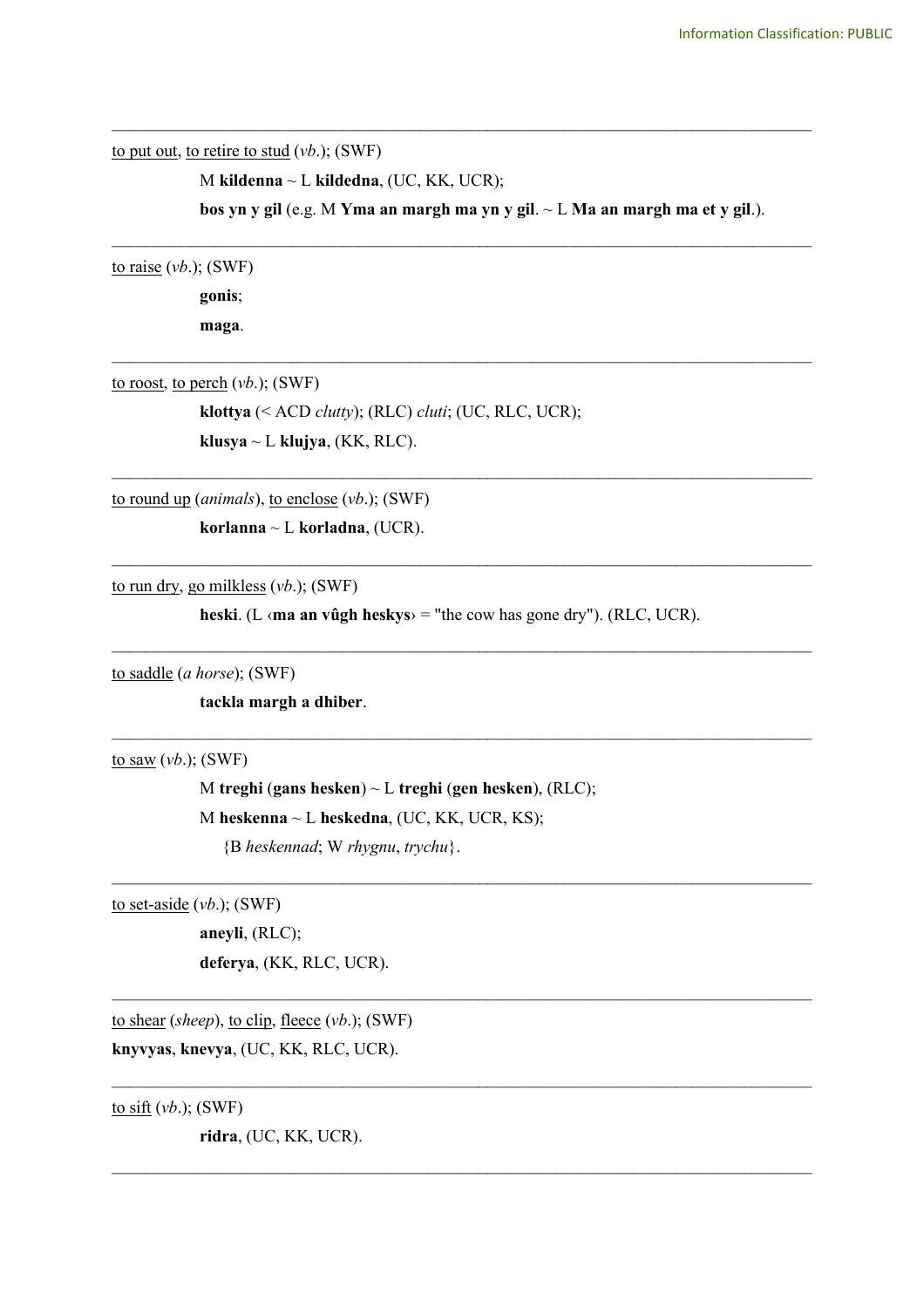to spray (*vb*.); (SWF)

**skitya**, (UC, KK, RLC, UCR, KS); **stif**(**y**)**a**, (UC, KK, UCR); **stifella**, (UCR).

\_\_\_\_\_\_\_\_\_\_\_\_\_\_\_\_\_\_\_\_\_\_\_\_\_\_\_\_\_\_\_\_\_\_\_\_\_\_\_\_\_\_\_\_\_\_\_\_\_\_\_\_\_\_\_\_\_\_\_\_\_\_\_\_\_\_\_\_\_\_\_\_\_\_\_\_\_\_\_\_\_\_

\_\_\_\_\_\_\_\_\_\_\_\_\_\_\_\_\_\_\_\_\_\_\_\_\_\_\_\_\_\_\_\_\_\_\_\_\_\_\_\_\_\_\_\_\_\_\_\_\_\_\_\_\_\_\_\_\_\_\_\_\_\_\_\_\_\_\_\_\_\_\_\_\_\_\_\_\_\_\_\_\_\_

 $\mathcal{L}_\text{max}$  , and the contribution of the contribution of the contribution of the contribution of the contribution of the contribution of the contribution of the contribution of the contribution of the contribution of t

 $\mathcal{L}_\text{max}$  , and the contribution of the contribution of the contribution of the contribution of the contribution of the contribution of the contribution of the contribution of the contribution of the contribution of t

 $\mathcal{L}_\text{max}$  , and the contribution of the contribution of the contribution of the contribution of the contribution of the contribution of the contribution of the contribution of the contribution of the contribution of t

 $\mathcal{L}_\text{max}$  , and the contribution of the contribution of the contribution of the contribution of the contribution of the contribution of the contribution of the contribution of the contribution of the contribution of t

 $\mathcal{L}_\text{max}$  , and the contribution of the contribution of the contribution of the contribution of the contribution of the contribution of the contribution of the contribution of the contribution of the contribution of t

 $\mathcal{L}_\mathcal{L} = \{ \mathcal{L}_\mathcal{L} = \{ \mathcal{L}_\mathcal{L} = \{ \mathcal{L}_\mathcal{L} = \{ \mathcal{L}_\mathcal{L} = \{ \mathcal{L}_\mathcal{L} = \{ \mathcal{L}_\mathcal{L} = \{ \mathcal{L}_\mathcal{L} = \{ \mathcal{L}_\mathcal{L} = \{ \mathcal{L}_\mathcal{L} = \{ \mathcal{L}_\mathcal{L} = \{ \mathcal{L}_\mathcal{L} = \{ \mathcal{L}_\mathcal{L} = \{ \mathcal{L}_\mathcal{L} = \{ \mathcal{L}_\mathcal{$ 

to thresh (*vb*.); (SWF)

**drushya**, (UC, KK, RLC, UCR); **fusta**, (UC, KK, RLC, UCR); **gweskel**, (UC, KK, RLC, UCR, KS); (*into open barrel*) **kuva**, (RLC).

to winnow  $(vb.);$  (SWF)

**gwynsa**, (UC, KK, RLC, UCR); **gwynsella**, (UC, KK, UCR); **krodra**, (UC, KK, RLC, UCR, KS); **noth**(**y**)**a**, (UC, KK, UCR).

to winter (*vb*.); (SWF)

**gwavi**, (UC, KK, UCR).

to work (*land*) (*vb*.); (SWF)

**gonis**, (UC, KK, RLC, UCR, KS).

tool shed (*n*.); (SWF)

**krow toulys** (*m*., *pl*.: **krowyow toulys**), (DP).

trace lifter, subsoiler (*n*.); (SWF)

**iskweresell** (*f*., *pl*.: **iskweresellow**), (DP); **oldhrehevyer** (*m*.); (DP).

tractor (*n*.); (SWF)

**traktor** (*m*., *pl*.: **traktors**); (RLC) *tractor*;

**jynn-tenna** ~ L **jynn-tedna**;

{B *traktor*, *stlejerez*; W *tractor*}.

transfer trailer (*n*.); (SWF)

**draylyer-treusi** (*m*.) (DP).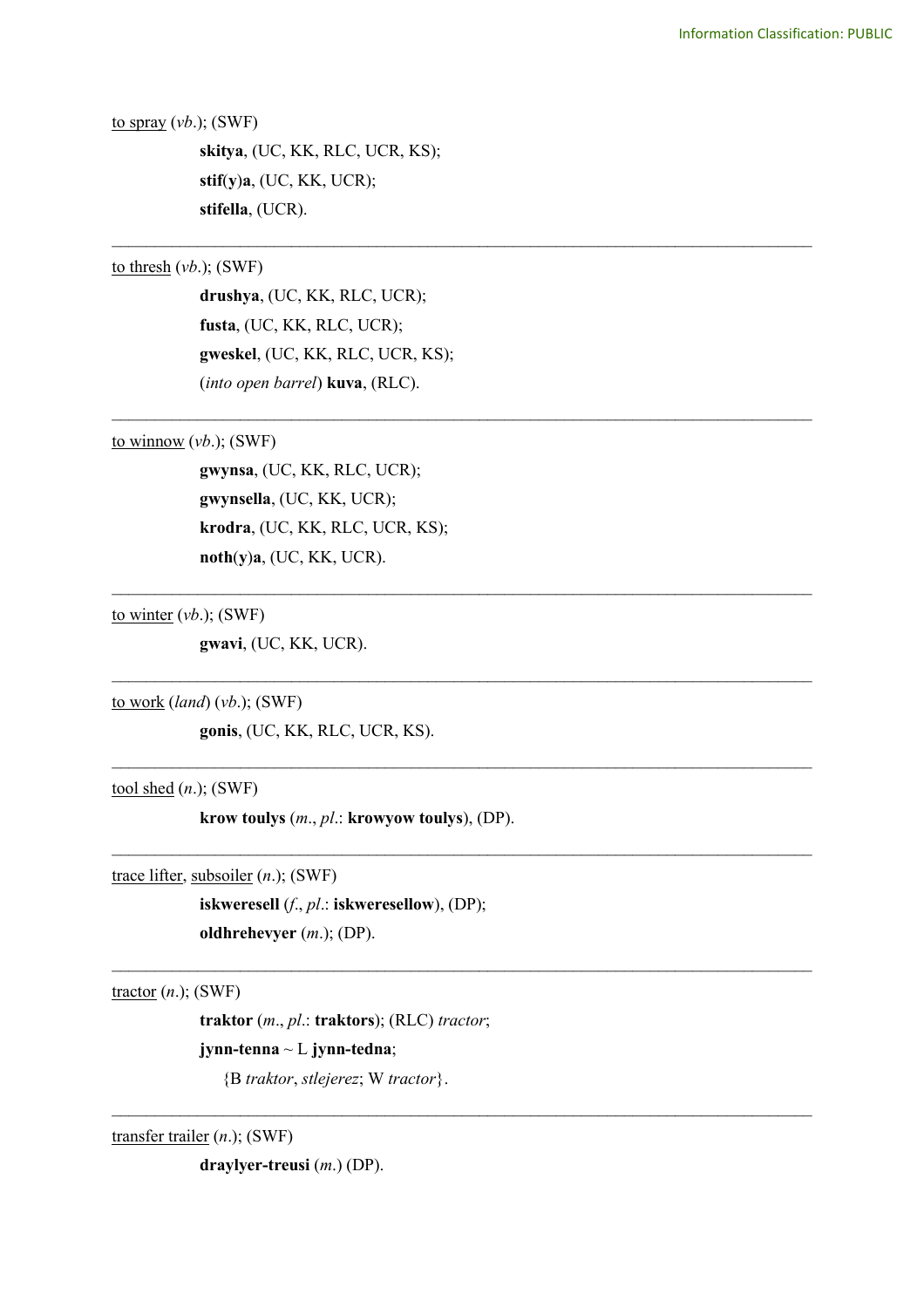#### trough (*n*.); (SWF)

**kawn** (*m*., *pl*.: **kawnow**), (UC, UCR); **hester** (*m*., *pl*.: **hesteryow**), (KK); **kofen** (*f*., *pl*.: M **kofennow** ~ L **kofednow**), (UC, KK, RLC, UCR); **new** (*f*., *pl*.: **newyow**), (UC, KK, UCR, KS); (*granite*, *slate*) M **kuva** ~ L **kuv** (*f*., *pl*.: **kuvys**), (UC, KK, RLC, UCR); (*horse*) **kawn margh** (*m*.); (*kneading*) **new dos** (*f*.); (*feeding*) **usen** (*f*., *pl*.: M **usennow** ~ L **usednow**), (RLC).

\_\_\_\_\_\_\_\_\_\_\_\_\_\_\_\_\_\_\_\_\_\_\_\_\_\_\_\_\_\_\_\_\_\_\_\_\_\_\_\_\_\_\_\_\_\_\_\_\_\_\_\_\_\_\_\_\_\_\_\_\_\_\_\_\_\_\_\_\_\_\_\_\_\_\_\_\_\_\_\_\_\_

\_\_\_\_\_\_\_\_\_\_\_\_\_\_\_\_\_\_\_\_\_\_\_\_\_\_\_\_\_\_\_\_\_\_\_\_\_\_\_\_\_\_\_\_\_\_\_\_\_\_\_\_\_\_\_\_\_\_\_\_\_\_\_\_\_\_\_\_\_\_\_\_\_\_\_\_\_\_\_\_\_\_

\_\_\_\_\_\_\_\_\_\_\_\_\_\_\_\_\_\_\_\_\_\_\_\_\_\_\_\_\_\_\_\_\_\_\_\_\_\_\_\_\_\_\_\_\_\_\_\_\_\_\_\_\_\_\_\_\_\_\_\_\_\_\_\_\_\_\_\_\_\_\_\_\_\_\_\_\_\_\_\_\_\_

 $\mathcal{L}_\text{max}$  , and the contribution of the contribution of the contribution of the contribution of the contribution of the contribution of the contribution of the contribution of the contribution of the contribution of t

 $\mathcal{L}_\text{max}$  , and the contribution of the contribution of the contribution of the contribution of the contribution of the contribution of the contribution of the contribution of the contribution of the contribution of t

 $\mathcal{L}_\mathcal{L} = \{ \mathcal{L}_\mathcal{L} = \{ \mathcal{L}_\mathcal{L} = \{ \mathcal{L}_\mathcal{L} = \{ \mathcal{L}_\mathcal{L} = \{ \mathcal{L}_\mathcal{L} = \{ \mathcal{L}_\mathcal{L} = \{ \mathcal{L}_\mathcal{L} = \{ \mathcal{L}_\mathcal{L} = \{ \mathcal{L}_\mathcal{L} = \{ \mathcal{L}_\mathcal{L} = \{ \mathcal{L}_\mathcal{L} = \{ \mathcal{L}_\mathcal{L} = \{ \mathcal{L}_\mathcal{L} = \{ \mathcal{L}_\mathcal{$ 

 $\mathcal{L}_\mathcal{L} = \{ \mathcal{L}_\mathcal{L} = \{ \mathcal{L}_\mathcal{L} = \{ \mathcal{L}_\mathcal{L} = \{ \mathcal{L}_\mathcal{L} = \{ \mathcal{L}_\mathcal{L} = \{ \mathcal{L}_\mathcal{L} = \{ \mathcal{L}_\mathcal{L} = \{ \mathcal{L}_\mathcal{L} = \{ \mathcal{L}_\mathcal{L} = \{ \mathcal{L}_\mathcal{L} = \{ \mathcal{L}_\mathcal{L} = \{ \mathcal{L}_\mathcal{L} = \{ \mathcal{L}_\mathcal{L} = \{ \mathcal{L}_\mathcal{$ 

 $\mathcal{L}_\mathcal{L} = \{ \mathcal{L}_\mathcal{L} = \{ \mathcal{L}_\mathcal{L} = \{ \mathcal{L}_\mathcal{L} = \{ \mathcal{L}_\mathcal{L} = \{ \mathcal{L}_\mathcal{L} = \{ \mathcal{L}_\mathcal{L} = \{ \mathcal{L}_\mathcal{L} = \{ \mathcal{L}_\mathcal{L} = \{ \mathcal{L}_\mathcal{L} = \{ \mathcal{L}_\mathcal{L} = \{ \mathcal{L}_\mathcal{L} = \{ \mathcal{L}_\mathcal{L} = \{ \mathcal{L}_\mathcal{L} = \{ \mathcal{L}_\mathcal{$ 

\_\_\_\_\_\_\_\_\_\_\_\_\_\_\_\_\_\_\_\_\_\_\_\_\_\_\_\_\_\_\_\_\_\_\_\_\_\_\_\_\_\_\_\_\_\_\_\_\_\_\_\_\_\_\_\_\_\_\_\_\_\_\_\_\_\_\_\_\_\_\_\_\_\_\_\_\_\_\_\_\_\_

## truffle (*n*.); (SWF)

**keler mogh** (*col*.).

## turkey cock (*n*.); (SWF)

**kulyek Gyni** (*m*., *pl*.: **kulyoges Gyni**); **lobba kock** (*m*.); (RLC) *loaba kok*.

#### turkey hen (*n*.); (SWF)

**yar Gyni** (*f*., *pl*.: **yer Gyni**).

#### turnip (*n*.); (SWF)

**ervinen** (*f*., *col*.: **ervin**), (UC, KK, UCR); **routabaga** (*f*. & *m*., *pl*.: **routabagas**), (UC, UCR); **turnypen** (*f*., *pl*.: **turnyp**), (UC, KK, RLC, UCR).

# turnip rape (*n*.); (SWF)

**kedhow gwel** (*m*., *Brassica campestris*).

the farming world (*n*.); (SWF)

M **an bys amethek** ~ L **an bes amethek**.

the landed interest (*n*.); (SWF)

**an berghenogyon tir** (*pl*.).

the National Farmers' Union (*n*.); (SWF)

**Unyans Kenedhlek an Diogow**, (DP);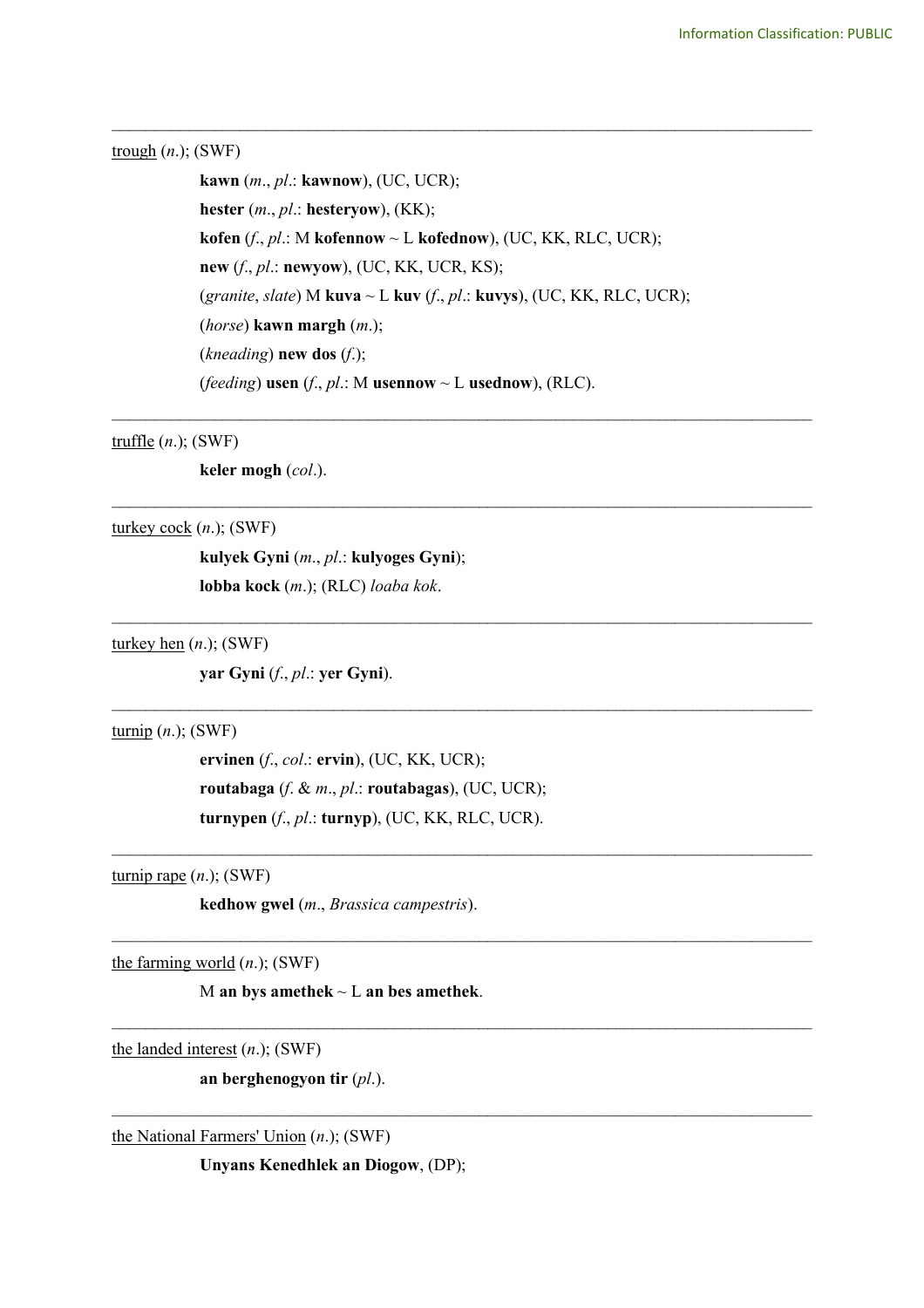**Kesunyans Kenedhlek an Diogow**, (DP); **Unyon Nacyonal an Diogow**, (DP); **Kuntellyans Nacyonal an Diogow**, (DP).

thistles (*Cirsium*) (*n*.); (SWF)

**askallen** (*f*., *col*.: **askal**), (UC, KK, RLC, UCR).

\_\_\_\_\_\_\_\_\_\_\_\_\_\_\_\_\_\_\_\_\_\_\_\_\_\_\_\_\_\_\_\_\_\_\_\_\_\_\_\_\_\_\_\_\_\_\_\_\_\_\_\_\_\_\_\_\_\_\_\_\_\_\_\_\_\_\_\_\_\_\_\_\_\_\_\_\_\_\_\_\_\_

\_\_\_\_\_\_\_\_\_\_\_\_\_\_\_\_\_\_\_\_\_\_\_\_\_\_\_\_\_\_\_\_\_\_\_\_\_\_\_\_\_\_\_\_\_\_\_\_\_\_\_\_\_\_\_\_\_\_\_\_\_\_\_\_\_\_\_\_\_\_\_\_\_\_\_\_\_\_\_\_\_\_

\_\_\_\_\_\_\_\_\_\_\_\_\_\_\_\_\_\_\_\_\_\_\_\_\_\_\_\_\_\_\_\_\_\_\_\_\_\_\_\_\_\_\_\_\_\_\_\_\_\_\_\_\_\_\_\_\_\_\_\_\_\_\_\_\_\_\_\_\_\_\_\_\_\_\_\_\_\_\_\_\_\_

\_\_\_\_\_\_\_\_\_\_\_\_\_\_\_\_\_\_\_\_\_\_\_\_\_\_\_\_\_\_\_\_\_\_\_\_\_\_\_\_\_\_\_\_\_\_\_\_\_\_\_\_\_\_\_\_\_\_\_\_\_\_\_\_\_\_\_\_\_\_\_\_\_\_\_\_\_\_\_\_\_\_

 $\mathcal{L}_\text{max}$  , and the contribution of the contribution of the contribution of the contribution of the contribution of the contribution of the contribution of the contribution of the contribution of the contribution of t

 $\mathcal{L}_\text{max}$  , and the contribution of the contribution of the contribution of the contribution of the contribution of the contribution of the contribution of the contribution of the contribution of the contribution of t

 $\mathcal{L}_\mathcal{L} = \{ \mathcal{L}_\mathcal{L} = \{ \mathcal{L}_\mathcal{L} = \{ \mathcal{L}_\mathcal{L} = \{ \mathcal{L}_\mathcal{L} = \{ \mathcal{L}_\mathcal{L} = \{ \mathcal{L}_\mathcal{L} = \{ \mathcal{L}_\mathcal{L} = \{ \mathcal{L}_\mathcal{L} = \{ \mathcal{L}_\mathcal{L} = \{ \mathcal{L}_\mathcal{L} = \{ \mathcal{L}_\mathcal{L} = \{ \mathcal{L}_\mathcal{L} = \{ \mathcal{L}_\mathcal{L} = \{ \mathcal{L}_\mathcal{$ 

 $\mathcal{L}_\mathcal{L} = \{ \mathcal{L}_\mathcal{L} = \{ \mathcal{L}_\mathcal{L} = \{ \mathcal{L}_\mathcal{L} = \{ \mathcal{L}_\mathcal{L} = \{ \mathcal{L}_\mathcal{L} = \{ \mathcal{L}_\mathcal{L} = \{ \mathcal{L}_\mathcal{L} = \{ \mathcal{L}_\mathcal{L} = \{ \mathcal{L}_\mathcal{L} = \{ \mathcal{L}_\mathcal{L} = \{ \mathcal{L}_\mathcal{L} = \{ \mathcal{L}_\mathcal{L} = \{ \mathcal{L}_\mathcal{L} = \{ \mathcal{L}_\mathcal{$ 

 $\mathcal{L}_\mathcal{L} = \{ \mathcal{L}_\mathcal{L} = \{ \mathcal{L}_\mathcal{L} = \{ \mathcal{L}_\mathcal{L} = \{ \mathcal{L}_\mathcal{L} = \{ \mathcal{L}_\mathcal{L} = \{ \mathcal{L}_\mathcal{L} = \{ \mathcal{L}_\mathcal{L} = \{ \mathcal{L}_\mathcal{L} = \{ \mathcal{L}_\mathcal{L} = \{ \mathcal{L}_\mathcal{L} = \{ \mathcal{L}_\mathcal{L} = \{ \mathcal{L}_\mathcal{L} = \{ \mathcal{L}_\mathcal{L} = \{ \mathcal{L}_\mathcal{$ 

thresher, threshing machine (*n*.); (SWF)

# **jynn-fusta**;

{B *mederez-dornerez*, *eosterez*}.

threshing floor (*n*.); (SWF)

**leur ys** (*m*.);

**ysleur** (*m*.).

uncultivated (*adj*.); (SWF)

**heb gonisogeth**; (*wild*) **goodh**, **gwyls**; (*land*) (**g**)**wast**.

unproductive (*adj*.); (SWF)

 $M$  **lomm**  $\sim$   $L$  **lobm**; **spar**; **diaskor**; **anaskorradow**.

untilled grassland, unploughed land (*n*.); (SWF)

M **tonn** ~ L **todn** (*m*. & *f*.), (UC, KK, RLC, UCR).

upland farm, moorland farm (*n*.); (SWF)

M **tre woon**  $\sim$  L **troon** (*f*., *pl*.: **trevow goon**).

utility shelter, utility shed, shed for farming machinery (*n*.); (SWF)

M **goskotter daffar** ~ L **skotter daffar** (m.);

```
skovva dhaffar (f.);
```
L **skeutti** (**daffar**) (m.; **skeus** + -**ti**); (RLC) *skiddy*, *skidi* (< ACD *Talskiddy* (?); cf. W *cysgoty*).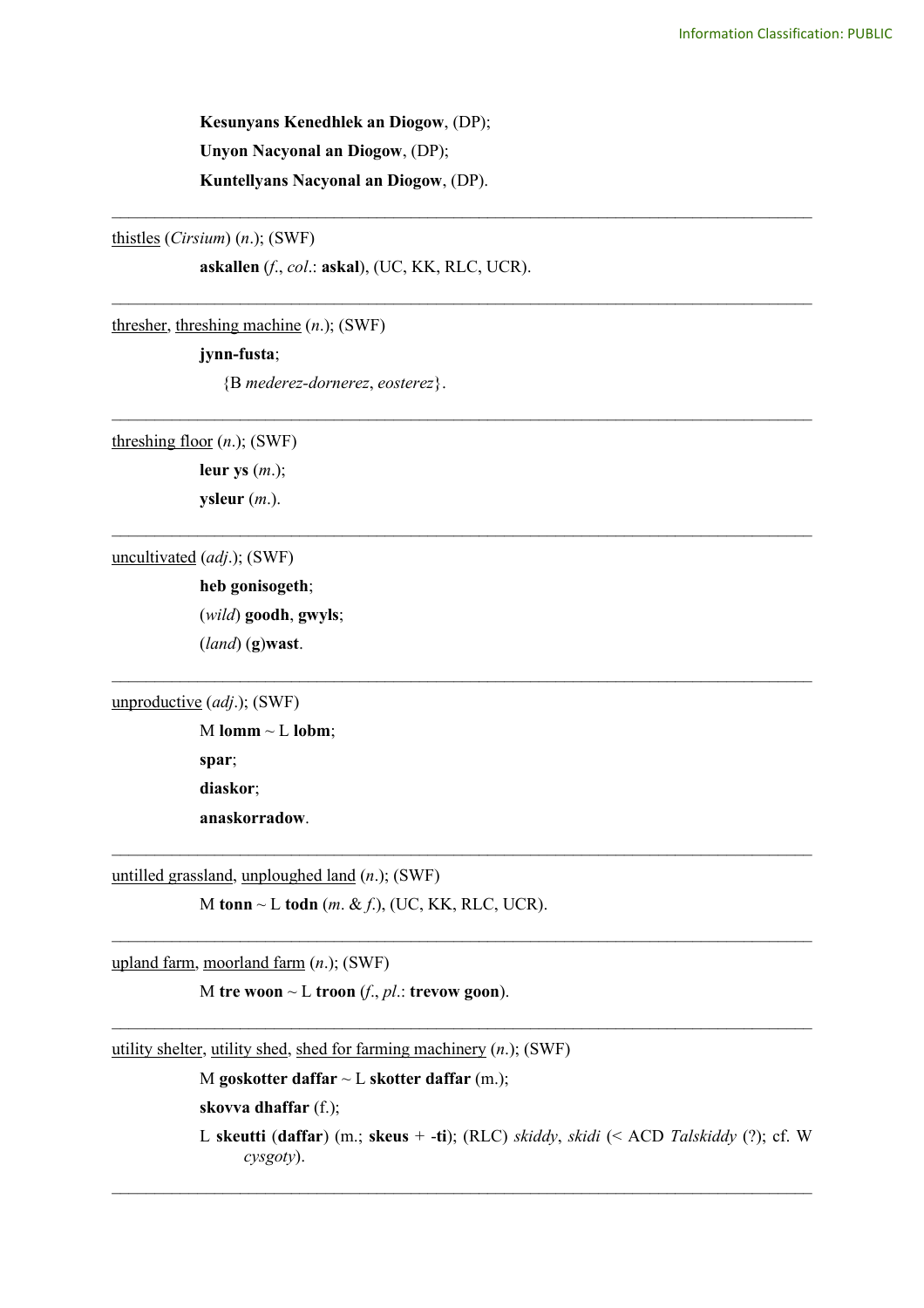veal (*n*.); (SWF)

**kig leugh** (*m*.).

vegetable garden (*n*.); (SWF)

**lowarth kegin** (*m*.).

**erb**(**y**)**er** (*m*., *pl*.: **erberow**), (UC, KK, RLC, UCR, KS);

\_\_\_\_\_\_\_\_\_\_\_\_\_\_\_\_\_\_\_\_\_\_\_\_\_\_\_\_\_\_\_\_\_\_\_\_\_\_\_\_\_\_\_\_\_\_\_\_\_\_\_\_\_\_\_\_\_\_\_\_\_\_\_\_\_\_\_\_\_\_\_\_\_\_\_\_\_\_\_\_\_\_

\_\_\_\_\_\_\_\_\_\_\_\_\_\_\_\_\_\_\_\_\_\_\_\_\_\_\_\_\_\_\_\_\_\_\_\_\_\_\_\_\_\_\_\_\_\_\_\_\_\_\_\_\_\_\_\_\_\_\_\_\_\_\_\_\_\_\_\_\_\_\_\_\_\_\_\_\_\_\_\_\_\_

\_\_\_\_\_\_\_\_\_\_\_\_\_\_\_\_\_\_\_\_\_\_\_\_\_\_\_\_\_\_\_\_\_\_\_\_\_\_\_\_\_\_\_\_\_\_\_\_\_\_\_\_\_\_\_\_\_\_\_\_\_\_\_\_\_\_\_\_\_\_\_\_\_\_\_\_\_\_\_\_\_\_

 $\mathcal{L}_\text{max}$  , and the contribution of the contribution of the contribution of the contribution of the contribution of the contribution of the contribution of the contribution of the contribution of the contribution of t

 $\mathcal{L}_\mathcal{L} = \{ \mathcal{L}_\mathcal{L} = \{ \mathcal{L}_\mathcal{L} = \{ \mathcal{L}_\mathcal{L} = \{ \mathcal{L}_\mathcal{L} = \{ \mathcal{L}_\mathcal{L} = \{ \mathcal{L}_\mathcal{L} = \{ \mathcal{L}_\mathcal{L} = \{ \mathcal{L}_\mathcal{L} = \{ \mathcal{L}_\mathcal{L} = \{ \mathcal{L}_\mathcal{L} = \{ \mathcal{L}_\mathcal{L} = \{ \mathcal{L}_\mathcal{L} = \{ \mathcal{L}_\mathcal{L} = \{ \mathcal{L}_\mathcal{$ 

 $\mathcal{L}_\text{max}$  , and the contribution of the contribution of the contribution of the contribution of the contribution of the contribution of the contribution of the contribution of the contribution of the contribution of t

 $\mathcal{L}_\mathcal{L} = \{ \mathcal{L}_\mathcal{L} = \{ \mathcal{L}_\mathcal{L} = \{ \mathcal{L}_\mathcal{L} = \{ \mathcal{L}_\mathcal{L} = \{ \mathcal{L}_\mathcal{L} = \{ \mathcal{L}_\mathcal{L} = \{ \mathcal{L}_\mathcal{L} = \{ \mathcal{L}_\mathcal{L} = \{ \mathcal{L}_\mathcal{L} = \{ \mathcal{L}_\mathcal{L} = \{ \mathcal{L}_\mathcal{L} = \{ \mathcal{L}_\mathcal{L} = \{ \mathcal{L}_\mathcal{L} = \{ \mathcal{L}_\mathcal{$ 

 $\mathcal{L}_\mathcal{L} = \{ \mathcal{L}_\mathcal{L} = \{ \mathcal{L}_\mathcal{L} = \{ \mathcal{L}_\mathcal{L} = \{ \mathcal{L}_\mathcal{L} = \{ \mathcal{L}_\mathcal{L} = \{ \mathcal{L}_\mathcal{L} = \{ \mathcal{L}_\mathcal{L} = \{ \mathcal{L}_\mathcal{L} = \{ \mathcal{L}_\mathcal{L} = \{ \mathcal{L}_\mathcal{L} = \{ \mathcal{L}_\mathcal{L} = \{ \mathcal{L}_\mathcal{L} = \{ \mathcal{L}_\mathcal{L} = \{ \mathcal{L}_\mathcal{$ 

 $\mathcal{L}_\mathcal{L} = \{ \mathcal{L}_\mathcal{L} = \{ \mathcal{L}_\mathcal{L} = \{ \mathcal{L}_\mathcal{L} = \{ \mathcal{L}_\mathcal{L} = \{ \mathcal{L}_\mathcal{L} = \{ \mathcal{L}_\mathcal{L} = \{ \mathcal{L}_\mathcal{L} = \{ \mathcal{L}_\mathcal{L} = \{ \mathcal{L}_\mathcal{L} = \{ \mathcal{L}_\mathcal{L} = \{ \mathcal{L}_\mathcal{L} = \{ \mathcal{L}_\mathcal{L} = \{ \mathcal{L}_\mathcal{L} = \{ \mathcal{L}_\mathcal{$ 

**losowek** (*f*., *pl*.: **losowegi**, **losowegow**), (UC, KK, UCR).

vertical farm (*n*.); (SWF)

**amethva serth** (*f*.), (DP); **amethva bedrek** (*f*.), (DP).

vertical farming (*n*.); (SWF)

**gonis serth** (*m*.), (DP); **gonisogeth serth** (*f*.), (DP); **amethyans pedrek** (*m*.), (DP).

vetches (*n*.); (SWF)

M **gwyg** ~ L **gweg** (*col*.), (UC, KK, RLC, UCR); M gwygbys  $\sim$  L gwegbes  $(m.)$ , (KK, UCR); M **pys logos** ~ L **pes logos**.

vineyard (*n*.); (SWF)

**gwinlan** (*f*., *pl*.: M **gwinlannow** ~ L **gwinladnow**), (UC, KK, RLC, UCR); **vinyard** (*m*., *pl*.: **vinyardys**), (RLC, UCR).

 $vintage(n.);$  (SWF)

**trevas grappys** (*f*.), (RLC).

water pump (*n*.); (SWF)

**p**(**l**)**omp dowr**. **Slurry pump** pomp stronk

waterboard (*of millstone*) (*n*.); (SWF)

**pal ros** (*f*.).

watering can, watering pot, ewer (*n*.); (SWF)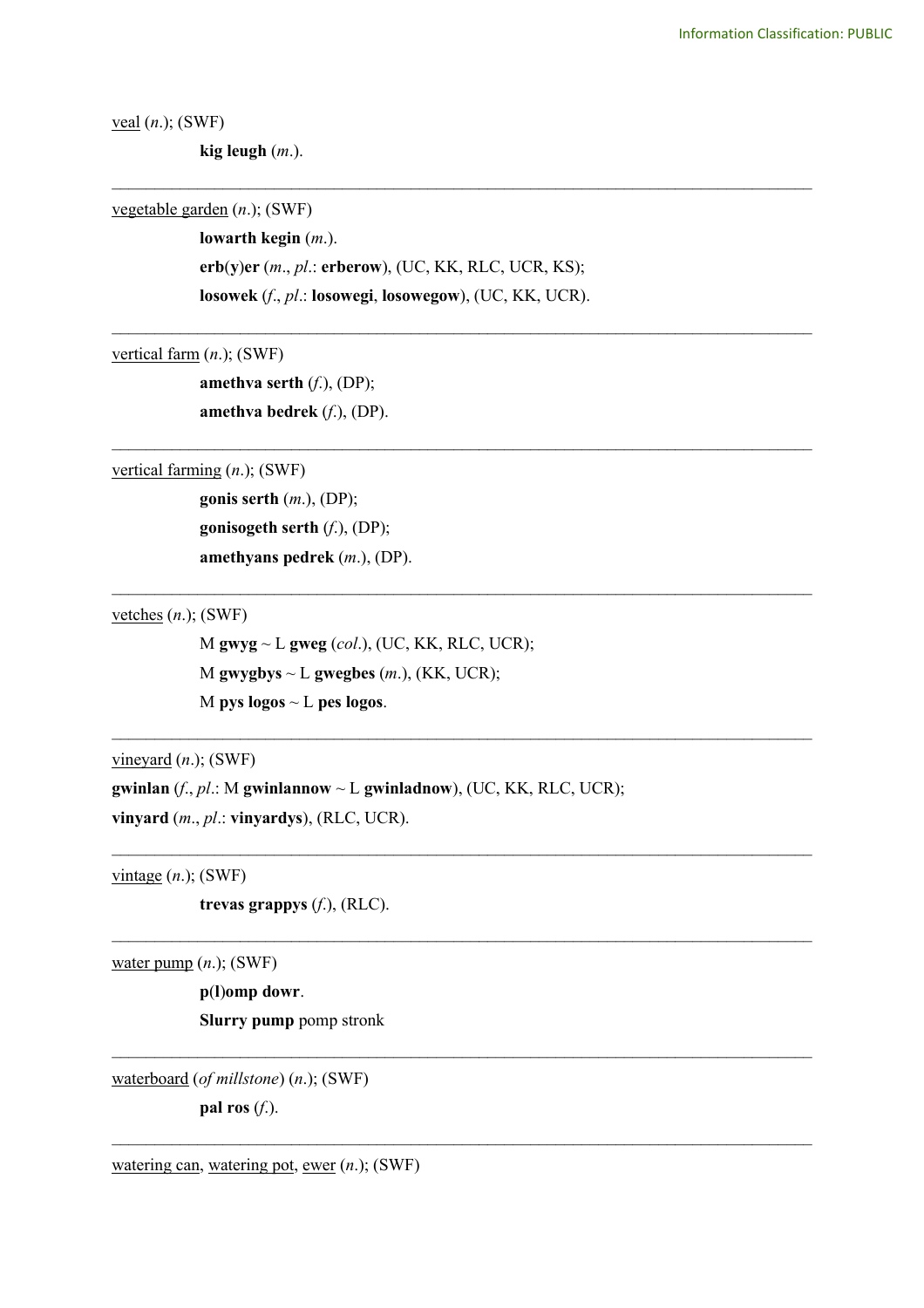**kanna-dowrhe** (*m*., *pl*.: **kannys-dowrhe**, **kannow-dowrhe**); (RLC) *canna dowrhe*; {B *douraer*; W *bili*}.

\_\_\_\_\_\_\_\_\_\_\_\_\_\_\_\_\_\_\_\_\_\_\_\_\_\_\_\_\_\_\_\_\_\_\_\_\_\_\_\_\_\_\_\_\_\_\_\_\_\_\_\_\_\_\_\_\_\_\_\_\_\_\_\_\_\_\_\_\_\_\_\_\_\_\_\_\_\_\_\_\_\_

\_\_\_\_\_\_\_\_\_\_\_\_\_\_\_\_\_\_\_\_\_\_\_\_\_\_\_\_\_\_\_\_\_\_\_\_\_\_\_\_\_\_\_\_\_\_\_\_\_\_\_\_\_\_\_\_\_\_\_\_\_\_\_\_\_\_\_\_\_\_\_\_\_\_\_\_\_\_\_\_\_\_

\_\_\_\_\_\_\_\_\_\_\_\_\_\_\_\_\_\_\_\_\_\_\_\_\_\_\_\_\_\_\_\_\_\_\_\_\_\_\_\_\_\_\_\_\_\_\_\_\_\_\_\_\_\_\_\_\_\_\_\_\_\_\_\_\_\_\_\_\_\_\_\_\_\_\_\_\_\_\_\_\_\_

\_\_\_\_\_\_\_\_\_\_\_\_\_\_\_\_\_\_\_\_\_\_\_\_\_\_\_\_\_\_\_\_\_\_\_\_\_\_\_\_\_\_\_\_\_\_\_\_\_\_\_\_\_\_\_\_\_\_\_\_\_\_\_\_\_\_\_\_\_\_\_\_\_\_\_\_\_\_\_\_\_\_

\_\_\_\_\_\_\_\_\_\_\_\_\_\_\_\_\_\_\_\_\_\_\_\_\_\_\_\_\_\_\_\_\_\_\_\_\_\_\_\_\_\_\_\_\_\_\_\_\_\_\_\_\_\_\_\_\_\_\_\_\_\_\_\_\_\_\_\_\_\_\_\_\_\_\_\_\_\_\_\_\_\_

## weather vane (*n*.); (SWF)

**kulyek gwyns** (*m*., *pl*.: **kulyoges gwyns**).

#### wedge (*n*.); (SWF)

M **genn** ~ L **gedn** (*m*., *pl*.: M **gennow** ~ L **gednow**); (RLC) *gedn*; (*under ladder*, *table*; *a stop*) **trig** (*m*.); {B *genn* ~ *yenn*; W *cŷn*}.

# weed (*n*.); (SWF)

M **hwennen** ~ L **hwednen** (*f*., *col*.: M **hwenn** ~ L **hwedn**), (UC, KK, RLC, UCR).

## weeder (*n*.); (SWF)

M **hwenner** ~ L **hwedner** (*m*., *pl*.: **hwenoryon**), (UC, UCR);

{B *c'hwenner*, *c'hwennour*; W *chwynnwr*}.

weeding hook (*n*.); (SWF)

## **hwenogell** (*f*., **hwenoglow**), (UC, UCR);

{B *c'hwengl*; W *chwynnogl*}.

### weevils (*Sitona*) (*n*.); (SWF)

**gowdhan** (*m*., *pl*.: **gowdhanes**), (UC, KK, RLC, UCR); **hwilen**  $(f, pl.: M$  **hwilennow**  $\sim$  L **hwilednow**), (UC, KK, RLC, UCR, KS); M **pryv** ~ L **prev** (*m*., *pl*.: **prevyon**/**preves**), (UC, KK, RLC, UCR, KS).

 $\mathcal{L}_\text{max}$  , and the contribution of the contribution of the contribution of the contribution of the contribution of the contribution of the contribution of the contribution of the contribution of the contribution of t

 $\mathcal{L}_\mathcal{L} = \{ \mathcal{L}_\mathcal{L} = \{ \mathcal{L}_\mathcal{L} = \{ \mathcal{L}_\mathcal{L} = \{ \mathcal{L}_\mathcal{L} = \{ \mathcal{L}_\mathcal{L} = \{ \mathcal{L}_\mathcal{L} = \{ \mathcal{L}_\mathcal{L} = \{ \mathcal{L}_\mathcal{L} = \{ \mathcal{L}_\mathcal{L} = \{ \mathcal{L}_\mathcal{L} = \{ \mathcal{L}_\mathcal{L} = \{ \mathcal{L}_\mathcal{L} = \{ \mathcal{L}_\mathcal{L} = \{ \mathcal{L}_\mathcal{$ 

 $\mathcal{L}_\mathcal{L} = \{ \mathcal{L}_\mathcal{L} = \{ \mathcal{L}_\mathcal{L} = \{ \mathcal{L}_\mathcal{L} = \{ \mathcal{L}_\mathcal{L} = \{ \mathcal{L}_\mathcal{L} = \{ \mathcal{L}_\mathcal{L} = \{ \mathcal{L}_\mathcal{L} = \{ \mathcal{L}_\mathcal{L} = \{ \mathcal{L}_\mathcal{L} = \{ \mathcal{L}_\mathcal{L} = \{ \mathcal{L}_\mathcal{L} = \{ \mathcal{L}_\mathcal{L} = \{ \mathcal{L}_\mathcal{L} = \{ \mathcal{L}_\mathcal{$ 

 $\mathcal{L}_\mathcal{L} = \{ \mathcal{L}_\mathcal{L} = \{ \mathcal{L}_\mathcal{L} = \{ \mathcal{L}_\mathcal{L} = \{ \mathcal{L}_\mathcal{L} = \{ \mathcal{L}_\mathcal{L} = \{ \mathcal{L}_\mathcal{L} = \{ \mathcal{L}_\mathcal{L} = \{ \mathcal{L}_\mathcal{L} = \{ \mathcal{L}_\mathcal{L} = \{ \mathcal{L}_\mathcal{L} = \{ \mathcal{L}_\mathcal{L} = \{ \mathcal{L}_\mathcal{L} = \{ \mathcal{L}_\mathcal{L} = \{ \mathcal{L}_\mathcal{$ 

 $\mathcal{L}_\mathcal{L} = \{ \mathcal{L}_\mathcal{L} = \{ \mathcal{L}_\mathcal{L} = \{ \mathcal{L}_\mathcal{L} = \{ \mathcal{L}_\mathcal{L} = \{ \mathcal{L}_\mathcal{L} = \{ \mathcal{L}_\mathcal{L} = \{ \mathcal{L}_\mathcal{L} = \{ \mathcal{L}_\mathcal{L} = \{ \mathcal{L}_\mathcal{L} = \{ \mathcal{L}_\mathcal{L} = \{ \mathcal{L}_\mathcal{L} = \{ \mathcal{L}_\mathcal{L} = \{ \mathcal{L}_\mathcal{L} = \{ \mathcal{L}_\mathcal{$ 

## wether (*n*.); (SWF)

M **lodhen davas**  $\sim$  M **lonn davas**  $\sim$  L **lodn davas** (*m., pl.:* **lodhnow davas**  $\sim$  **lonnow davas** ~ L **lodnow davas**);

(*castrated*) **mols** (*m*., *pl*. **mels**).

wether goat (*n*.); (SWF)

**kynbogh** (*m*., *pl*.: **kynboghes**), (KK, RLC).

wheat (*n*.); (SWF)

**gwaneth** (*col*.), (UC, KK, RLC, UCR, KS).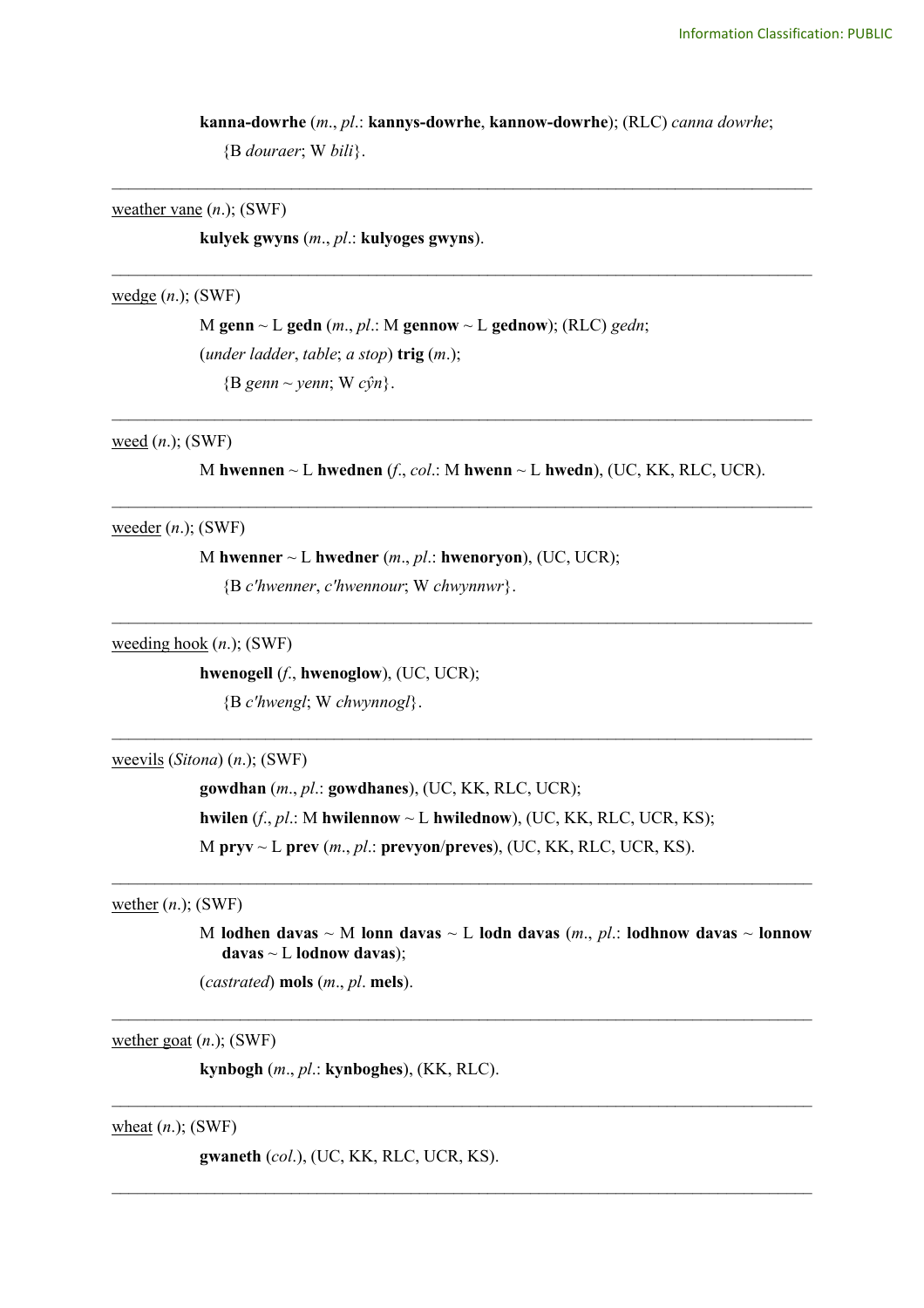wheat bulb fly (*Delia coarctata*) (*n*.); (SWF)

‹**kelyonen has gwaneth**› (*f*.); (DP).

wheat-field (*n*.); (SWF)

**gwanethek** (*f*., *pl*.: **gwanethegi**, **gwanethegow**), (UC, KK, UCR).

\_\_\_\_\_\_\_\_\_\_\_\_\_\_\_\_\_\_\_\_\_\_\_\_\_\_\_\_\_\_\_\_\_\_\_\_\_\_\_\_\_\_\_\_\_\_\_\_\_\_\_\_\_\_\_\_\_\_\_\_\_\_\_\_\_\_\_\_\_\_\_\_\_\_\_\_\_\_\_\_\_\_

\_\_\_\_\_\_\_\_\_\_\_\_\_\_\_\_\_\_\_\_\_\_\_\_\_\_\_\_\_\_\_\_\_\_\_\_\_\_\_\_\_\_\_\_\_\_\_\_\_\_\_\_\_\_\_\_\_\_\_\_\_\_\_\_\_\_\_\_\_\_\_\_\_\_\_\_\_\_\_\_\_\_

\_\_\_\_\_\_\_\_\_\_\_\_\_\_\_\_\_\_\_\_\_\_\_\_\_\_\_\_\_\_\_\_\_\_\_\_\_\_\_\_\_\_\_\_\_\_\_\_\_\_\_\_\_\_\_\_\_\_\_\_\_\_\_\_\_\_\_\_\_\_\_\_\_\_\_\_\_\_\_\_\_\_

\_\_\_\_\_\_\_\_\_\_\_\_\_\_\_\_\_\_\_\_\_\_\_\_\_\_\_\_\_\_\_\_\_\_\_\_\_\_\_\_\_\_\_\_\_\_\_\_\_\_\_\_\_\_\_\_\_\_\_\_\_\_\_\_\_\_\_\_\_\_\_\_\_\_\_\_\_\_\_\_\_\_

\_\_\_\_\_\_\_\_\_\_\_\_\_\_\_\_\_\_\_\_\_\_\_\_\_\_\_\_\_\_\_\_\_\_\_\_\_\_\_\_\_\_\_\_\_\_\_\_\_\_\_\_\_\_\_\_\_\_\_\_\_\_\_\_\_\_\_\_\_\_\_\_\_\_\_\_\_\_\_\_\_\_

 $\mathcal{L}_\text{max}$  , and the contribution of the contribution of the contribution of the contribution of the contribution of the contribution of the contribution of the contribution of the contribution of the contribution of t

 $\mathcal{L}_\mathcal{L} = \{ \mathcal{L}_\mathcal{L} = \{ \mathcal{L}_\mathcal{L} = \{ \mathcal{L}_\mathcal{L} = \{ \mathcal{L}_\mathcal{L} = \{ \mathcal{L}_\mathcal{L} = \{ \mathcal{L}_\mathcal{L} = \{ \mathcal{L}_\mathcal{L} = \{ \mathcal{L}_\mathcal{L} = \{ \mathcal{L}_\mathcal{L} = \{ \mathcal{L}_\mathcal{L} = \{ \mathcal{L}_\mathcal{L} = \{ \mathcal{L}_\mathcal{L} = \{ \mathcal{L}_\mathcal{L} = \{ \mathcal{L}_\mathcal{$ 

 $\mathcal{L}_\mathcal{L} = \{ \mathcal{L}_\mathcal{L} = \{ \mathcal{L}_\mathcal{L} = \{ \mathcal{L}_\mathcal{L} = \{ \mathcal{L}_\mathcal{L} = \{ \mathcal{L}_\mathcal{L} = \{ \mathcal{L}_\mathcal{L} = \{ \mathcal{L}_\mathcal{L} = \{ \mathcal{L}_\mathcal{L} = \{ \mathcal{L}_\mathcal{L} = \{ \mathcal{L}_\mathcal{L} = \{ \mathcal{L}_\mathcal{L} = \{ \mathcal{L}_\mathcal{L} = \{ \mathcal{L}_\mathcal{L} = \{ \mathcal{L}_\mathcal{$ 

 $\mathcal{L}_\text{max}$  , and the contribution of the contribution of the contribution of the contribution of the contribution of the contribution of the contribution of the contribution of the contribution of the contribution of t

 $\mathcal{L}_\mathcal{L} = \{ \mathcal{L}_\mathcal{L} = \{ \mathcal{L}_\mathcal{L} = \{ \mathcal{L}_\mathcal{L} = \{ \mathcal{L}_\mathcal{L} = \{ \mathcal{L}_\mathcal{L} = \{ \mathcal{L}_\mathcal{L} = \{ \mathcal{L}_\mathcal{L} = \{ \mathcal{L}_\mathcal{L} = \{ \mathcal{L}_\mathcal{L} = \{ \mathcal{L}_\mathcal{L} = \{ \mathcal{L}_\mathcal{L} = \{ \mathcal{L}_\mathcal{L} = \{ \mathcal{L}_\mathcal{L} = \{ \mathcal{L}_\mathcal{$ 

 $\mathcal{L}_\mathcal{L} = \{ \mathcal{L}_\mathcal{L} = \{ \mathcal{L}_\mathcal{L} = \{ \mathcal{L}_\mathcal{L} = \{ \mathcal{L}_\mathcal{L} = \{ \mathcal{L}_\mathcal{L} = \{ \mathcal{L}_\mathcal{L} = \{ \mathcal{L}_\mathcal{L} = \{ \mathcal{L}_\mathcal{L} = \{ \mathcal{L}_\mathcal{L} = \{ \mathcal{L}_\mathcal{L} = \{ \mathcal{L}_\mathcal{L} = \{ \mathcal{L}_\mathcal{L} = \{ \mathcal{L}_\mathcal{L} = \{ \mathcal{L}_\mathcal{$ 

wheat germ (*n*.); (SWF)

**bewyn gwaneth** (*m*.), (UCR).

wheat-land (*n*.); (SWF)

**gwanettir** (*m*.), (RLC ‹*gwaniteer*›).

wheatmeal, wheaten flour (*n*.); (SWF) **bleus gwaneth** (*m*.), (RLC).

wheelbarrow (*n*.); (SWF)

**gravath ros** ~ **grava ros** (*m*., *pl*.: **gravathow ros**); (RLC) *gravar roze*; {B *karrigell*; W *berfa dro*(*el*)*l*}.

wild oats (*Avena fatua*) (*n*.); (SWF)

**kergh gwyls** (*col*.). (DP).

willow-carrot aphid (*Cavariella aegopodii*) (*n*.); (SWF)

**lowen losow karet** (*f*., *col*.: **low losow karet**), (DP).

winch (*n*.); (SWF)

**gwyns** (*f*.), (UC, KK, RLC, UCR); **jynn** (*m*.), (UC, KK, RLC, UCR, KS); **ros lovan** (*m*.).

winnowing fan (*n*.); (SWF)

**gwynsell** (*f*., *pl*.: **gwynsellow**), (UC, KK, RLC, UCR).

winter wild oats (*Avena ludoviciana*) (*n*.); (SWF)

**kergh gwyls an gwav** (*col*.), (DP).

wood splitter (*n*.); (SWF)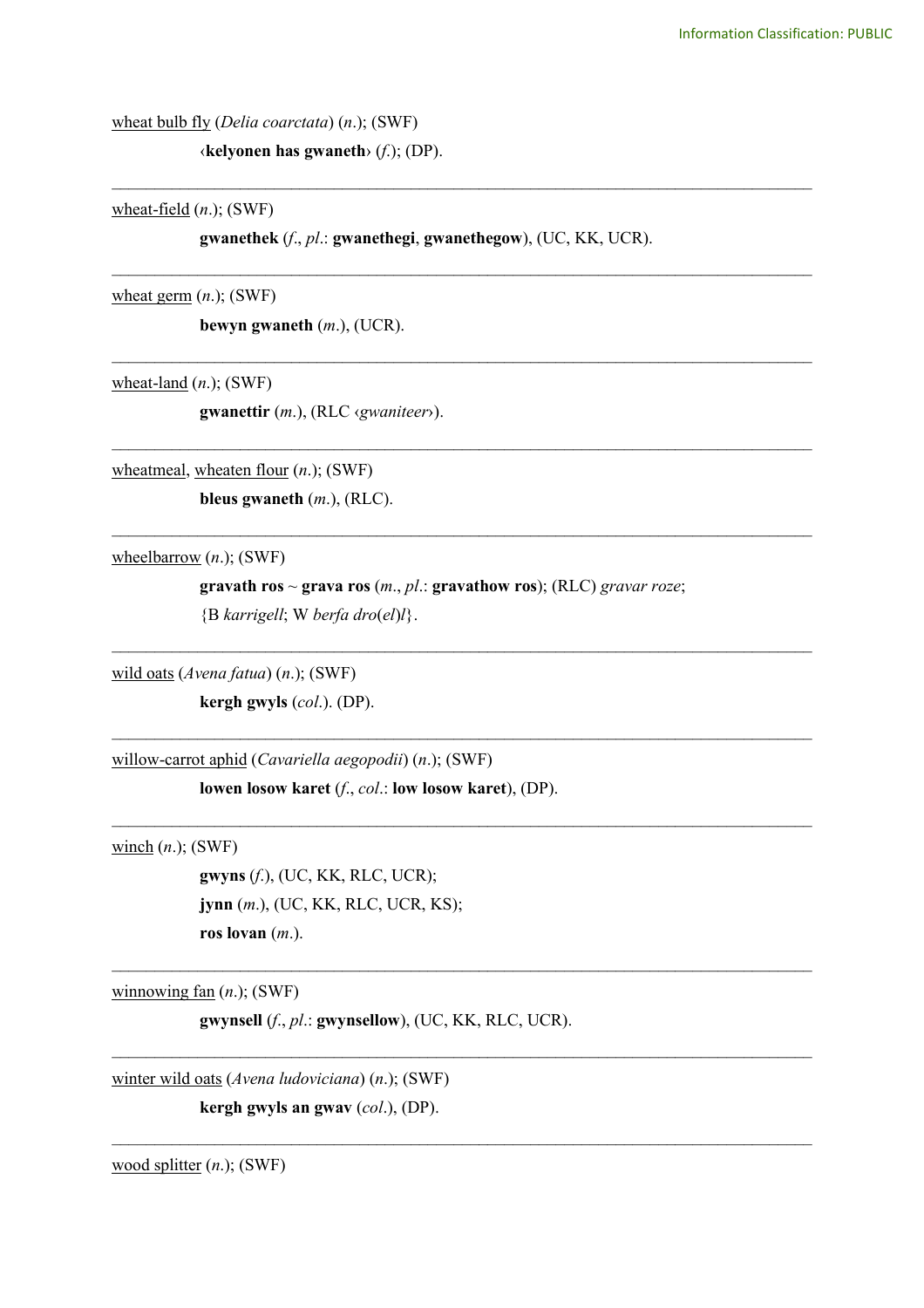#### M **jynn-folsa prenn** ~ L **jynn-felja predn** (*m*.), (DP).

## woodland (*n*.); (SWF)

**argos** (*m*.), (UC, UCR).

## wool (*n*.); (SWF)

**gwlan** (*col*.), (UC, KK, RLC, UCR, KS).

# yearling ewe (*n*.); (SWF)

**hesken** (*f*., *pl*.: M **heskennow** ~ L **heskednow**), (< Lh *hysgan*), (KK, RLC). \_\_\_\_\_\_\_\_\_\_\_\_\_\_\_\_\_\_\_\_\_\_\_\_\_\_\_\_\_\_\_\_\_\_\_\_\_\_\_\_\_\_\_\_\_\_\_\_\_\_\_\_\_\_\_\_\_\_\_\_\_\_\_\_\_\_\_\_\_\_\_\_\_\_\_\_\_\_\_\_\_\_

\_\_\_\_\_\_\_\_\_\_\_\_\_\_\_\_\_\_\_\_\_\_\_\_\_\_\_\_\_\_\_\_\_\_\_\_\_\_\_\_\_\_\_\_\_\_\_\_\_\_\_\_\_\_\_\_\_\_\_\_\_\_\_\_\_\_\_\_\_\_\_\_\_\_\_\_\_\_\_\_\_\_

 $\mathcal{L}_\text{max}$  , and the contribution of the contribution of the contribution of the contribution of the contribution of the contribution of the contribution of the contribution of the contribution of the contribution of t

 $\mathcal{L}_\text{max}$  , and the contribution of the contribution of the contribution of the contribution of the contribution of the contribution of the contribution of the contribution of the contribution of the contribution of t

 $\mathcal{L}_\text{max}$  , and the contribution of the contribution of the contribution of the contribution of the contribution of the contribution of the contribution of the contribution of the contribution of the contribution of t

 $\mathcal{L}_\text{max}$  , and the contribution of the contribution of the contribution of the contribution of the contribution of the contribution of the contribution of the contribution of the contribution of the contribution of t

 $\mathcal{L}_\mathcal{L} = \{ \mathcal{L}_\mathcal{L} = \{ \mathcal{L}_\mathcal{L} = \{ \mathcal{L}_\mathcal{L} = \{ \mathcal{L}_\mathcal{L} = \{ \mathcal{L}_\mathcal{L} = \{ \mathcal{L}_\mathcal{L} = \{ \mathcal{L}_\mathcal{L} = \{ \mathcal{L}_\mathcal{L} = \{ \mathcal{L}_\mathcal{L} = \{ \mathcal{L}_\mathcal{L} = \{ \mathcal{L}_\mathcal{L} = \{ \mathcal{L}_\mathcal{L} = \{ \mathcal{L}_\mathcal{L} = \{ \mathcal{L}_\mathcal{$ 

 $\mathcal{L}_\mathcal{L} = \{ \mathcal{L}_\mathcal{L} = \{ \mathcal{L}_\mathcal{L} = \{ \mathcal{L}_\mathcal{L} = \{ \mathcal{L}_\mathcal{L} = \{ \mathcal{L}_\mathcal{L} = \{ \mathcal{L}_\mathcal{L} = \{ \mathcal{L}_\mathcal{L} = \{ \mathcal{L}_\mathcal{L} = \{ \mathcal{L}_\mathcal{L} = \{ \mathcal{L}_\mathcal{L} = \{ \mathcal{L}_\mathcal{L} = \{ \mathcal{L}_\mathcal{L} = \{ \mathcal{L}_\mathcal{L} = \{ \mathcal{L}_\mathcal{$  $\mathcal{L}_\mathcal{L} = \{ \mathcal{L}_\mathcal{L} = \{ \mathcal{L}_\mathcal{L} = \{ \mathcal{L}_\mathcal{L} = \{ \mathcal{L}_\mathcal{L} = \{ \mathcal{L}_\mathcal{L} = \{ \mathcal{L}_\mathcal{L} = \{ \mathcal{L}_\mathcal{L} = \{ \mathcal{L}_\mathcal{L} = \{ \mathcal{L}_\mathcal{L} = \{ \mathcal{L}_\mathcal{L} = \{ \mathcal{L}_\mathcal{L} = \{ \mathcal{L}_\mathcal{L} = \{ \mathcal{L}_\mathcal{L} = \{ \mathcal{L}_\mathcal{$ 

\_\_\_\_\_\_\_\_\_\_\_\_\_\_\_\_\_\_\_\_\_\_\_\_\_\_\_\_\_\_\_\_\_\_\_\_\_\_\_\_\_\_\_\_\_\_\_\_\_\_\_\_\_\_\_\_\_\_\_\_\_\_\_\_\_\_\_\_\_\_\_\_\_\_\_\_\_\_\_\_\_\_

\_\_\_\_\_\_\_\_\_\_\_\_\_\_\_\_\_\_\_\_\_\_\_\_\_\_\_\_\_\_\_\_\_\_\_\_\_\_\_\_\_\_\_\_\_\_\_\_\_\_\_\_\_\_\_\_\_\_\_\_\_\_\_\_\_\_\_\_\_\_\_\_\_\_\_\_\_\_\_\_\_\_

\_\_\_\_\_\_\_\_\_\_\_\_\_\_\_\_\_\_\_\_\_\_\_\_\_\_\_\_\_\_\_\_\_\_\_\_\_\_\_\_\_\_\_\_\_\_\_\_\_\_\_\_\_\_\_\_\_\_\_\_\_\_\_\_\_\_\_\_\_\_\_\_\_\_\_\_\_\_\_\_\_\_

## yeoman (*n*.); (SWF)

**yeman** (*m*., *pl*.: **yemans**), (UC, KK, RLC, UCR).

## yield (*n*.); (SWF)

**trevas** (*f*.), (UC, KK, RLC, UCR, KS); (**d**)**askor** (*m*.), (UC, KK, RLC, UCR, KS); (*of corn*) **ysasver** (*m*.), (UC, KK, RLC, UCR).

yoke (*n*.); (SWF)

**nask** (*m*., *pl*.: **naskow**); (RLC) *nask*; {B *nask*}.

yoke-ox, draught animal (*n*.); (SWF)

**eal** (*m*., *pl*.: **eales**), (UC, KK, RLC, UCR), {B *eal*; W *ael*};

```
lodhen gwarak ~ lonn gwarak ~ L lodn gwarak (m.).
```
young boar (*n*.); (SWF)

**ragomogh** (*m*.), (UC, RLC, UCR).

young goat, goatling (*n*.); (SWF)

**gevrik** (*f*., *pl*.: **gevrigow**), (UC, KK, RLC, UCR).

young ox (*n*.); (SWF)

M **lodhen**  $\sim$  M **lonn**  $\sim$  L **lodn** (*m*., *pl*.: **lodhnow**  $\sim$  **lonnow**  $\sim$  L **lodnow**), (UC, KK, RLC, UCR, KS).